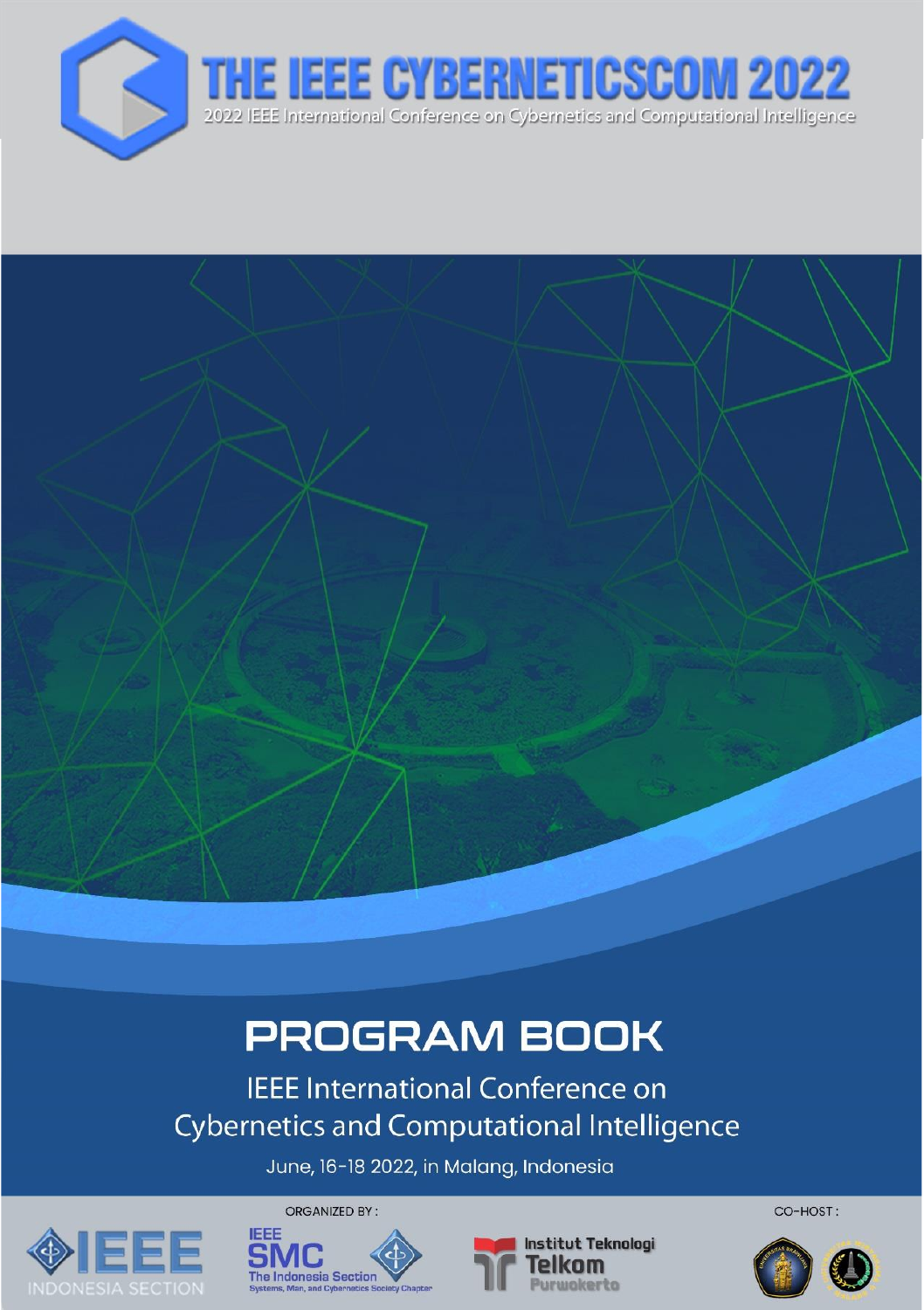

# **Table of Contents**

<span id="page-1-0"></span>

| Welcome Message from General Chair of CYBERNETICSOM 2022 8                            |
|---------------------------------------------------------------------------------------|
|                                                                                       |
|                                                                                       |
|                                                                                       |
|                                                                                       |
| CCI-0105 : Technical Session Cybernetics, Computational Intelligence                  |
| 11:20 A Comparative Analysis of Deep Learning Models for Detecting Malaria Disease    |
| 11:35 Designing TehNusa Mobile Based Application Using Design Sprint Method 16        |
| 11:50 Lane Keeping Control Using Nonlinear Model Predictive Control on Constant       |
| 12:05 Clustering Analysis of Bangla News Articles with TF-IDF & CV Using Mini-Batch   |
| 12:20 Customer Clustering Based on RFM Features Using K-Means Algorithm  18           |
| HMS-0105: Technical Session Human Machine System Parallel Session 1                   |
| 11:20 Increase Customer Value Optimization (CVO) Impact on Purchase Intention in      |
| 11:35 Correlation of Relationship Business Model and Business Strategy: Case Study PT |
| 11:50 User Experience Evaluation Using Integration of Remote Usability Testing and    |
| 12:05 User Experience Analysis on e-Wallet Using a Combination of Heuristic           |







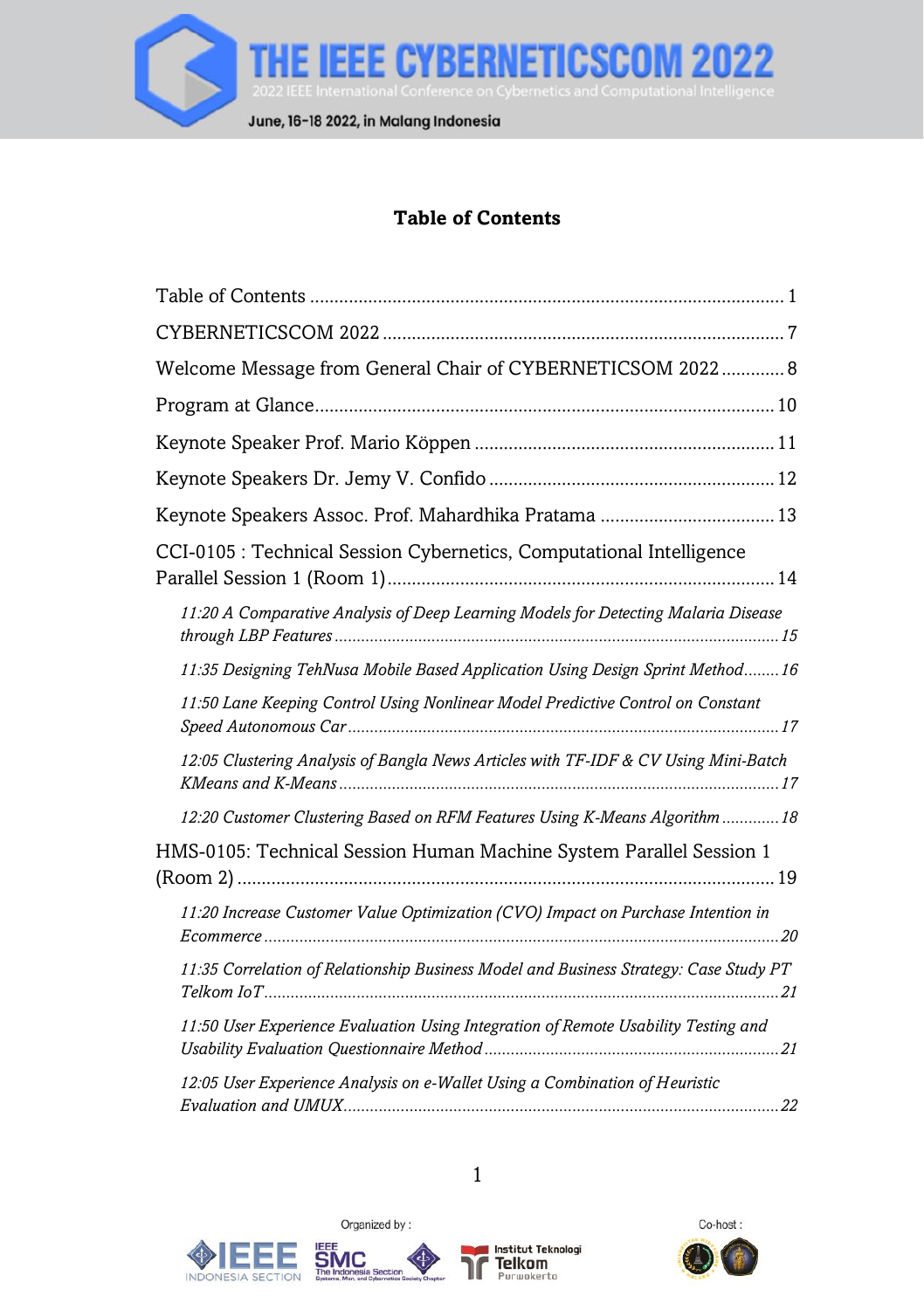

| 12:20 Utilizing Topic Modelling in Customer Product Review for Classifying Baby        |
|----------------------------------------------------------------------------------------|
| SSE-0105: Technical Session System Science and Engineering Parallel                    |
| 11:20 Cybersecurity Maturity Assessment Design Using NIST CSF, CIS CONTROLS v8         |
| 11:35 Day Ahead Solar Irradiation Forecasting Based on Extreme Learning Machine25      |
| 11:50 Optimal Sizing of BESS Considering Economic Dispatch and VRE in Thailand         |
| 12:05 Evaluation of Decision Matrix, Hash Rate and Attacker Regions Effects in Bitcoin |
| 12:20 LTE Network Resource Management for Live Video Streaming in Dense Area  27       |
| DSC-0105: Technical Session Data Science Parallel Session 1 (Room 4) 29                |
| 11:20 Machine Learning Approaches using Satellite Data for Oil Palm Area Detection in  |
| 11:35 Lexicon-enhanced hate speech detection on Vietnamese social network data31       |
| 11:50 Design of Image Processing Tool Using MATLAB for Freshness Assessment of Beef    |
| 12:05 Identifying Social Media Conversation Topics Regarding Electric Vehicles in      |
|                                                                                        |
| AIT-0105: Technical Session Artificial Intelligence Parallel Session 1 (Room           |
| 11:20 Comparative Transfer Learning Techniques for Plate Number Recognition35          |
| 11:35 IoT and AI-enabled Physical Distance Monitoring Application to Prevent           |
| 11:50 Water Tank Level Control with Proportional Integral Derivative (PID) and Full    |
| 12:05 Deep Learning Approach using Satellite Imagery Data for Poverty Analysis in      |
| 12:20 Application of Ant Colony Optimization (ACO) Algorithm for Trans Banyumas        |







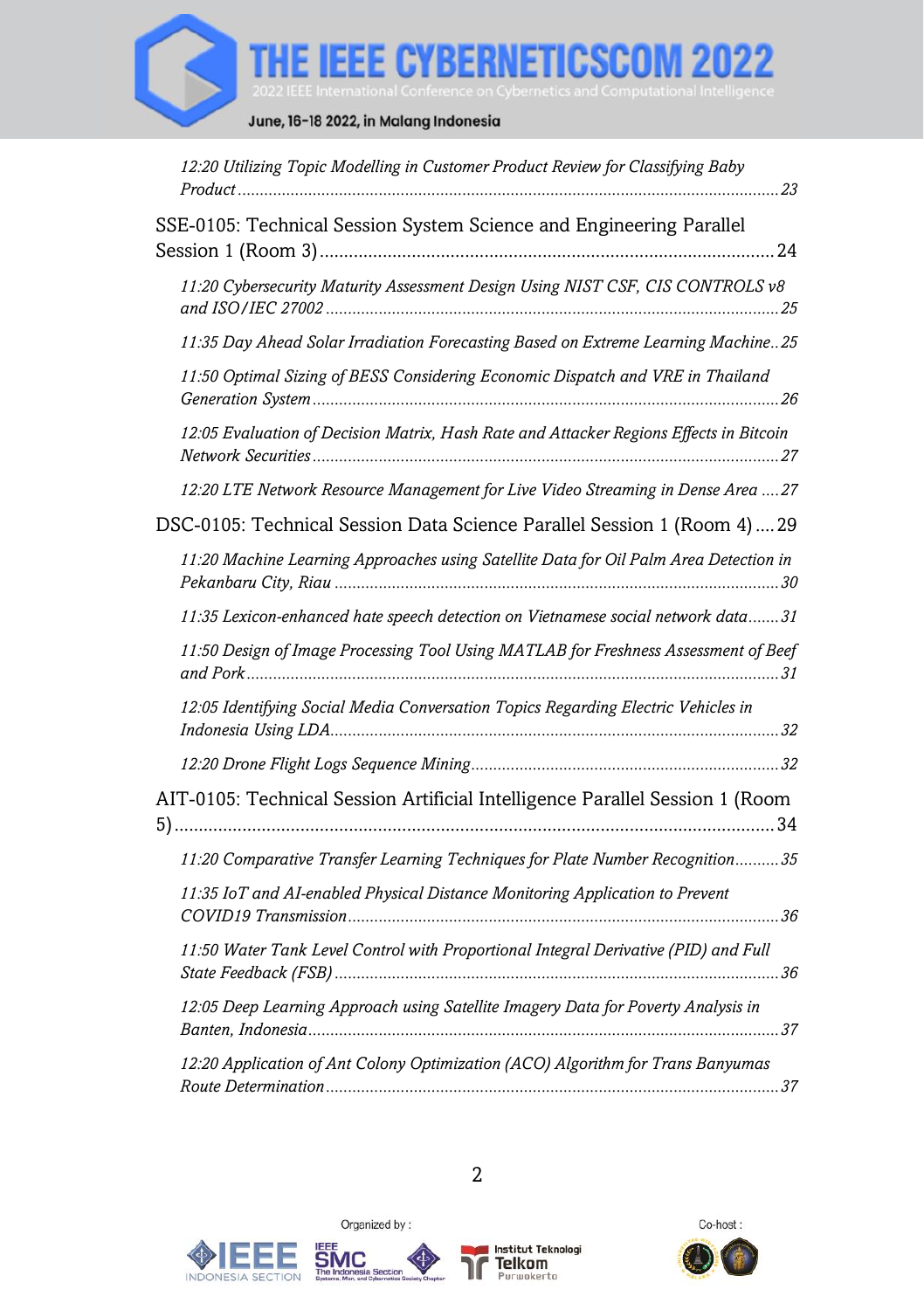

| CCI-0613: Technical Session Cybernetics, and Computational Intelligence               |
|---------------------------------------------------------------------------------------|
| 1:20 Training Autoencoders with Noisy Training Sets for Detecting Low-rate Attacks on |
| 1:35 An investigation of ML techniques to detect Phishing Websites by complexity      |
| 1:50 Channel Estimation for Compound Field Extensive Massive MIMO 41                  |
| 2:05 Performance Comparison of AODV, AODV-ETX and Modified AODV-ETX in                |
| 2:20 Classifying Portable Executable Malware Using Deep Neural Decision Tree  43      |
| 2:35 Algorithm of Caries Classification using Co-Occurrence Matrix and Multilayer     |
| 2:50 Intent Detection on Indonesian Text Using Convolutional Neural Network 44        |
| 3:05 An Structural Equation Model for Predicting Determining Factor of Social CRM     |
| 3:20 Data-Driven Modelling For Tsunami Forecasting Using Computational Intelligence   |
| HMS-0612: Technical Session Human Machine System Parallel Session 2                   |
| 1:35 The Impact on Review Credibility and Trust from Review Solicitation on E-        |
| 1:50 A Driving Situation Inference for Autopilot Agent Transparency in Collaborative  |
| 2:05 Improved Poisson MAP Algorithm for Better Image Deconvolution 49                 |
| 2:20 An Integration of End User Computing Satisfaction and Importance Performance     |
| 2.35 A LSTM-UNet and Zero Padding technique to detect deforestation in Amazon area    |
| 2:50 Method of EEG Electrode Selection for Motor Imagery Application51                |
| 3:05 Modern No Code Software Development Android Inventory System for Micro,          |
| SSE-0610: Technical Session System Science and Engineering Parallel                   |







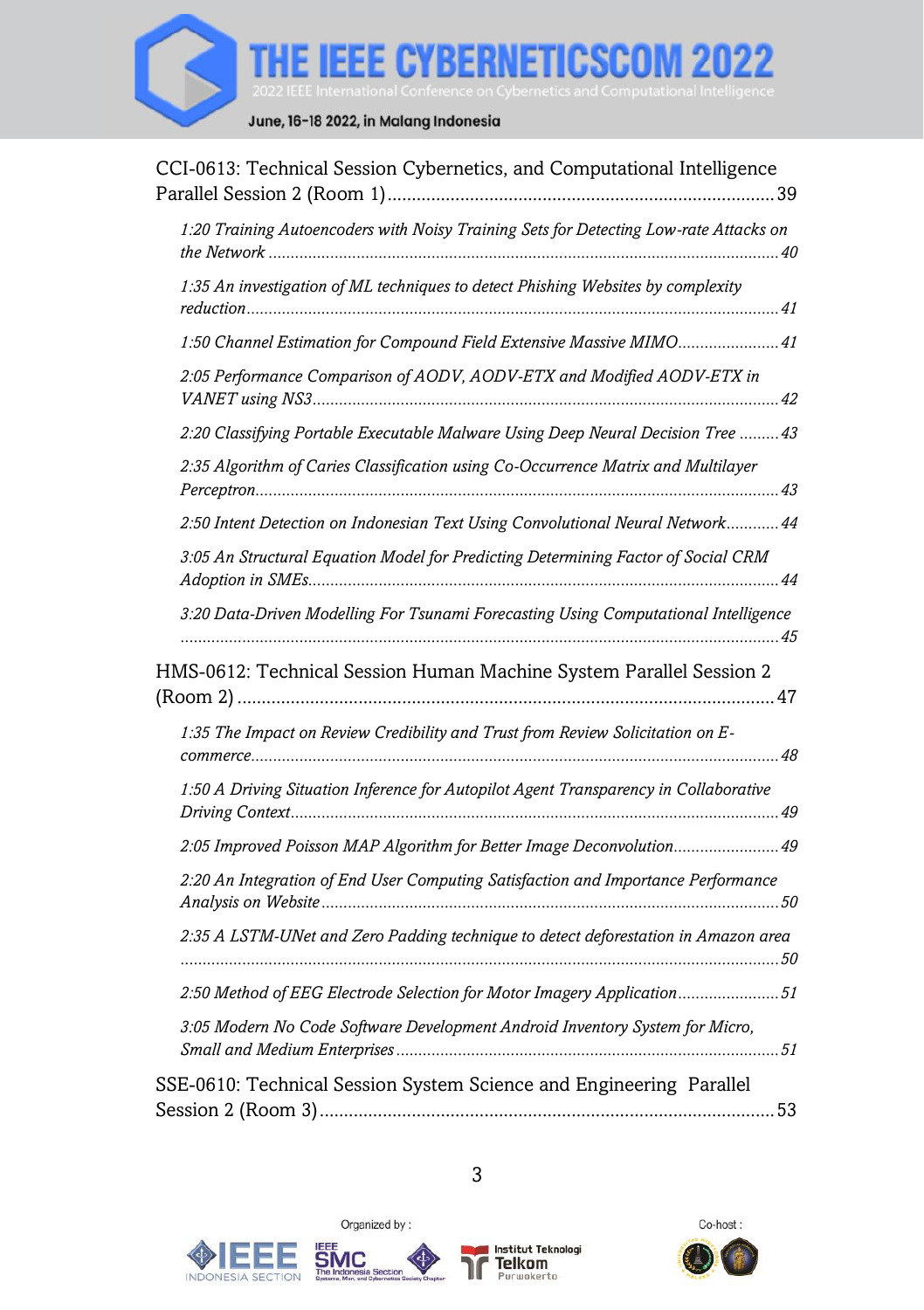

| 1:20 Multiple Waypoint Navigation for Mobile Robot Using Control Lyapunov-Barrier        |
|------------------------------------------------------------------------------------------|
| 1:35 Performance Analysis of AWS and GCP Cloud Providers 55                              |
| 1:50 Gas Turbine Anomaly Prediction using Hybrid Convolutional Neural Network with       |
| 2:05 SCR-Based Power Flow Control for Grid Integration in Home-Scale Photovoltaic        |
| 2:20 EEMD-CNN based Method for Compound Fault Diagnosis of Bearing 57                    |
| DSC-0613: Technical Session Data Science Parallel Session 2 (Room 4)58                   |
| 1:20 Forecasting the Automobile and Parts Product Export Values using Time Series        |
|                                                                                          |
| 1:50 Betta Fish Image Classification Using Artificial Neural Networks With Gabor         |
| 2:05 Design and Development of Maturity Identifier of Sugarcane thru Phenomics via       |
| 2:20 Estimating Rice Production using Machine Learning Models on Multitemporal           |
| 2:35 Image Classification of Starlings Using Artificial Neural Network and Decision Tree |
| 2.50 Correlation of Expansive Soil and Road Pavement Conditions Using Data Mining        |
| 3:05 Investigating the Key Factors on XYZ Generations' Higher-Order Thinking Skills in   |
| AIT-0612: Technical Session Artificial Intelligence Parallel Session 2 (Room             |
| 1:20 Design and Implementation of IoT-Based Aeroponic Farming System  66                 |
|                                                                                          |
| 1:50 Hybrid Whale Optimization Algorithm for Solving Timetabling Problems of ITC         |
| 2:05 Performance of Information Gain and PCA Feature Selection for Determining Ripen     |
| 2:20 Detector Face Mask using UAV-based CNN Transfer Learning of YOLOv5  69              |







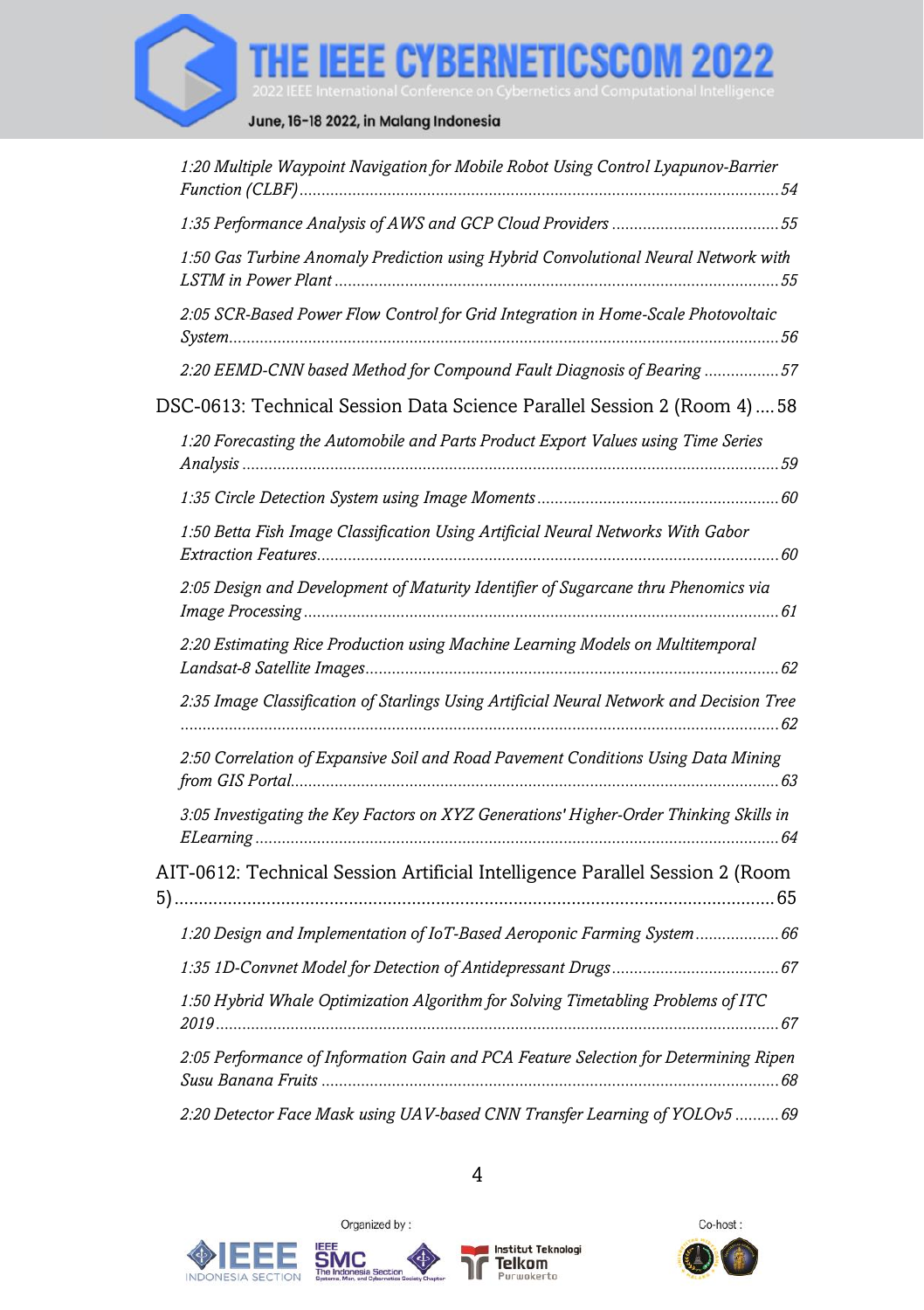

| 2:35 Machine Learning Algorithms and Datasets for Modern IDS Design 70                       |  |
|----------------------------------------------------------------------------------------------|--|
| 2:50 A Hybrid DEMATEL-EDAS Based on Multi-Criteria Decision-Making for A Social              |  |
| AIT-1319: Technical Session Artificial Intelligence Parallel Session 3 (Room                 |  |
| 9:00 Power Allocation Based LSTM-FCN in D2D Underlaying with Multi-Cell Cellular             |  |
| 9:15 Modified CNN to Maximize Energy Efficiency in D2D Underlying with Multi-Cell            |  |
|                                                                                              |  |
| 9:45 Voice-Zikr: A Speech Recognition System Implementation for Hands-Free Zikr              |  |
| 10:00 A study of machine translation for Vietnamese and Korean on the TED Talks 2020         |  |
| 10:15 Traditional Javanese Membranophone Percussion Play Formalization for Virtual           |  |
| 10:30 Hybrid SVD-ARIMA Method for Sales Forecasting with Sparse Data on E-                   |  |
| AIT-2026: Technical Session Artificial Intelligence Parallel Session 3 (Room                 |  |
| 9:00 Comparison Of Texture Feature Extraction Method For Covid-19 Detection With             |  |
| 9:15 Capitalization Feature and Learning Rate for Improving NER Based on RNN                 |  |
| 9:30 Multi-task Solution for Aspect Category Sentiment Analysis on Vietnamese Datasets       |  |
| 9:45 Indonesian Automatic Speech Recognition Based on End-to-end Deep Learning<br>Model. 281 |  |
| 10:00 Review of Feature Extraction on Video-Oculography (VOG) and Electro-                   |  |
| 10:15 Comparison of Support Vector Machine and Neural Network Algorithm in Drone             |  |
| 10:30 Analysis of DNA Sequence Classification Using SVM Model with Hyperparameter            |  |







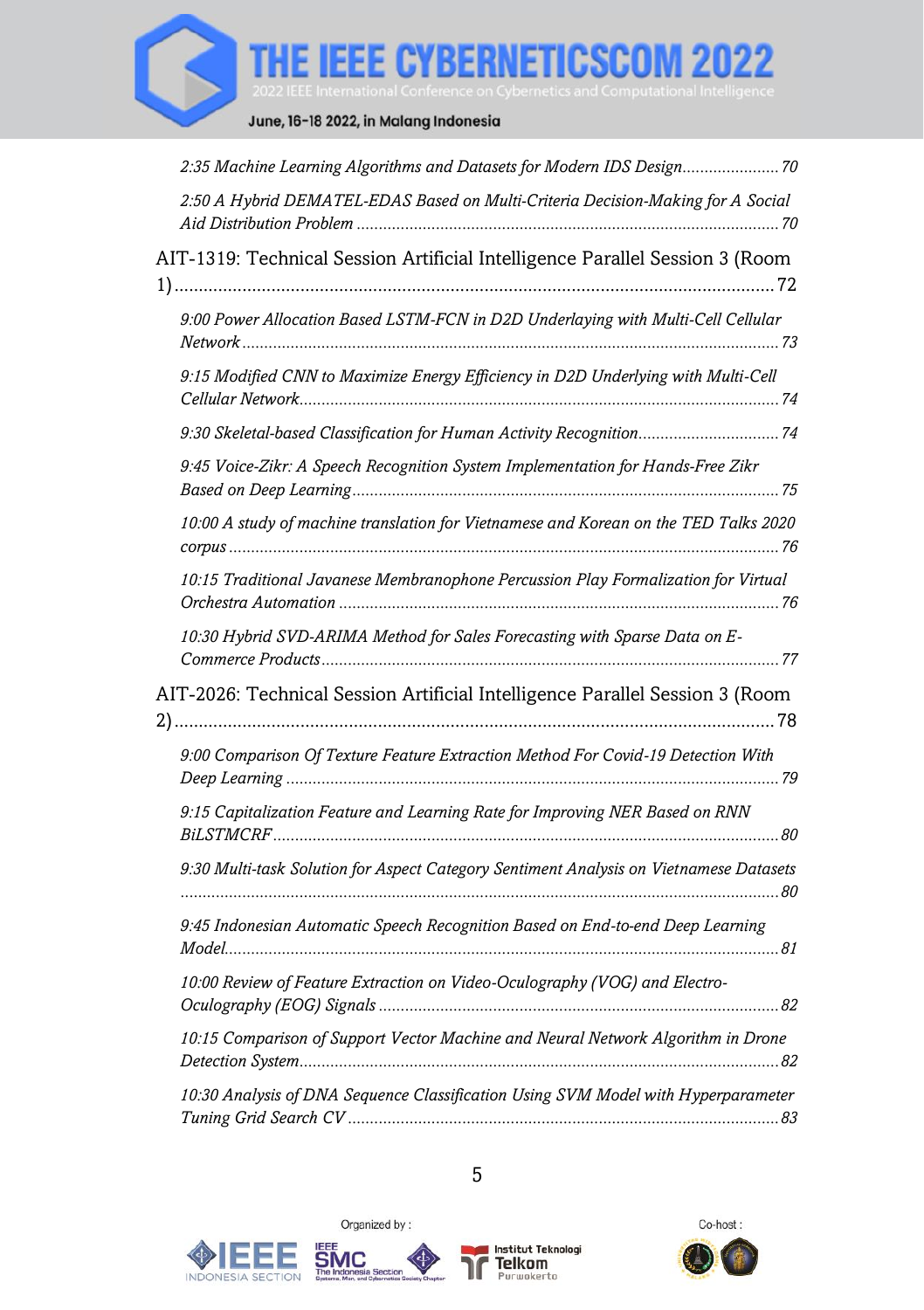

| AIT-2733: Technical Session Artificial Intelligence Parallel Session 3 (Room         |
|--------------------------------------------------------------------------------------|
| 9:00 Design Science Research Methodology and Its Application to Developing a New     |
| 9:15 Fuzzy Logic Control Strategy for Axial Flux Permanent Magnet Synchronous        |
| 9:30 An Ensemble Voting Method of Pre-Trained Deep Learning Models for Skin Disease  |
| 9:45 Expert System Integrated with Medical Record for Infectious Diseases using      |
| 10:00 COVID-19 Disease Classification by Cough Records Analysis using Machine        |
| 10:15 Epileptic Seizure Detection Using Machine Learning and Deep Learning Method88  |
| 10:30 USK-COFFEE Dataset: A Multi-class Green Arabica Coffee Bean Dataset for Deep   |
| AIT-3444: Technical Session Artificial Intelligence Parallel Session 3 (Room         |
| 9:00 Classifying The Swallow Nest Quality Using Support Vector Machine Based on      |
| 9:15 Hyperparameter Optimization on CNN Using Hyperband on Tomato Leaf Disease       |
| 9:30 Intrusion Detection using Dense Neural Network in Network System  93            |
| 9:45 Cataract Detection using Deep Learning Model on Digital Camera Images 94        |
| 10:00 On-tree Mature Coconut Fruit Detection based on Deep Learning using UAV        |
| 10:15 Credit card fraud detection system using machine learning technique 95         |
| 10:30 Aspect-based Sentiment Analysis for Improving Online Learning Program based on |
|                                                                                      |







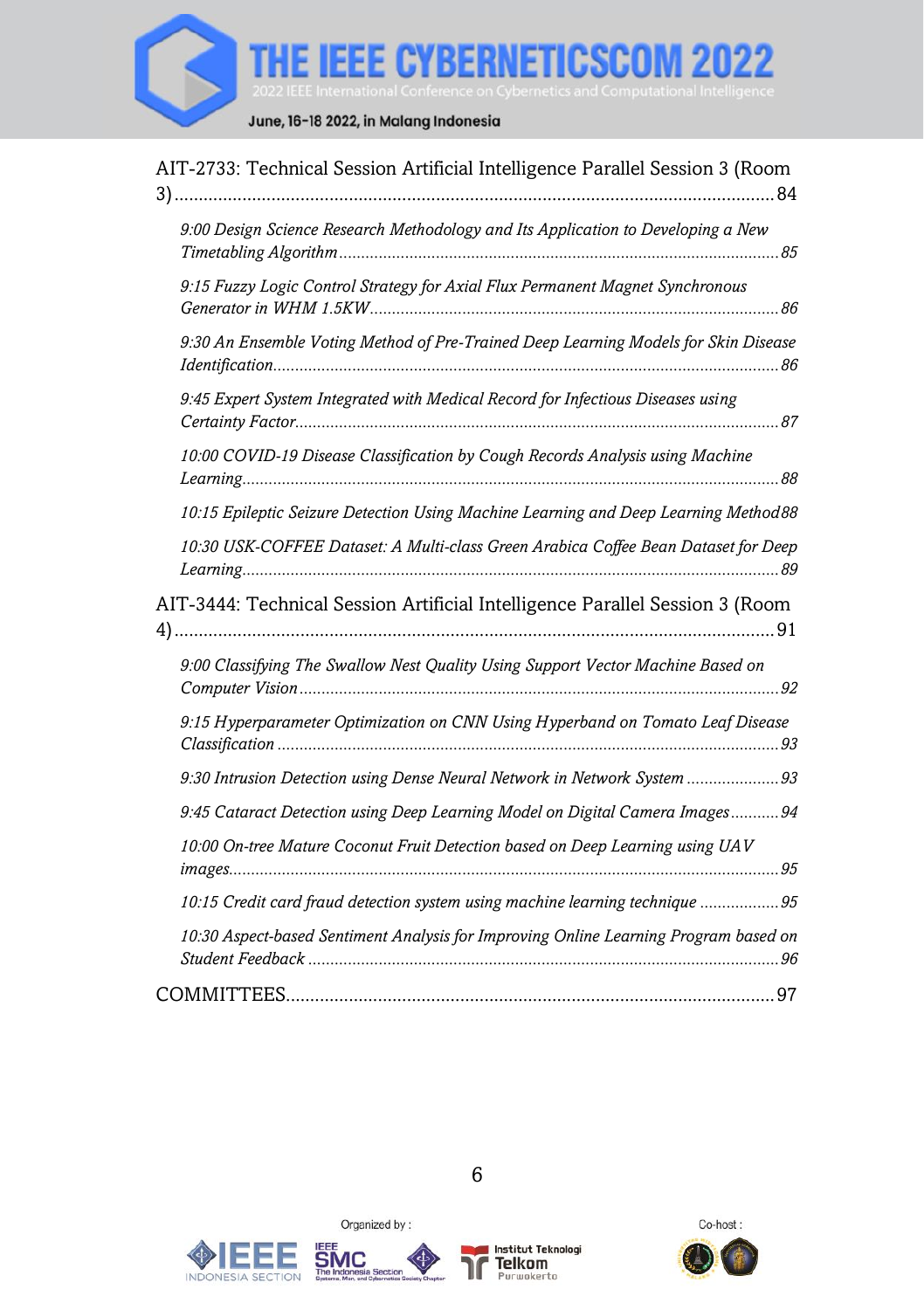

#### **CYBERNETICSCOM 2022**

<span id="page-7-0"></span>CyberneticsCom is the flagship conference of the IEEE Indonesia Section. This scientific conference is often referred to as IEEE CyberneticsCom. This conference is a major international forum for Scientists, Researchers, Engineers, and practitioners interested in the study, analysis, design, modeling, and implementation. Implementation in Cybernetics, Machine Systems, Computational Intelligence, Science and Engineering Systems both theoretically and practically in various fields of application. IEEE CyberneticsCom is an agenda that is not always routinely carried out every year, so it is necessary to make this reputable conference regularly to accommodate researchers, academics, and practitioners in publishing research results.

The last CyberneticsCom has reached its fifth agenda where this event was successfully held in Banda Aceh, Indonesia, in 2019. Previously, this reputable scientific conference had inked gold on the previous year's event, namely: the 4th CyberneticsCom in 2017 in Phuket Thailand, the 3rd CyberneticsCom in 2016 in Makassar, Indonesia, the 2nd CyberneticsCom in 2013 in Yogyakarta Indonesia, and the first CyberneticsCom in Bali Indonesia in 2012.







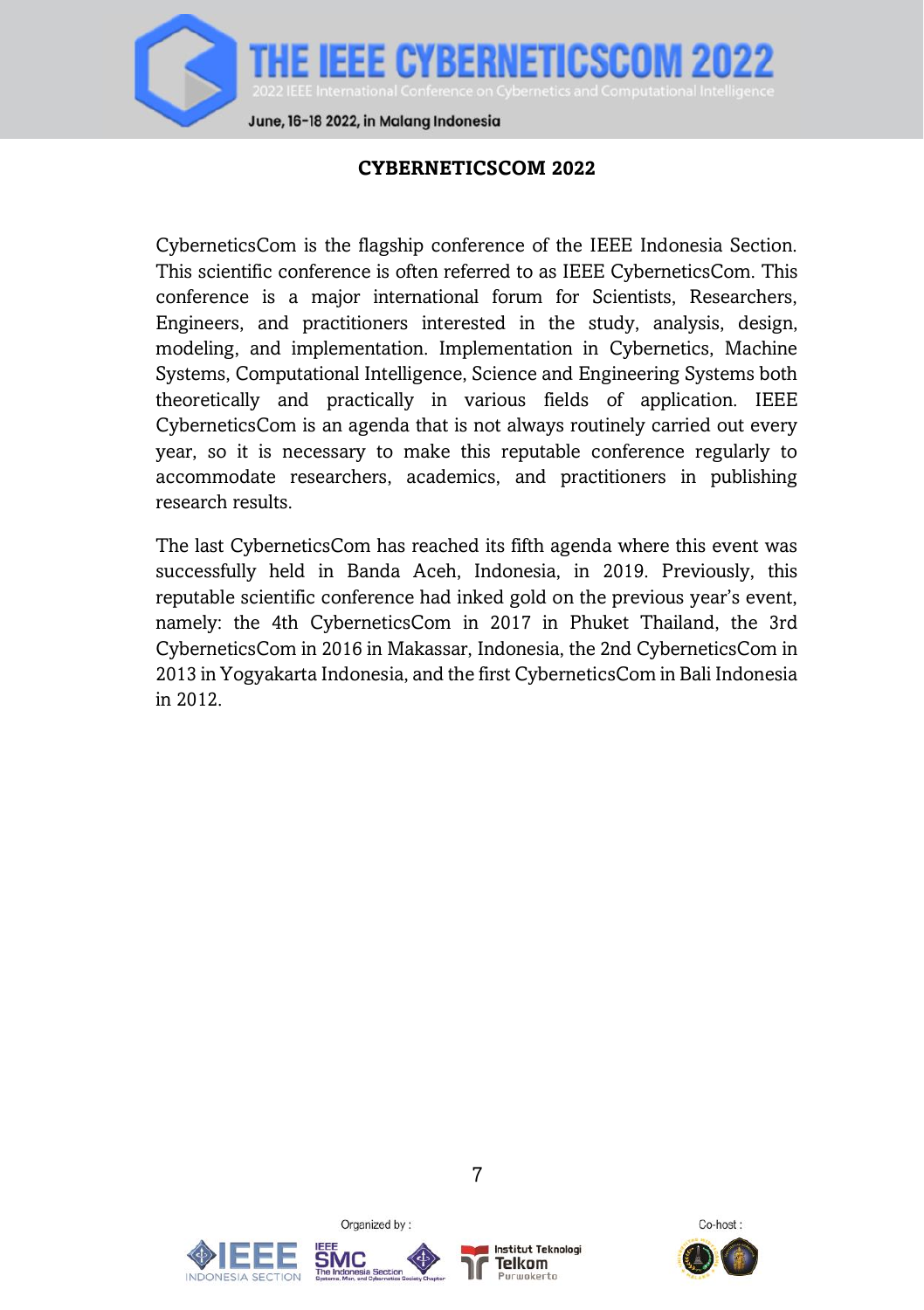

#### <span id="page-8-0"></span>**Welcome Message from General Chair of CYBERNETICSOM 2022**

Greetings from Malang, Indonesia!

On behalf of the IEEE Indonesia Section, we would like to extend our warmest welcome to all keynote speakers, presenters, and participants at the 6th IEEE International Conference on Cybernetics and Computational Intelligence 2022 (IEEE CyberneticsCom 2022). CyberneticsCom is the flagship conference of the IEEE Indonesia Section. This scientific conference is often referred to as IEEE CyberneticsCom. This conference is a major international forum for Scientists, Researchers, Engineers, and practitioners interested in the study, analysis, design, modeling, and implementation. Implementation in Cybernetics, Machine Systems, Computational Intelligence, Science and Engineering Systems theoretically and practically in various fields of application. The 6th IEEE CyberneticsCom 2022 is organized by Institut Teknologi Telkom Purwokerto (ITTP), supported by the IEEE The Indonesia Section Computer Society Chapter (TISCSC) and IEEE SMC Indonesia Chapter and co-host Universitas Brawijaya and Universitas Widyagama Malang. Due to the COVID-19 pandemic, it will be held as a virtual event.

IEEE Indonesia Section has conducted many activities for over 30 years in Indonesia. The IEEE Indonesia section has a good and mutual relationship with ICT organizations, Industries, governments, universities, and the Community in Indonesia. As the six years of CyberneticsCom, this conference shows its sustainability due to the hard work of the conference organizers, well-organized conference, and high-quality papers. We hope that some high-quality conferences will be continued and strengthened shortly. Therefore, the result will benefit and positively impact human beings, especially Indonesian people.

The core purpose of IEEE is to foster technological innovation and excellence for the benefit of humanity. We believe that this conference will bring researchers, academicians, scientists, students, engineers, and practitioners together to participate and present their latest research findings, developments, and applications related to the various aspects of the current state of technology and the outcome of ongoing research in the area of





Organized by:



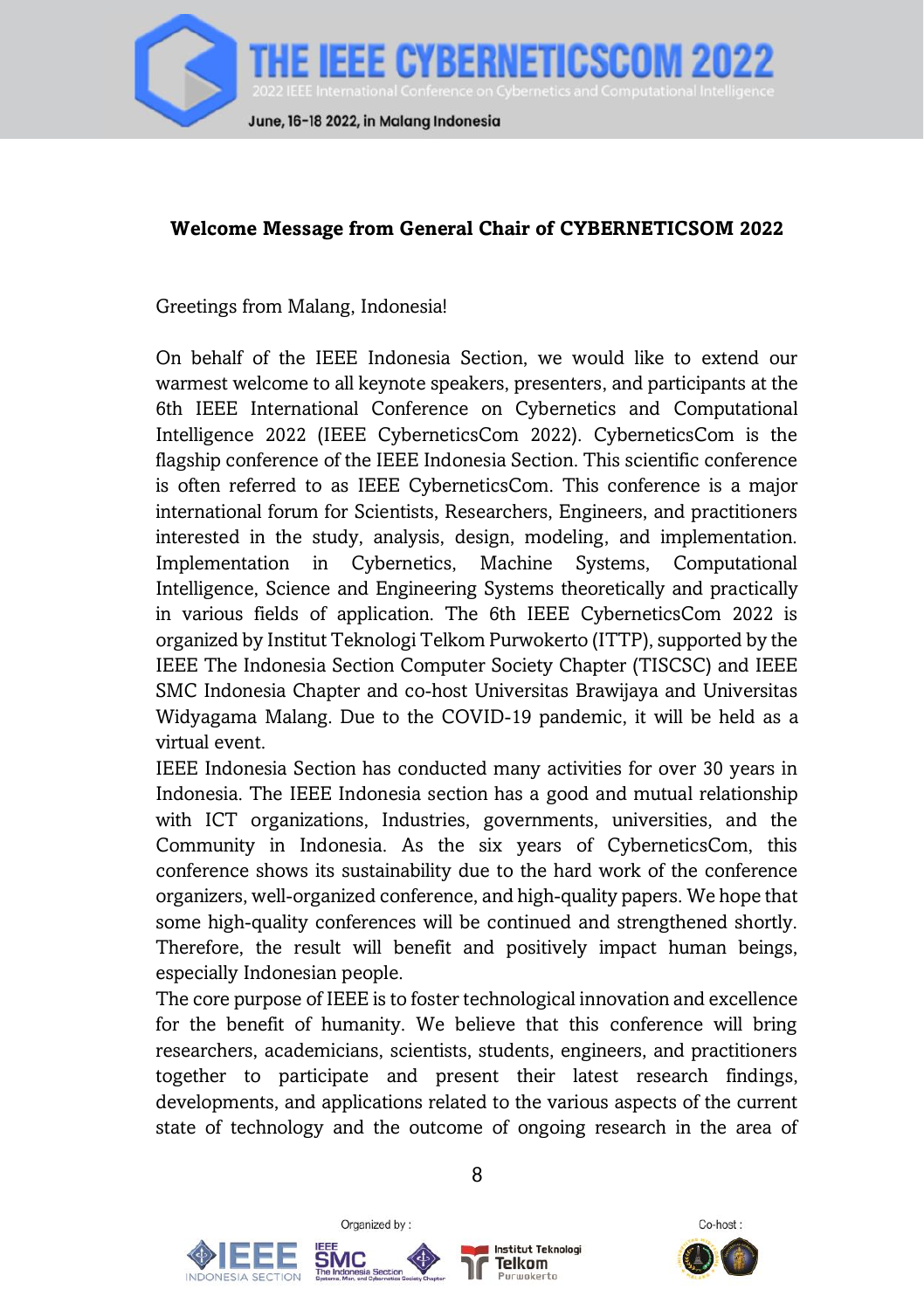

June, 16-18 2022, in Malang Indonesia

Cybernetics, Human-Machine Systems, Systems Science and Engineering, Computational Intelligence, Data Science, and Artificial Intelligence.

Despite the challenges, the 6th IEEE International Conference on Cybernetics and Computational Intelligence 2022 Organizing Committee and volunteers worked very hard to complete the conference program, uphold the quality of conferences, and meet the authors' expectations. IEEE CyberneticsCom 2022 aims to address the current state of technology and the outcome of ongoing research in Cybernetics, Human-Machine Systems, Systems Science and Engineering, Computational Intelligence, Data Science, and Artificial Intelligence.

I hope you all find this conference highly engaging, fruitful, and beneficial for your Fuerteventura. Your support will also make this a memorable and successful event. We wish you to stay safe, healthy, and productive. We are looking forward to your contributions and participation.

Thank you. Dr. Arfianto Fahmi, M.T General Chair







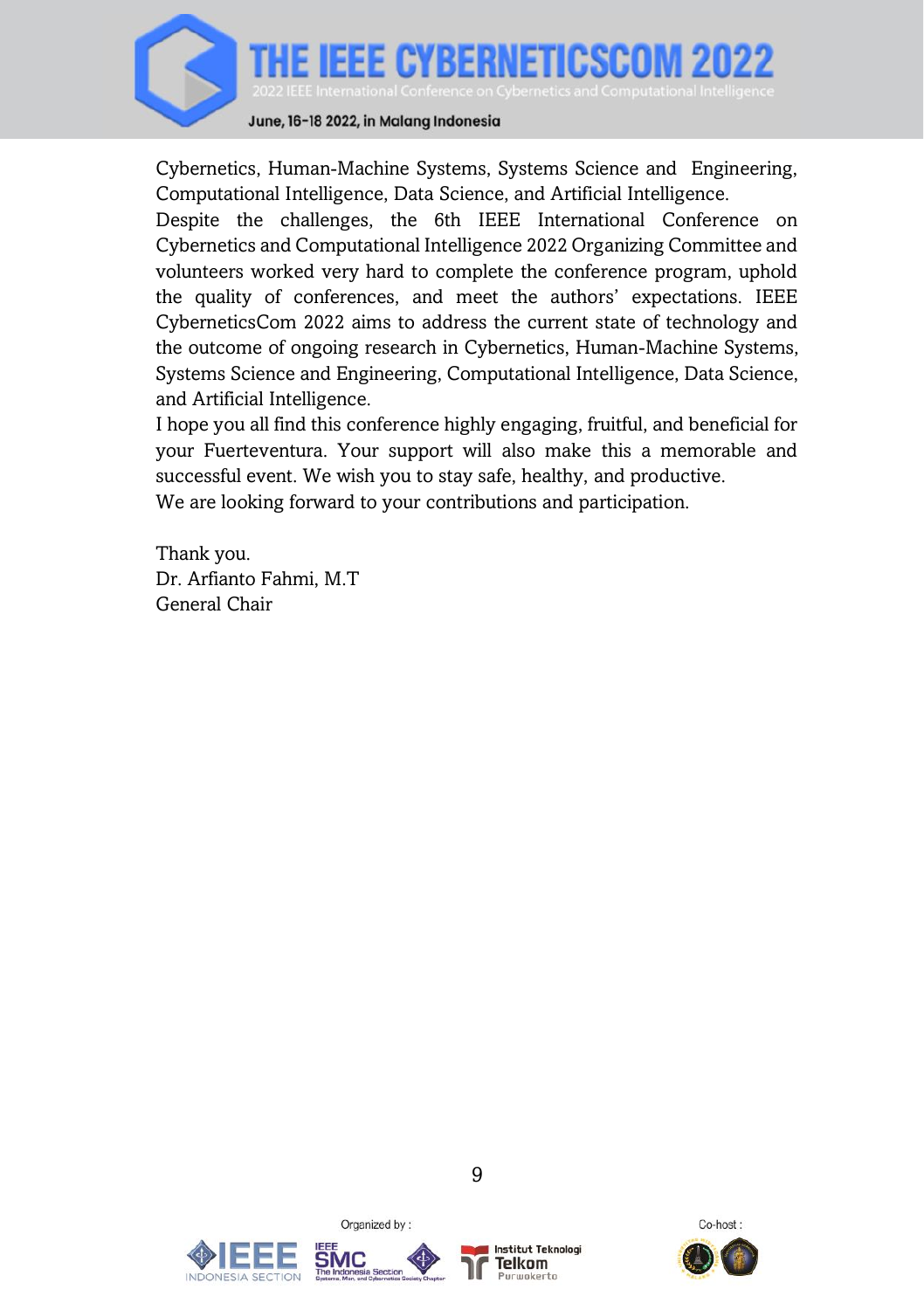

# **Program at Glance**

<span id="page-10-0"></span>

| Day 1: Thursday, June 16th 2022   |                    |  |
|-----------------------------------|--------------------|--|
| Time<br>Activity                  |                    |  |
| 09.00-09.10                       | Opening            |  |
| 09.10-09.25                       | Indonesia Raya     |  |
| 09.25-09.35                       | Welcoming speech   |  |
| 09.35-09.45                       | Welcoming speech   |  |
| 09.45-09.55                       | Welcoming speech   |  |
| 09.55-10.25                       | Keynote 1          |  |
| 10.25-11.55                       | Keynote 2          |  |
| 11.05-12.35                       | Parallel session 1 |  |
| 12.35-13.05                       | Break (video)      |  |
| Parallel session 2<br>13.05-15.20 |                    |  |

| Day 2: Friday, June 17th 2022 |                                                            |  |
|-------------------------------|------------------------------------------------------------|--|
| Time                          | Activity                                                   |  |
| 08.00-08.05                   | Opening                                                    |  |
| 08.05-08.35                   | Keynote 3                                                  |  |
| 08.35-10.45                   | Parallel session 3                                         |  |
| 10.45-10.55                   | Awarding (best paper & best)<br>presenter & best reviewer) |  |
| 10.55-11.00                   | Closing ceremony                                           |  |

| Day 3 : Saturday, June 18th 2022 |            |  |
|----------------------------------|------------|--|
| Time                             | Activity   |  |
| 09:00-10:00                      | Networking |  |







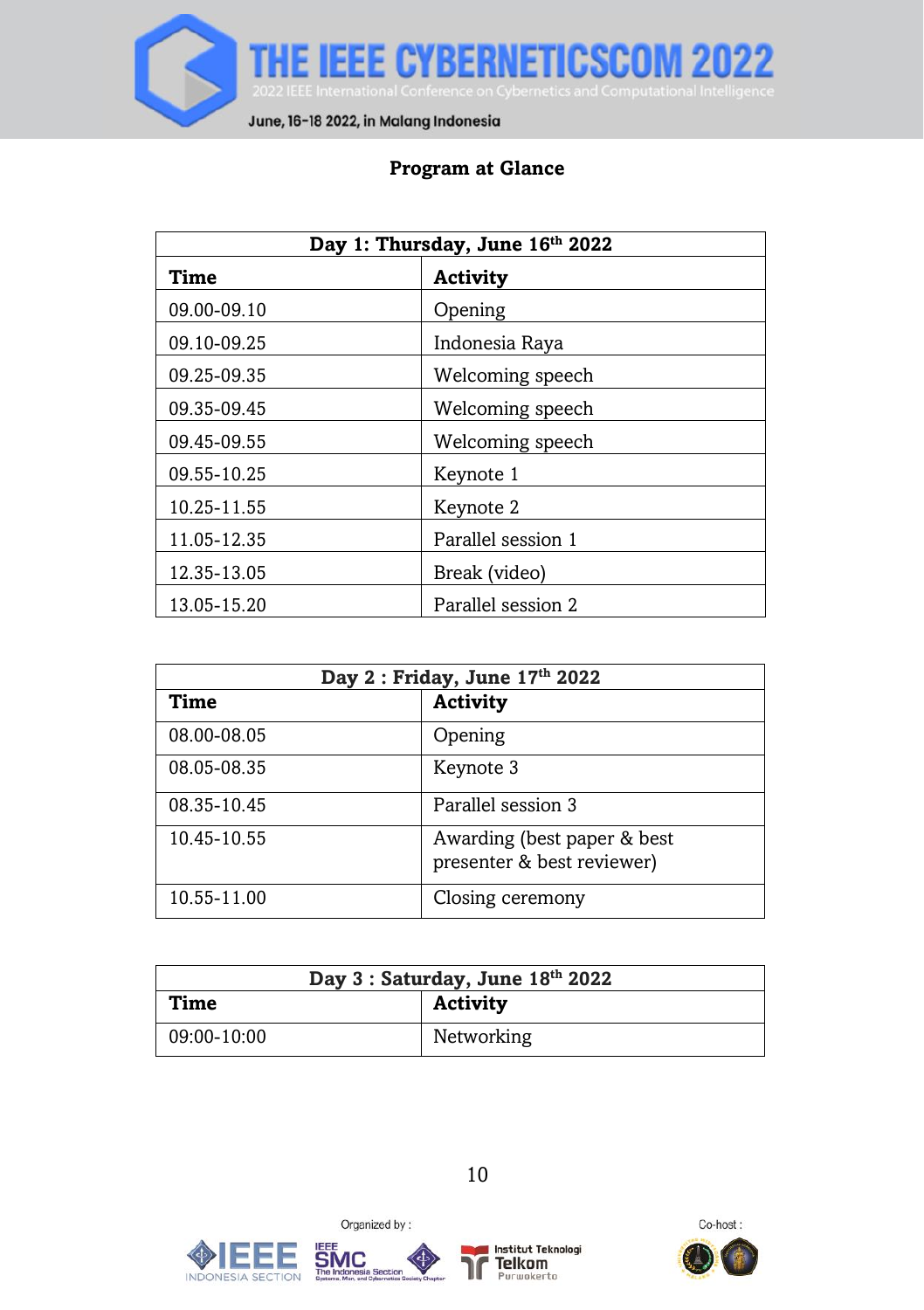

### <span id="page-11-0"></span>**Keynote Speaker Prof. Mario Köppen** (Kyushu Institute of Technology, Japan)



Mario Köppen was born in 1964. He studied physics at the Humboldt-University of Berlin and received his master degree in solid state physics in 1991. Afterwards, he worked as scientific assistant at the Central Institute for Cybernetics and Information Processing in Berlin and changed his main research interests to image processing and neural networks. From 1992 to 2006, he was working with the Fraunhofer Institute for

Production Systems and Design Technology. He continued his works on the industrial applications of image processing, pattern recognition, and soft computing, esp. evolutionary computation. During this period, he achieved the doctoral degree at the Technical University Berlin with his thesis works: "Development of an intelligent image processing system by using soft computing" with honors. He has published more than 150 peer-reviewed papers in conference proceedings, journals and books and was active in the organization of various conferences as chair or member of the program committee, incl. the WSC on-line conference series on Soft Computing in Industrial Applications, and the HIS conference series on Hybrid Intelligent Systems. He is founding member of the World Federation of Soft Computing, and also Associate Editor of the Applied Soft Computing journal. In 2006, he became JSPS fellow at the Kyushu Institute of Technology in Japan, and in 2008 Professor at the Network Design and Reserach Center (NDRC) and 2013 Professor at the Graduate School of Creative Informatics of the Kyushu Institute of Technology, where he is conducting now research in the fields of multi-objective and relational optimization, digital convergence and multimodal content management.





Organized by:



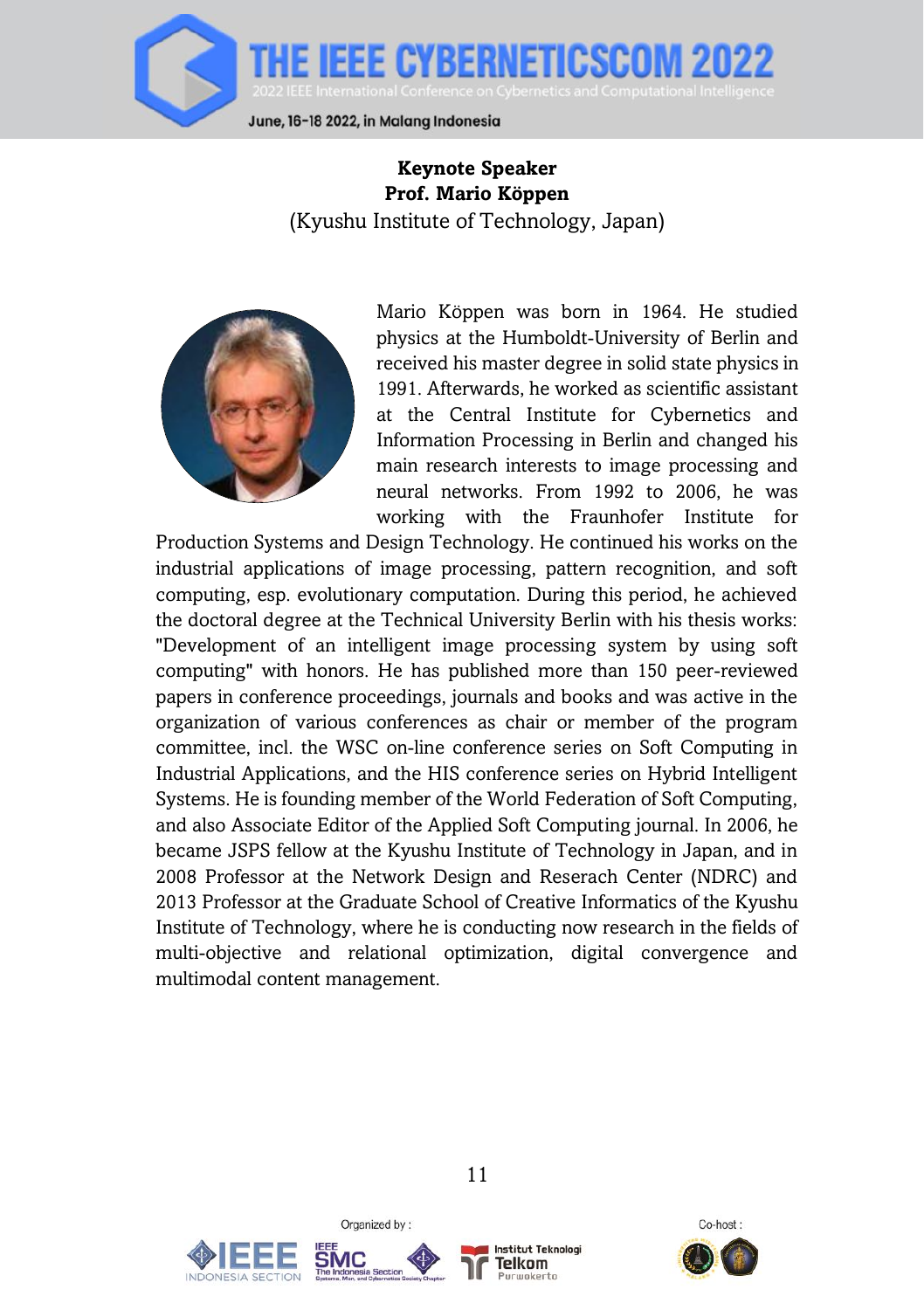

**Keynote Speakers Dr. Jemy V. Confido** (PT. Telkom Indonesia)

<span id="page-12-0"></span>

• **TELKOM CORPORATE UNIVERSITY, TELKOM**, Bandung, Indonesia, September 2020 –Now Senior General Manager: Leading the corporate university of Telkom Group which includes preparing the organisation transformation to become Indonesia Telecommunication and Digital Research Institute (ITDRI) which functions as digital hub with three pillars: talent development (learning), innovation and research that serves both Telkom Group and the 12

State Owned Enterprise clusters.

• **GROUP CORPORATE TRANSFORMATION, TELKOM,** Jakarta, Indonesia, March 2020 – September 2020 Transformation Program Leader: Led and coordinated digital transformation within Telkom Group which covers product portfolio, business and operating model, organization and people development and also prepared IT B2B service capability across Telkom Group.

• **METRAPLASA, SUBSIDIARY OF TELKOM,** Jakarta, Indonesia, April 2018 – July 2020 Chief Executive Officer: Led and managed the e-commerce company to transform and rebound from deep loss to recover its performance and strengthen the business to also include B2B and O2O by leveraging synergy with Telkom Group and SOEs and partnership with enterprises and MSMEs.

• **BOARD OF COMMISSIONER, PRAMINDO IKAT NUSANTARA (PINS),** Jakarta, Indonesia, April 2016 – July 2018 Member of BOC: Supervised, advised and coached PINS business operation and its senior leaders including the Board of Director members.

• **MARKETING SUB DIRECTORATE, CONSUMER DIRECTORATE, TELKOM**, Jakarta, Indonesia, January 2013 – March 2018 Vice President of Marketing Management (previously Marketing and Sales): Managed overall marketing and sales strategy, which includes market research and analysis, brand strategy, product pricing, sales and channel as well as marketing promotion and activation both offline (conventional) and online (digital).

• **BOARD OF COMMISSIONER, METRA DIGITAL MEDIA (MDM)**, Jakarta, Indonesia, October 2014 – December 2015 Member of BOC and continued as President Commissioner until March 2016: Supervised, advised and coached MDM business operation and its senior leaders including the Board of Director members.





Organized by:



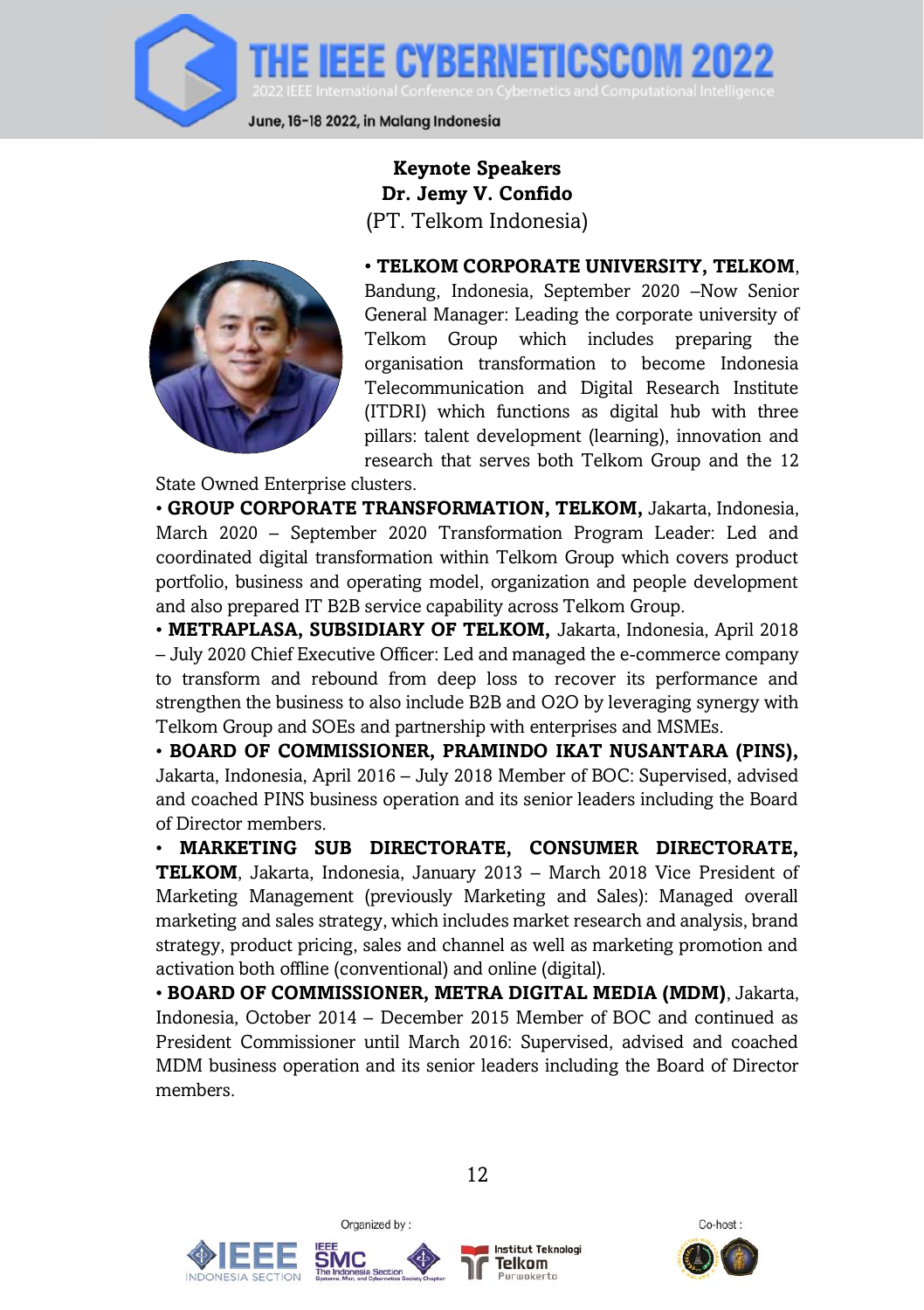

<span id="page-13-0"></span>**Keynote Speakers Assoc. Prof. Mahardhika Pratama** (University of South Australia, Australia)



Assoc. Prof. Mahardhika Pratama is an associate research professor and enterprise fellow in AI (Continuing Level D). Prior to that, He was an assistant professor at School of CSE, Nanyang Technological University, Singapore from 2017. His research interest encompasses continual learning, data stream mining, fuzzy machine learning, intelligent control system where he has excellent publication track record in top

publication venues such as AAAI, SIGKDD, CIKM, ICDM, SDM, IEEE TCYB, IEEE TNNLS and IEEE TFS. He has led a special issue on autonomous machine learning (AML) in Information Sciences and a workshop on AML in ICDM 2019. Dr. Pratama currently serves as an associate editor in numerous top journals: IEEE TFS, Information Sciences, Knowledge-based Systems, Evolving Systems, Complexity, Journal of Control and Decision as well as an editor in-chief of International Journal of Business Intelligence and Data Mining. He was a program chair of INNS BDDL 2019 and a local chair of ICBK 2019. During his career, Dr. Pratama has secured up to \$3 millions in research funding. He has graduated 7 PhD students to completion in timely fashion and 6 postdoctoral research fellows. Because of his excellent research work, he received IEEE TFS prestigious publication award in 2019 and Amity researcher award in data streams in 2019. Last but not least, this achievement is attained only seven years after Dr. Pratama obtained his PhD from UNSW in 2014.





Organized by:



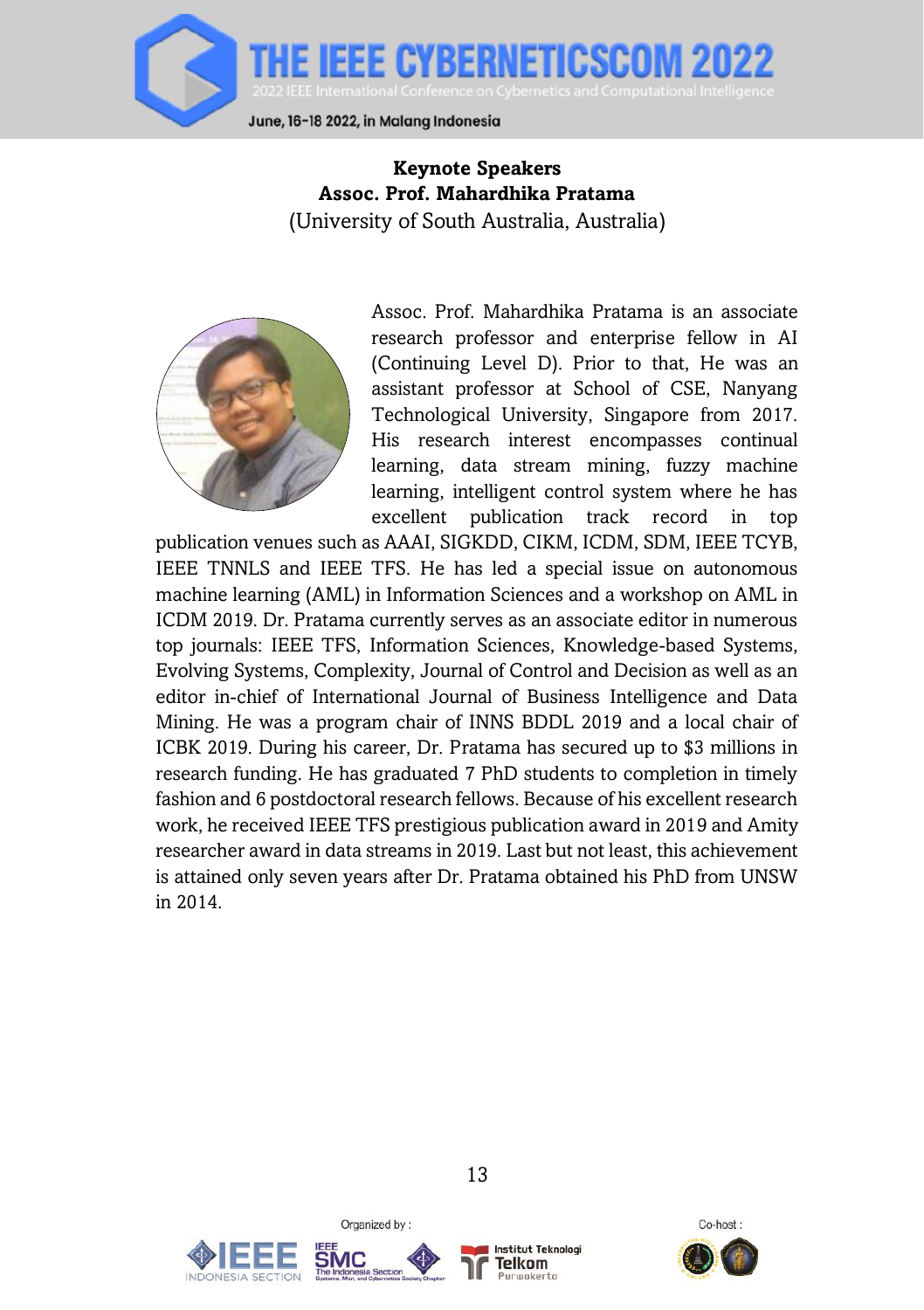

# <span id="page-14-0"></span>**CCI-0105 : Technical Session Cybernetics, Computational Intelligence Parallel Session 1 (Room 1) Thursday, June 16 th 2022 (11:05 – 12:35)**

## **Code Session : CCI-0105 Title Session : Cybernetics, Computational Intelligence**

| <b>Start</b> | Finish | <b>Papers</b>                                                                                              | <b>Authors</b>                                                                                                                                                                                                                                                                                                                                                                                                                                                                          |
|--------------|--------|------------------------------------------------------------------------------------------------------------|-----------------------------------------------------------------------------------------------------------------------------------------------------------------------------------------------------------------------------------------------------------------------------------------------------------------------------------------------------------------------------------------------------------------------------------------------------------------------------------------|
| 11:20        | 11:35  | A Comparative Analysis of<br>Deep Learning Models for<br>Detecting Malaria Disease<br>through LBP Features | Nona Zarima, Kahlil Muchtar<br>and Akhyar Bintang<br>(Universitas Syiah Kuala,<br>Indonesia);<br>Maulisa Oktiana (Syiah Kuala<br>University, Indonesia); Novi<br>Maulina (Universitas Syiah<br>Kuala, Indonesia)                                                                                                                                                                                                                                                                        |
| 11:35        | 11:50  | Designing TehNusa Mobile<br><b>Based Application Using</b><br>Design Sprint Method                         | Dinda Maylan Setianti, Daffa<br>Raihan Zaki, Aditya Ammar<br>Pradana and Gita Fadila<br>Fitriana<br>(Institut Teknologi Telkom<br>Purwokerto, Indonesia)                                                                                                                                                                                                                                                                                                                                |
| 11:50        | 12:05  | Lane Keeping Control Using<br>Nonlinear Model Predictive<br>Control on Constant Speed<br>Autonomous Car    | Muhammad Azis Satria (Institut<br>Teknologi Sepuluh Nopember,<br>Indonesia); Katherin<br>Indriawati (Institut Teknologi<br>Sepuluh Nopember Surabaya &<br>Faculty of Industrial<br>Technology, Indonesia);<br>Bambang W (Institut Teknologi<br>10 Nopember, Indonesia);<br>Akhmad Ibnu Hija (Institut<br>Teknologi Sepuluh Nopember &<br><b>Engineering Physics</b><br>Departement, Indonesia);<br>Hendro Nurhadi (Institut<br>Teknologi Sepuluh Nopember<br>(ITS) Surabaya, Indonesia) |





Organized by:



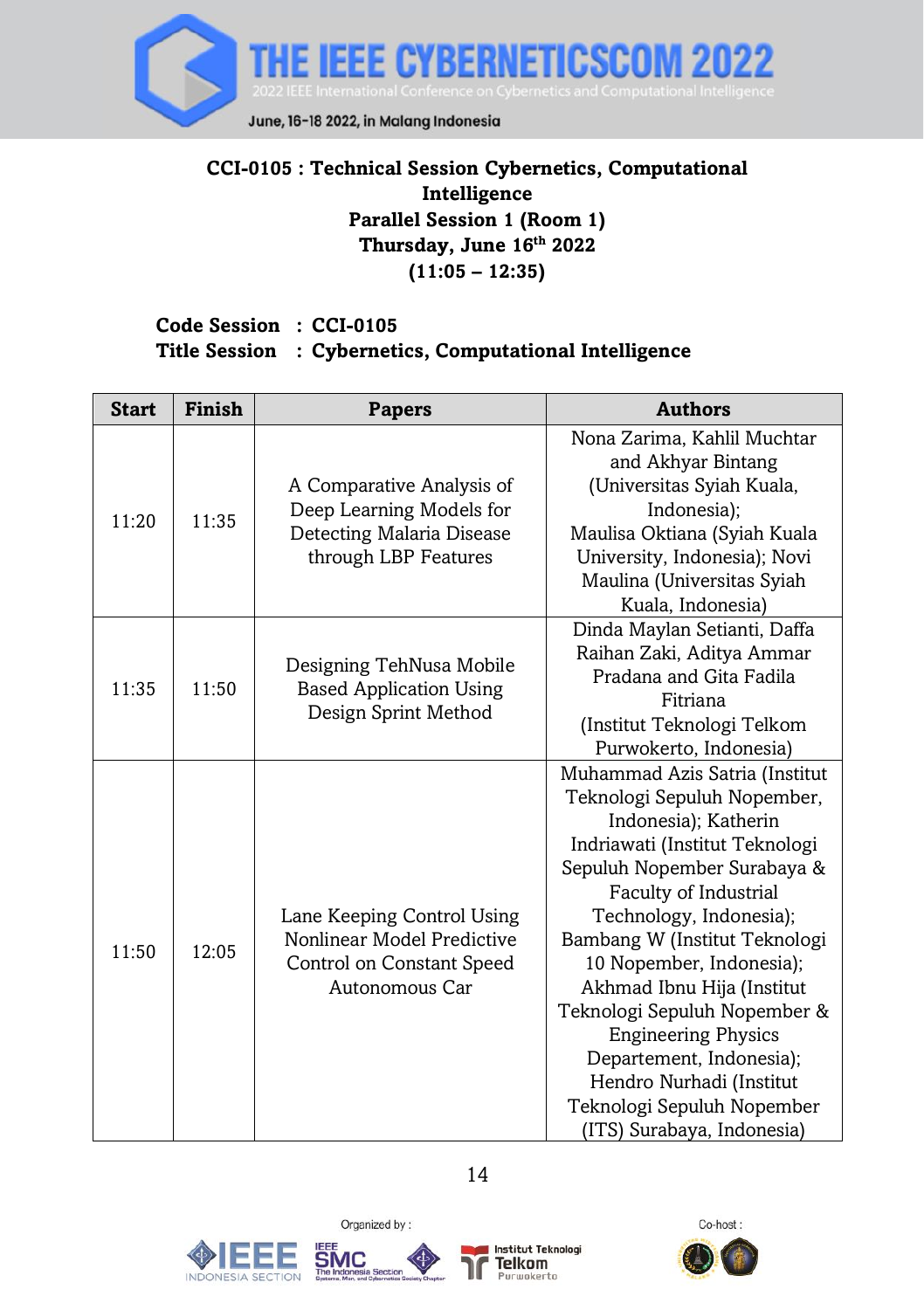

| 12:05 | 12:20 | Clustering Analysis of Bangla<br>News Articles with TF-IDF &<br>CV Using Mini-Batch KMeans<br>and K-Means | Sakib Al Hasan and Wang<br>Ruiqin (Huzhou University,<br>China); Md Gulzar Hussain<br>(Green<br>University of Bangladesh,<br>Bangladesh & Changzhou<br>University, China)                                    |
|-------|-------|-----------------------------------------------------------------------------------------------------------|--------------------------------------------------------------------------------------------------------------------------------------------------------------------------------------------------------------|
| 12:20 | 12:35 | Customer Clustering Based on<br>RFM Features Using K-Means<br>Algorithm                                   | Wafa Essayem (University of<br>Brawijaya & Intelligent System<br>Laboratory, Indonesia); Fitra A.<br>Bachtiar (Brawijaya University,<br>Indonesia); Diah Priharsari<br>(Universitas Brawijaya,<br>Indonesia) |

## <span id="page-15-0"></span>**11:20 A Comparative Analysis of Deep Learning Models for Detecting Malaria Disease through LBP Features**

*Nona Zarima, Kahlil Muchtar and Akhyar Bintang (Universitas Syiah Kuala, Indonesia); Maulisa Oktiana (Syiah Kuala University, Indonesia); Novi Maulina (Universitas Syiah Kuala, Indonesia)*

Malaria is a parasitic infection spread by the plasmodium parasite. Malaria continues to be a major threat to world health, with an estimated 200 million cases and over 400,000 fatalities each year. When exposed to this disease, symptoms develop 10-15 days after the parasite enters the body. This disease becomes chronic if it isnot treated medically, and it eventually leads to death. Using spatial information collected from microscopic images, several techniques based on image processing and machine learning have been utilized to diagnosemalaria. Using the Local Binary Pattern (LBP) texture feature as a feature extraction approach, this study contributes to the development of a predictive and high-accuracy deep learning model by testing multiple Deep Learning models and determining which model delivers the best accuracy. To be specific, we tested frequently used baseline methods, namely ResNet34, VGG16, Inception V3, and EfficientNet. The results demonstrate that EfficientNet has a 91 percent outstanding accuracy rate, compared to 87 percent for VGG16, 81 percent for Resnet34, and 77 percent for InceptionV3, respectively.





Organized by:



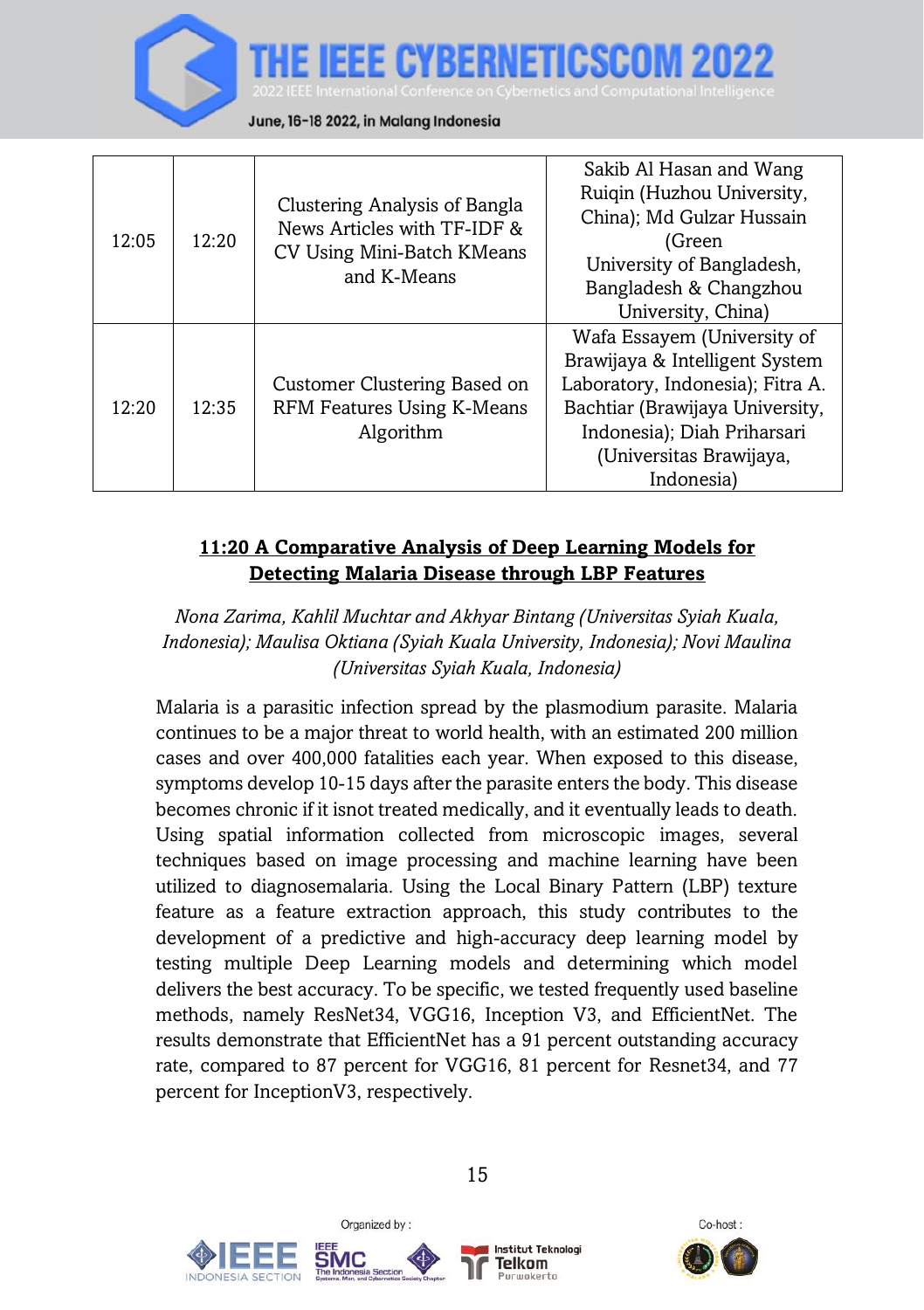

## <span id="page-16-0"></span>**11:35 Designing TehNusa Mobile Based Application Using Design Sprint Method**

*Dinda Maylan Setianti, Daffa Raihan Zaki, Aditya Ammar Pradana and Gita Fadila Fitriana (Institut Teknologi Telkom Purwokerto, Indonesia)*

Indonesia is a country where most of the population work in the agricultural and plantation sectors. Both sectors are significant for the economy of Indonesia because it contributes to the increase in Gross Domestic Product (GDP). Such as the tea plantation sub-sector, which is one of the export commodities in Indonesia. However, several problems occur to the tea farmers in Indonesia. These problems influence decreasing in tea quality and farmers' welfare in Indonesia. For that reason, TehNusa is created to help solve the issues. TehNusa can be utilized to buy and sell harvested or processed tea. Another hand, TehNusa also has other functions to develop the quality and ability of the community in caring for and managing processed tea. Another side, BUMDes will play a role by managing and developing village prospects and tea farmers to minimize gaps. The design of the TehNusa application is created using the design sprint methodology and for the design validation, we're using the system usability scale methodology. The design of the TehNusa application can be made within 40 working hours, and the test result of design validation gets a conclusion of 81 points or equivalent to grade B. The TehNusa application is rated by users as being able to help make it easier to solve problems. In addition, further research needs to be carried out to determine the implementation of making applications and building business cooperation with BUMDes in Indonesian villages that have skilled farmers and have the potential to become processed tea producers.





Organized by:



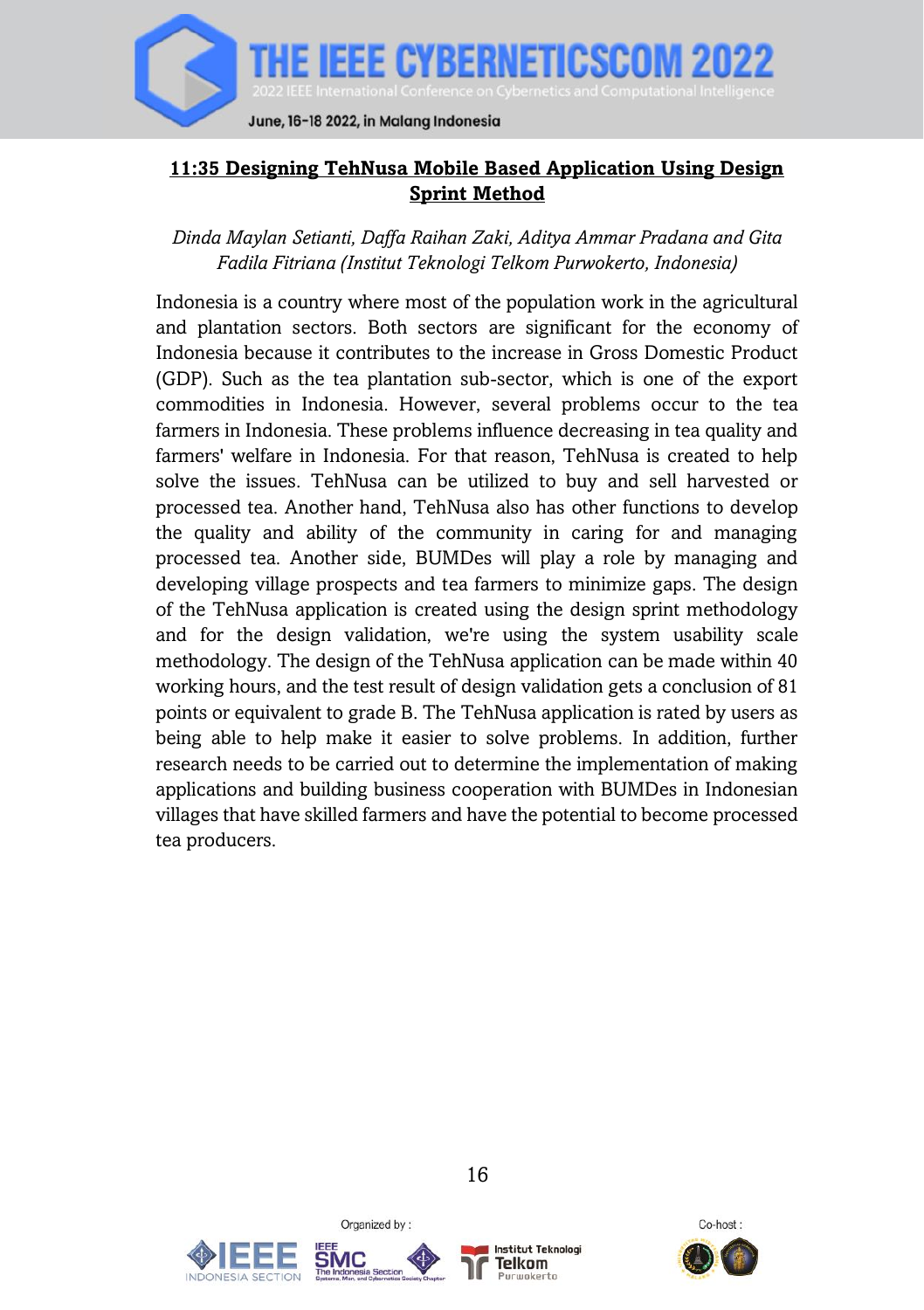

# <span id="page-17-0"></span>**11:50 Lane Keeping Control Using Nonlinear Model Predictive Control on Constant Speed Autonomous Car**

*Muhammad Azis Satria (Institut Teknologi Sepuluh Nopember, Indonesia); Katherin Indriawati (Institut Teknologi Sepuluh Nopember Surabaya & Faculty of Industrial Technology, Indonesia); Bambang W (Institut Teknologi 10 Nopember, Indonesia); Akhmad Ibnu Hija (Institut Teknologi Sepuluh Nopember & Engineering Physics Departement, Indonesia); Hendro Nurhadi (Institut Teknologi Sepuluh Nopember (ITS) Surabaya, Indonesia)*

Lane keeping controller drives vehicle's steering to keep the vehicle driving on the track. This paper discusses lane control on a prototype autonomous car that moves at constant speed, using a nonlinear predictive control (MPC) model which is used to calculate the optimal steering angle based on lateral deviation information. The predictive lateral deviations are obtained from the linear parameter varying (LPV) model while the current lateral deviation value is obtained from the lane detection algorithm which produces a reference trajectory for the car. The lane detection uses image processing towards images captured by the camera. The real time experiment result shows that the proposed controller could keep the prototype to stay on track until the curvature of 0.27 m-1 with the maximum lateral deviation of 8.86 cm.

## <span id="page-17-1"></span>**12:05 Clustering Analysis of Bangla News Articles with TF-IDF & CV Using Mini-Batch KMeans and K-Means**

*Sakib Al Hasan and Wang Ruiqin (Huzhou University, China); Md Gulzar Hussain (Green University of Bangladesh, Bangladesh & Changzhou University, China)*

Document clustering is the compilation of documents relating to textual content into classes or clusters. The primary objective is to group the documents that are internally logical but substantially different from each other. It is a vital method used in the retrieval of information, extraction of information and organization of records. Around 210 million people worldwide speak Bangla as a first or second language. With the passage of time, these computer-assisted approaches were also used in the Bangla language. However, not enough paper has represented the current state of research in Bangla Document Clustering. The ultimate aim of this thesis is to







17

**Institut Teknologi** Telkom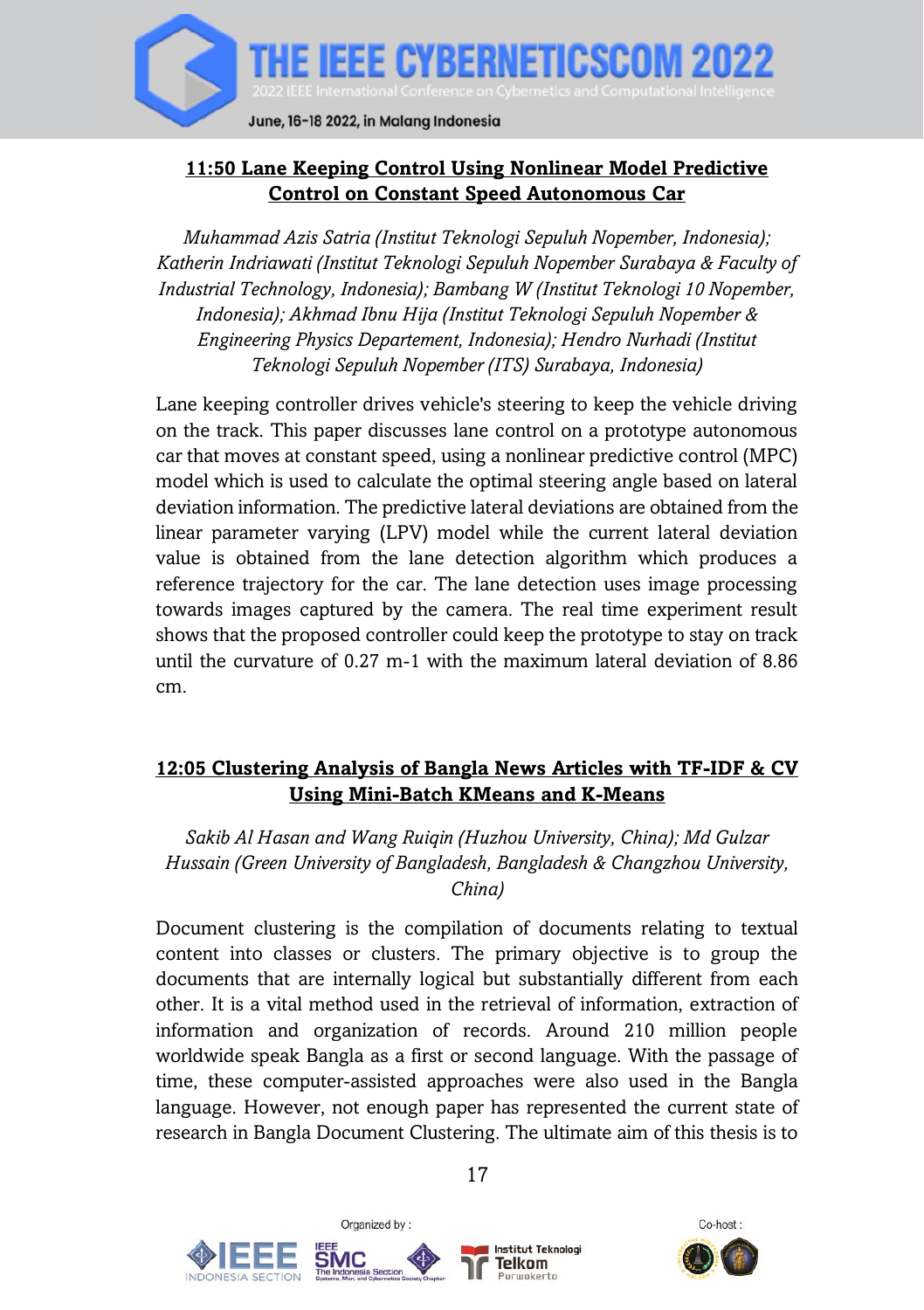

achieve the objective of testing K-Means clustering and Mini-Batch K-Means clustering algorithms and analysing the performance with silhouette score and homogeneity score of these algorithms for Bangla news text data. The findings shows that for clustering Bangla text news articles TF-IDF improves the clustering performances of both K-Mean and Mini-Batch K-Mean algorithms.

# <span id="page-18-0"></span>**12:20 Customer Clustering Based on RFM Features Using K-Means Algorithm**

*Wafa Essayem (University of Brawijaya & Intelligent System Laboratory, Indonesia); Fitra A. Bachtiar (Brawijaya University, Indonesia); Diah Priharsari (Universitas Brawijaya, Indonesia)*

Offering targeted products and services to customers is the key driver to a successful business. In recent years and with the simplified access and gathering of data, companies are adjusting their marketing strategies to retain and attract new customers. One of the methods organizations adopt, is customer clustering. Customer clustering, as part of Customer Relationship Management, is useful when companies wish to offer services, discounts and targeted advertising campaigns to specific customers based on their preferences. One of the techniques widely used in this task is RFM based clustering using K-Means clustering algorithm. The clusters obtained by the algorithm will then be further analyzed to set marketing strategies. In this research we will cluster customers of a retail store based on RFM features using K-Means clustering algorithm. For the task, we used the available POS data of the store. Clusters obtained were analyzed using Silhouette analysis technique and compared to observations in the retail store. We found that one of the clusters indicated possible customer churn while another showed potential loyal customers. These clusters can be used to set special marketing strategies to retain and win back customers.





Organized by:



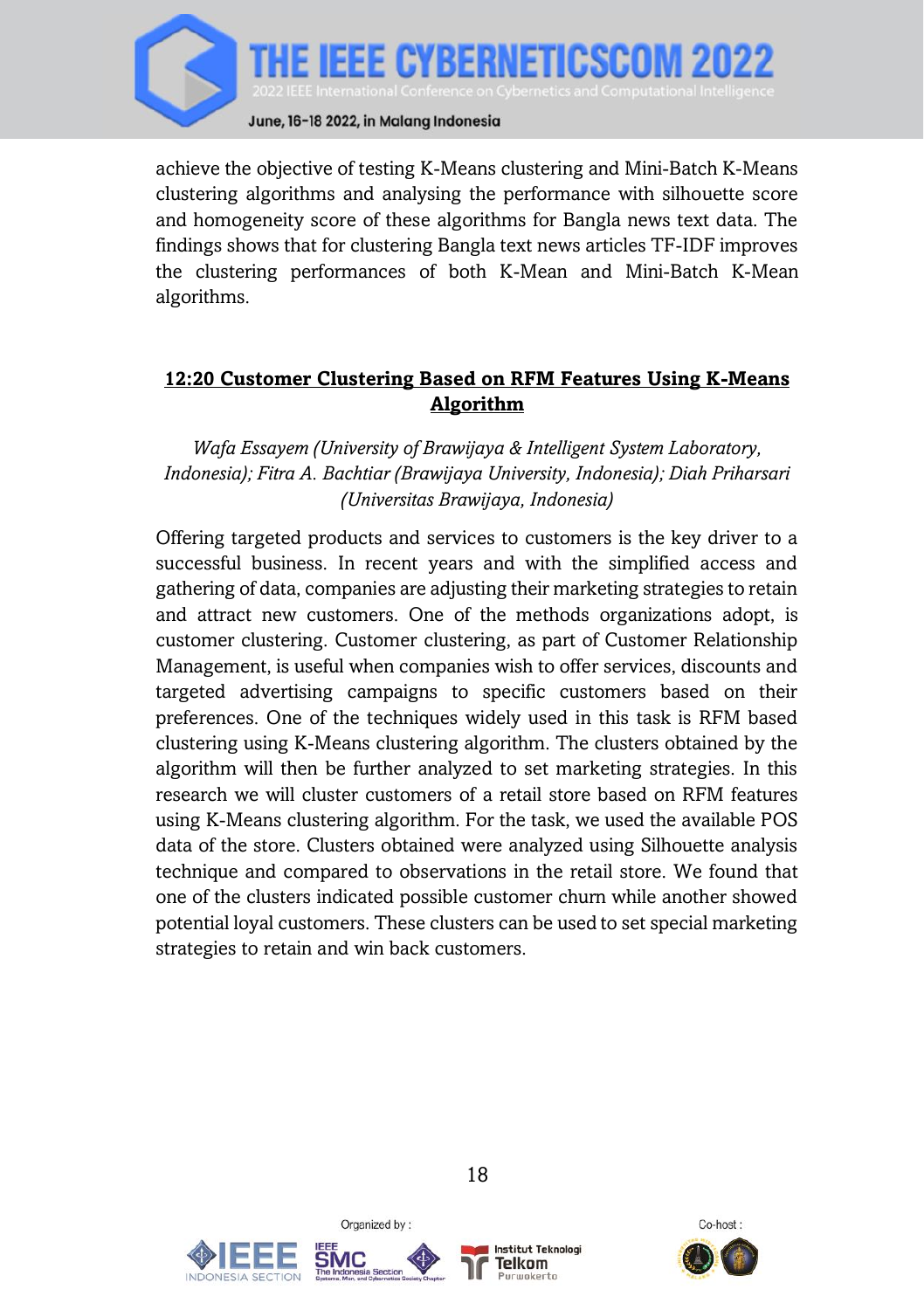

## <span id="page-19-0"></span>**HMS-0105: Technical Session Human Machine System Parallel Session 1 (Room 2) Thursday, June 16 th 2022 (11:05 – 12:35)**

# **Code Session : HMS-0105 Title Session : Human Machine System**

| <b>Start</b> | Finish | <b>Papers</b>                                                                                                                             | <b>Authors</b>                                                                                                                                                                                                                                                |
|--------------|--------|-------------------------------------------------------------------------------------------------------------------------------------------|---------------------------------------------------------------------------------------------------------------------------------------------------------------------------------------------------------------------------------------------------------------|
| 11:20        | 11:35  | Increase Customer Value<br>Optimization (CVO) Impact on<br>Purchase Intention in<br>Ecommerce                                             | Erwin Halim (Bina Nusantara<br>University & School of<br>Information Systems,<br>Indonesia);<br>Gunaputra Wardhana (Binus<br>University, Indonesia); Agung<br>Sasangko (Bina Nusantara<br>University, Indonesia)                                              |
| 11:35        | 11:50  | Correlation of Relationship<br><b>Business Model and Business</b><br>Strategy: Case Study PT<br>Telkom IoT                                | Sifa Novwidia Agni (University<br>of Indonesia, Indonesia)                                                                                                                                                                                                    |
| 11:50        | 12:05  | User Experience Evaluation<br>Using Integration of Remote<br>Usability Testing and<br><b>Usability Evaluation</b><br>Questionnaire Method | Ajeng F Rahmawati, Tenia<br>Wahyuningrum and Ariq Cahya<br>Wardhana (Institut Teknologi<br>Telkom Purwokerto.<br>Indonesia); Anindita Septiarini<br>(Universitas Mulawarman,<br>Indonesia);<br>Lasmedi Afuan (Jenderal<br>Soedirman University,<br>Indonesia) |
| 12:05        | 12:20  | User Experience Analysis on e-<br>Wallet Using a Combination of<br>Heuristic Evaluation and<br>UMUX                                       | Havinda Rosita Faradina, Tenia<br>Wahyuningrum and Novian Adi<br>Prasetyo (Institut Teknologi<br>Telkom Purwokerto, Indonesia)                                                                                                                                |
| 12:20        | 12:35  | Utilizing Topic Modelling in<br><b>Customer Product Review for</b><br>Classifying Baby Product                                            | Lay Acheadeth (West Jakarta,<br>Indonesia, NA & Binus<br>University, Cambodia); Nunung<br>Nurul                                                                                                                                                               |







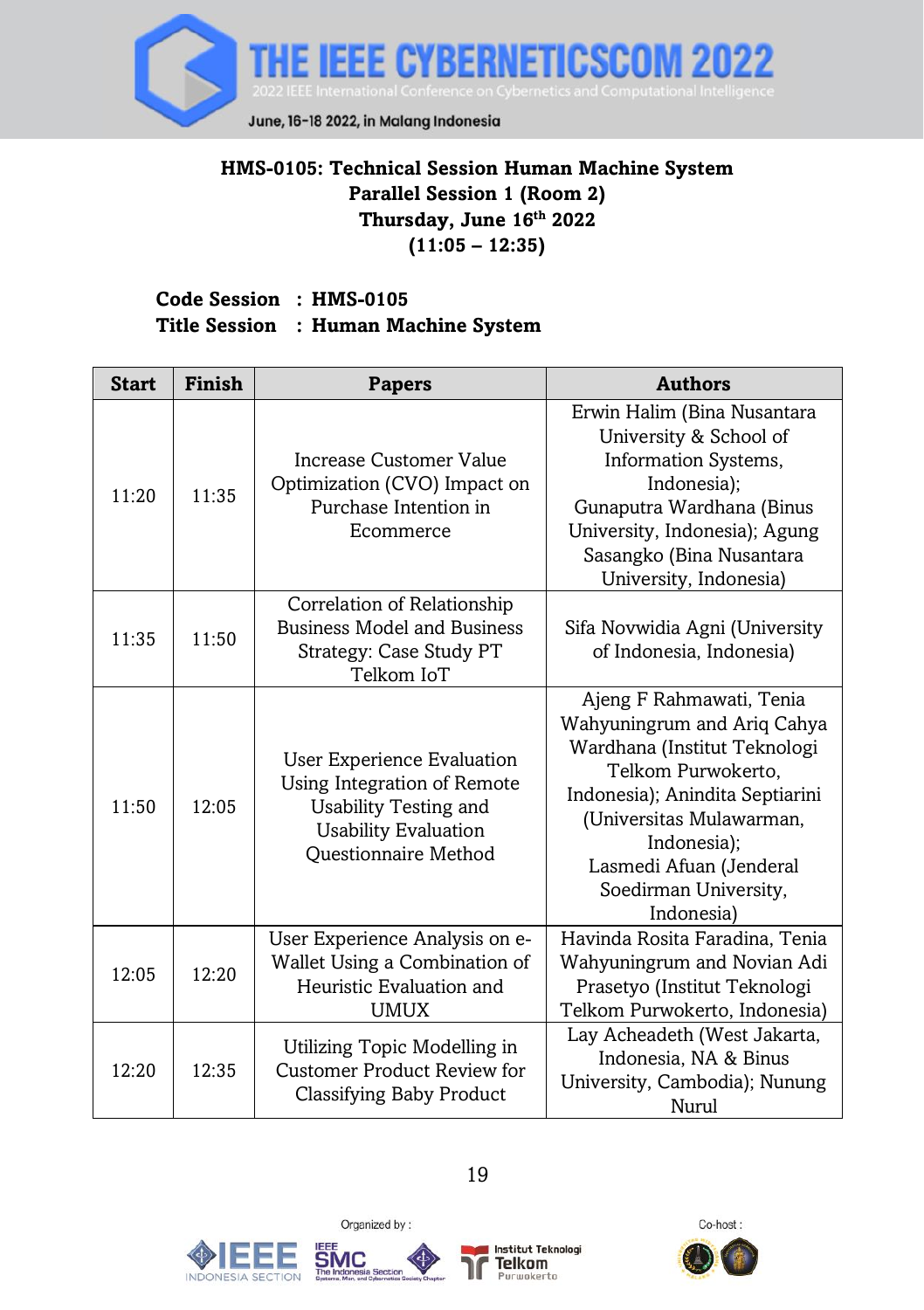

|  | Qomariyah (Bina Nusantara       |
|--|---------------------------------|
|  | University Jakarta, Indonesia); |
|  | Misa Xirinda (Bina Nusantara,   |
|  | West Jakarta, Indonesia,        |
|  | Mozambique)                     |

#### <span id="page-20-0"></span>**11:20 Increase Customer Value Optimization (CVO) Impact on Purchase Intention in Ecommerce**

*Erwin Halim (Bina Nusantara University & School of Information Systems, Indonesia); Gunaputra Wardhana (Binus University, Indonesia); Agung Sasangko (Bina Nusantara University, Indonesia)*

In general, this research influenced the increasing use of e-commerce as a medium of buying and selling, especially during the COVID-19 pandemic, where social restrictions have prevented many offline stores from operating. Because many offline stores today migrate to online stores without paying attention to these variables, they experience stagnation and difficulties in selling and will even fail in selling online. Because of that, the sellers need to organize Customer Value Optimization (CVO) so that online stores can operate optimally to create customer purchase intention and repurchase. This study uses a systematic literature review for writing and modeling. It complements with a purposive sampling method by collecting questionnaire data, as many as 137 data on 22-24 April 2022 in Indonesia's Jabodetabek area. This study discusses the importance of variables in buying and selling in e-commerce, such as Seller Attribute, Product Attribute, Review, Customer Trust, and Purchase Intention. This research used Structural Equation Modelling (SEM) with Smart-PLS as a statistical tool. A model will approve with six hypotheses found to have a significant impact approved with seven variables. The result shows that one hypothesis is not significant compared with previous research.





Organized by:



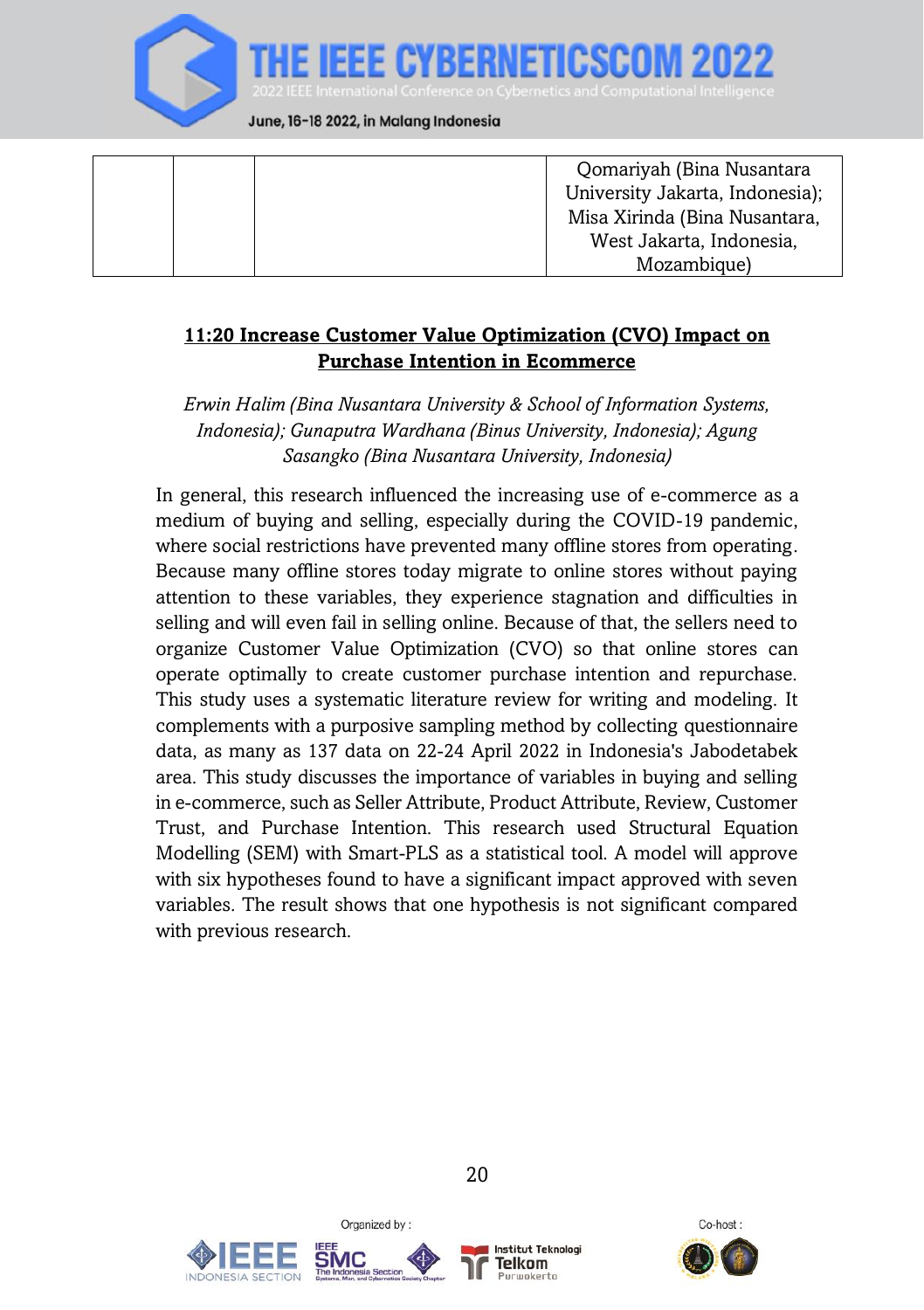

## <span id="page-21-0"></span>**11:35 Correlation of Relationship Business Model and Business Strategy: Case Study PT Telkom IoT**

#### *Sifa Novwidia Agni (University of Indonesia, Indonesia)*

PT TELKOM is part of the IoT ecosystem that provides IoT services as well as network operation and connection. The success of PT TELKOM's business strategy can be seen in the business model it has. However, the relationship between the business model and business strategy is not yet clearly known. The results of the questionnaire are then processed by methods of analyzing factors and canonical correlations to see the dominating factors of the business model and business strategy and see the relationship between the two variables. Then using the SWOT method to provide strategic recommendations to the company. item X13 at value proportion X23 on the value network and X41 in value architecture is the dominant item reflected in the business dimension of this model. items Y12 on UNFOLD Y21 and Y22 on Coordinate, Y33 on Communicate, Y42 on Control, and Y52 on Recognize and Develop are the dominant items reflected in the business strategy dimension and also show there is a relationship between business model and business strategy with a canonical correlation of 87.886%. The results of matrix analysis I-E, then developed using SWOT analysis, where the results obtained that the company in Quadrant I. namely the strengths owned by the company are better than existing weaknesses, and the company still has wider opportunities or opportunities than the threat to be faced

## <span id="page-21-1"></span>**11:50 User Experience Evaluation Using Integration of Remote Usability Testing and Usability Evaluation Questionnaire Method**

*Ajeng F Rahmawati, Tenia Wahyuningrum and Ariq Cahya Wardhana (Institut Teknologi Telkom Purwokerto, Indonesia); Anindita Septiarini (Universitas Mulawarman, Indonesia); Lasmedi Afuan (Jenderal Soedirman University, Indonesia)*

Innovation Center Innovation System (Sinovi) is a website developed to manage the collection of innovation and HAKI owned by the ITTP academic community. Based on the results of initial observations made by interviewing the Center for Innovation and HAKI, although it has been done twice socialization of website use, there are still complaints and obstacles experienced by users. Based on these problems, the researchers conducted

Organized by:





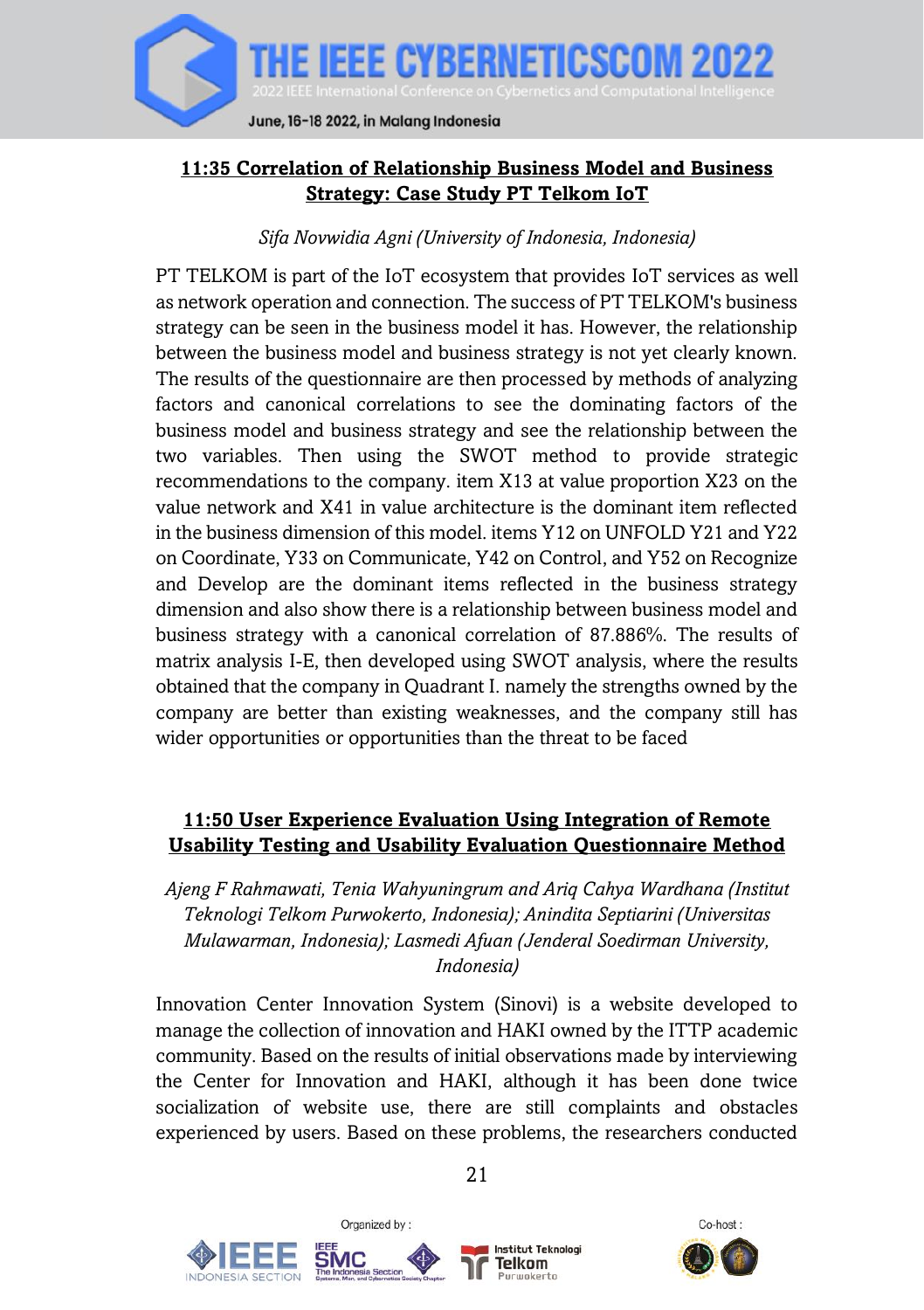

research on evaluating the user experience (UX) of the Sinovi website. This study aims to determine the system's performance based on user experience. The UX evaluation process uses moderated remote usability testing methods and user experience questionnaires (UEQ). The study's results using moderated usability testing showed a significant difference in completion rate between the two groups of users, with each group having values of 0.9560 and 0.8235. While the results of time-based efficiency tests showed that the average time-based efficiency between group A and group B has similarities with the values obtained, respectively are 0.1652 and 0.1259. The test results using UEQ show that the Sinovi website has managed to get a positive evaluation. Several categories were successfully obtained, including the "Attractiveness" category with a score of 1,967, the "Perspicuity" category with a score of 1,850, the "Efficiency" category with a score of 2,042, the "Dependability" category with a score of 1,825, and the "Stimulation" category with a score of 1,742. The overall user experience evaluation results show that Sinovi's website is already at a good user experience level but needs to improve to reduce the number of problems.

### <span id="page-22-0"></span>**12:05 User Experience Analysis on e-Wallet Using a Combination of Heuristic Evaluation and UMUX**

## *Havinda Rosita Faradina, Tenia Wahyuningrum and Novian Adi Prasetyo (Institut Teknologi Telkom Purwokerto, Indonesia)*

User satisfaction as a part of usability is important to measure as a recommendation for further design improvements on e-wallets. Usability is the level of ease of users in using the interface on a system. Usability can be measured using expert judgment or user testing. One of the techniques in usability measurement that can be is Heuristic Evaluation (measured by the expert) and Usability Metric for User Experience or as known as UMUX (measured by user). Heuristic Evaluation is an interface evaluation process that aims to measure an interface's usability, efficiency, and effectiveness based on ten heuristic rules. Meanwhile, UMUX is a short-level instrument method or rating level used to collect quantitative user data about the usability of an application. Therefore, the combination of expert judgment and user assessment will provide rich and complementary findings. In this study, we used "CARDS" as the research object. "CARDS" is a digital card application or e-wallet used to pay bills, top-up card balances, online stores,







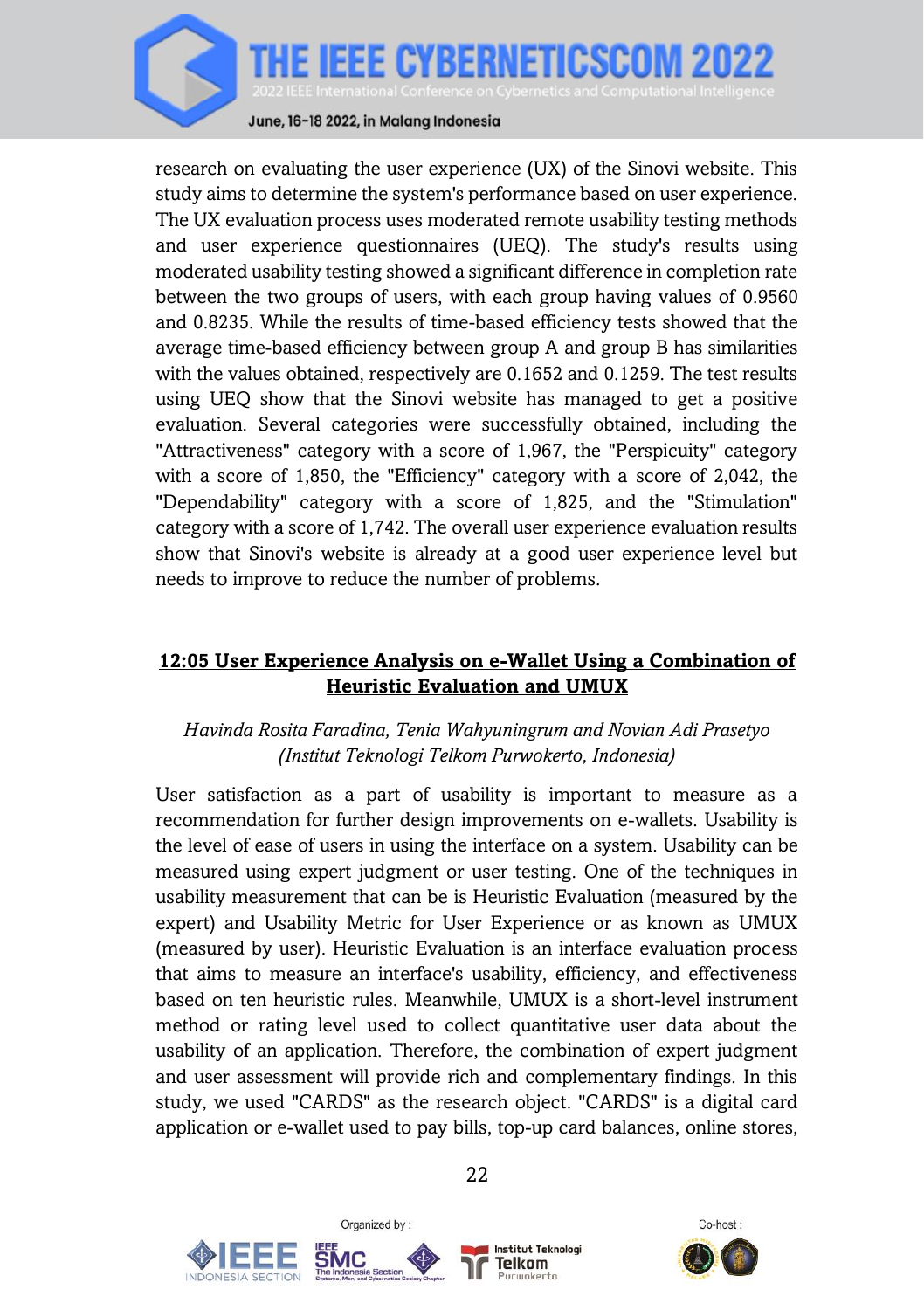

and Payment Point Online Banks. Educational institutions can use "CARDS" as student and staff/teacher/employee identity cards integrated with digital payment systems, easy and safe. This study aims to improve the quality of service to users of the "CARDS" application by testing the user experience. The result shows that the UMUX score is not equal to 74, so it is necessary to make improvements, with recommendations from experts by the Heuristic Evaluation method based on the lowest assessment score, namely the Consistency and Standards category.

#### <span id="page-23-0"></span>**12:20 Utilizing Topic Modelling in Customer Product Review for Classifying Baby Product**

*Lay Acheadeth (West Jakarta, Indonesia, NA & Binus University, Cambodia); Nunung NurulQomariyah (Bina Nusantara University Jakarta, Indonesia); Misa Xirinda (Bina Nusantara,West Jakarta, Indonesia, Mozambique)*

E-commerce is growing at a breakneck pace. As a result, online shopping has increased, which has resulted in an increase in online product reviews. Often, we come across Amazon products with thousands of reviews, and if we look closely we discover that some of them are completely unrelated to the product. In this study, we conducted a research on how product review classification can assist in resolving the issue of comments on incorrect items. The method used in this research consists of 4 steps which are, data acquisition, data pre-processing, topic modelling, and text classification. Where LDA was used as our topic modelling technique, and for text classification we used Support Vector Machine (SVM), Logistic Regression, and Multi-Layer Perceptron (MLP) classifiers. We found out that by combining both topic modelling and text classification, a powerful tool for handling this kind of problem was developed. Adding the topic modelling can improve the model's accuracy performance from 0.61 to 0.78. So, we can conclude that the topic modelling was useful in classifying the product reviews.





Organized by:



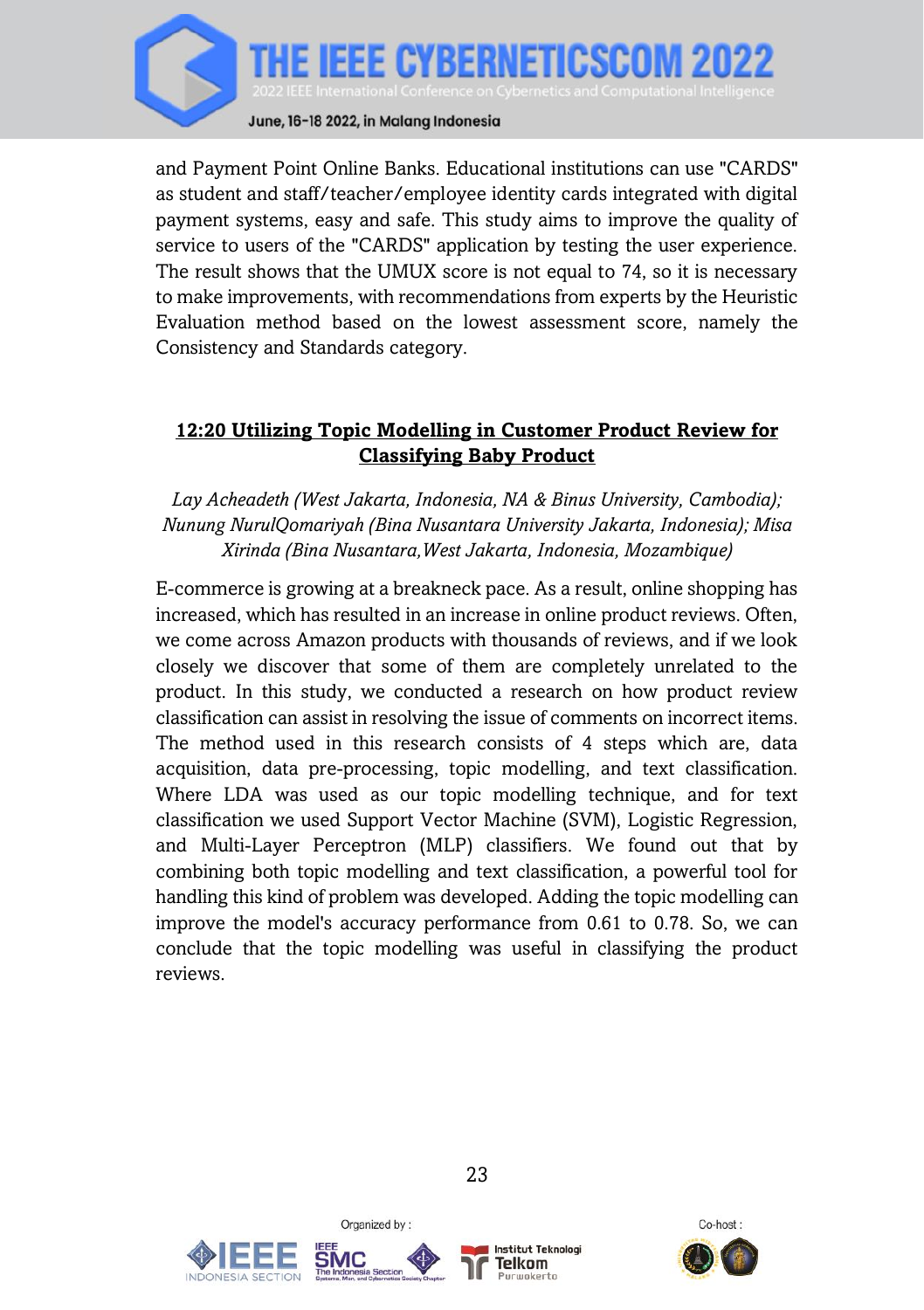

### <span id="page-24-0"></span>**SSE-0105: Technical Session System Science and Engineering Parallel Session 1 (Room 3) Thursday, June 16 th 2022 (11:05 – 12:35)**

## **Code Session : SSE-0105 Title Session : System Science and Engineering**

| <b>Start</b> | Finish | <b>Papers</b>                                                                                                       | <b>Authors</b>                                                                                                                                                                                           |
|--------------|--------|---------------------------------------------------------------------------------------------------------------------|----------------------------------------------------------------------------------------------------------------------------------------------------------------------------------------------------------|
| 11:20        | 11:35  | <b>Cybersecurity Maturity</b><br>Assessment Design Using NIST<br>CSF, CIS CONTROLS v8 and<br><b>ISO/IEC 27002</b>   | Ivan Bashofi (University of<br>Indonesia, Indonesia);<br>Muhammad Salman<br>(Universitas Indonesia,<br>Indonesia)                                                                                        |
| 11:35        | 11:50  | Day Ahead Solar Irradiation<br>Forecasting Based on Extreme<br>Learning Machine                                     | Adelhard Beni Rehiara<br>(University of Papua,<br>Indonesia); Sabar Setia Widayat<br>(Universitas Widya Gama,<br>Indonesia)                                                                              |
| 11:50        | 12:05  | Optimal Sizing of BESS<br>Considering Economic<br>Dispatch and VRE in Thailand<br>Generation System                 | Audchara Yimprapai and<br>Surachai Chaitusaney<br>(Chulalongkorn University,<br>Thailand)                                                                                                                |
| 12:05        | 12:20  | Evaluation of Decision Matrix,<br>Hash Rate and Attacker<br>Regions Effects in Bitcoin<br><b>Network Securities</b> | Agus Winarno (University of<br>Indonesia, Indonesia); Novita<br>Angraini (BSSN, Indonesia); Riri<br>Sari (University of Indonesia,<br>Indonesia); Ruki Harwahyu<br>(Universitas Indonesia,<br>Indonesia) |
| 12:20        | 12:35  | <b>LTE Network Resource</b><br>Management for Live Video<br>Streaming in Dense Area                                 | Borirak Moonphala, Aphirak<br>Jansang, Withawat<br>Tangtrongpairoj, Chaiporn<br>Jaikaeo and<br>Anan Phonphoem (Kasetsart<br>University, Thailand)                                                        |







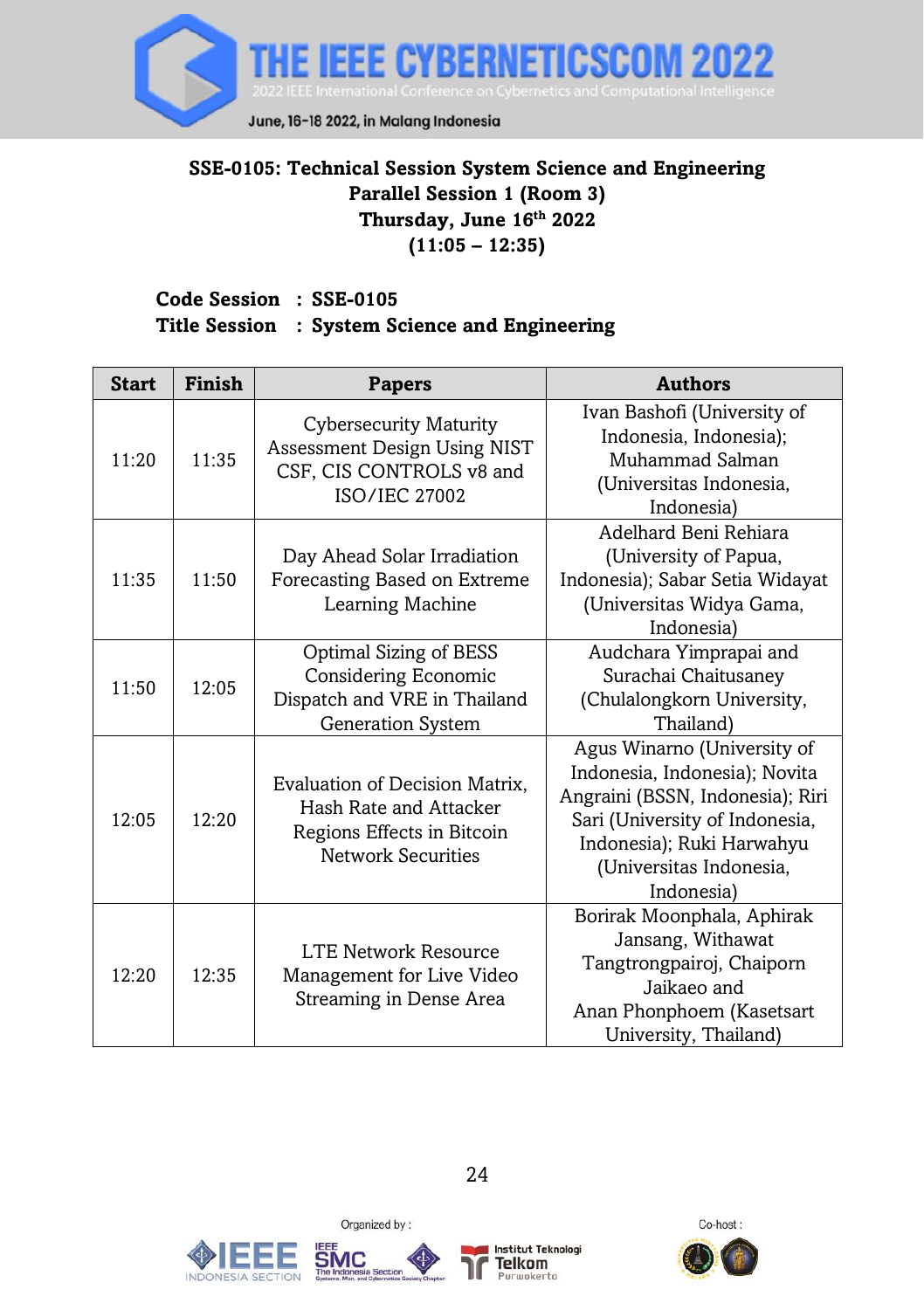

## <span id="page-25-0"></span>**11:20 Cybersecurity Maturity Assessment Design Using NIST CSF, CIS CONTROLS v8 and ISO/IEC 27002**

*Ivan Bashofi (University of Indonesia, Indonesia); Muhammad Salman (Universitas Indonesia, Indonesia)*

Cyberspace was created by the development of Information and Communication Technology (ICT). This makes it easier to access, manage information faster and more accurately, and improve the efficiency of performing activities and achieving business goals. On the other hand, the higher the usage of information technology, the higher the potential for organizational security incident gaps and cybercrime. Addressing this issue requires security standards that are appropriate and meet the requirements for organizations to know the maturity of cybersecurity. XYZ Organization is one of the government instances managing Indonesia's critical infrastructures. Although some international security standards have been implemented, the results of preparing for information security management are not yet optimal. Analysis of the NIST, CIS Controls v8, and ISO27002 standards was performed in this research. In addition, the analysis results are used as resources to create a cybersecurity maturity framework through the three standard approaches that underlie ICT management. The proposed concepts of the 21 integrated cybersecurity categories are expected to become an asset in terms of XYZ organization's ICT management performance

## <span id="page-25-1"></span>**11:35 Day Ahead Solar Irradiation Forecasting Based on Extreme Learning Machine**

*Adelhard Beni Rehiara (University of Papua, Indonesia); Sabar Setia Widayat (Universitas Widya Gama, Indonesia)*

Solar radiation data is very important for humans in meteorology, agriculture and energy. An Extreme Learning Machine (ELM) model is a data-based model developed from a single hidden layer feed-forward neural network (SLFN) which has the superiority in terms of training speed that is better than its predecessor generation. A model for predicting solar radiation in the Manokwari area and its surroundings was built with the ELM algorithm. The model has been used to predict daily solar radiation in the area. The ELM model has been trained using 8016 data solar irradiation and temperature







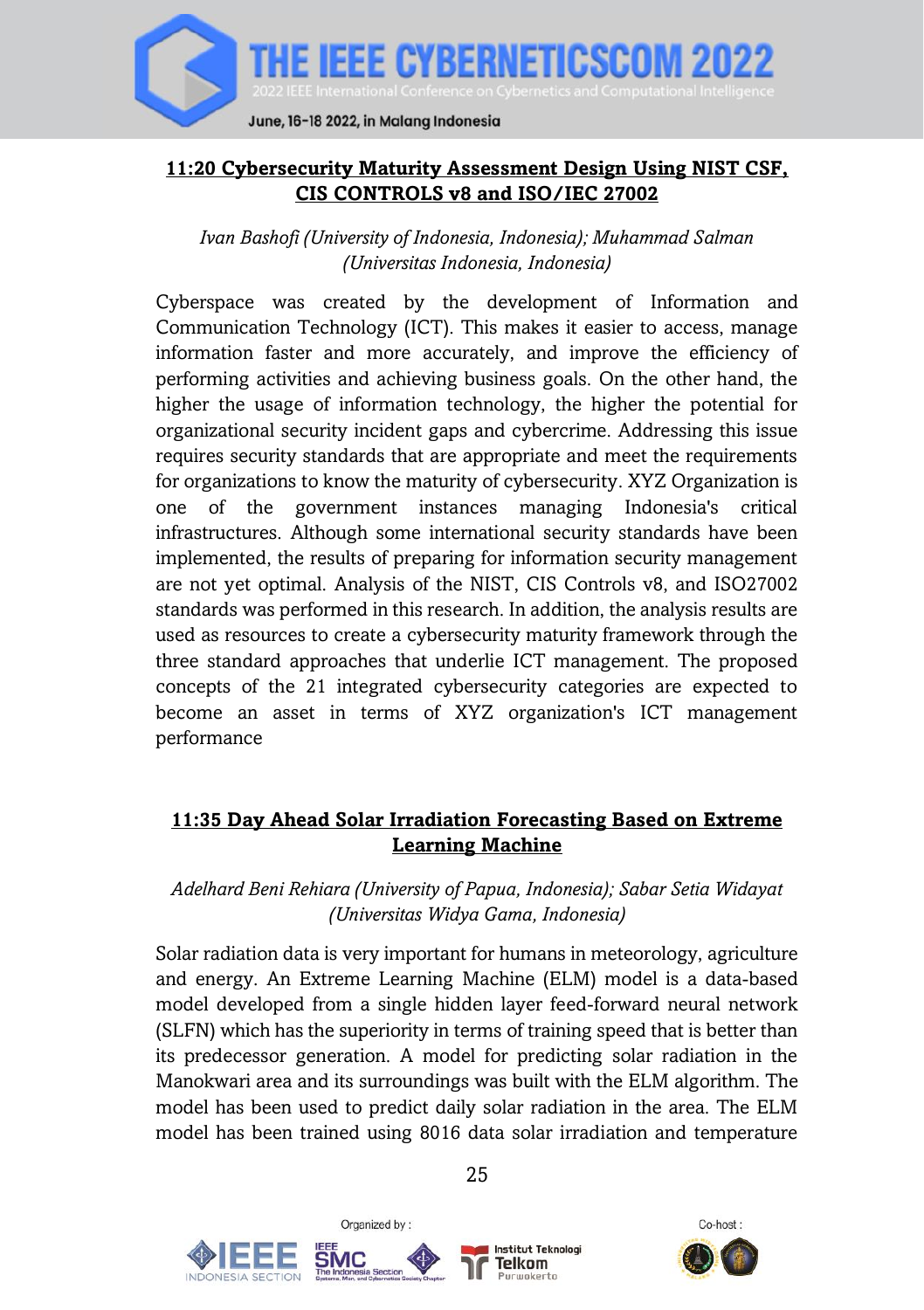

from NASA. The test results show that the built has fairly high accuracy with MAE values of about 0.6392 in a training time of 4.4375 seconds.

### <span id="page-26-0"></span>**11:50 Optimal Sizing of BESS Considering Economic Dispatch and VRE in Thailand Generation System**

*Audchara Yimprapai and Surachai Chaitusaney (Chulalongkorn University, Thailand)*

The increasing proportion of renewable energy (RE) in a power system causes many problems such as duck curve phenomenon, making its load curve and conventional generator operations change. These issues have become significant concerns. If the difference of the load curve is a huge ramp, the operating costs of the conventional generation will increase. In recent years, the price of battery energy storage system (BESS) has been decreasing continuously. With its fast response characteristic, the BESS is a potential candidate to mitigate the load curve issue. Therefore, this paper proposes an economic dispatch method for minimizing the operating costs of conventional generation integrated with RE generation and the BESS. Besides, the detailed analysis based on Thailand's power generation is provided to achieve the optimal BESS size. According to Power

Development Plan (PDP) 2018, the RE generation comprises photovoltaic (PV) and wind generation while the conventional generation consists of combined-cycle and coal thermal generation. The proposed method was performed using the optimization toolbox in MATLAB programming. The amount of RE generation is swept through 10 to 140 percent of its initial value while the amount of conventional generation is constant. The simulation results show that if the RE generation reaches 90 percent, the BESS is required. To obtain the lowest system operating cost, the optimal size of the BESS under the state of charge (SoC) constraint of 50 percent is 3,463.82 MWh. In summary, this proposed method helps deal with the future growth of VRE generation in Thailand's electrical system.





Organized by:



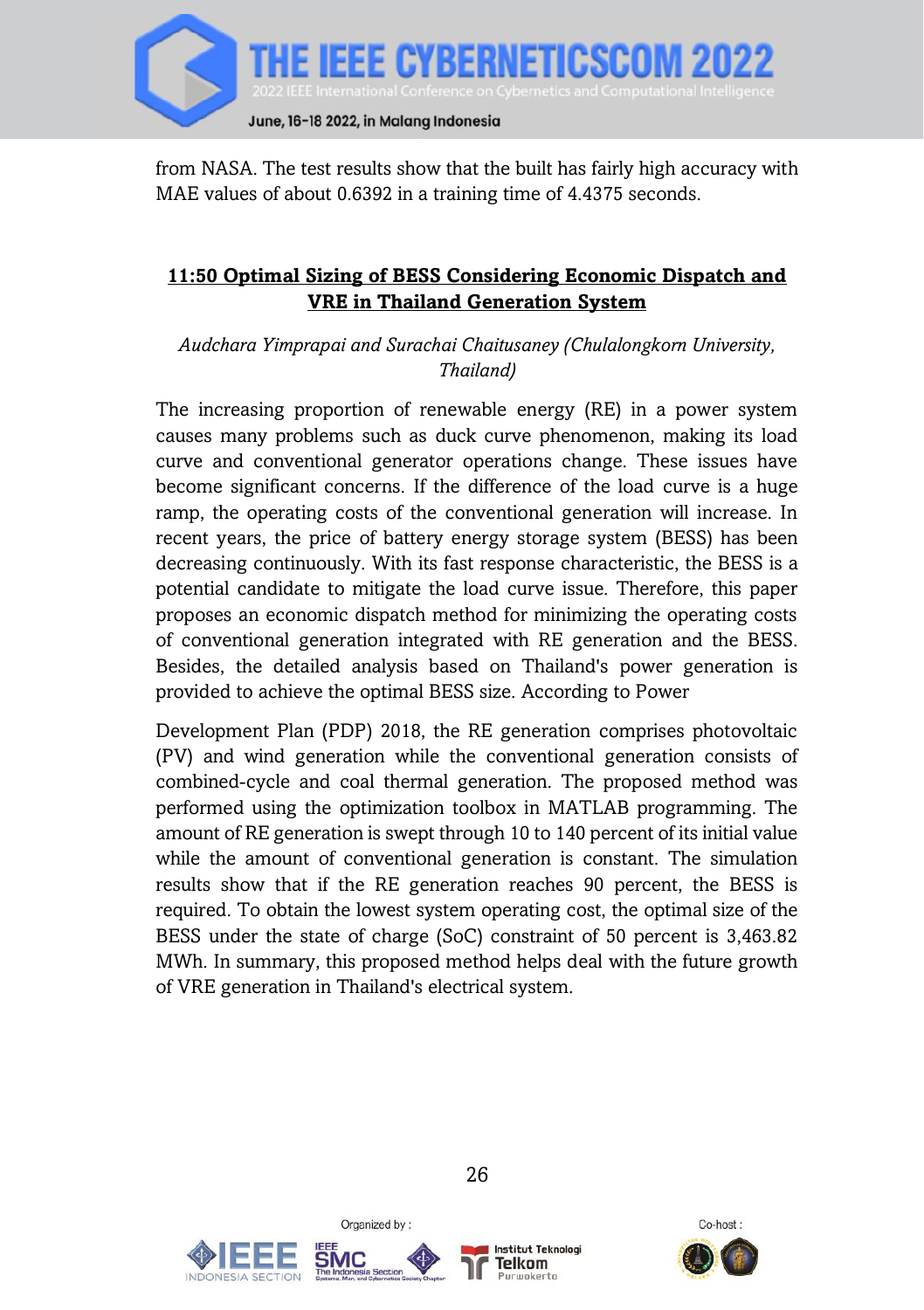

## <span id="page-27-0"></span>**12:05 Evaluation of Decision Matrix, Hash Rate and Attacker Regions Effects in Bitcoin Network Securities**

*Agus Winarno (University of Indonesia, Indonesia); Novita Angraini (BSSN, Indonesia); Riri Sari (University of Indonesia, Indonesia); Ruki Harwahyu (Universitas Indonesia, Indonesia)*

Bitcoin is a famously decentralized cryptocurrency. Bitcoin is excellent because it is a digital currency that provides convenience and security in transactions. Transaction security in Bitcoin uses a consensus involving a distributed system, the security of this system generates a hash sequence with a Proof of Work (PoW) mechanism. However, in its implementation, various attacks appear that are used to generate profits from the existing system. Attackers can use various types of methods to get an unfair portion of the mining income. Such attacks are commonly referred to as Mining attacks. Among which the famous is the Selfish Mining attack. In this study, we simulate the effect of changing decision matrix, attacker region, attacker hash rate on selfish miner attacks by using the opensource NS3 platform. The experiment aims to see the effect of using 1%, 10%, and 20% decision matrices with different attacker regions and different attacker hash rates on Bitcoin selfish mining income. The result of this study shows that regional North America and Europe have the advantage in doing selfish mining attacks. This advantage is also supported by increasing the decision matrix from 1%, 10%, 20%. The highest attacker income, when using decision matrix 20% in North America using 16 nodes on 0.3 hash rate with income 129 BTC. For the hash rate, the best result for a selfish mining attack is between 27% to 30% hash rate

#### <span id="page-27-1"></span>**12:20 LTE Network Resource Management for Live Video Streaming in Dense Area**

#### *Borirak Moonphala, Aphirak Jansang, Withawat Tangtrongpairoj, Chaiporn Jaikaeo and Anan Phonphoem (Kasetsart University, Thailand)*

For live video streaming in areas with unexpected events, such as accidents or protests, the network traffic can dramatically increase beyond the network capacity. All the live streams in the same area become broken, or video quality becomes jittering. Therefore, this paper proposed the LTE radio resource management for live video streaming in dense area. The system will







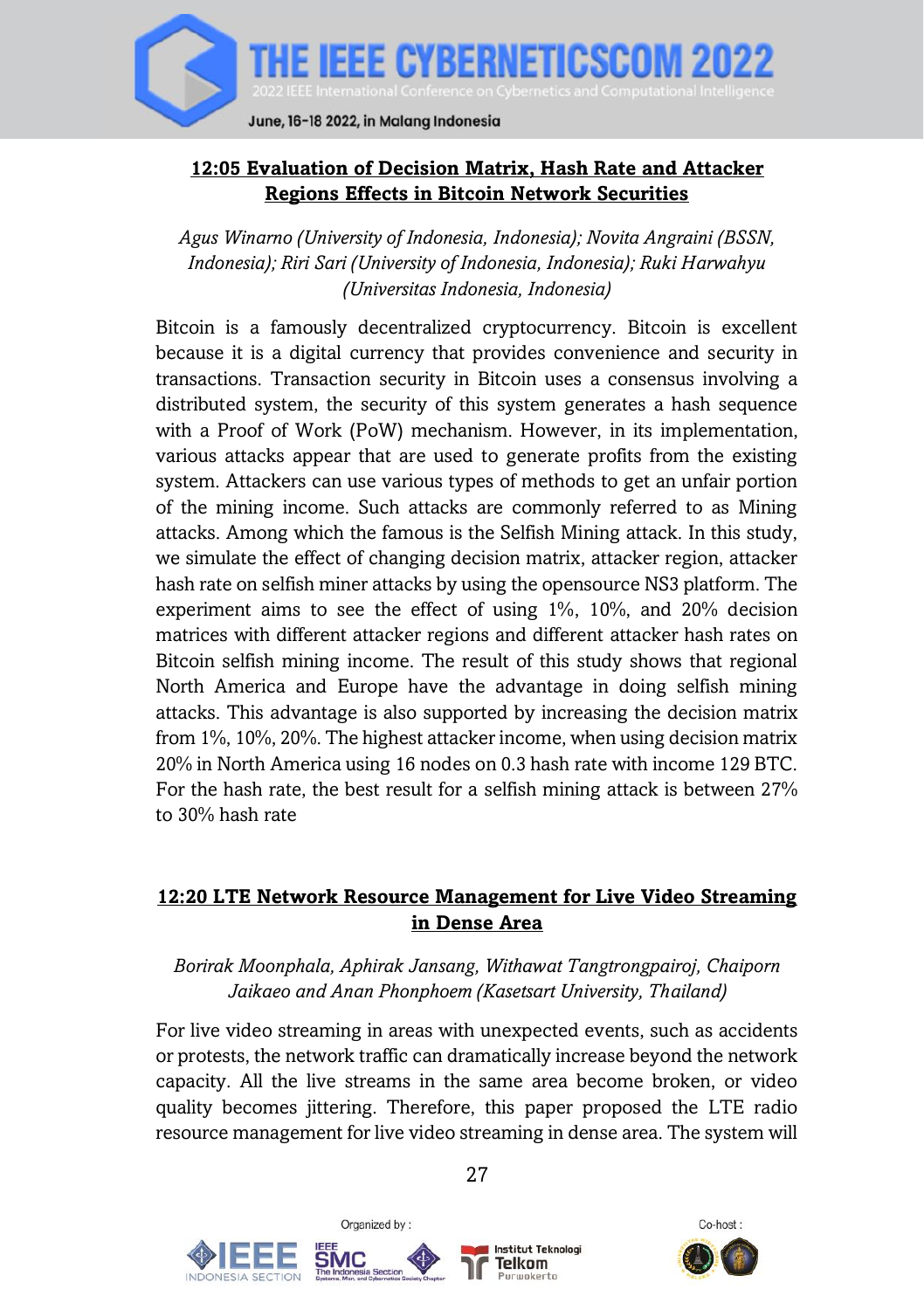

allocate the reserved resource block for priority UE using the concept of prioritization and the Chanel Quality Indicator (CQI) value. The simulation experiment investigated the appropriate reserved block size of priority UE considering the effect on the non-priority UE. The results show that priority UE's throughput and inter packet arrival time meet the required criteria with less impact on the nonpriority UE.





Organized by:



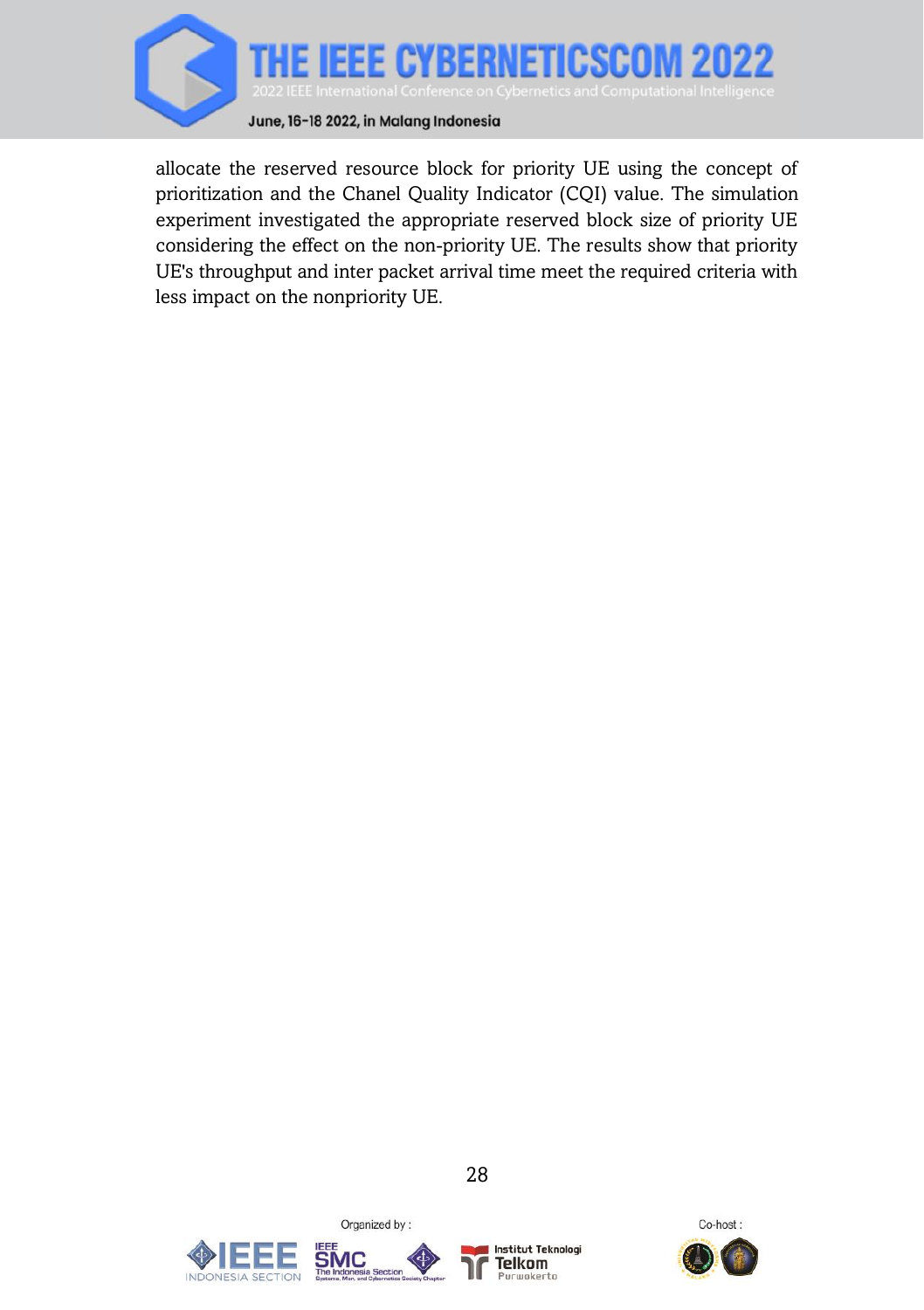

# **DSC-0105: Technical Session Data Science Parallel Session 1 (Room 4) Thursday, June 16 th 2022 (11:05 – 12:35)**

# <span id="page-29-0"></span>**Code Session : DSC-0105 Title Session : Data Science**

| <b>Start</b> | Finish | <b>Papers</b>                                                                                                          | <b>Authors</b>                                                                                                                                                                                                                                                                                                                                                                                                                                                                                  |
|--------------|--------|------------------------------------------------------------------------------------------------------------------------|-------------------------------------------------------------------------------------------------------------------------------------------------------------------------------------------------------------------------------------------------------------------------------------------------------------------------------------------------------------------------------------------------------------------------------------------------------------------------------------------------|
| 11:20        | 11:35  | Machine Learning Approaches<br>using Satellite Data for Oil<br>Palm Area Detection in<br>Pekanbaru City, Riau          | Arie Wahyu Wijayanto, Natasya<br>Afira and Wahidya Nurkarim<br>(Politeknik Statistika STIS,<br>Indonesia)                                                                                                                                                                                                                                                                                                                                                                                       |
| 11:35        | 11:50  | Lexicon-enhanced hate speech<br>detection on Vietnamese social<br>network data                                         | Tham Nguyen Thi (University<br>of Information Technology, Ho<br>Chi Minh City, Vietnam);<br>Trong-Hop Do (University of<br>Information Technology, Ho<br>Chi Minh City & Vietnam<br>National University, Ho Chi<br>Minh City, Vietnam)                                                                                                                                                                                                                                                          |
| 11:50        | 12:05  | Design of Image Processing<br>Tool Using MATLAB for<br>Freshness Assessment of Beef<br>and Pork                        | Alice Jade Cabato, Leanza<br>Clarisse Manalus, Arniño<br>Rolusta, Ian Caezar Francisco,<br>Emil Jann Mendoza and Jazha<br>Alaiza Dennice Tejones<br>(Technological Institute of the<br>Philippines-Manila, Philippines);<br>Anna Patricia Valeriano<br>(Technological Institute of the<br>Philippines, Philippines);<br>Rommel Anacan (Technological<br>Institute of the Philippines-<br>Manila, Philippines); Cayetano<br>Hiwatig (Technological Institute<br>of the Philippines, Philippines) |
| 12:05        | 12:20  | <b>Identifying Social Media</b><br><b>Conversation Topics Regarding</b><br>Electric Vehicles in<br>Indonesia Using LDA | Muchamad Taufiq Anwar<br>(Politeknik STMI Jakarta,<br>Indonesia)                                                                                                                                                                                                                                                                                                                                                                                                                                |





Organized by:



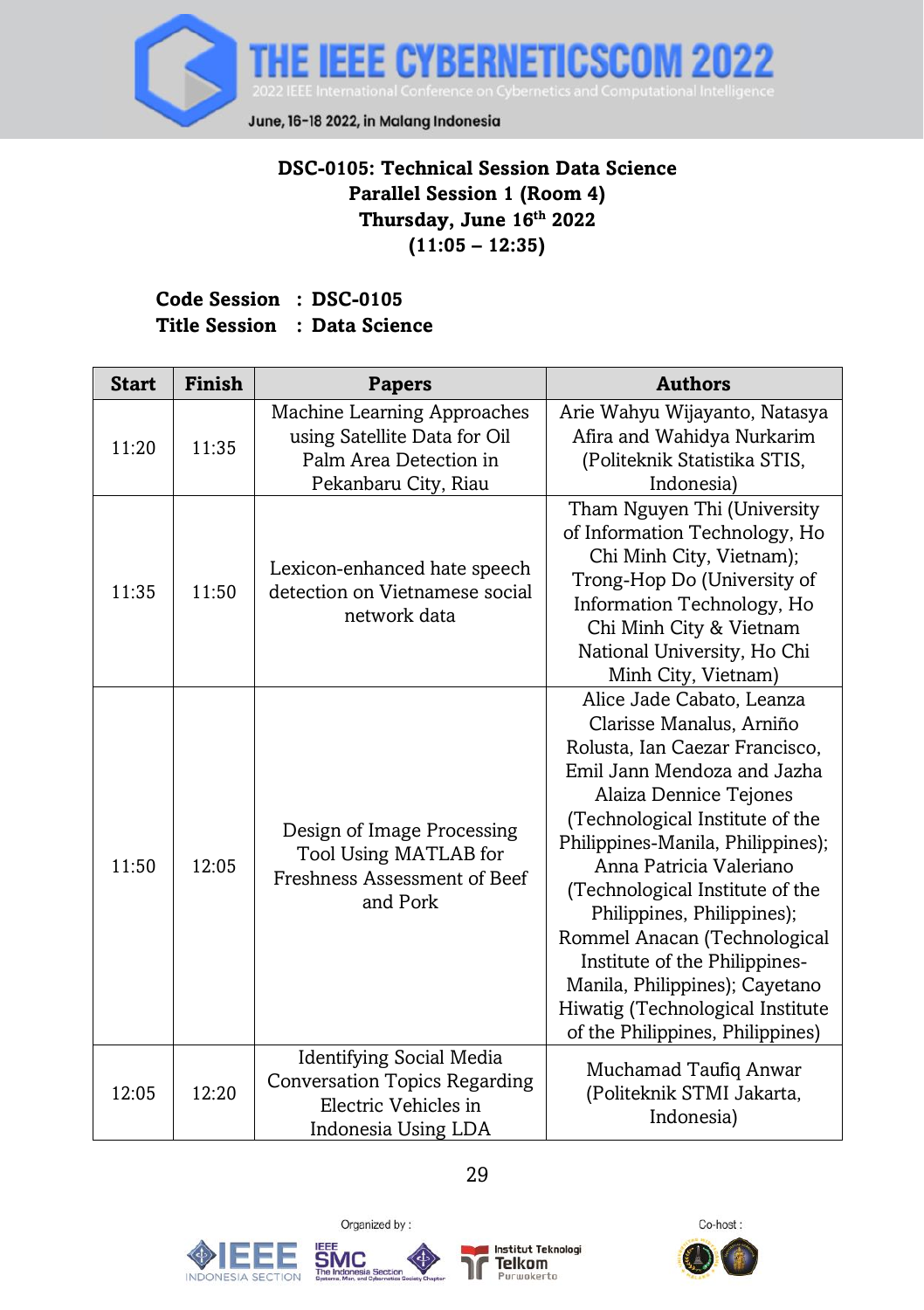

| 12:20 | 12:35 | Drone Flight Logs Sequence<br>Mining | Swardiantara Silalahi (Institut<br>Teknologi Sepuluh Nopember,<br>Indonesia); Tohari Ahmad<br>(Institut Teknologi Sepuluh<br>Nopember (ITS), Indonesia);<br>Hudan Studiawan (Institut<br>Teknologi Sepuluh Nopember,<br>Indonesia) |
|-------|-------|--------------------------------------|------------------------------------------------------------------------------------------------------------------------------------------------------------------------------------------------------------------------------------|
|-------|-------|--------------------------------------|------------------------------------------------------------------------------------------------------------------------------------------------------------------------------------------------------------------------------------|

#### <span id="page-30-0"></span>**11:20 Machine Learning Approaches using Satellite Data for Oil Palm Area Detection in Pekanbaru City, Riau**

*Arie Wahyu Wijayanto, Natasya Afira and Wahidya Nurkarim (Politeknik Statistika STIS, Indonesia)*

Palm oil is a commodity that plays an important role in economic activities in Indonesia. Palm oil is able to produce vegetable oil which is much needed by the industrial sector. This study aims to detect oil palm plantation areas using remote sensing satellite imagery data in Pekanbaru City, Riau, Indonesia. The mediumresolution optical satellite images of Sentinel-2 are used with a total sample of 1,750 points classified into 7 target classes. This study compares the performance of the model with the Random Forest, Xtreme Gradient Boosting, and Classification and Regression Tree (CART) methods. In addition, the Grid Search method is used to perform hyperparameter tuning. Our extensive experimental results showed that the Random Forest model gave a superior performance with a promising accuracy of 92.3 percent. The proposed model is also able to detect the estimated area of oil palm plantation of 9,790.51 Ha in Pekanbaru City.





Organized by:



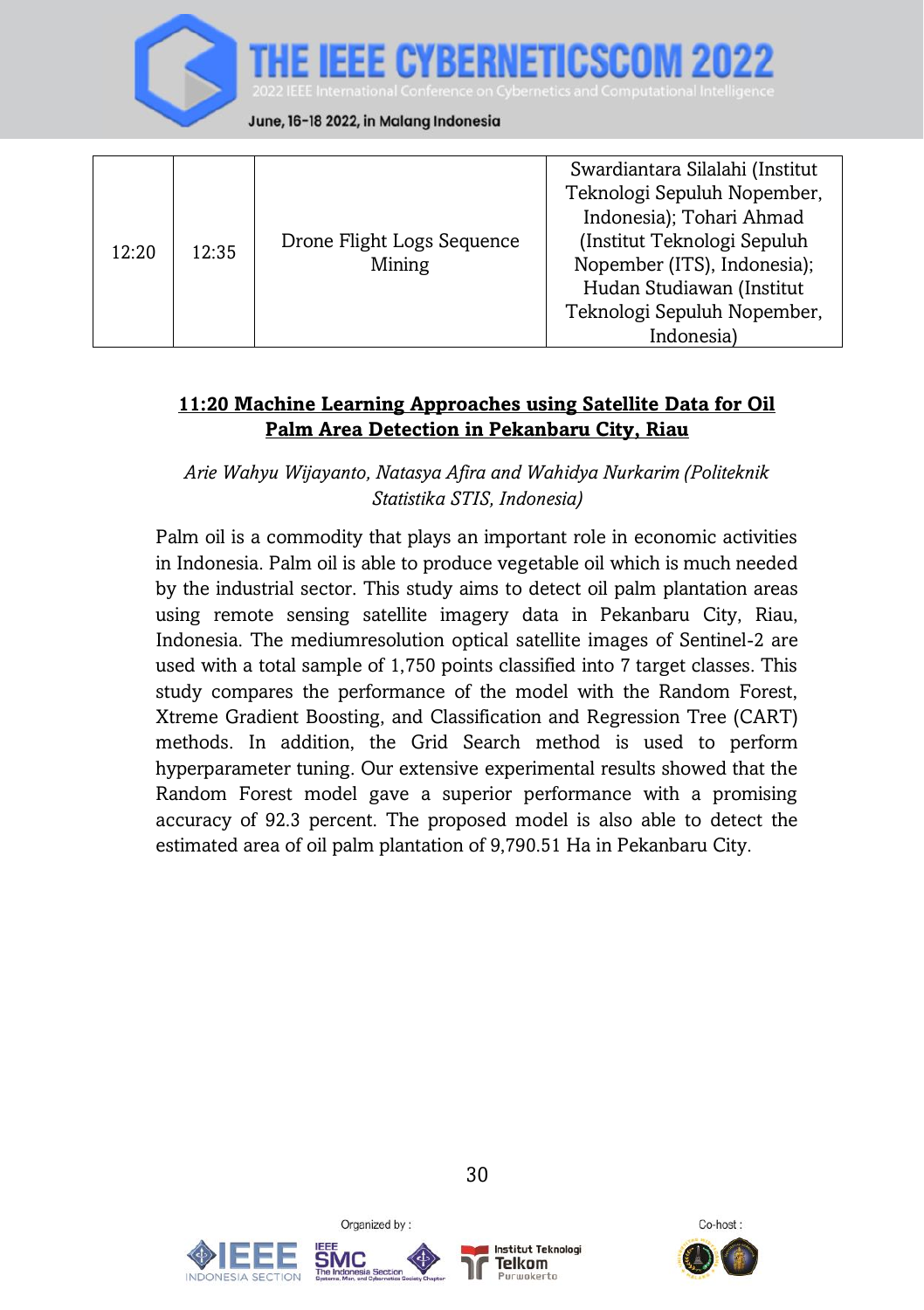

## <span id="page-31-0"></span>**11:35 Lexicon-enhanced hate speech detection on Vietnamese social network data**

*Tham Nguyen Thi (University of Information Technology, Ho Chi Minh City, Vietnam); Trong-Hop Do (University of Information Technology, Ho Chi Minh City & Vietnam National University, Ho Chi Minh City, Vietnam)*

This paper applies two lexicon enhancement methods, that are lexica feature extraction and retrofitting to improve the accuracy of hate speech detection problem on Vietnamese social network data. The experiments were conducted on multiple datasets to achieve the statistical significance of the experimental results. The results show that the use of retrofitting lexicon enhancement improves the accuracy of hate speech detection. This paper also introduces a dictionary consisting of hateful words that can be used for lexicon enhancement for hate speech detection on Vietnamese social network data.

#### <span id="page-31-1"></span>**11:50 Design of Image Processing Tool Using MATLAB for Freshness Assessment of Beef and Pork**

*Alice Jade Cabato, Leanza Clarisse Manalus, Arniño Rolusta, Ian Caezar Francisco, Emil Jann Mendoza and Jazha Alaiza Dennice Tejones (Technological Institute of the Philippines-Manila, Philippines); Anna Patricia Valeriano (Technological Institute of the Philippines, Philippines); Rommel Anacan (Technological Institute of the Philippines- Manila, Philippines); Cayetano Hiwatig (Technological Institute of the Philippines, Philippines)*

Filipinos, regarding meat consumption, are more than the global average. According to the Organization for Economic Cooperation and Development 2017 study, an ordinary Filipino eat 14.2 kilograms of pork which is twokilogram above the world's pork consumption yearly while 3 kilos when in terms of beef. In the 2019 forecast, the trend increases to 15.8 kilos for pork and 3.2 kilos for beef. Freshness is the state of being made recently or not having declined on meat or food specifically. Cherry Red is the ideal color for fresh beef, and it should be reddish pink for fresh pork. Color can clearly affect their safety when the consumer eats spoiled meat or even hot meat. Digital image processing is the use of computer algorithms for digital image processing. It is also used to manipulate images. Digital image processing has two main goals: human image enhancement; and autonomous machine







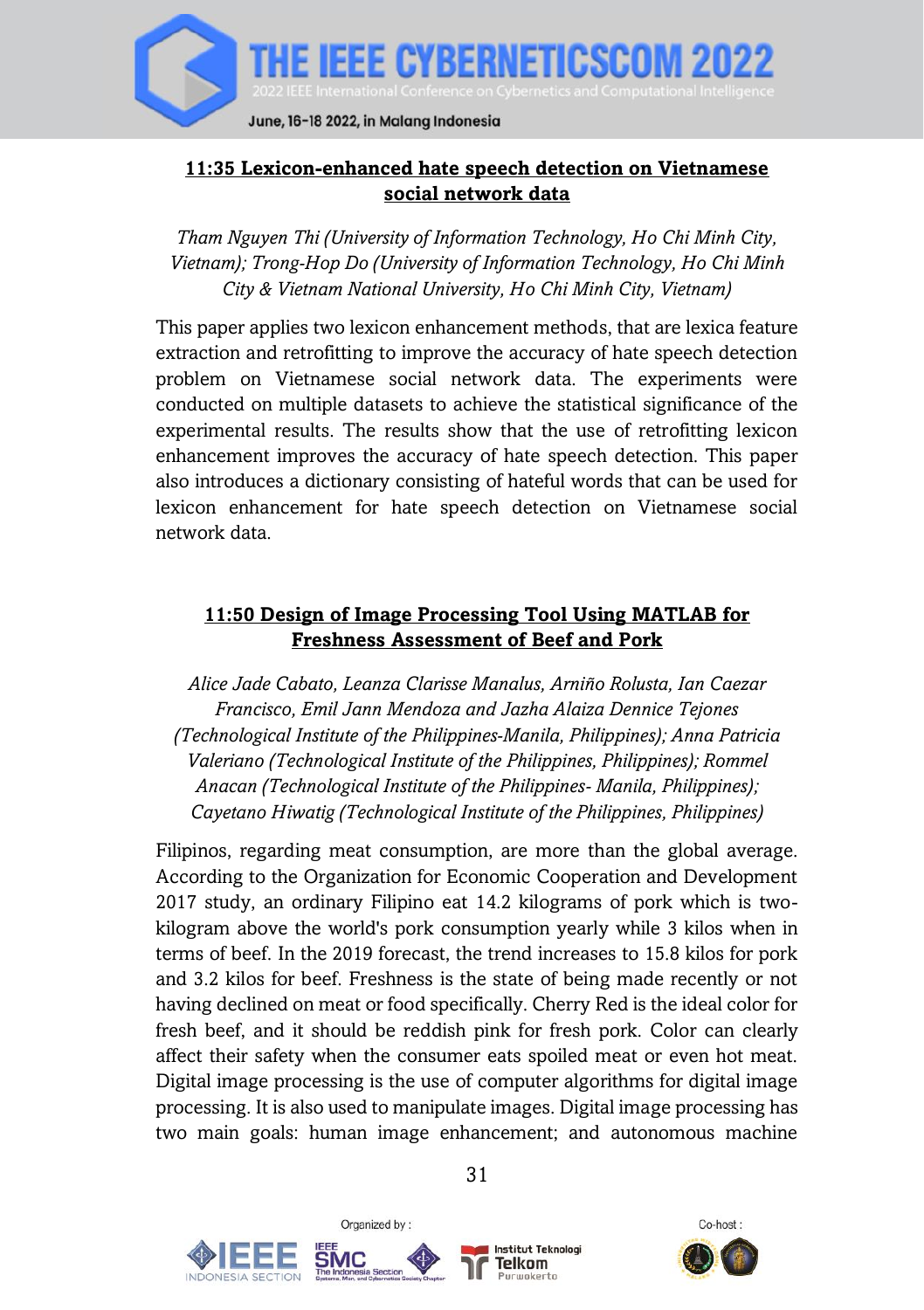

perception, storage, transmission, and representation of image data processing.

## <span id="page-32-0"></span>**12:05 Identifying Social Media Conversation Topics Regarding Electric Vehicles in Indonesia Using LDA**

*Muchamad Taufiq Anwar (Politeknik STMI Jakarta, Indonesia)*

Understanding public perceptions regarding EVs is important so that strategic decisions could be made in developing the EV ecosystem in a country. However, given the large and various aspects of EV adoption, it is very hard to decide which aspects are more important and need to be addressed first. The identification of topics can be facilitated by using topic modeling applied to social media data. This research aims to identify social media conversation topics regarding electric vehicles in Indonesia using Latent Dirichlet Allocation. Tweet search resulted in 11565 tweets which 1746 of them are unique tweets were collected between February 13 to March 9, 2022, using the tweepy library in Python. The LDA modeling resulted in 5 major topics regarding EVs in Indonesia i.e: the ecosystem development (42.9%), the positive impact on the environment (24.1%), the development of the domestic electric vehicle industry (17.5%), the convenience / supporting facilities for electric vehicles (9.7%), and the investment in battery-based electric vehicle production (5.7%). The anecdotal findings and the limitation of this study are discussed.

## **12:20 Drone Flight Logs Sequence Mining**

## <span id="page-32-1"></span>*Swardiantara Silalahi (Institut Teknologi Sepuluh Nopember, Indonesia); Tohari Ahmad (Institut Teknologi Sepuluh Nopember (ITS), Indonesia); Hudan Studiawan (Institut Teknologi Sepuluh Nopember, Indonesia)*

Data mining techniques in analyzing log data can discover a useful pattern which then used to infer knowledge. Interesting patterns in log data can help the stakeholder to take action to diagnose a problem or improve the running system. Drone as one IoT device, which consists of sub-system working together, also implements a logging mechanism. While a drone is flying, event-related logs are written into specific log files. These files contain precious information in case of incident happens to the drone. Assuming that



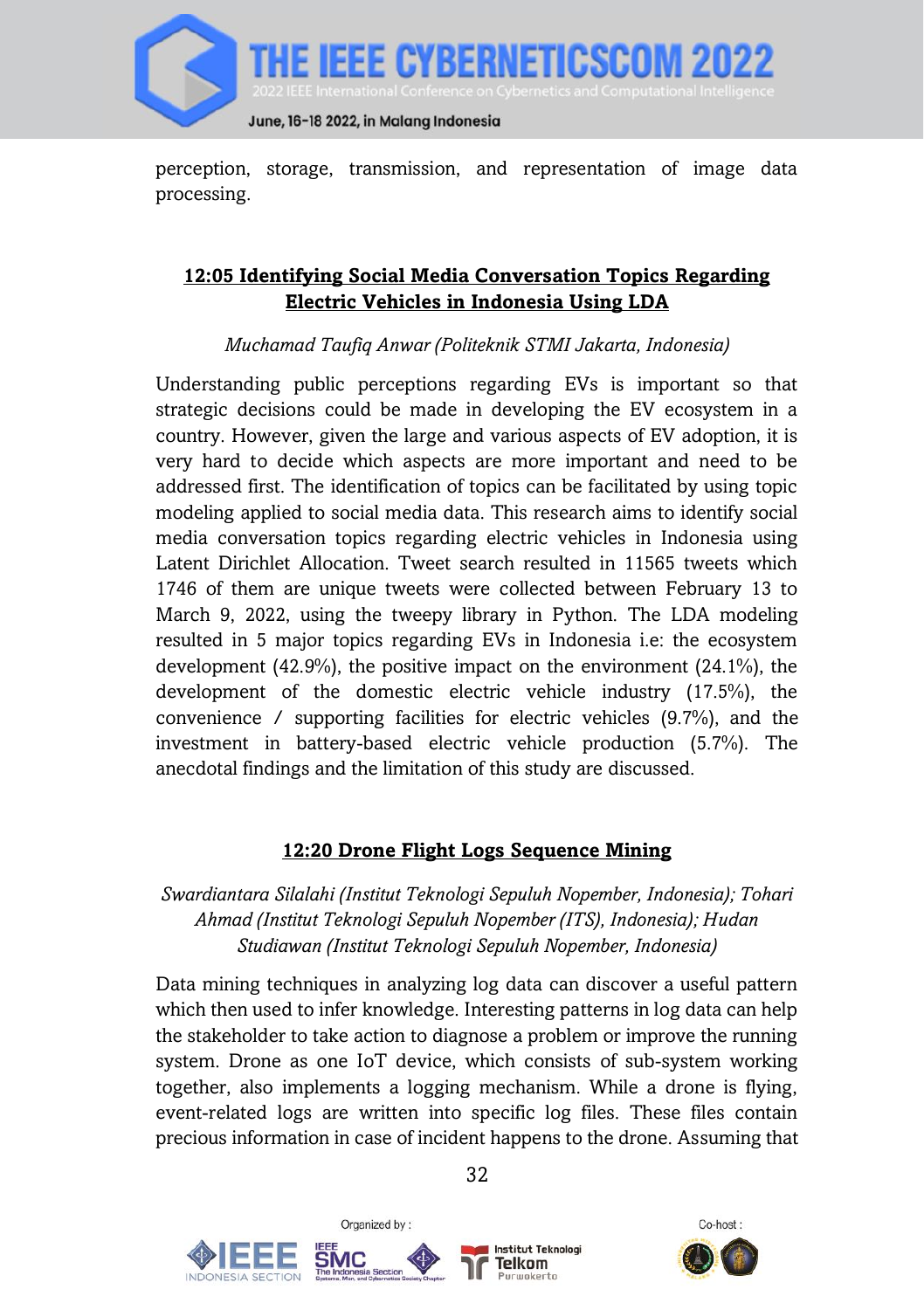

the integrity of the log files is guaranteed, the investigator can find useful patterns and help conclude the incidents. To this end, this paper studies the sequence mining approach to discover some pre-defined incident-related events. As this is an initial study, the main contribution of this paper is the domain adaptation and modeling of the flight logs into a sequence database. After experimenting, we conclude that the modeling procedure is an essential step in conducting sequence mining. Frequency-oriented techniques are not suitable for small sequence databases, as the found patterns tend to have less critical events. Finally, two potential future directions are elaborated





Organized by:



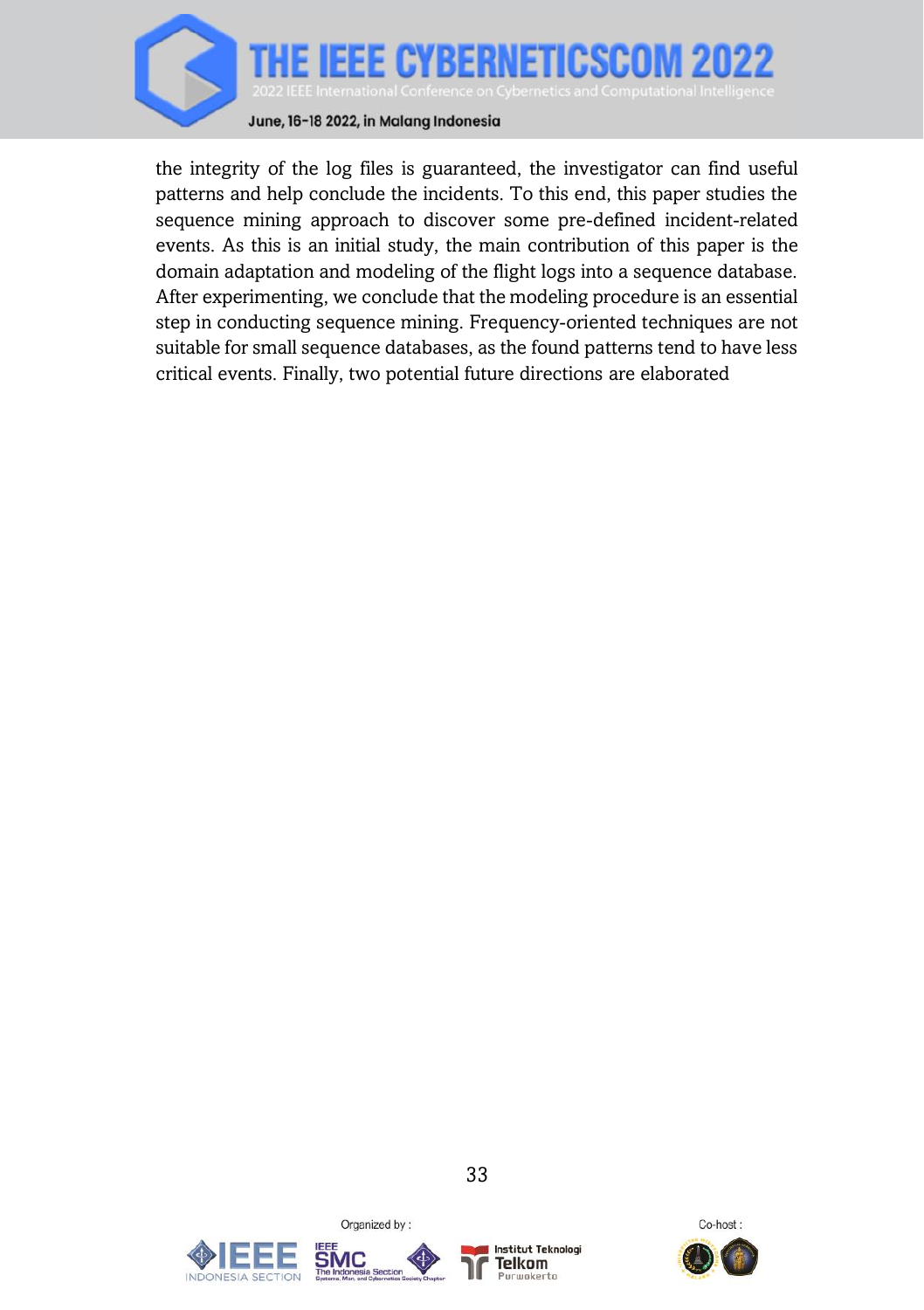

## <span id="page-34-0"></span>**AIT-0105: Technical Session Artificial Intelligence Parallel Session 1 (Room 5) Thursday, June 16th 2022 (11:05 – 12:35)**

#### **Code Session : AIT-0105 Title Session : Artificial Intelligence**

| <b>Start</b> | Finish | <b>Papers</b>                                                                                               | <b>Authors</b>                                                                                                                                                                                                                                                                      |
|--------------|--------|-------------------------------------------------------------------------------------------------------------|-------------------------------------------------------------------------------------------------------------------------------------------------------------------------------------------------------------------------------------------------------------------------------------|
| 11:20        | 11:35  | <b>Comparative Transfer Learning</b><br>Techniques for Plate Number<br>Recognition                          | Rizki Rafiif Amanullah, Rifqi<br>Akmal Saputra, Faisal Dharma<br>Adhinata and Nur<br>Ghaniaviyanto Ramadhan<br>(Institut Teknologi Telkom<br>Purwokerto, Indonesia)                                                                                                                 |
| 11:35        | 11:50  | IoT and AI-enabled Physical<br>Distance Monitoring<br>Application to Prevent<br>COVID19 Transmission        | Mohammad Dwipa Furqan<br>(University of Hasanuddin,<br>Indonesia); Andani Achmad<br>(Hasanuddin University,<br>Indonesia); Wardi Wardi<br>(Universitas Hasanuddin & Jl.<br>Perintis<br>Kemerdekaan Km. 10.<br>Indonesia); Muhammad Niswar<br>(Universitas Hasanuddin,<br>Indonesia) |
| 11:50        | 12:05  | Water Tank Level Control with<br>Proportional Integral<br>Derivative (PID) and Full State<br>Feedback (FSB) | Alfian Ma'arif (Universitas<br>Ahmad Dahlan, Indonesia);<br>Iswanto Iswanto, Is (Universitas<br>Muhammadiyah Yogyakarta,<br>Indonesia); Aninditya Anggari<br>Nuryono, Aan (Mulia<br>University, Indonesia)                                                                          |
| 12:05        | 12:20  | Deep Learning Approach using<br>Satellite Imagery Data for<br>Poverty Analysis in Banten,<br>Indonesia      | Kasiful Aprianto (Directorate<br>Statistical Information System,<br>BPS Statistics Indonesia.<br>Indonesia); Arie Wahyu<br>Wijayanto and Setia Pramana<br>(Politeknik Statistika STIS,<br>Indonesia)                                                                                |





Organized by:



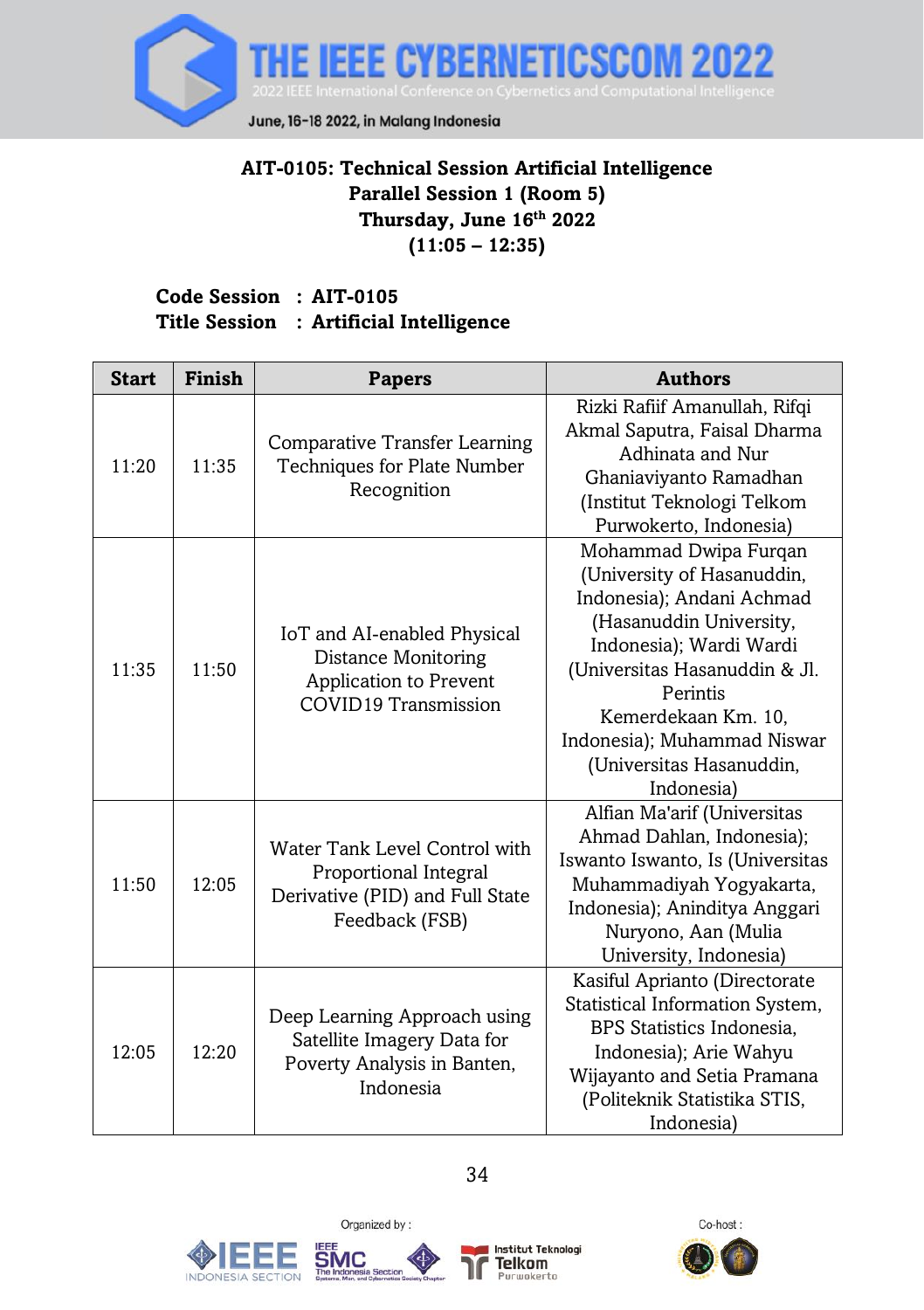

|       |       |                              | Abira Armond and Yogo Dwi     |
|-------|-------|------------------------------|-------------------------------|
| 12:20 | 12:35 | Application of Ant Colony    | Prasetyo (Institut Teknologi  |
|       |       | Optimization (ACO) Algorithm | Telkom Purwokerto,            |
|       |       | for Trans Banyumas Route     | Indonesia);                   |
|       |       | Determination                | Wahyurini Ediningrum (STKIP   |
|       |       |                              | Al-Amin Indramayu, Indonesia) |

## <span id="page-35-0"></span>**11:20 Comparative Transfer Learning Techniques for Plate Number Recognition**

*Rizki Rafiif Amanullah, Rifqi Akmal Saputra, Faisal Dharma Adhinata and Nur Ghaniaviyanto Ramadhan (Institut Teknologi Telkom Purwokerto, Indonesia)*

Monitoring vehicle activity both on the highway and in certain places such as parking lots needs to be done if there is a specific incident. Unexpected events such as accidents or vehicle theft may occur anytime. Therefore, tracking through number plate recognition has become something important and has become a hot topic with the various methods used. Previous research used machine learning techniques to recognize characters on number plates. The use of this technique has not produced optimal accuracy. Therefore, we propose using transfer learning techniques to achieve better accuracy results. This research evaluated three transfer learning models, namely DenseNet121, MobileNetV2, and NASNetMobile models. The experiment in this research was carried out using the data on number plates in the parking lot. The accuracy calculation counted the number of correctly recognized characters divided by the total characters on the number plate. The experimental results show that the DenseNet121 model produced the best accuracy, 96.42%. Differences in number plate writing style also affected the accuracy results. This research could provide insight into the use of transfer learning techniques in the case of number plate recognition.





Organized by:



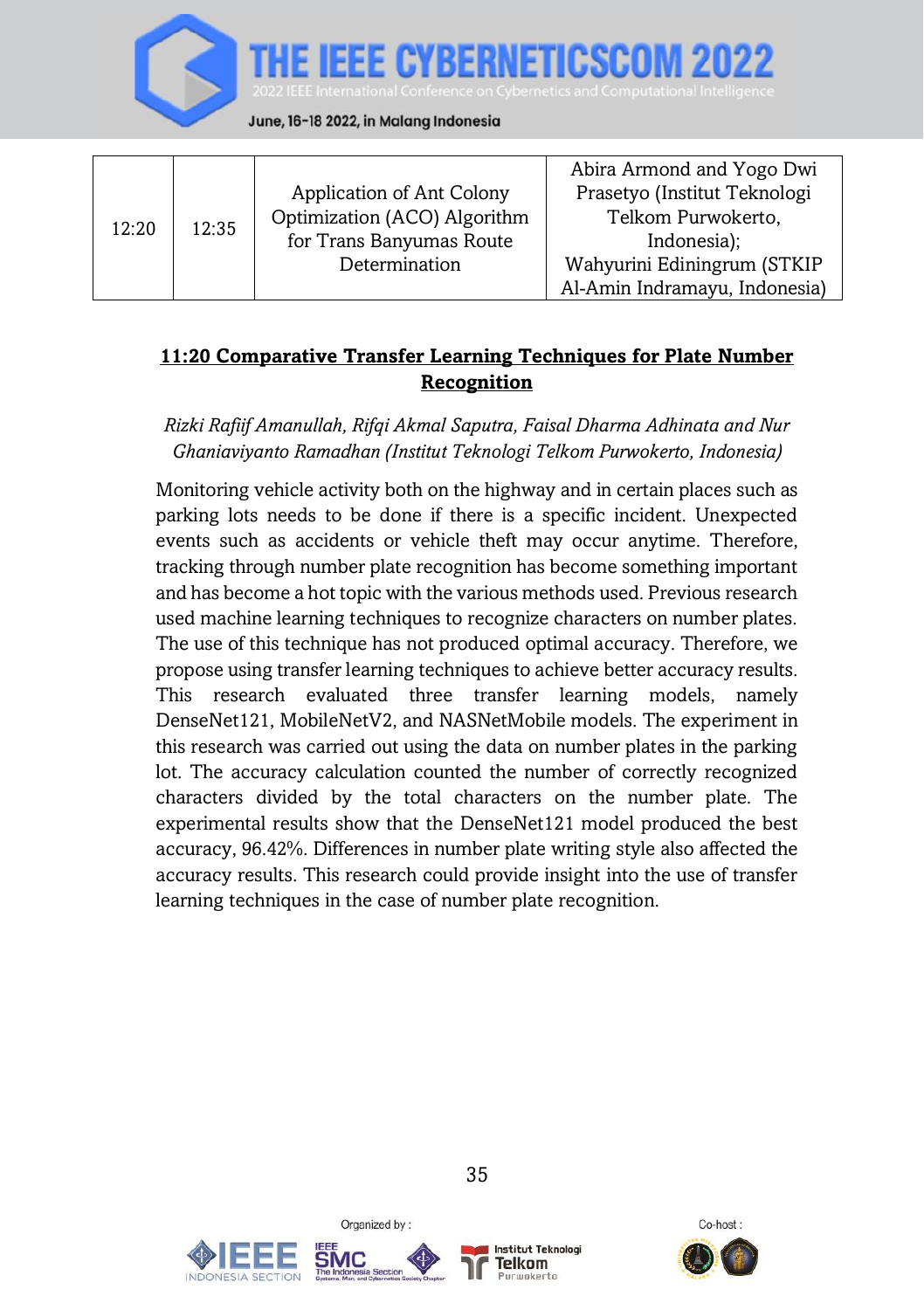

## **11:35 IoT and AI-enabled Physical Distance Monitoring Application to Prevent COVID19 Transmission**

*Mohammad Dwipa Furqan (University of Hasanuddin, Indonesia); Andani Achmad (Hasanuddin University, Indonesia); Wardi Wardi (Universitas Hasanuddin & Jl. Perintis Kemerdekaan Km. 10, Indonesia); Muhammad Niswar (Universitas Hasanuddin, Indonesia)*

During COVID19 pandemic, people are encouraged to practice physical distancing at least 1 meters when interacting with other people to prevent the spread of the COVID19. This study aims to develop a system that can monitor the physical distancing and track physical contact in a room using internet of things (IoT) and artificial intelligent technology. The system consists of microcomputer (Raspberry Pi), webcam, and web application displaying physical contact information. The system uses YOLO algorithms to detect the human object and euclidean distance formula to determine the distance between human objects. We evaluated the performance of YOLOv3 and YOLOv3-tiny and the evaluation result shows that YOLOv3 consumes more CPU resources than YOLOv3-tiny but has better accuracy in detecting human objects. YOLOv3-tiny can process images and detect objects faster than  $Y \cap I \cap v$ 3

## **11:50 Water Tank Level Control with Proportional Integral Derivative (PID) and Full State Feedback (FSB)**

*Alfian Ma'arif (Universitas Ahmad Dahlan, Indonesia); Iswanto Iswanto, Is (Universitas Muhammadiyah Yogyakarta, Indonesia); Aninditya Anggari Nuryono, Aan (Mulia University, Indonesia)*

This study discusses the control of the liquid level of a tank system using the Proportional Integral Derivative (PID) control and Full State Feedback (FSB) control. Tank systems are widely used in industrial processes and require a controller so that the liquid level follows the needs. Determination of PID controller parameters was sought by using Matlab's PID tuning feature. Meanwhile, the FSB parameters was determined using the trial and error method. The research results based on the Simulink Matlab simulation showed that the PID and FSB controllers could control the liquid level of the tank system and reached the reference value. However, the system's







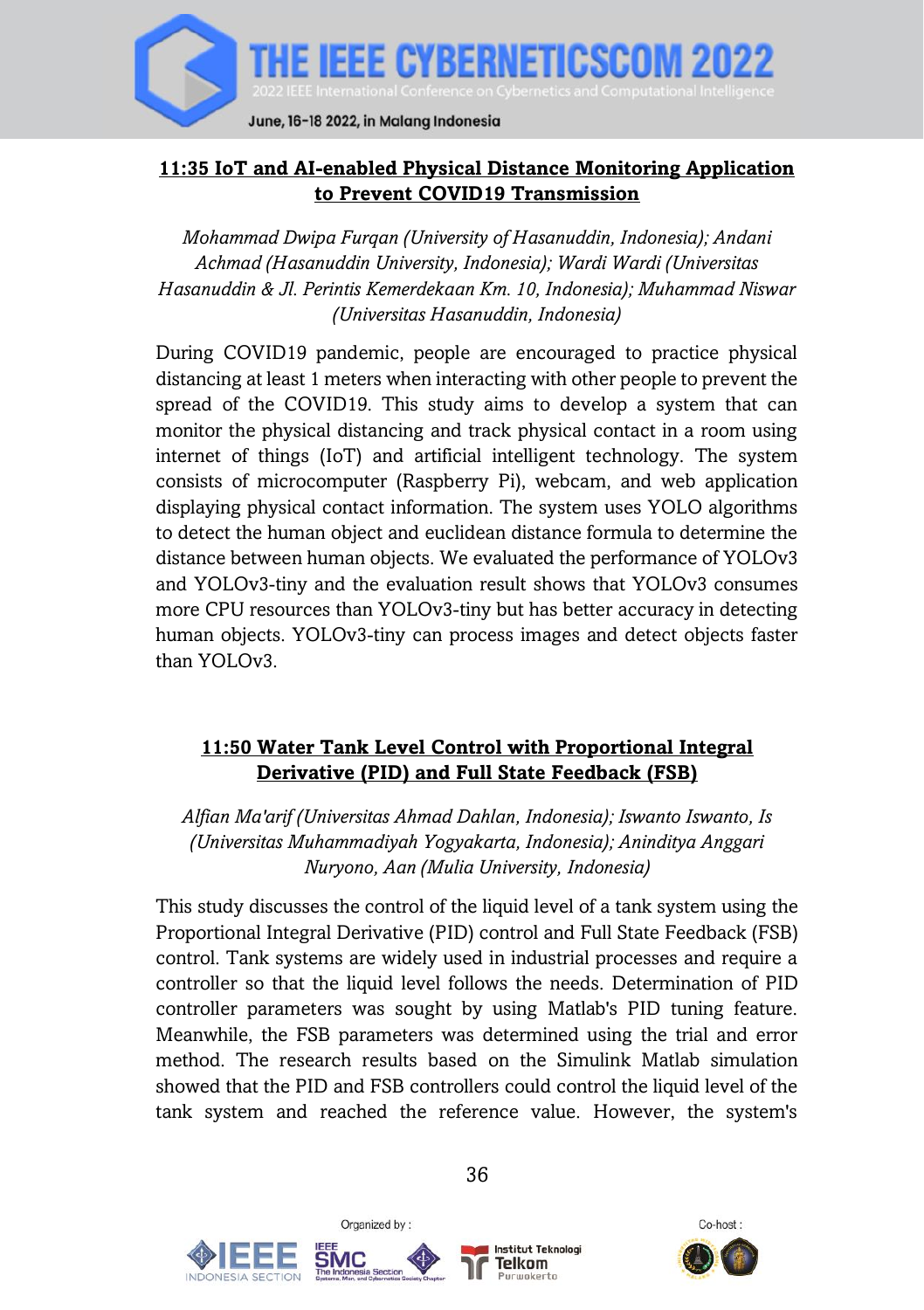

response with FSB control was better than PID control with faster settling time and smaller overshoot.

# **12:05 Deep Learning Approach using Satellite Imagery Data for Poverty Analysis in Banten, Indonesia**

*Kasiful Aprianto (Directorate Statistical Information System, BPS Statistics Indonesia, Indonesia); Arie Wahyu Wijayanto and Setia Pramana (Politeknik Statistika STIS, Indonesia)*

Satellite imageries data provides abundant geospatial features of infrastructures, land uses, land covers, and economic activity footprints that are potential for domain-specific tasks. In this study, we investigate the use of satellite imageries data as spatial-based proxy indicators in predicting the percentage of poverty in Banten Province, Indonesia using a deep learning approach. The poverty dataset is taken from the Village Potential Data Survey (PODES) 2018 results published by Statistics Indonesia (BPS) as the assumed ground-truth labels. Our finding reveals a correlation between the night-time light satellite imagery and the percentage of poverty, hence the regression model to predict the percentage of poverty is constructed using convolutional neural networks (CNN) architecture. The correlation between night-time image data and the percentage of poverty in each village is negative 52 percent under log transformation. Our proposed model generates a promising RMSE of 5.3023 which is potentially beneficial to support the construction and monitoring of poverty statistics in Indonesia.

### **12:20 Application of Ant Colony Optimization (ACO) Algorithm for Trans Banyumas Route Determination**

### *Abira Armond and Yogo Dwi Prasetyo (Institut Teknologi Telkom Purwokerto, Indonesia); Wahyurini Ediningrum (STKIP Al-Amin Indramayu, Indonesia)*

The ever-increasing population and high mobility impact the massive number of vehicles that affect the development of public transportation and the determination of effective routes. These factors make it very important to optimize the route because it will impact operational costs and the punctuality of picking up passengers. Determining the optimal route can be





Organized by:



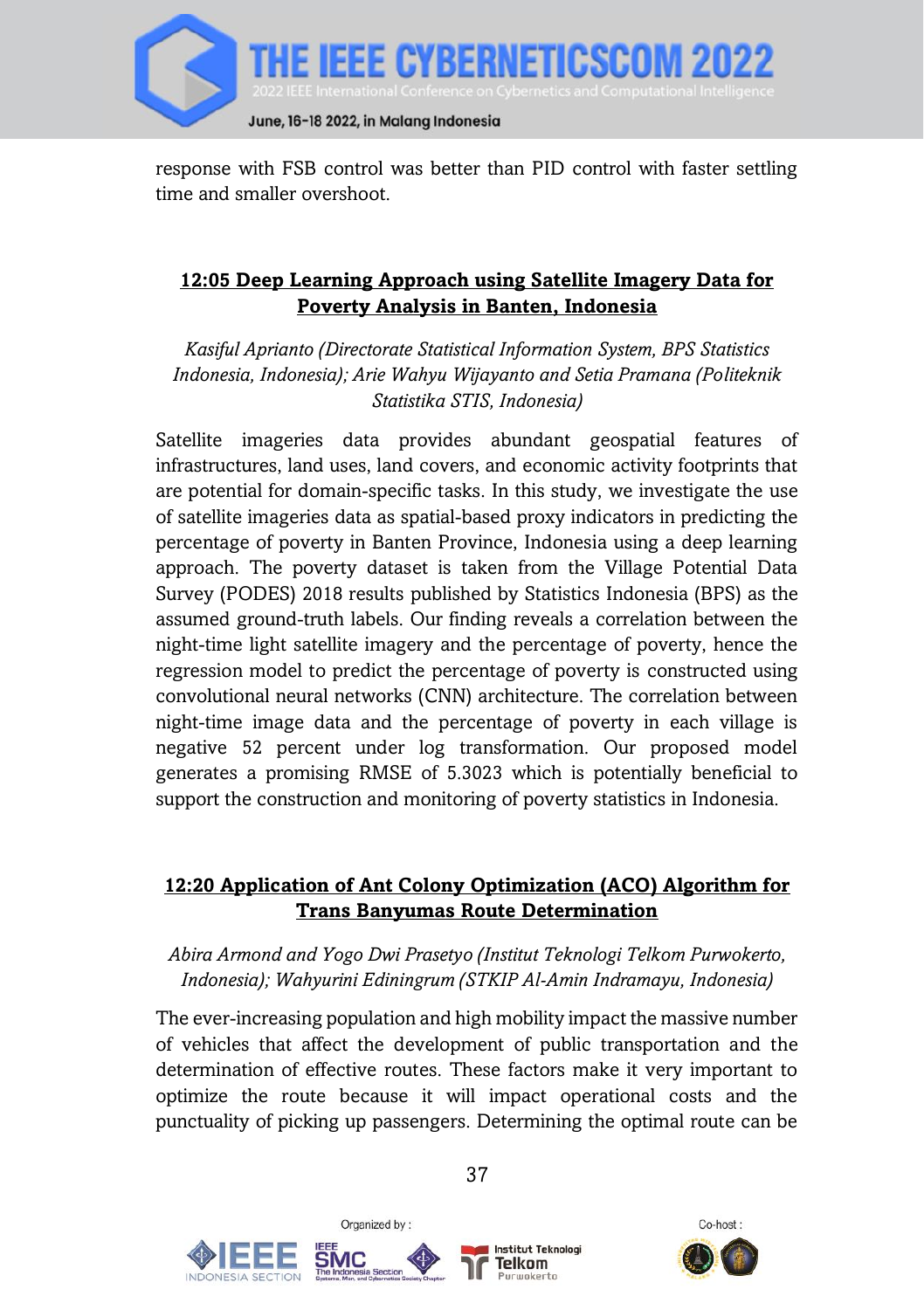

categorized as a Traveling Salesman Problem (TSP). TSP is the activity of a salesman to visit each city exactly once and return to his hometown by minimizing the total cost. This study purposed to determine the optimal Trans Banyumas route by applying the Ant Colony Optimization (ACO) algorithm. ACO is an algorithm inspired by the behavior of ant colonies in searching for food by finding the shortest distance between the nest and the food source. The parameter values used in the ACO algorithm significantly affect the quality of the solution. Based on the test results for the Trans Banyumas corridor 3 using optimal parameters, the ACO algorithm found the shortest route with a total distance of 29.8 km. The determination of new corridor routes using the ACO algorithm was also successfully carried out, corridor 4 with a distance of 30.8 km and corridor 5 about 21.6 km.





Organized by:



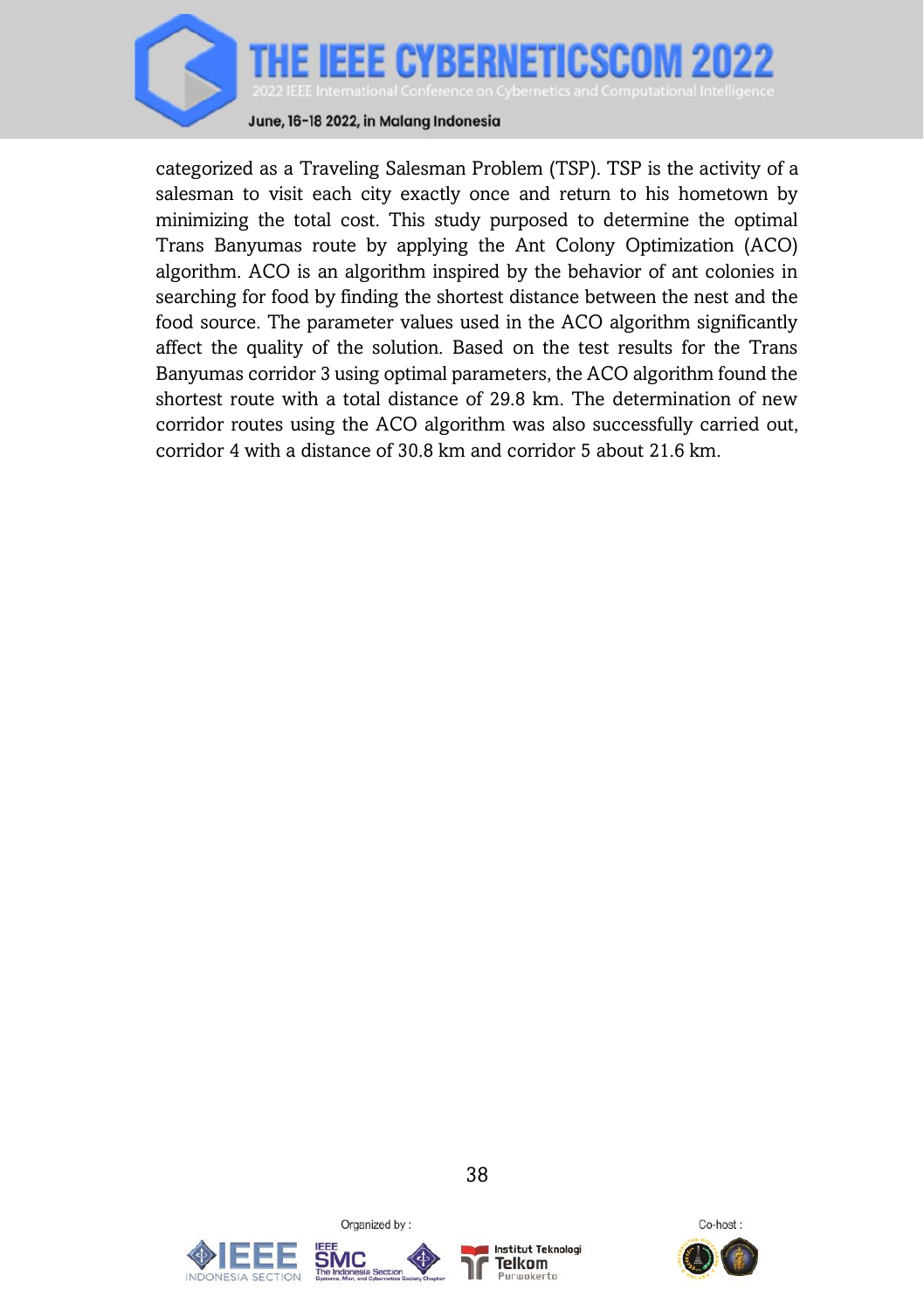

# **CCI-0613: Technical Session Cybernetics, and Computational Intelligence Parallel Session 2 (Room 1) Thursday, June 16th 2022 (13:05 – 15:20)**

#### **Code Session : CCI-0613 Title Session : Cybernetics, and Computational Intelligence**

| <b>Start</b> | Finish | <b>Papers</b>                                                                                         | <b>Authors</b>                                                                                                                                                                                                                       |
|--------------|--------|-------------------------------------------------------------------------------------------------------|--------------------------------------------------------------------------------------------------------------------------------------------------------------------------------------------------------------------------------------|
| 13:20        | 13:35  | Training Autoencoders with<br>Noisy Training Sets for<br>Detecting Low-rate Attacks on<br>the Network | Baskoro Adi Pratomo, Ahmad<br>Ibnu Fajar, Royyana Ijtihadie,<br>Abdul Munif, Hudan<br>Studiawan and Bagus Jati<br>Santoso (Institut Teknologi<br>Sepuluh Nopember, Indonesia)                                                        |
| 13:35        | 13:50  | An investigation of ML<br>techniques to detect Phishing<br>Websites by complexity<br>reduction        | Md. Faiyed Bin Karim (Islamic<br>University of Technology,<br>Bangladesh); Tasnimul Hasan<br>(IUT,<br>Bangladesh); Nushera Tazreen,<br>Safayat Bin Hakim and Samiha<br>Tarannum (Islamic<br>University of Technology,<br>Bangladesh) |
| 13:50        | 14:05  | Channel Estimation for<br>Compound Field Extensive<br>Massive MIMO                                    | Suganya T (Madras Institute of<br>Technology & Anna University,<br>India); Indira Gandhi (Anna<br>University, India)                                                                                                                 |
| 14:05        | 14:20  | Performance Comparison of<br>AODV, AODV-ETX and<br>Modified AODV-ETX in<br><b>VANET</b> using NS3     | Bayu Ardianto, Hery Nurcahyo<br>and Hasan Muftic (University of<br>Indonesia, Indonesia); Ruki<br>Harwahyu (Universitas<br>Indonesia, Indonesia); Riri Fitri<br>Sari (University of Indonesia,<br>Indonesia)                         |
| 14:20        | 14:35  | Classifying Portable Executable<br>Malware Using Deep Neural<br>Decision Tree                         | Rico S. Santos and Enrique<br>Festijo (Technological Institute<br>of the Philippines, Philippines)                                                                                                                                   |





Organized by:



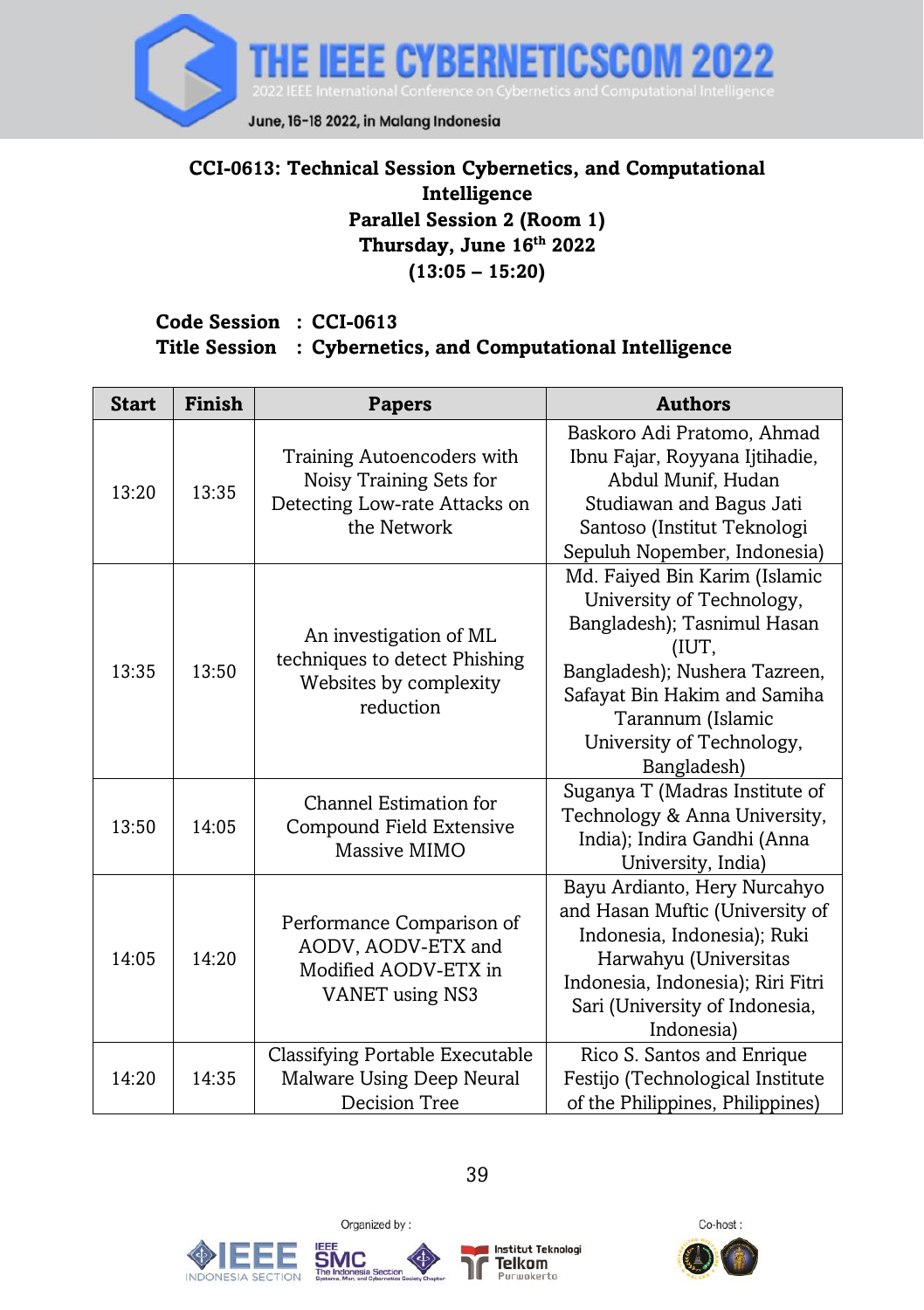

June, 16-18 2022, in Malang Indonesia

| 14:35 | 14:50 | Algorithm of Caries<br>Classification using Co-<br>Occurrence Matrix and<br><b>Multilayer Perceptron</b> | Yessi Jusman, Anna<br>Widyaningrum and Sartika<br>Puspita (Universitas<br>Muhammadiyah Yogyakarta,<br>Indonesia)                                     |
|-------|-------|----------------------------------------------------------------------------------------------------------|------------------------------------------------------------------------------------------------------------------------------------------------------|
| 14:50 | 15:05 | Intent Detection on Indonesian<br><b>Text Using Convolutional</b><br>Neural Network                      | Chiva Olivia Bilah (Gadjah<br>Mada University, Indonesia);<br>Teguh Bharata Adji and Noor<br>Akhmad Setiawan (Universitas<br>Gadiah Mada, Indonesia) |
| 15:05 | 15:20 | An Structural Equation Model<br>for Predicting Determining<br>Factor of Social CRM Adoption<br>in SMEs   | Hani Purwanti (Universitas<br>Diponegoro & Sekolah<br>Pascasarjana, Indonesia)                                                                       |
| 15:20 | 15:35 | Data-Driven Modelling For<br>Tsunami Forecasting Using<br>Computational Intelligence                     | Michael Siek (Bina Nusantara<br>University, Indonesia)                                                                                               |

### **1:20 Training Autoencoders with Noisy Training Sets for Detecting Low-rate Attacks on the Network**

### *Baskoro Adi Pratomo, Ahmad Ibnu Fajar, Royyana Ijtihadie, Abdul Munif, Hudan Studiawan and Bagus Jati Santoso (Institut Teknologi Sepuluh Nopember, Indonesia)*

A Network-based Intrusion Detection System (NIDS) monitors network traffic and analyses it to look for any sign of malicious behaviour. A NIDS may be using of these two methods to look for malicious activities, signaturebased or anomaly-based. A Signature-based NIDS relies on a database of rulesets to determine whether a packet or a flow is malicious. Therefore, it suffers when the database is not updated regularly or when a zero-day attack appears. An Anomaly-based NIDS works by learning the behaviour of normal traffic and looking for anomalous activities. The anomalous activities are then deemed malicious. In doing so, this kind of NIDS does not have to rely on an updated database. It can identify deviation from the normal behaviour by training itself with some training data obtained from the organisation network traffic. The issue is cleaning the network traffic data from a real-world capture is time-consuming. Thus, in this paper, we proposed an anomaly detection method that was trained with network traffic that contains malicious activities. We were looking for evidence of whether



Co-host:

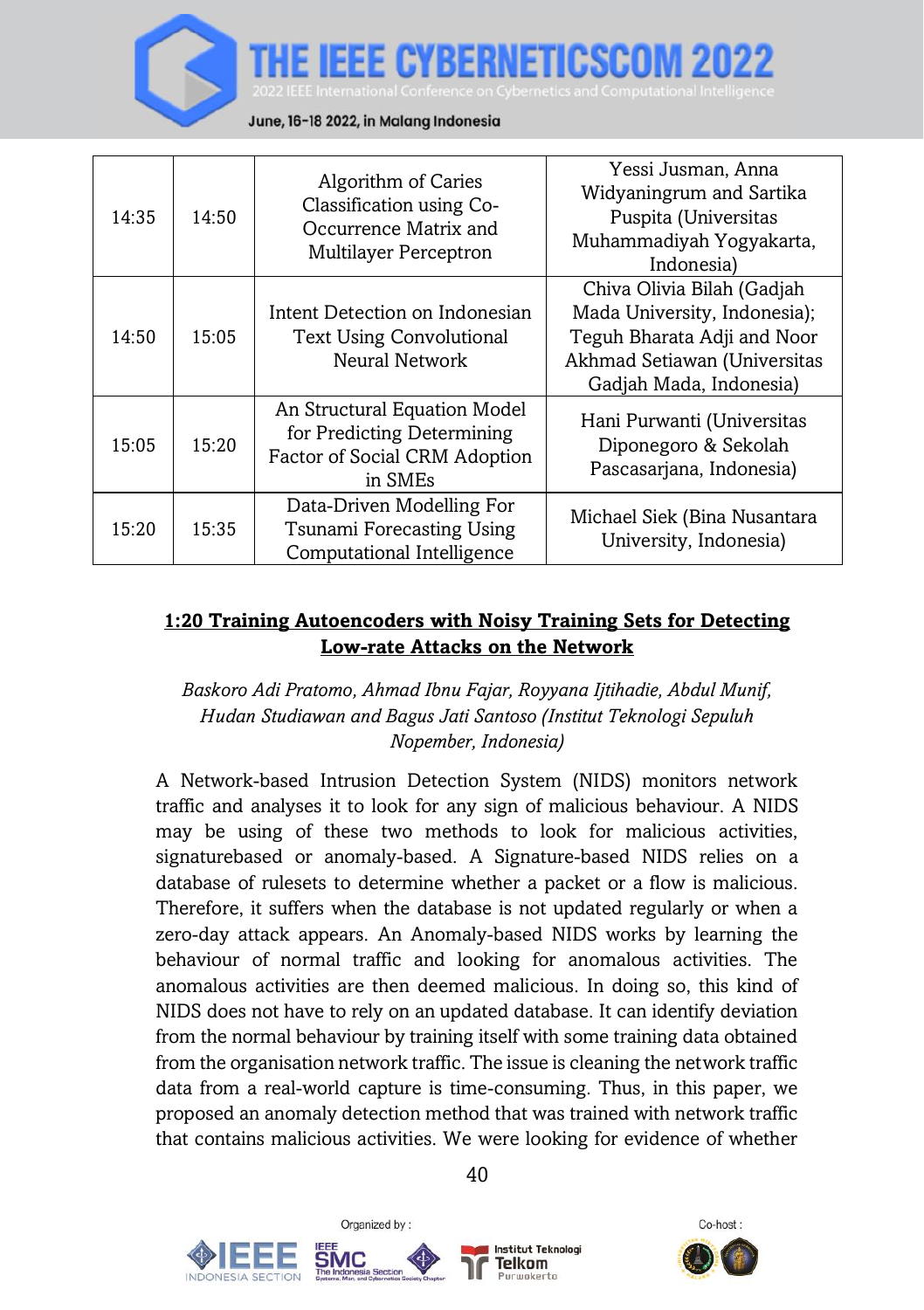

using Autoencoders is robust to noisy data in the training set. Our experiments show that the detection method can achieve an F2-score of 0.87 for FTP traffic, 0.83 for HTTP traffic, and 0.98 for SMTP traffic. These results were obtained from models that had been trained with a training set which contains 0.3% of malicious traffic.

# **1:35 An investigation of ML techniques to detect Phishing Websites by complexity reduction**

*Md. Faiyed Bin Karim (Islamic University of Technology, Bangladesh); Tasnimul Hasan (IUT, Bangladesh); Nushera Tazreen, Safayat Bin Hakim and Samiha Tarannum (Islamic University of Technology, Bangladesh)*

In today's digital age, one of the most primary causes for security breach is phishing websites which disguise itself as a legitimate website and tricks gullible users into revealing sensitive information. With the proliferation of highspeed internet and popularization of IT education, there is an increase in unscrupulous actors in the web who are always ready to counterfeit a legitimate website and use it to deceive and manipulate users. Software and non software-based techniques have been used to try to unmask the phishers. Phishing websites have many characteristics in them. Thus, classifying and detecting those is unavoidably time-consuming and complex. Our research analyzed several hybrid machine learning models which includes a bespoke preprocessing step of reducing minimally correlated features and then training with four boosting algorithms and three SVM models for classification. These models have also been trained after hyperparameter tuning. Among the investigated models XGBoost brought the highest accuracy of 97.0455% after the hyperparameter tuning.

### **1:50 Channel Estimation for Compound Field Extensive Massive MIMO**

### *Suganya T (Madras Institute of Technology & Anna University, India); Indira Gandhi (Anna University, India)*

Extensive Massive MIMO (Multiple Input, Multiple Output) has the potential to satisfy the high data rate needs of future 6G. In order to get effective precoding, accurate information about the channel's current condition is







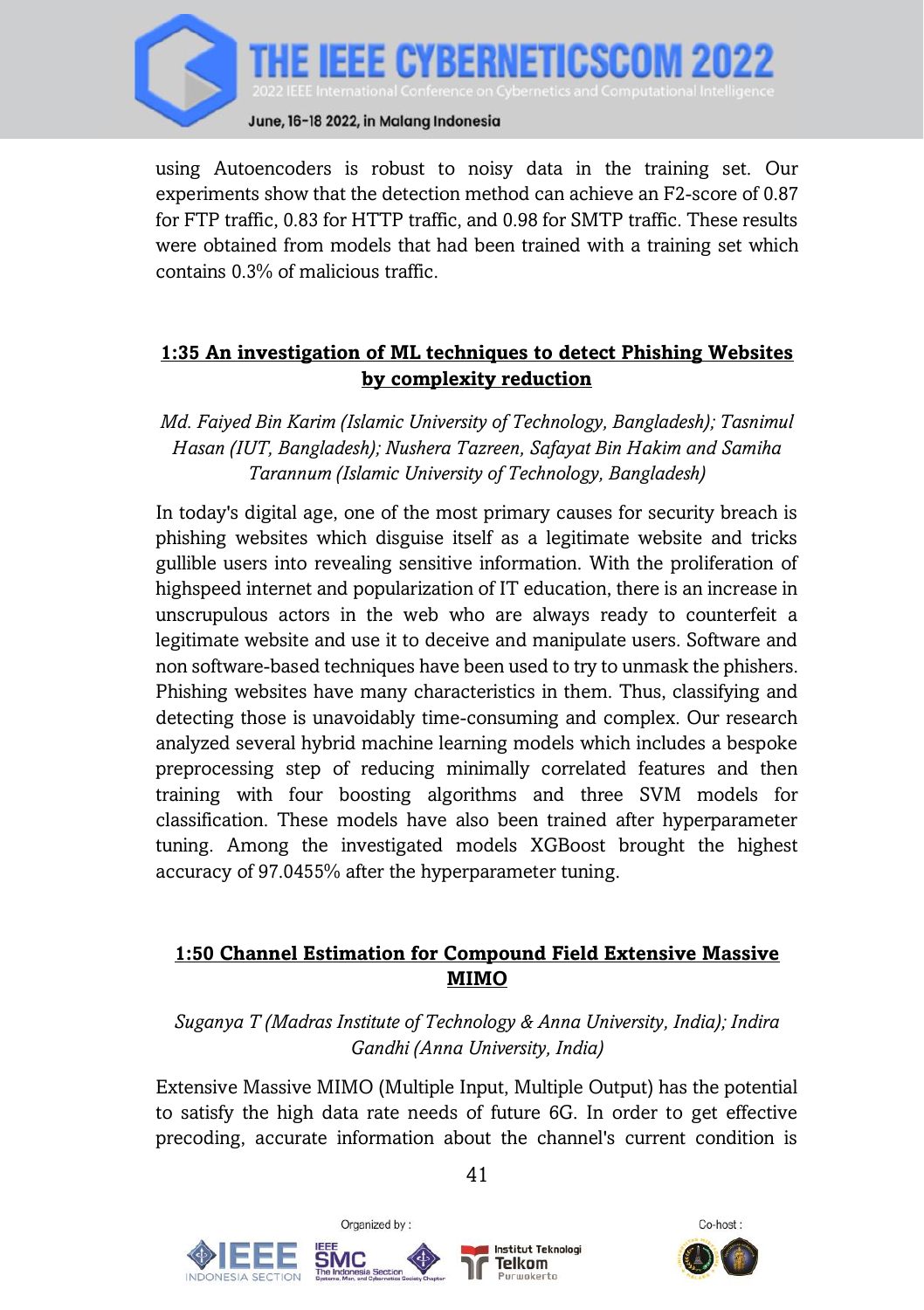

critical. Existing Low pilot overhead estimate approaches strongly depend on attained angular domain channel sparsity based on plane wave front in the FF and polar domain channel sparsity based on spherical wave front in the NF. However FF (FF) as well as NF (NF) schemes for estimating the channel is not enough to find out the combined field Extensive Massive MIMO channel. In practical scenario some scatterers are present in FF region and some are present in NF. An effective combined field approach for predicting the Extensive Massive MIMO channel is proposed in order to overcome this difficulty. Results from simulations reveal that the suggested approach is more efficient than the current one.

## **2:05 Performance Comparison of AODV, AODV-ETX and Modified AODV-ETX in VANET using NS3**

*Bayu Ardianto, Hery Nurcahyo and Hasan Muftic (University of Indonesia, Indonesia); Ruki Harwahyu (Universitas Indonesia, Indonesia); Riri Fitri Sari (University of Indonesia, Indonesia)*

Vehicular Ad-hoc Networks (VANET) is a solution for road safety, traffic efficiency, and Intelligent Transportation Systems (ITS). VANET is used by autonomous vehicles as an efficient and reliable external vehicle communication. The routing protocol that has a stable and efficient performance is one that affects the quality of vehicle communication. This research simulates and analyzes the performance of VANET routing protocols, namely AODV, AODV-ETX, and Modified AODV-ETX using the NS3 simulator. Our experiment shows that AODV has the best throughput performance, AODV-ETX performs the best MAC/PHY Overhead and Packet Delivery Ratio, in terms of Modified AODV-ETX shows the best goodput performance compared to the others. Overall, the modified AODV-ETX with MRT and ART values 80 seconds provides better performance compared to AODV-ETX.





Organized by:



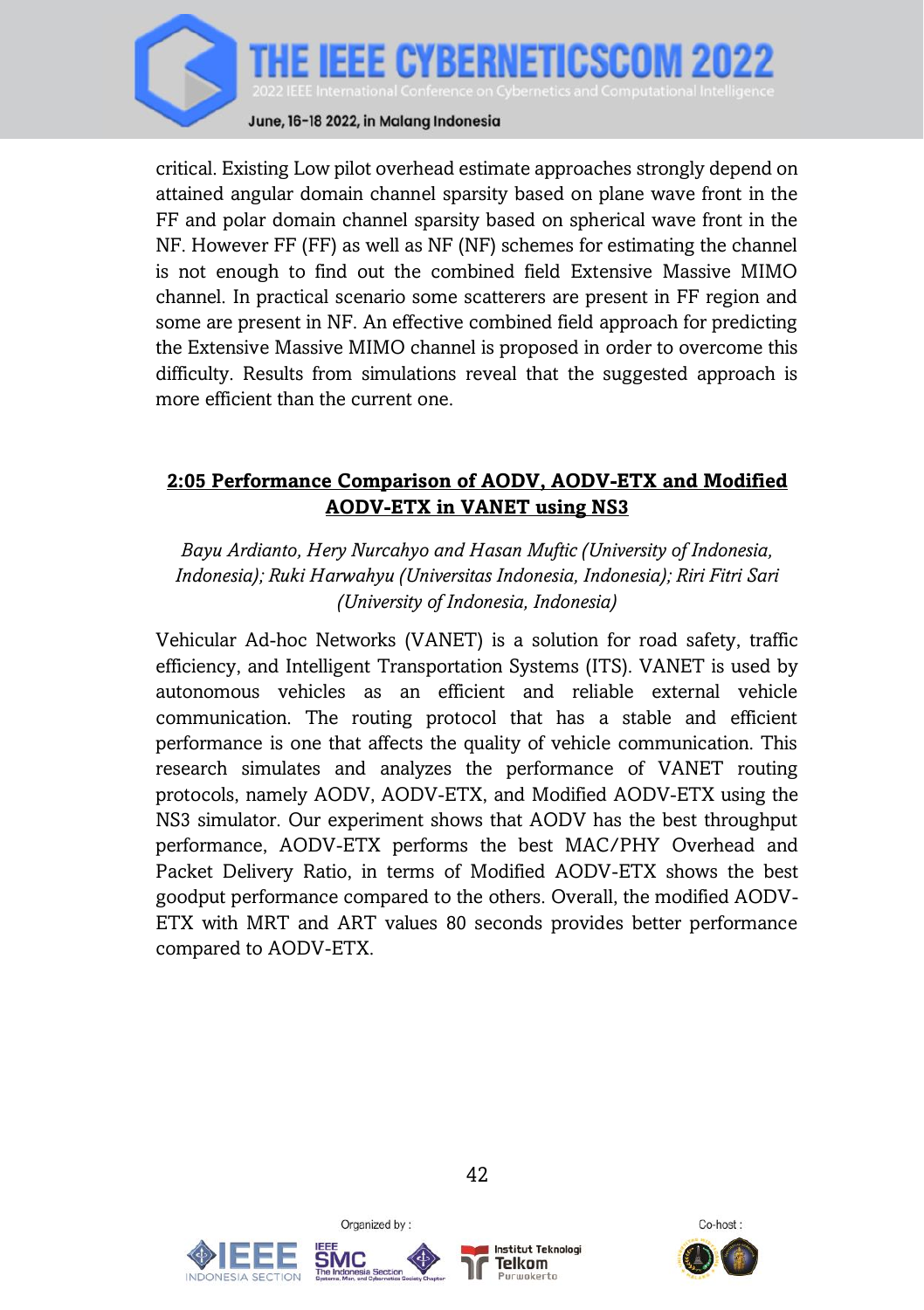

# **2:20 Classifying Portable Executable Malware Using Deep Neural Decision Tree**

*Rico S. Santos and Enrique Festijo (Technological Institute of the Philippines, Philippines)*

Despite the extensive use of malware technologies, malware detection is still a challenge today, especially with the consistent barrage of cyber attacks on a daily basis. Data analysis coupled with machine learning techniques is gaining popularity as one of the approaches being deployed in addressing this issue. This paper proposed a new technique for classifying malware from a large Portable Executable file (PEFile) using a deep neural decision tree. Every node in a hybrid approach represents a neural network that has been trained to identify a single output category using binary classification, as a decision tree. The dataset used in this study includes both benign (7,196) and malicious (16,698) PE files with 14 features extracted from the PEFile headers. The classifier was evaluated using different metrics such as Precision, Recall, Matthew Coefficient Correlation (MCC), Area Under the Curve (AUC) Receiving Operating Characteristic (ROC), and Average Precision. The result shows that binary classifier can distinguish between two classes: (1) malware and (2) benign

# **2:35 Algorithm of Caries Classification using Co-Occurrence Matrix and Multilayer Perceptron**

*Yessi Jusman, Anna Widyaningrum and Sartika Puspita (Universitas Muhammadiyah Yogyakarta, Indonesia)*

Teeth are one of the organs of the human body that helps digestion by tearing and chewing food before it is channeled by the esophagus into the stomach. One of the diseases that often experienced by Indonesian people is dental caries. Images captured can be obtained with Computed Radiography technology. The purpose of this research is to be able to find out the process of Gray Level Co-occurrence Matrix (GLCM) and Multilayer Perceptron (MLP) methods in Matlab R2018b application to classify dental caries imagery. The algorithm in Matlab R2018b is designed to be able to perform feature extraction using GLCM. The conclusion obtained in this study is that the Gray Level Co-occurrence Matrix (GLCM) and Multilayer Perceptron (MLP) in the Matlab R2018b application can classify dental caries images.





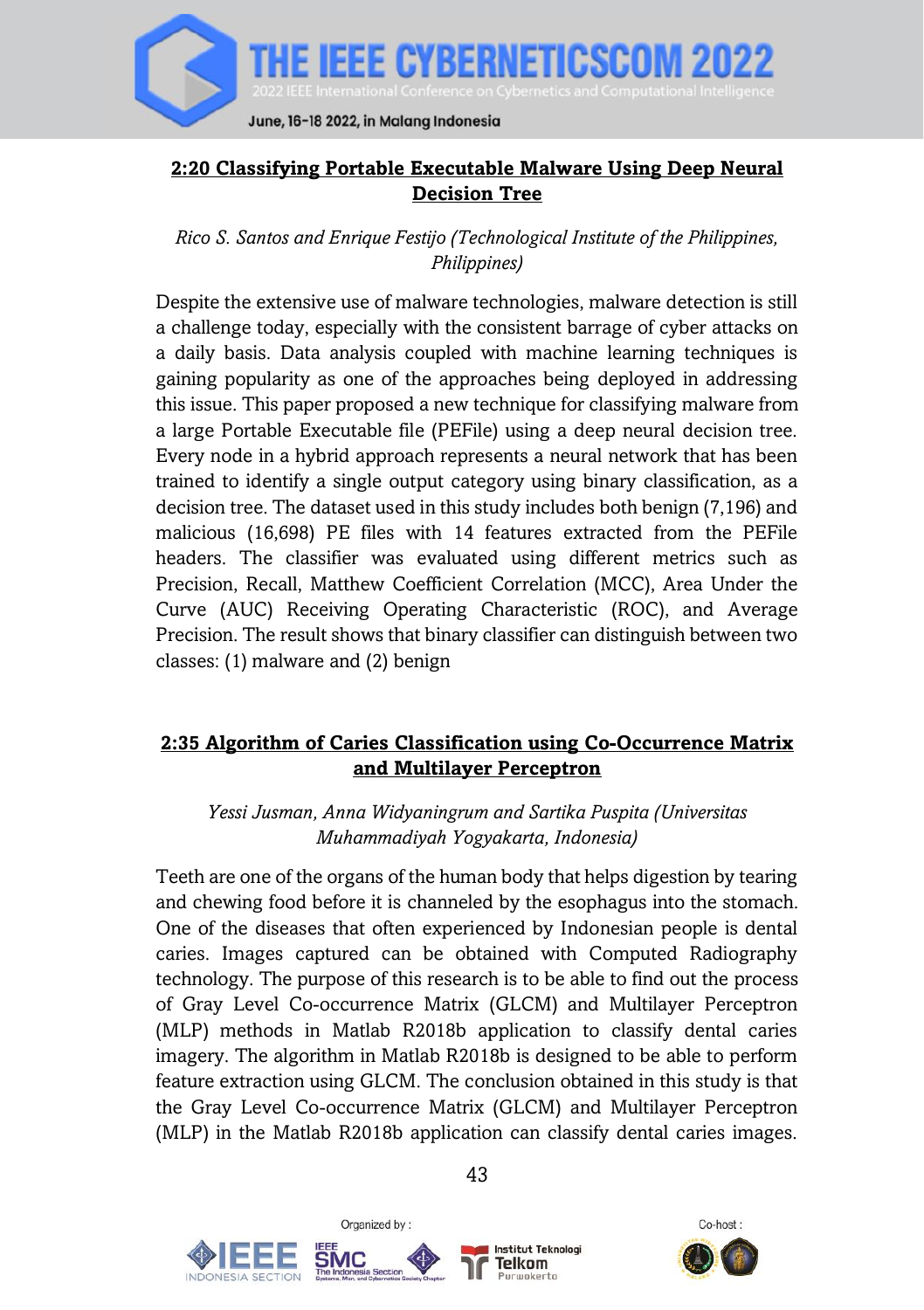

The best result according to analysis using Matlab analysis is Lavenberg Marquard (trainlm) with hidden layer 10 (Training: 99.20%, Testing: 98.30%). In Backpropagation Bayesian Regularization (trainbr) the best results are found in hidden layer 10 as well (Training: 100%, Testing: 100%)

# **2:50 Intent Detection on Indonesian Text Using Convolutional Neural Network**

*Chiva Olivia Bilah (Gadjah Mada University, Indonesia); Teguh Bharata Adji and Noor Akhmad Setiawan (Universitas Gadjah Mada, Indonesia)*

Natural Language Processing (NLP) has become the focus of research in recent years. NLP tasks have been implemented in various sectors and fields. The chatbot system is one of the NLP tasks, which functions to communicate with humans using natural language. Many researchers build models to represent the chatbot. To make a chatbot more powerful, the intent of the conversation, a set of sentences representing a specific user's intention when interacting with the chatbot, must be classified. This classification will make the chatbot system more focused, which leads to providing appropriate answers. Humans can simply understand the meaning of different sentences with the same intent. However, a chatbot system will require a complex technique. Therefore, our work uses the CNN (Convolutional Neural Network) for intent detection in Indonesian Language Text using ATIS (Airline Travel Information System) dataset. CNN was selected because it can extract important features from input data, which makes it more efficient than other deep learning algorithms, in terms of memory and complexity. In our work, we also used GloVe (Global Vectors) embedding for generating an optimal intent classification model. The result shows that the GloVe model and CNN produce the best accuracy of 95.84%.

## **3:05 An Structural Equation Model for Predicting Determining Factor of Social CRM Adoption in SMEs**

## *Hani Purwanti (Universitas Diponegoro & Sekolah Pascasarjana, Indonesia)*

The increasing use of social media is challenging the old concept of customer relationship management (CRM). Social CRM strategy is a new model of CRM that applies social technology by presenting a new way to manage

Organized by: **Institut Teknologi** Telkom

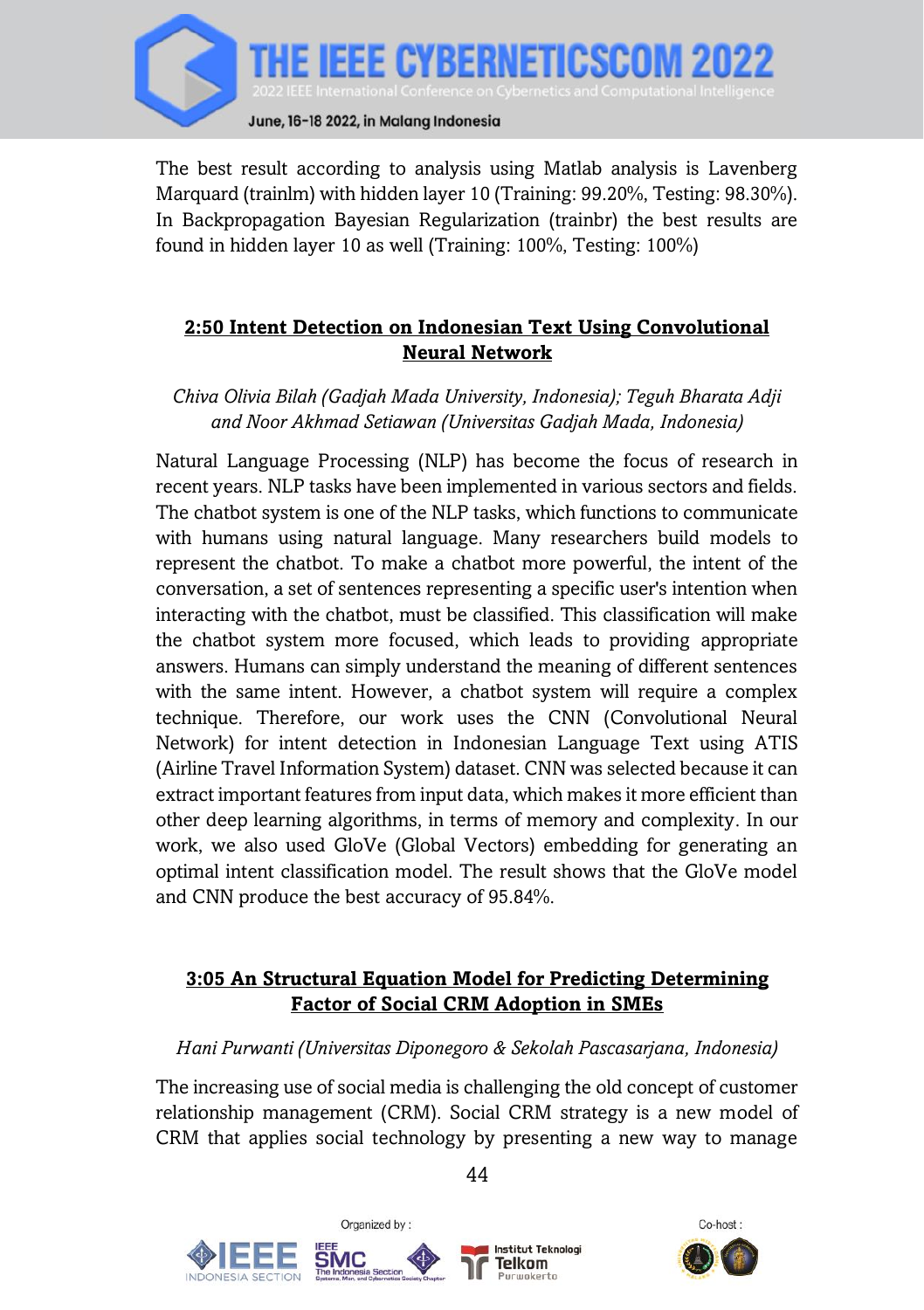

customer relationships. Compared to traditional CRM, social media is an affordable tool for SMEs to compete in the global market. Although the application of social CRM can increase business in SMEs, the implementation of social CRM still requires various conditions, especially for SMEs with limited resources. So for the adoption of social CRM, it is necessary to determine the factors that influence the adoption of social CRM in SMEs. This study aims to predict the adoption of social CRM by proposing a TOEP application model and developing several hypotheses that test the function of technology factors, Organizational factors, Environment factors, and Information Process factors. The proposed hypothesis model was tested using the Structural Equation Model (SEM) method on data taken from SMEs in the Banyumasan area with a sample of 115 SMEs. This study finds that Relative Advantage, Complexity, Compability CRMS, Employee IT/SI Knowledge, Government Support, Information Use, Information Retrieval are the most important factors influencing the adoption of social CRM. This study differs from previous studies because it proposes a new model, namely the TOE adoption model and the information process factor as an additional factor to determine the factors that affect social CRM in SMEs.

## **3:20 Data-Driven Modelling For Tsunami Forecasting Using Computational Intelligence**

## *Michael Siek (Bina Nusantara University, Indonesia)*

Numerous tsunami disasters have occurred in many coastal regions, where most big cities are located. This type of disaster has caused many casualties, infrastructure damages, and economy downturn. Being existence along Circum-Pacific Belt, Indonesia has become a tsunami prone area where the earthquakes frequently happened. The development of accurate and fast early warning system is highly crucial. This paper aimed at developing data-driven model for accurate tsunami forecasting using the principles of computational intelligence. A physically based tsunami model was developed and calibrated for Indian tsunami disaster flushing a city of Banda Aceh occurred in 2004. Several measured data was utilized for building this model, like bathymetry, tidal wave, and tectonic earthquake characteristics. The modelling results were validated against tsunami wave height measured along the coastline and utilized for data requirements in constructing data-driven models using computational intelligence. Time







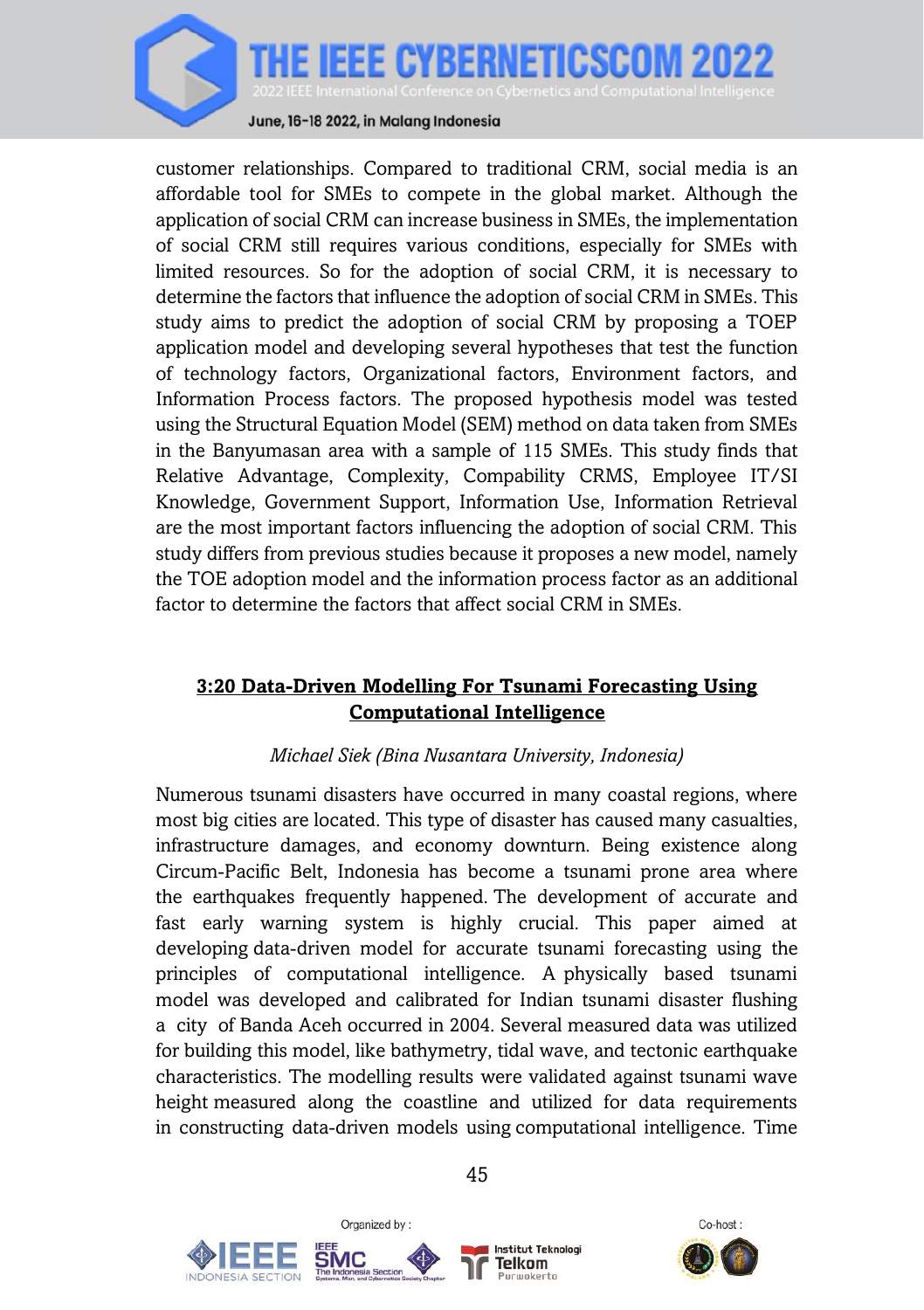

series data analysis and forecasting with optimal independent variables, windowing size and feasible forecasting horizon were performed to offer the best performance of tsunami forecasting. Three machine learning algorithms based on fully connected neural networks, convolutional neural networks, and recurrent neural networks with LSTM were utilized to train and test tsunami forecasting models using specific evaluation measures. The results indicates that the tsunami forecasts using a fully connected neural network with window size of 15 minutes and horizon of 1 minute outperformed than the others, with RMSE of 0.299. The resulting datadriven model could be an effective and efficient forecasting model in building an accurate and fast tsunami early warning system.





Organized by:



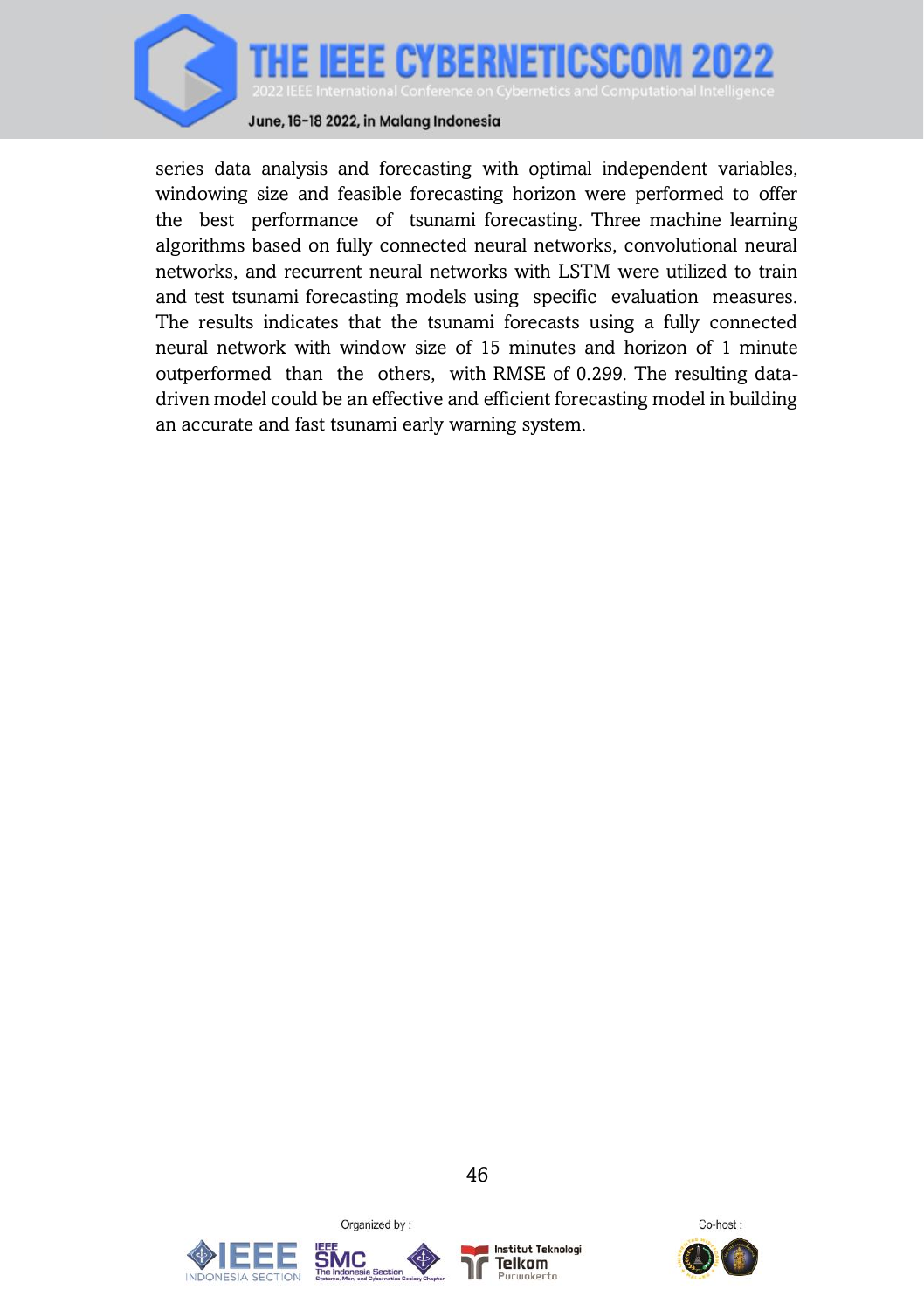

## **HMS-0612: Technical Session Human Machine System Parallel Session 2 (Room 2) Thursday, June 16th 2022 (13:05 – 15:20)**

#### **Code Session : HMS-0612 Title Session : Human Machine System**

| <b>Start</b> | <b>Finish</b> | <b>Papers</b>                                                                                                    | <b>Authors</b>                                                                                                                                                                                                 |
|--------------|---------------|------------------------------------------------------------------------------------------------------------------|----------------------------------------------------------------------------------------------------------------------------------------------------------------------------------------------------------------|
| 13:20        | 13:35         |                                                                                                                  |                                                                                                                                                                                                                |
| 13:35        | 13:50         | The Impact on Review<br>Credibility and Trust from<br>Review Solicitation on E-<br>commerce                      | Erwin Halim (Bina Nusantara<br>University & School of<br>Information Systems,<br>Indonesia);<br>Zahran Muzakir (Bina<br>Nusantara University,<br>Indonesia); Marylise Hebrard<br>(Institut Des Usages, France) |
| 13:50        | 14:05         | A Driving Situation Inference<br>for Autopilot Agent<br>Transparency in Collaborative<br><b>Driving Context</b>  | Rinta Kridalukmana, Dania<br>Eridani and Risma Septiana<br>(Diponegoro University,<br>Indonesia)                                                                                                               |
| 14:05        | 14:20         | Improved Poisson MAP<br>Algorithm for Better Image<br>Deconvolution                                              | Zohair Al-Ameen (University of<br>Mosul, Iraq); Zainab Khalid<br>Younis (University of Mosul &<br>Computer Science, Iraq)                                                                                      |
| 14:20        | 14:35         | An Integration of End User<br>Computing Satisfaction and<br><b>Importance Performance</b><br>Analysis on Website | Anggun Barokhah, Muhammad<br>Luthfi Hamzah, Eki Saputra and<br>Fitriani Muttakin<br>(Universitas Islam Negeri Sultan<br>Syarif Kasim Riau, Indonesia)                                                          |
| 14:35        | 14:50         | A LSTM-UNet and Zero<br>Padding technique to detect<br>deforestation in Amazon area                              | Irham Muhammad Fadhil and<br>Aniati M. Arymurthy (University<br>of Indonesia, Indonesia)                                                                                                                       |
| 14:50        | 15:05         | Method of EEG Electrode<br>Selection for Motor Imagery<br>Application                                            | Oltfaz Rane, Munawar Riyadi<br>and Teguh Prakoso<br>(Diponegoro University,<br>Indonesia)                                                                                                                      |
| 15:05        | 15:20         | Modern No Code Software<br>Development Android                                                                   | Wahyu Nurharjadmo<br>(Universitas Sebelas Maret,                                                                                                                                                               |





Organized by:



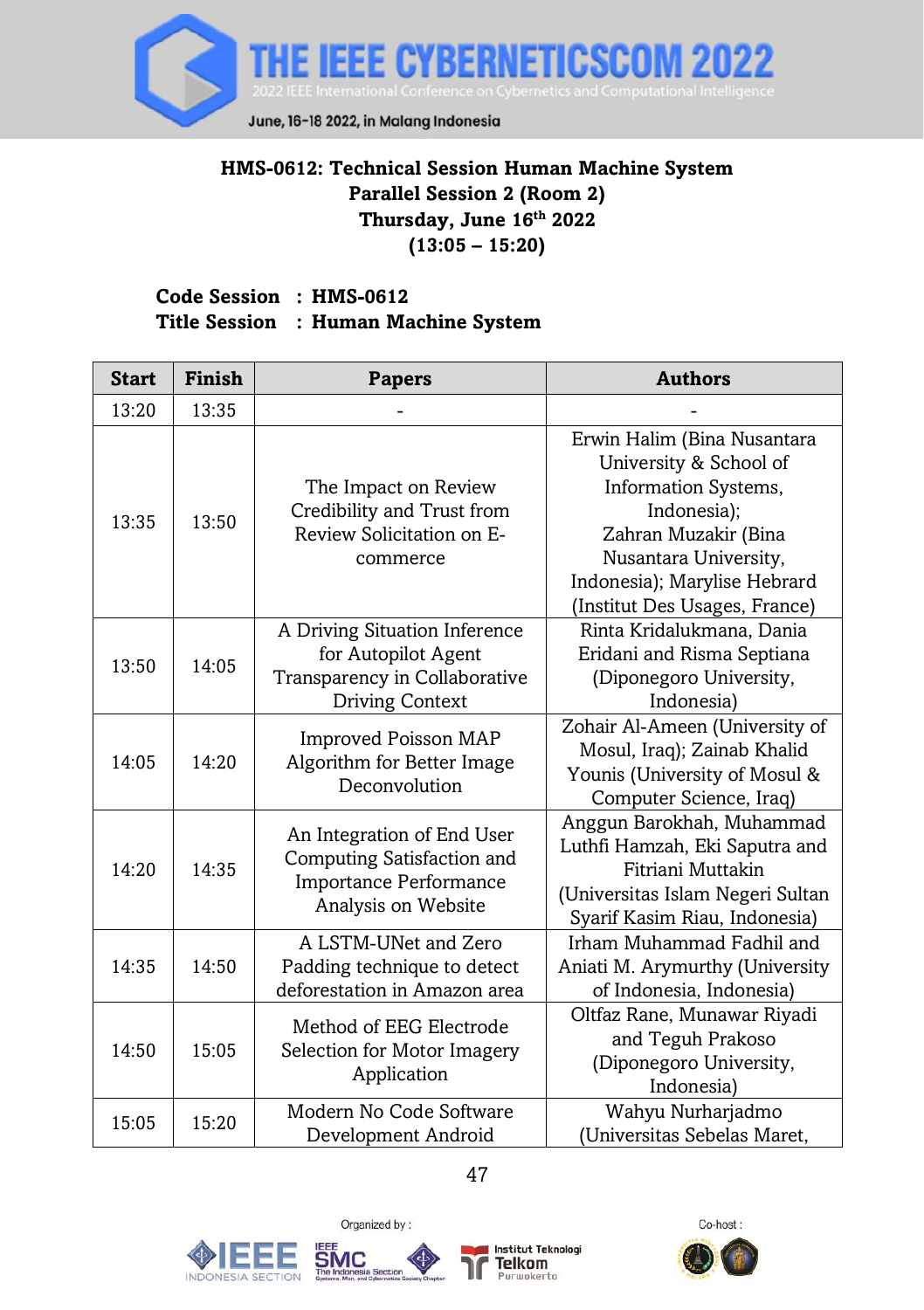

|  | Inventory System for Micro,<br>Small and Medium Enterprises | Indonesia); Mutiara Auliya<br>Khadija |
|--|-------------------------------------------------------------|---------------------------------------|
|  |                                                             | (Universitas Sebelas Maret,           |
|  |                                                             | Indonesia & Universitas Gadjah        |
|  |                                                             | Mada, Indonesia)                      |

## **1:35 The Impact on Review Credibility and Trust from Review Solicitation on E-commerce**

#### *Erwin Halim (Bina Nusantara University & School of Information Systems, Indonesia); Zahran Muzakir (Bina Nusantara University, Indonesia); Marylise Hebrard (Institut Des Usages, France)*

It has widely known that Online Customer Reviews have become an integral part of customer decision-making before making online purchases. Sellers and platforms alike develop a strategy to shape reviews profitably under the pretext of increasing sales. Review Solicitation has been used to increase review volume and review valance in the online review platform. Interestingly, while much research is conducted to find the impact of review solicitation on the characteristics of reviews generated, there is not much research done on the perception of customers who have experienced the review solicitation strategy that might pose a problem for parties involved. This study aims to fill the gap of previous studies in finding the answer to what happens to the review credibility and Trust from the customer perspective after review solicitation. The research used Sequential Equation Modeling (SEM) process from 112 data obtained using Purposive sampling with online respondents around the Jabodetabek area in Indonesia in March 2022. There are five variables (Review Solicitation Awareness, Review Solicitation experience, Review Credibility, Trust, and Purchase Intention) with four hypotheses in this study. This study found that customers' Reviews Solicitation Experience significantly influences review credibility. At the same time, customers' Reviews of Solicitation Awareness significantly influence Trust. Then, Trust significantly influences Purchase Intention.





Organized by:



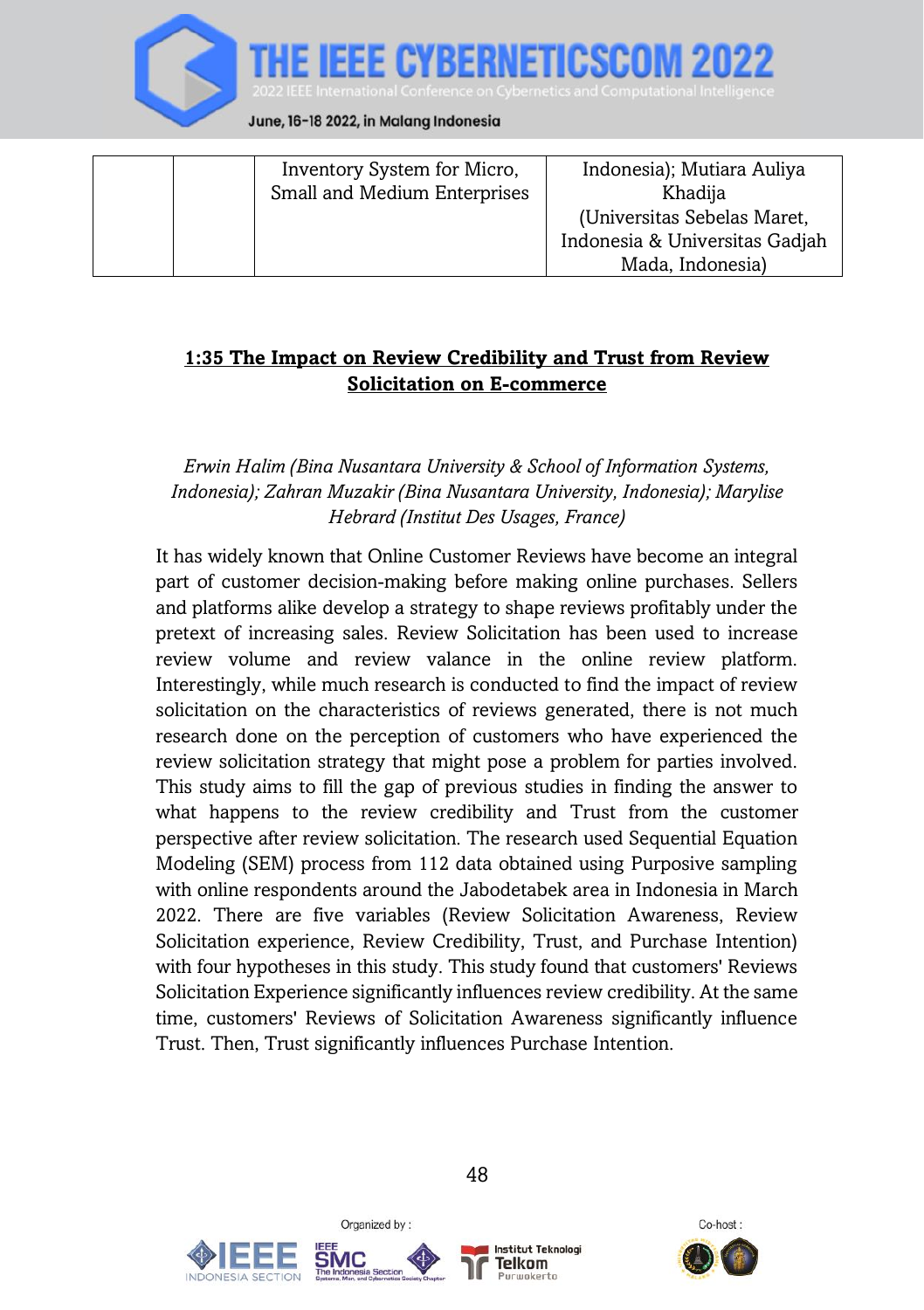

## **1:50 A Driving Situation Inference for Autopilot Agent Transparency in Collaborative Driving Context**

*Rinta Kridalukmana, Dania Eridani and Risma Septiana (Diponegoro University, Indonesia)*

Overly trust in the autopilot agent has been identified as the primary factor in road incidents involving autonomous cars. As this agent is considered a human driver counterpart in the collaborative driving context, many researchers suggest its transparency to mitigate such an overly trusting mental model. Hence, this paper aims to develop a driving situation inference method as a transparency provider explaining the types of situations the autopilot agent encounters leading to its certain decision. The proposed method is verified using an autonomous driving simulator called Carla. The findings show that the proposed method can generate situations that enable the human driver to calibrate their trust in the autopilot agent.

### **2:05 Improved Poisson MAP Algorithm for Better Image Deconvolution**

## *Zohair Al-Ameen (University of Mosul, Iraq); Zainab Khalid Younis (University of Mosul & Computer Science, Iraq)*

Captured images are usually obtained unclear and blurry. Image deconvolution algorithms are normally applied to get clearer images from their unclear versions. Research related to this field has tremendously grown in the past years due to the increased demand for top-quality images. The Poisson MAP is an iterative algorithm with a simple structure that was proposed for image deconvolution. This algorithm employs numerous iterations to deliver results that have better quality than their originals. This is undesirable because it consumes time and involves a more computational cost that can be avoided. Therefore, this algorithm is modified by utilizing two non-complex acceleration factors so that the desired outcomes are obtained faster by using fewer iterations. The improved algorithm is tested intensively with various real distorted images, as well as it is compared with its original version, and the outcomes are evaluated using two evaluation methods. Finally, the improved algorithm has shown better performances than its original version by providing better-acutance results rapidly.





Organized by:



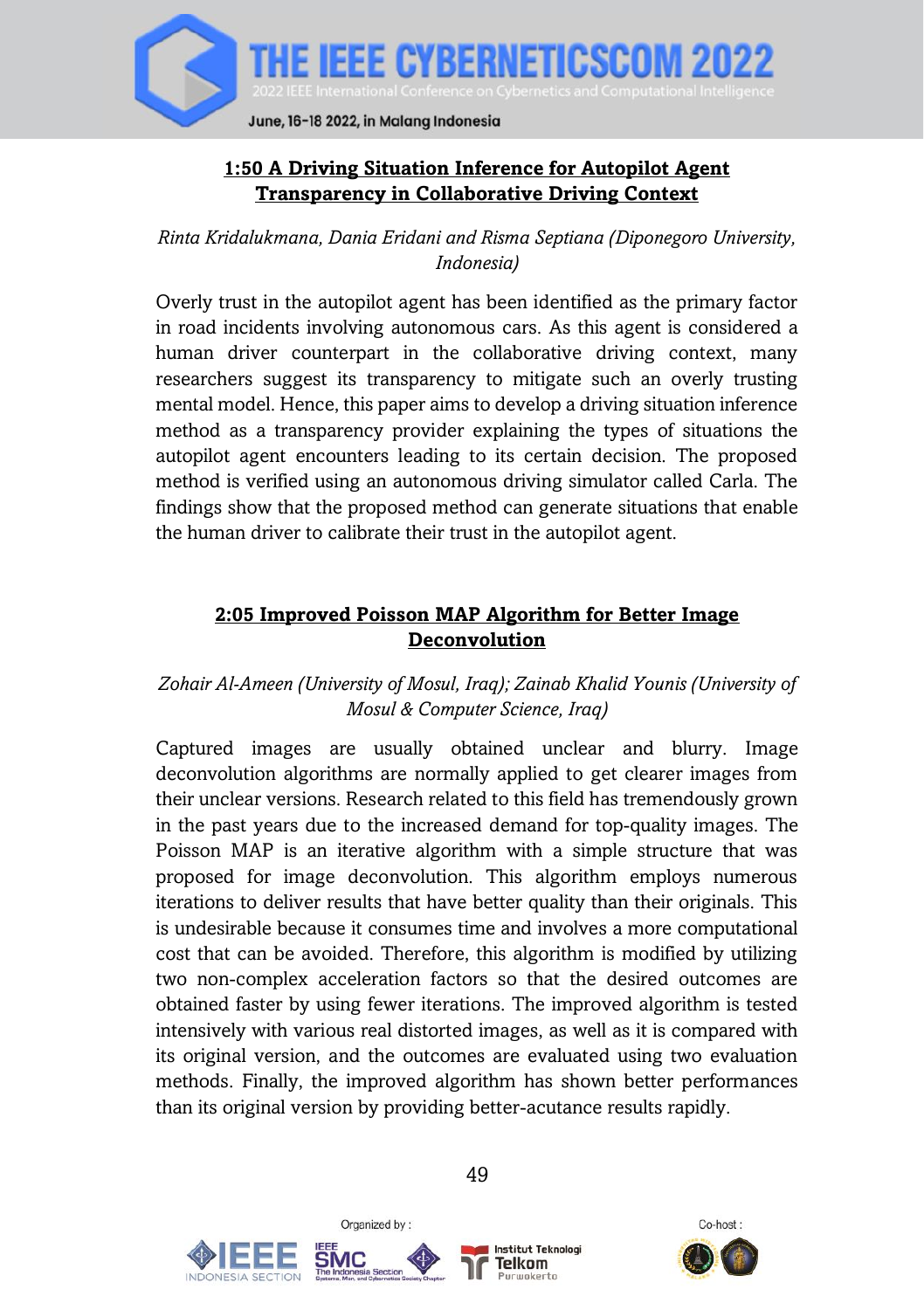

### **2:20 An Integration of End User Computing Satisfaction and Importance Performance Analysis on Website**

*Anggun Barokhah, Muhammad Luthfi Hamzah, Eki Saputra and Fitriani Muttakin (Universitas Islam Negeri Sultan Syarif Kasim Riau, Indonesia)*

Media Website "Diskominfotik" Bengkalis is a form of e-learning developed by the Department of Communication, Information and Statistics which plays an important role in the development of Bengkalis district. The services and features provided are in the form of bengkalis news, activity galleries, important announcements, activity videos, public information and activity agendas. This study is based on the fact that users are dissatisfied with the services provided by the Bengkalis Diskominfotik website, such as the lack of updated information that users need. The aim of this study was to measure the level of satisfaction of website users using the EUCS method with five perspectives, namely content, accuracy, format, ease of use, and timeliness and the IPA method to find out the attributes that are important to improve or need to be interpreted in the form of a matrix. The results of this study indicated that all attributes in terms of importance had the category of satisfied and quite satisfied, and the performance attribute was also in the category of satisfied and quite satisfied. namely the variable content, accuracy, ease of use, with the category satisfied, while the format with the category quite satisfied.

### **2:35 A LSTM-UNet and Zero Padding technique to detect deforestation in Amazon area**

## *Irham Muhammad Fadhil and Aniati M. Arymurthy (University of Indonesia, Indonesia)*

The Amazon Rainforest is the largest forest in the world that stores various kinds of biodiversity, both flora and fauna. The protection of the integrity and sustainability of this rainforest is a concern for the entire international community. One form of protection is by mapping the deforestation areas. This paper proposes a Deep Learning method that combines UNet with LSTM and Zero Padding to map deforestation areas. The proposed method





Organized by:



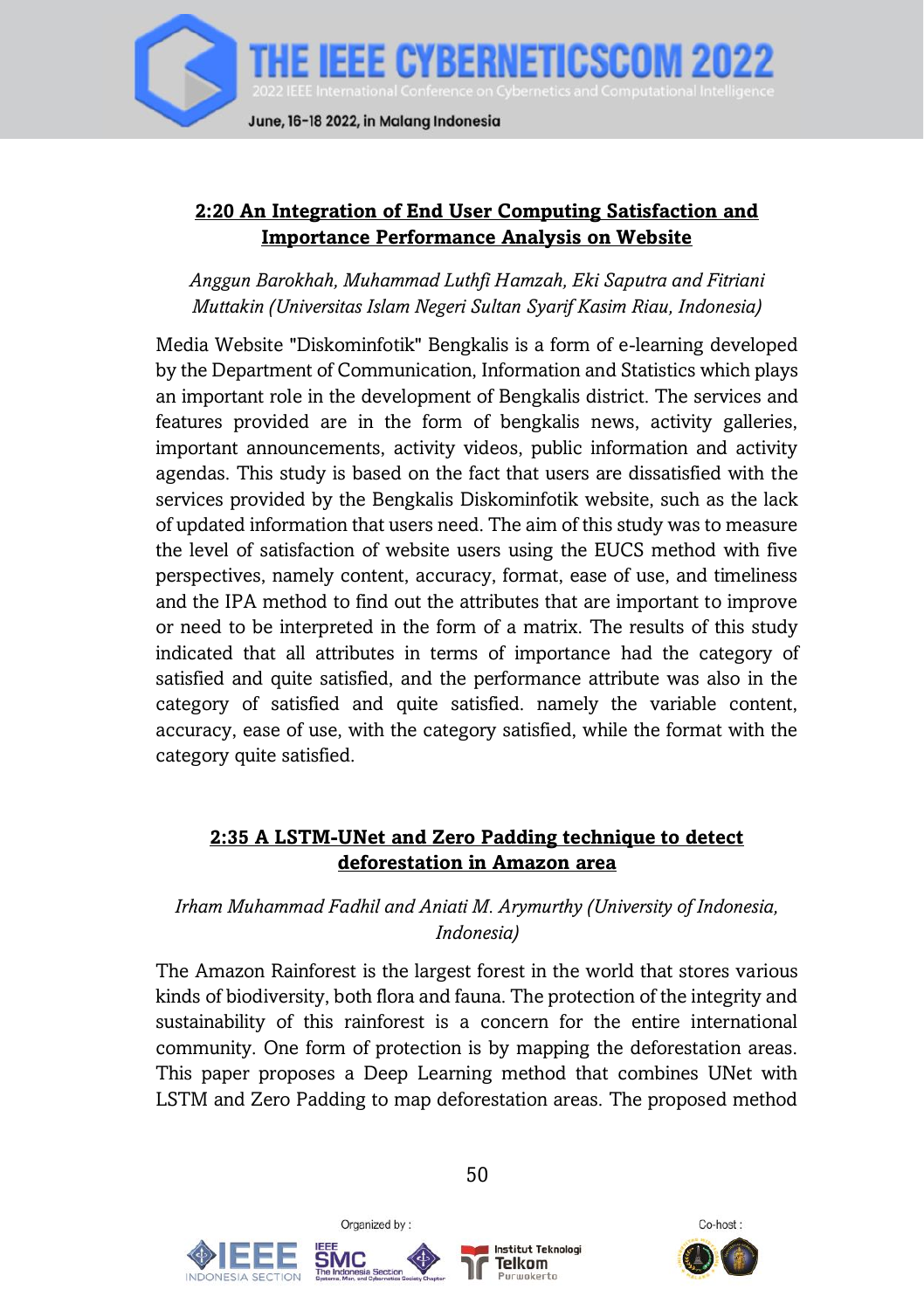

indicates a good accuracy in mapping the deforestation areas, which is 93.35% with an F1-score of 93.82% and a low loss value of 0.1654.

## **2:50 Method of EEG Electrode Selection for Motor Imagery Application**

*Oltfaz Rane, Munawar Riyadi and Teguh Prakoso (Diponegoro University, Indonesia)*

Brain-computer interface (BCI) technology is commonly used to describe the brain signal activity non-invasively. The development of EEG devices which is used to record brain activity continues to be carried out, both in terms of accuracy, suitability, computation, and cost. However, the complexity arises with increased electrode numbers. In some studies, minimizing the number of electrodes can be a solution to reduce computational time, cost, and the shape of the EEG device, without compromising the level of accuracy. By choosing particular electrodes which are highly related to the activity, the electrode usage can be reduced. This study used correlation coefficient method which is proposed to determine the best electrode pairs. Moreover, the electrodes which have similar features is eliminated. Based on the experimental and test results, it showed that the results were very good, where the average accuracy was increasing by 3% compared to the use of all electrodes, this increasing was followed by a decreasing in computation time with an average decreasing in debugging time by 35%.

### **3:05 Modern No Code Software Development Android Inventory System for Micro, Small and Medium Enterprises**

### *Wahyu Nurharjadmo (Universitas Sebelas Maret, Indonesia); Mutiara Auliya Khadija (Universitas Sebelas Maret, Indonesia & Universitas Gadjah Mada, Indonesia)*

The use of android applications is substantial among the general public, making android applications one of the media used in the trade sector. Entrepreneurs compete in promoting products sold through the application to reach all circles of society. Although many have used applications in product sales, micro, small and medium entrepreneurs still have not used the Android inventory Information System due to the limited capabilities and



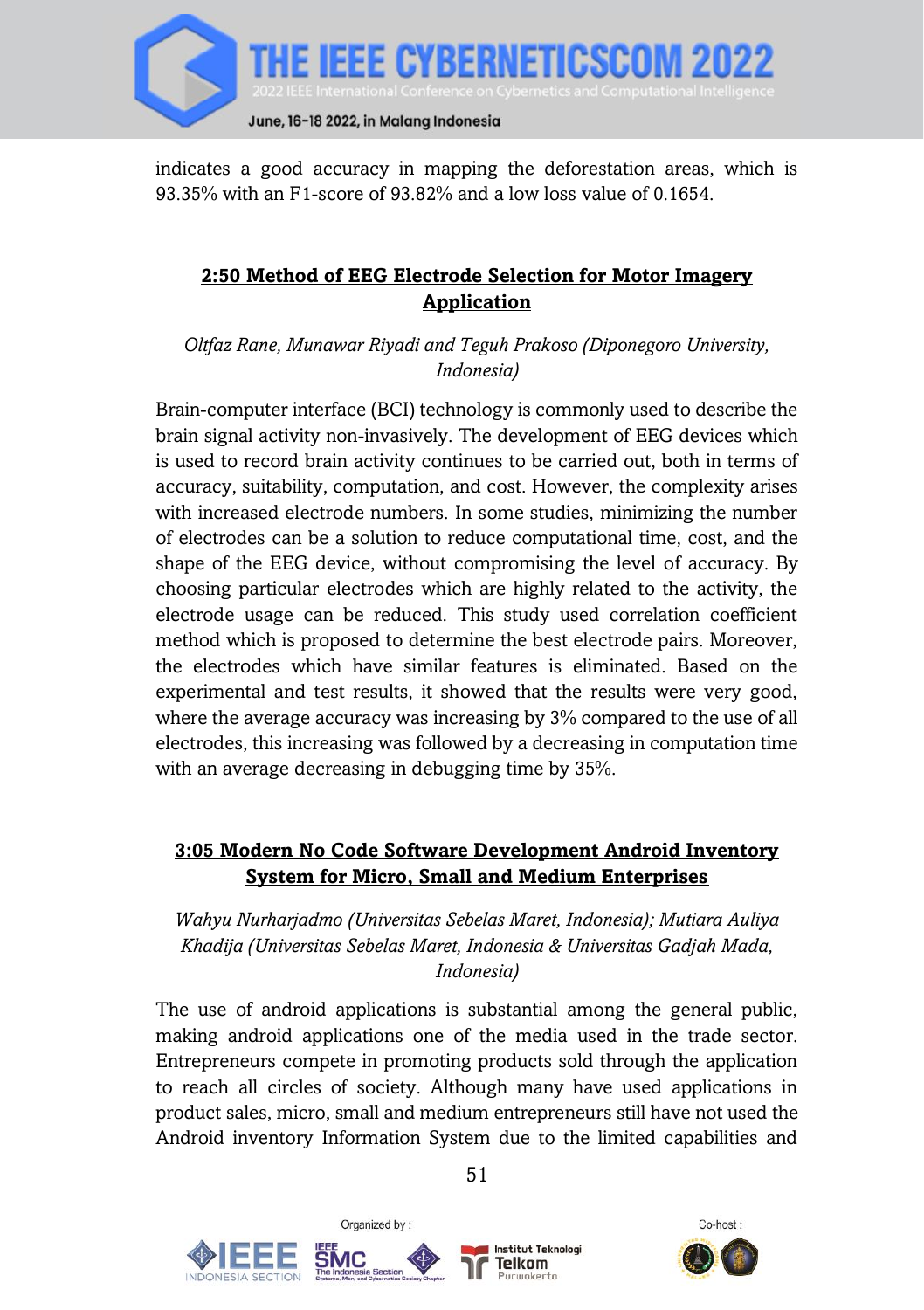

June, 16-18 2022, in Malang Indonesia

information of micro, small and medium enterprises owners. In this study, there will be an application based on no code that can help small business owners to maintain their inventory products and buyers. Platform no code is a visual software development environment platform where users can drag and drop components such as buttons, drop-down boxes, etc. and connect them without a line of code or less. It is a quick way to develop a definite software or website. The platform based on no code used is AppSheet. AppSheet is an application development platform connected to the google sheet and google cloud designed for all users who want to create applications without having coding knowledge. This research will be made android application based on no code for micro, small and medium enterprises so that business owners can make applications without using coding in inventory issue. The owner can solve manual problem of administrative propose. After the application is made, the business owners can design the application as needed to obtain information from the products sold directly, maintain inventory data to accelerate digital transformation easily.





Organized by:



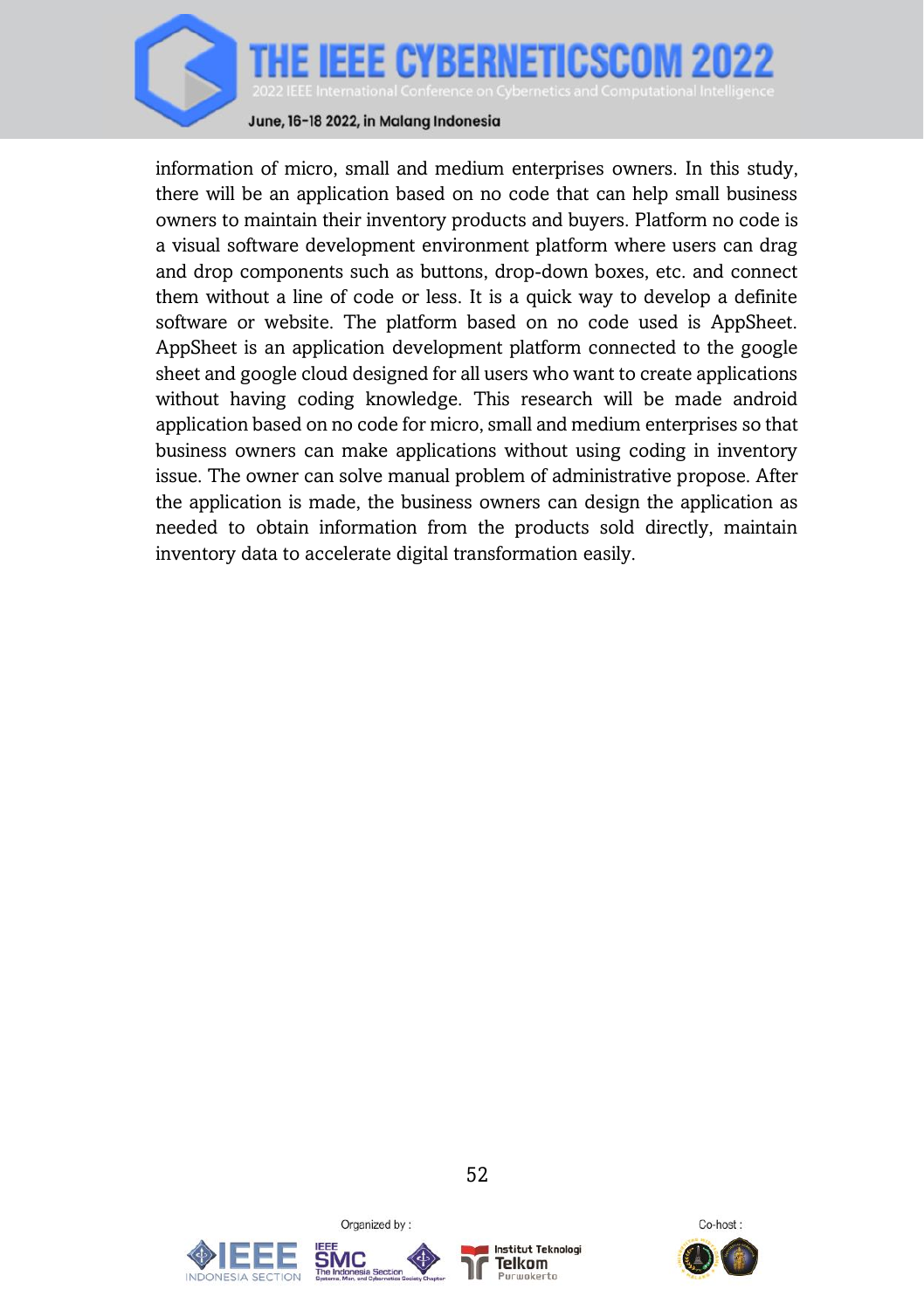

## **SSE-0610: Technical Session System Science and Engineering Parallel Session 2 (Room 3) Thursday, June 16th 2022 (13:05 – 15:20)**

#### **Code Session : SSE-0610 Title Session : System Science and Engineering**

| <b>Start</b> | Finish | <b>Papers</b>                                                                                                     | <b>Authors</b>                                                                                                                                                                                                                                                                                                                                                                                                                                                  |
|--------------|--------|-------------------------------------------------------------------------------------------------------------------|-----------------------------------------------------------------------------------------------------------------------------------------------------------------------------------------------------------------------------------------------------------------------------------------------------------------------------------------------------------------------------------------------------------------------------------------------------------------|
| 13:20        | 13:35  | Multiple Waypoint Navigation<br>for Mobile Robot Using Control<br>Lyapunov-Barrier Function<br>(CLBF)             | Ridlho Khoirul Fachri,<br>Muhammad Zakiyullah<br>Romdlony and Muhammad<br>Ridho Rosa (Telkom University,<br>Indonesia)                                                                                                                                                                                                                                                                                                                                          |
| 13:35        | 13:50  | Performance Analysis of AWS<br>and GCP Cloud Providers                                                            | Erina Fika Noviani (Institut<br>Teknologi Sepuluh November &<br>Surabaya, Indonesia); Bayu<br>Kembara (Sepuluh Nopember<br>Institute of Technology,<br>Indonesia); Dyah Ayu Permata<br>Sari<br>(Institut Teknologi Sepuluh<br>Nopember, Indonesia); Bakti<br>Anugrah Yudha Pratama and<br>Ary<br>Mazharuddin Shiddiqi (Sepuluh<br>Nopember Institute of<br>Technology, Indonesia); Bagus<br>Jati<br>Santoso (Institut Teknologi<br>Sepuluh Nopember, Indonesia) |
| 13:50        | 14:05  | Gas Turbine Anomaly<br>Prediction using Hybrid<br><b>Convolutional Neural Network</b><br>with LSTM in Power Plant | Ferdiansyah Zhultriza and Aries<br>Subiantoro (Universitas<br>Indonesia, Indonesia)                                                                                                                                                                                                                                                                                                                                                                             |
| 14:05        | 14:20  | <b>SCR-Based Power Flow</b><br>Control for Grid Integration in<br>Home-Scale Photovoltaic<br>System               | A. Muh. Agsha Azhar<br>Mangkona (Hasanuddin<br>University, Indonesia); Faizal<br>Arya Samman                                                                                                                                                                                                                                                                                                                                                                    |





Organized by:



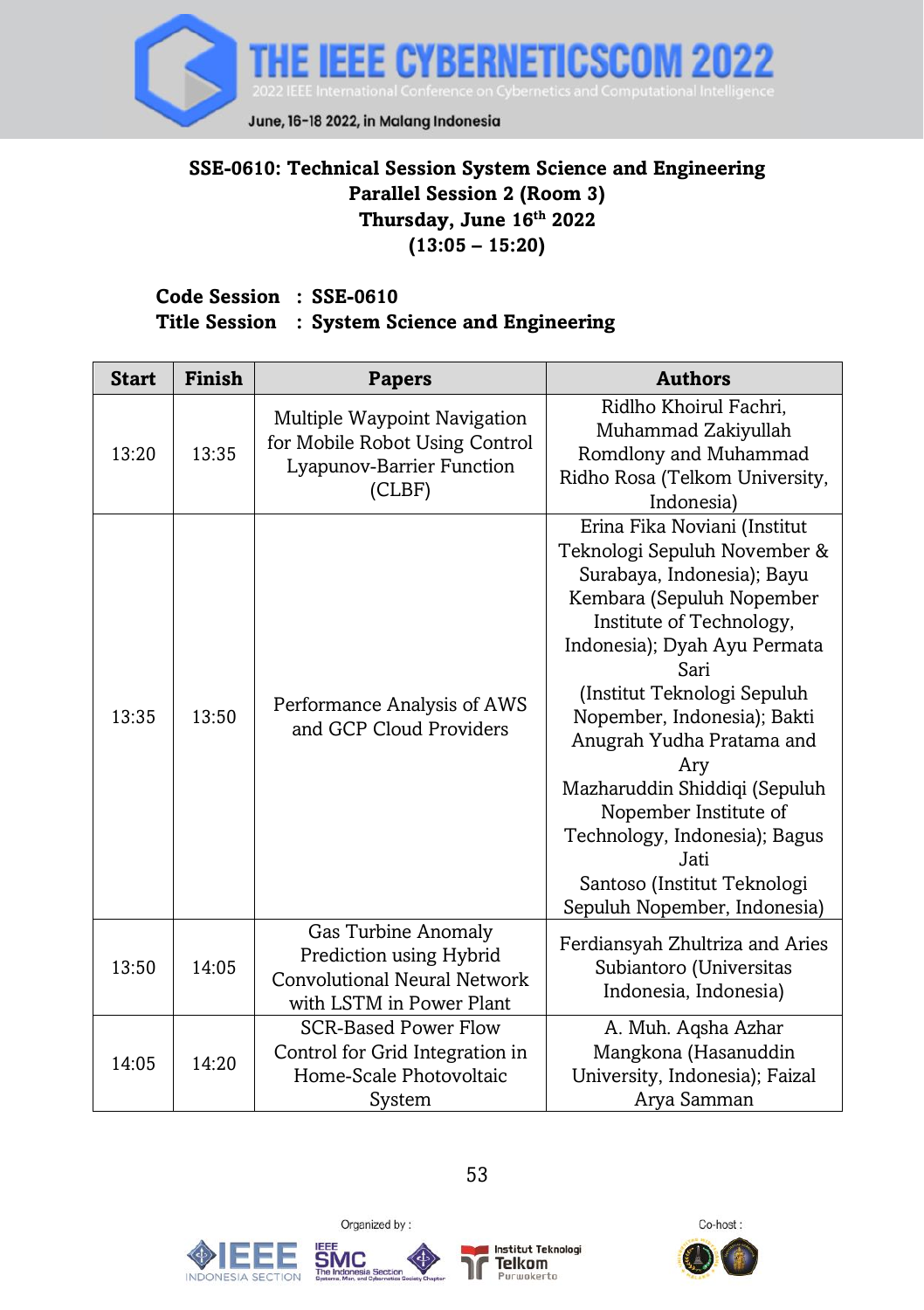

|       |       |                             | (University of Hasanuddin,    |
|-------|-------|-----------------------------|-------------------------------|
|       |       |                             | Indonesia); Syafaruddin       |
|       |       |                             | Syafaruddin (Universitas      |
|       |       |                             | Hasanuddin Makassar.          |
|       |       |                             | Indonesia)                    |
|       |       |                             | Anubhuti Singh (Centre for    |
|       |       |                             | Advanced Studies Dr A P J     |
|       |       | EEMD-CNN based Method for   | Abdul Kalam Technical         |
| 14:20 | 14:35 | Compound Fault Diagnosis of | University                    |
|       |       | Bearing                     | Lucknow, India); Arun Kumar   |
|       |       |                             | (Centre for Advanced Studies) |
|       |       |                             | Lucknow, India)               |
| 14:35 | 14:50 |                             |                               |
| 14:50 | 15:05 |                             |                               |
| 15:05 | 15:20 |                             |                               |

### **1:20 Multiple Waypoint Navigation for Mobile Robot Using Control Lyapunov-Barrier Function (CLBF)**

### *Ridlho Khoirul Fachri, Muhammad Zakiyullah Romdlony and Muhammad Ridho Rosa (Telkom University, Indonesia)*

We implemented the Control Lyapunov-Barrier Function (CLBF) method on the Autonomous Mobile Robot (AMR) hardware using the inverse kinematics of four mecanum wheels. The CLBF method is used to obtain stability and safety in the system. The stability of the system is defined when the AMR is able to reach the specified equilibrium point and the safety of the system is defined when the AMR is able to avoid the existing barrier. Waypoint navigation is used to provide several equilibrium points so that the robot can move to the desired coordinate points. In this paper, we do not use a local sensor such as an encoder, but use a global sensor, namely a camera, to read the coordinates of the AMR position. We use two microcontrollers, a microcontroller (A) to receive the coordinates of the x and y positions of the BLOB detection and a microcontroller (B) to send the CLBF output to Matlab which is a linear velocity  $v_x$  and  $v_y$ . The test was carried out three times with each time testing through three waypoints and one predetermined barrier. This study resulted in the percentage value of the implementation success of 76.47%, this value is the result of a comparison of the path







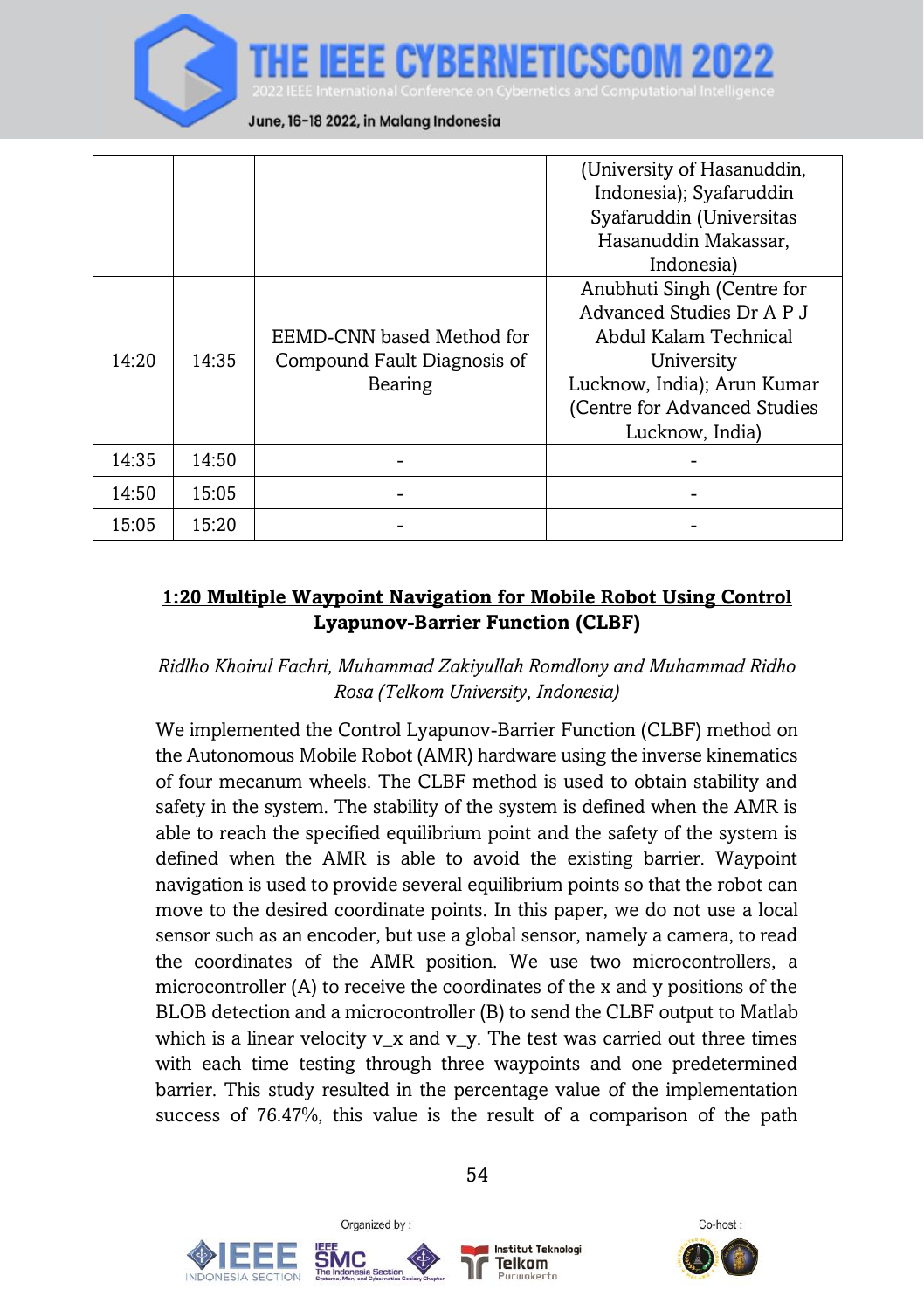

generated by the simulation with Matlab and the path taken by the AMR real plant.

### **1:35 Performance Analysis of AWS and GCP Cloud Providers**

*Erina Fika Noviani (Institut Teknologi Sepuluh November & Surabaya, Indonesia); Bayu Kembara (Sepuluh Nopember Institute of Technology, Indonesia); Dyah Ayu Permata Sari (Institut Teknologi Sepuluh Nopember, Indonesia); Bakti Anugrah Yudha Pratama and Ary Mazharuddin Shiddiqi (Sepuluh Nopember Institute of Technology, Indonesia); Bagus Jati Santoso (Institut Teknologi Sepuluh Nopember, Indonesia)*

Cloud servers are currently in high demand due to their low cost and the vast range of service providers. Businesses rely on cloud servers because of their quick response times and ability to meet consumer needs. Users often require references to which service provider suits their requirements. We look at how powerful AWS and GCP are in CPU processing, latency, and throughput using the Golang Framework (Gorilla Mux) and an SQLite database. This research aims to assist users in choosing a cloud provider based on their needs. In this study, we use JMeter to load test the API. Requests sent to the API via the GET method are stored in the SQLite database as parameter query data. In addition, we discovered that success on AWS was more significant than success on GCP.

# **1:50 Gas Turbine Anomaly Prediction using Hybrid Convolutional Neural Network with LSTM in Power Plant**

#### *Ferdiansyah Zhultriza and Aries Subiantoro (Universitas Indonesia, Indonesia)*

The fault and anomaly of real-time performance gas turbine data is difficult to predict because of the complexity of feature data and dynamically timeseries. In case of real performance gas turbine, the complexity of physical model is hard to interpret. In deep learning, the Convolutional Neural Network (CNN) is used to perform in identification of data with great feature extraction. But, since CNN is poorly accurate for time-series data, the prediction for gas turbine anomaly could be hardly optimized. Another neural network method that can interact with time-series data is Recurrent Neural Network (RNN), especially, the Long Short-Term Memory (LSTM) that can





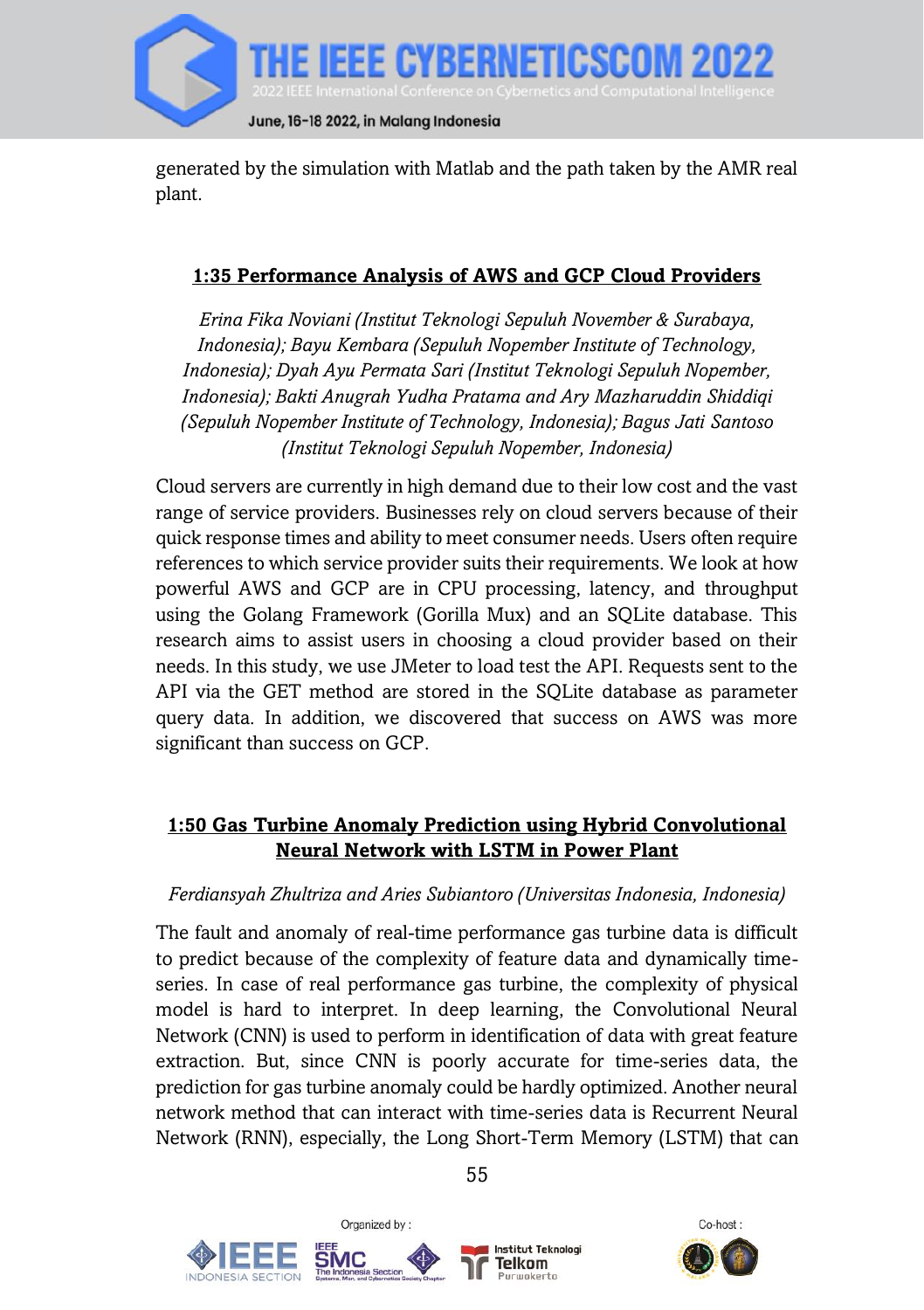

deal with the vanishing gradient problem in traditional RNN. This paper aims to develop hybrid CNN-LSTM as a proposed method to predict gas turbine anomaly more accurately than single CNN. The accuracy of single CNN method is 81.33%. With the addition of LSTM in the same CNN architecture, the accuracy of hybrid CNNLSTM is 91.79%. The accuracy of model data is significantly increased by adding LSTM layer after convolutional and pooling layer.

## **2:05 SCR-Based Power Flow Control for Grid Integration in Home-Scale Photovoltaic System**

*A. Muh. Aqsha Azhar Mangkona (Hasanuddin University, Indonesia); Faizal Arya Samman (University of Hasanuddin, Indonesia); Syafaruddin Syafaruddin (Universitas Hasanuddin Makassar, Indonesia)*

This paper presents Silicon Controlled Rectifier (SCR) based power flow control for grid integration in homescale photovoltaic system. Power flow control is used to control the power flow from the grid if the power from solar panel and battery cannot meet the power requirements of the load. To control the power on the grid, a full-wave SCR circuit is designed. Full-wave SCR circuit serves to convert 220 Volt AC from the grid into 36 Volt DC. The effect of the delay angle of the SCR on the full-wave SCR output voltage is shown in this paper. A filter with a combination of an inductor (L) and a capacitor (C) which is assembled into an LCLC filter in parallel with the load aims to smooth out ripples in the output voltage. The circuit is designed and modeled in The PSpice program code, then simulated and analyzed. The simulation and implementation test results show that the voltage can work at the setpoint voltage at 100-ohm and 50-ohm loads. Full-wave SCR circuit can supply up to 1.8kW based on the simulation results.





Organized by:



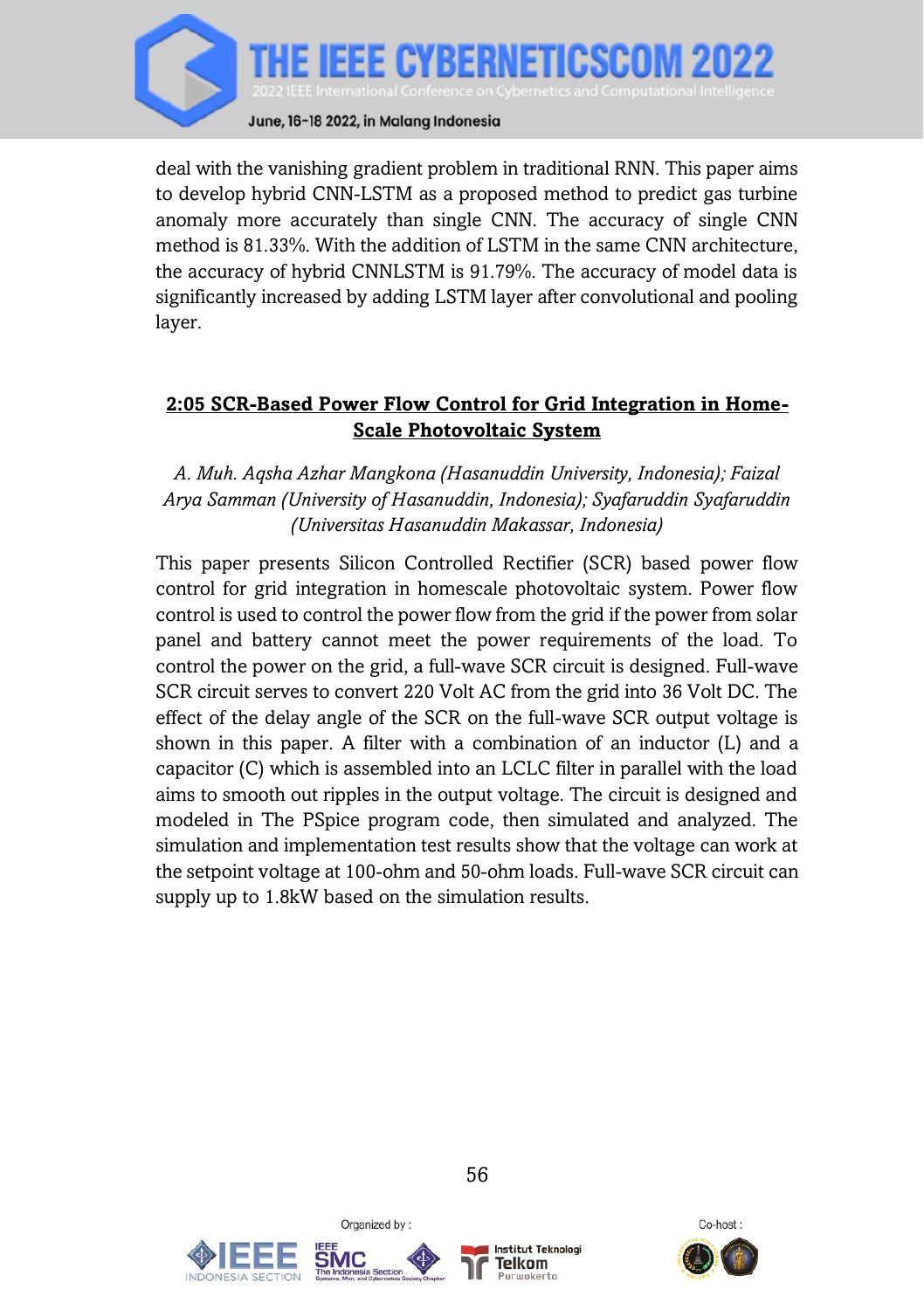

## **2:20 EEMD-CNN based Method for Compound Fault Diagnosis of Bearing**

*Anubhuti Singh (Centre for Advanced Studies Dr A P J Abdul Kalam Technical University Lucknow, India); Arun Kumar (Centre for Advanced Studies Lucknow, India)*

After prolonged use of a faulty bearing, cracks are created on more than one parts of the bearing, which is a compound fault condition. This situation is tougher than the single fault condition. This combined faulty bearing creates a complex vibration signal with significant amount of noise, where it becomes very difficult to identify the fault frequencies by signal processing methods. This paper deals with a novel machine learning method for the compound fault diagnosis of Rolling bearing, where compound fault signals are decomposed into Intrinsic Mode Functions (IMF) by Ensemble Empirical Mode Decomposition (EEMD). The proposed method uses Convolution Neural Network (CNN) based technique, which receives the decomposed signals of compound fault signal as input to CNN. These IMFs consists of groups of different frequencies. When these IMFs are given as input to CNN it classifies it effectively into different faults existing on bearing. CNN yields almost 96% accuracy which is better than any other previous performance for compound fault classification.





Organized by:



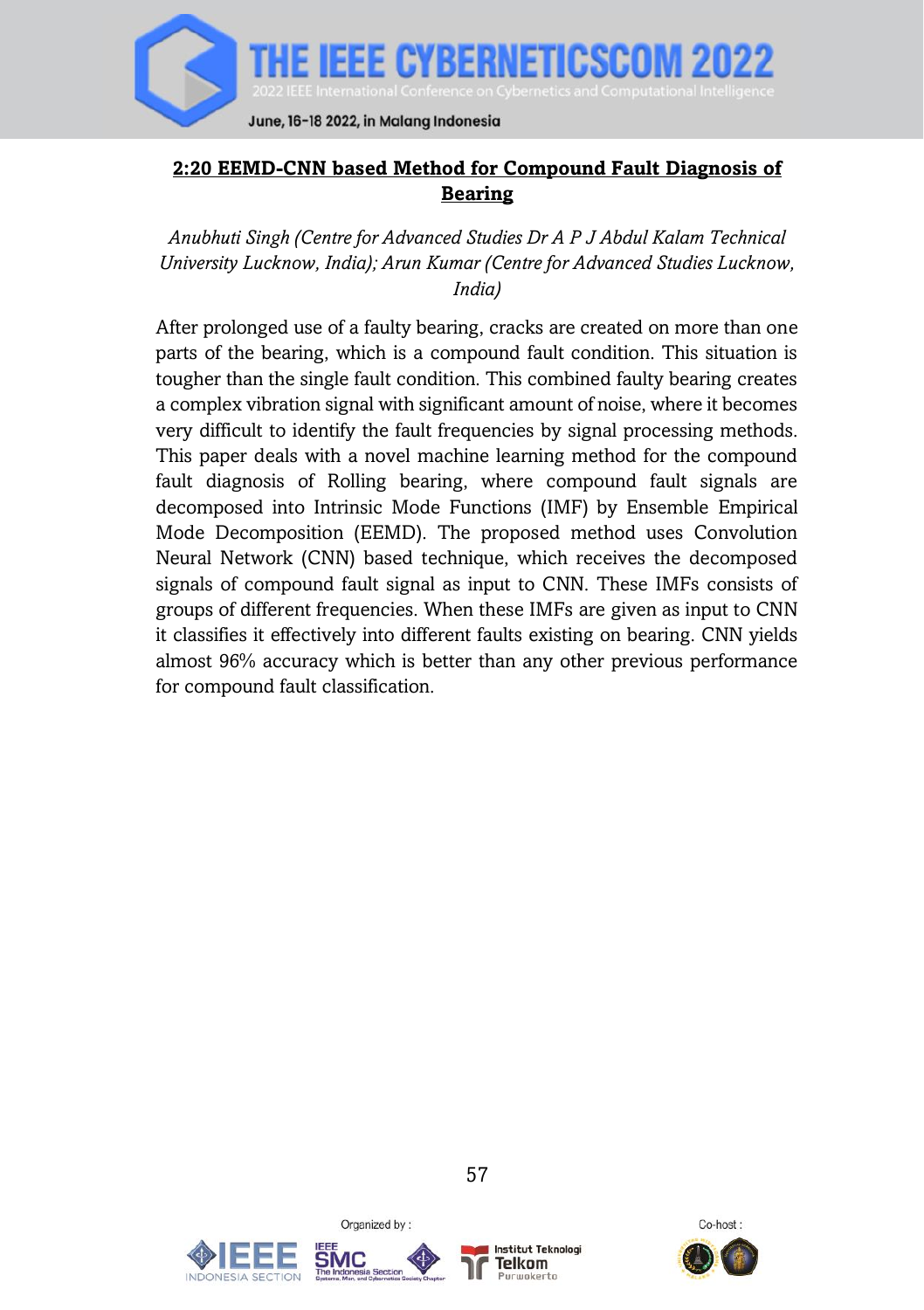

# **DSC-0613: Technical Session Data Science Parallel Session 2 (Room 4) Thursday, June 16th 2022 (13:05 – 15:20)**

### **Code Session : DSC-0613 Title Session : Data Science**

| <b>Start</b> | Finish | <b>Papers</b>                                                                                                          | <b>Authors</b>                                                                                                                                                                                                              |
|--------------|--------|------------------------------------------------------------------------------------------------------------------------|-----------------------------------------------------------------------------------------------------------------------------------------------------------------------------------------------------------------------------|
| 13:20        | 13:35  | Forecasting the Automobile<br>and Parts Product Export<br>Values using Time Series<br>Analysis                         | Jakkaphan Whasphuttisit and<br>Watchareewan Jitsakul (King<br>Mongkut's University of<br>Technology North Bangkok,<br>Thailand)                                                                                             |
| 13:35        | 13:50  | Circle Detection System using<br><b>Image Moments</b>                                                                  | Rifqi Fachruddin and Joko<br>Buliali (Institut Teknologi<br>Sepuluh Nopember, Indonesia)                                                                                                                                    |
| 13:50        | 14:05  | Betta Fish Image Classification<br><b>Using Artificial Neural</b><br>Networks With Gabor<br><b>Extraction Features</b> | Satria Hidayat (Universitas<br>Widyagama, Indonesia); Aviv<br>Yuniar Rahman (Universitas<br>Widyagama Malang, Indonesia);<br>I Istiadi (Widyagama University<br>of Malang, Indonesia)                                       |
| 14:05        | 14:20  | Design and Development of<br>Maturity Identifier of<br>Sugarcane thru Phenomics via<br><b>Image Processing</b>         | Alnie Aderes, Harold<br>Combalicer, Jose Rico Garcia,<br>Alyssa Miranda, Hannah Nicole<br>Pedrosa, Arjay Yabut, Rommel<br>Anacan and Josephine Bagay<br>(Technological Institute of the<br>Philippines-Manila, Philippines) |
| 14:20        | 14:35  | <b>Estimating Rice Production</b><br>using Machine Learning<br>Models on Multitemporal<br>Landsat-8 Satellite Images   | Arie Wahyu Wijayanto and<br>Salwa Rizqina Putri (Politeknik<br>Statistika STIS, Indonesia)                                                                                                                                  |
| 14:35        | 14:50  | Image Classification of<br><b>Starlings Using Artificial Neural</b><br>Network and Decision Tree                       | Aviv Yuniar Rahman<br>(Universitas Widyagama<br>Malang, Indonesia)                                                                                                                                                          |
| 14:50        | 15:05  | Correlation of Expansive Soil<br>and Road Pavement                                                                     | Aji Suraji (University of<br>Widyagama Malang, Indonesia);<br>Faqih Rofii (Universitas                                                                                                                                      |





Organized by:



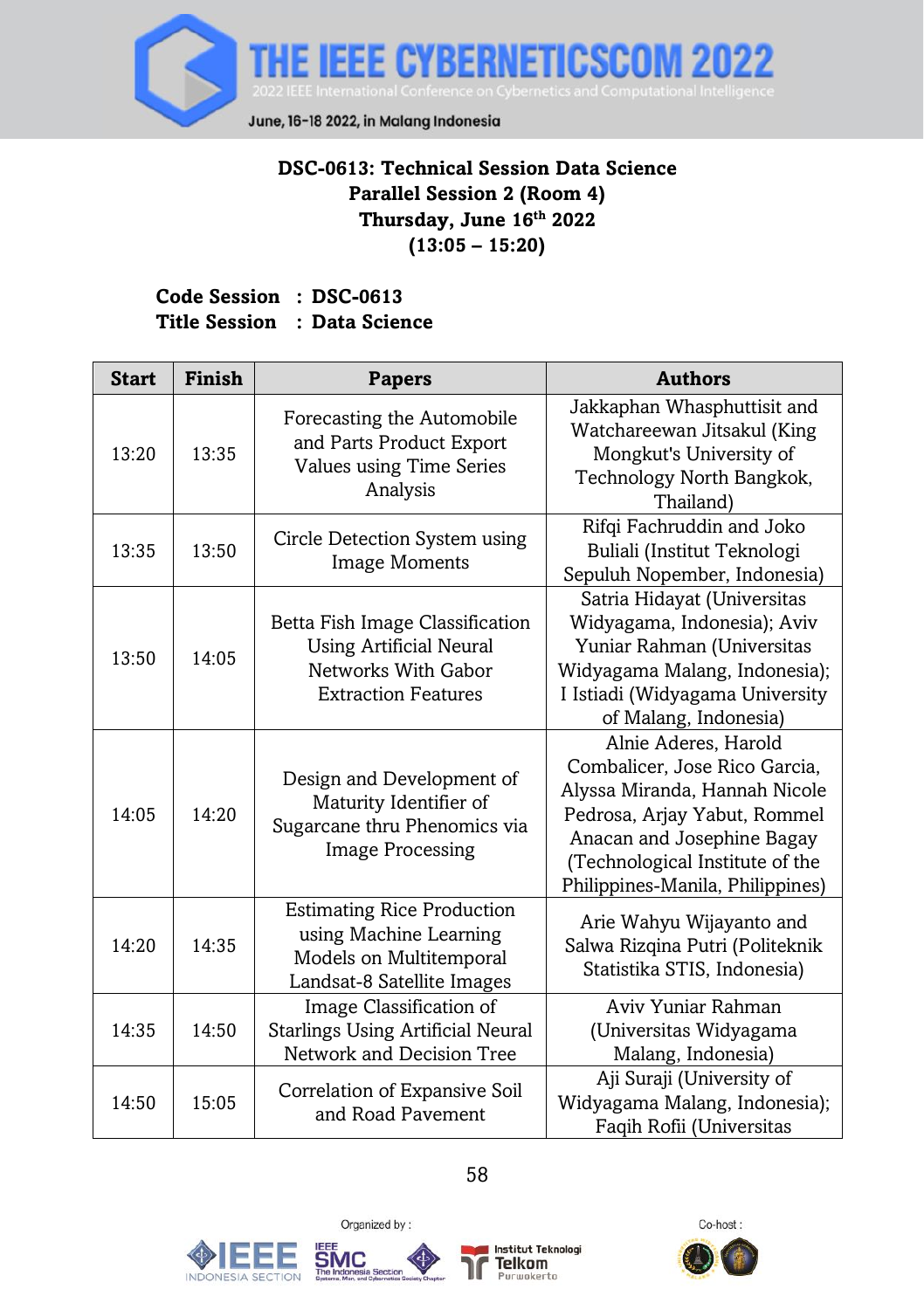

|       |       | Conditions Using Data Mining  | Widyagama Malang, Indonesia);    |
|-------|-------|-------------------------------|----------------------------------|
|       |       | from GIS Portal               | Fitri Marisa (Widyagama          |
|       |       |                               | University of Malang,            |
|       |       |                               | Indonesia);                      |
|       |       |                               | Agus Tugas Sudjianto             |
|       |       |                               | (University of Widyagama,        |
|       |       |                               | Indonesia); Candra Aditya        |
|       |       |                               | (Universitas                     |
|       |       |                               | Widyagama Malang, Indonesia);    |
|       |       |                               | Riman Riman (University of       |
|       |       |                               | Widyagama, Indonesia)            |
|       |       |                               | Erwin Halim (Bina Nusantara      |
|       |       |                               | University & School of           |
|       |       | Investigating the Key Factors | Information Systems,             |
|       | 15:20 | on XYZ Generations' Higher-   | Indonesia);                      |
| 15:05 |       | Order Thinking Skills in      | Kevin Kevin (Bina Nusantara      |
|       |       | ELearning                     | University, Indonesia); Marylise |
|       |       |                               | Hebrard (Institut Des Usages,    |
|       |       |                               | France)                          |

## **1:20 Forecasting the Automobile and Parts Product Export Values using Time Series Analysis**

### *Jakkaphan Whasphuttisit and Watchareewan Jitsakul (King Mongkut's University of Technology North Bangkok, Thailand)*

This research aims to study the suitable time series analysis to forecast the automobile and parts product export values over the next 12 months. The time series data source gathers from the Government Open Data of Thailand official website during January 2013 to December 2021, 108 months in total. The experiment starts with creation, comparison, selection, verification, and forecasting. Time series analysis has considered five methods: Trend Analysis, Moving Average, Decomposition, Single Exponential Smoothing, and Double Exponential Smoothing. We use mean absolute present error (MAPE), mean absolute deviation (MAD), and mean squared deviation (MSD) to compare and select the least value. The result showed that Moving Average had the best performance. Then we used the Moving Average to verify and forecast over the next 12 months. However, it was found that the forecast values obtained were constant for the entire 12 months, so the moving average is unused for forecasting. The Moving Average has the least







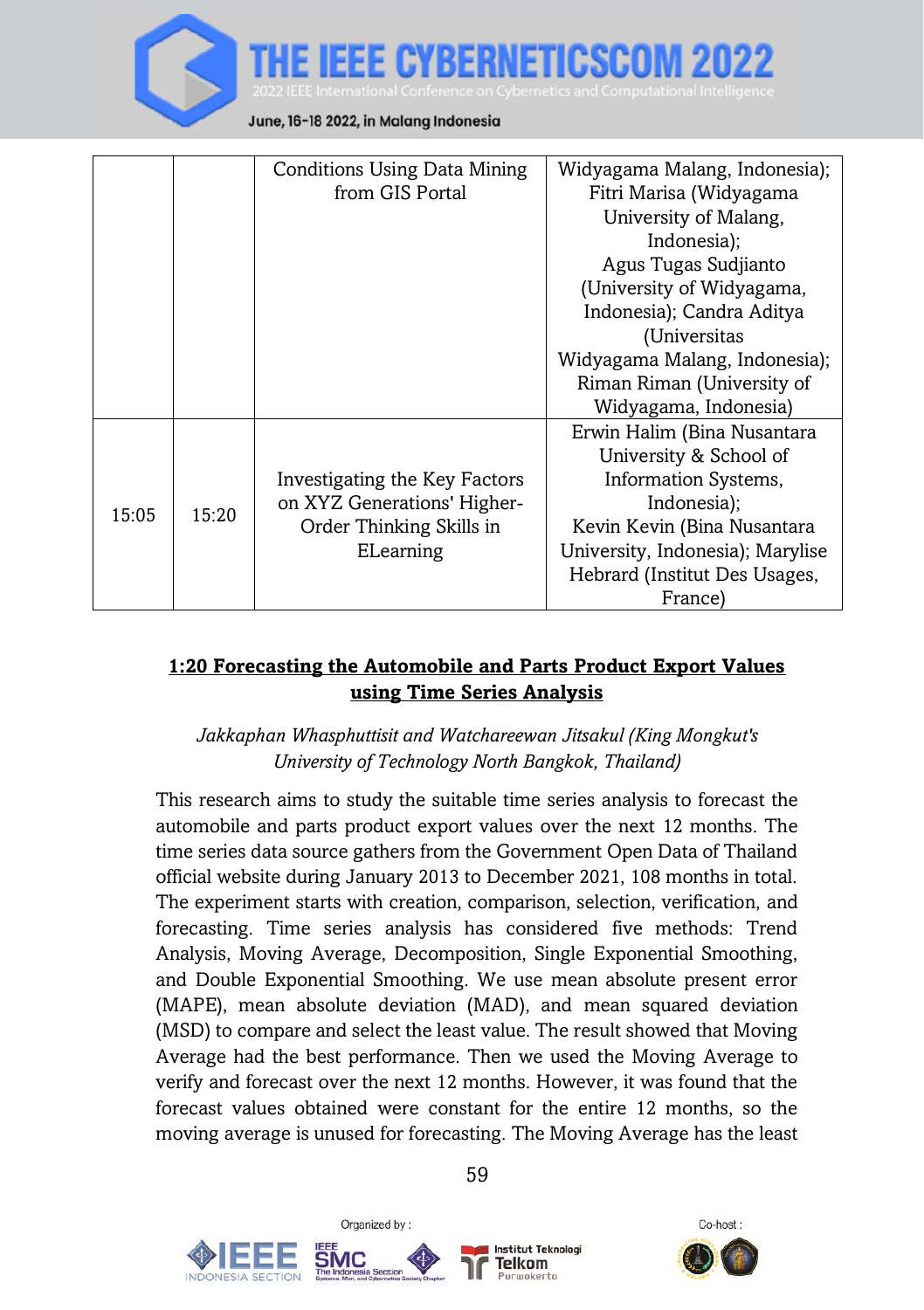

mean absolute present error (MAPE) at 0.2420. Therefore, we have used Decomposition which is a suitable performance in the second order of forecasting. It is forecast and has a trend value. Moreover, the Decomposition method has the least mean absolute present error (MAPE) at 0.1832.

## **1:35 Circle Detection System using Image Moments**

#### *Rifqi Fachruddin and Joko Buliali (Institut Teknologi Sepuluh Nopember, Indonesia)*

The growth of system detection has significant development. Circle detection system is widely used to help people based on their needs, and it also could be used as learning media in educational fields. Especially for students with special needs, the application of circle detection system in Augmented Reality (AR) media would help them a lot. In order to make the study activity more effective and suit with learning material purpose, circle detection system that only detect perfect full circle is needed to minimalized misconception in circle learning material. From the previous method such as Circle Hough Transform (CHT), circle detection face with complex transition from cartesian coordinate into Hough coordinate. The use of image moments would give coordinate of centroid that could use to find the radius by using circle equation. Two groups of datasets would test the new proposed method in detecting circle. Based on experiment, the accuracy of new method was 96.7%. The average time consumption is 0. 405 s which is faster than CHT method with 1.024 s. Circle detection using image moments also more robust towards noise than the previous CHT method.

### **1:50 Betta Fish Image Classification Using Artificial Neural Networks With Gabor Extraction Features**

*Satria Hidayat (Universitas Widyagama, Indonesia); Aviv Yuniar Rahman (Universitas Widyagama Malang, Indonesia); I Istiadi (Widyagama University of Malang, Indonesia)*

Betta fish also known as battling fish, is a type of freshwater fish that is well known among ornamental fish lovers. For this reason, the analyst proposes Betta Fish Picture Grouping Utilizing Artificial Neural Networks with the Color Gabor feature. The test results have 3 parameters, namely precision,



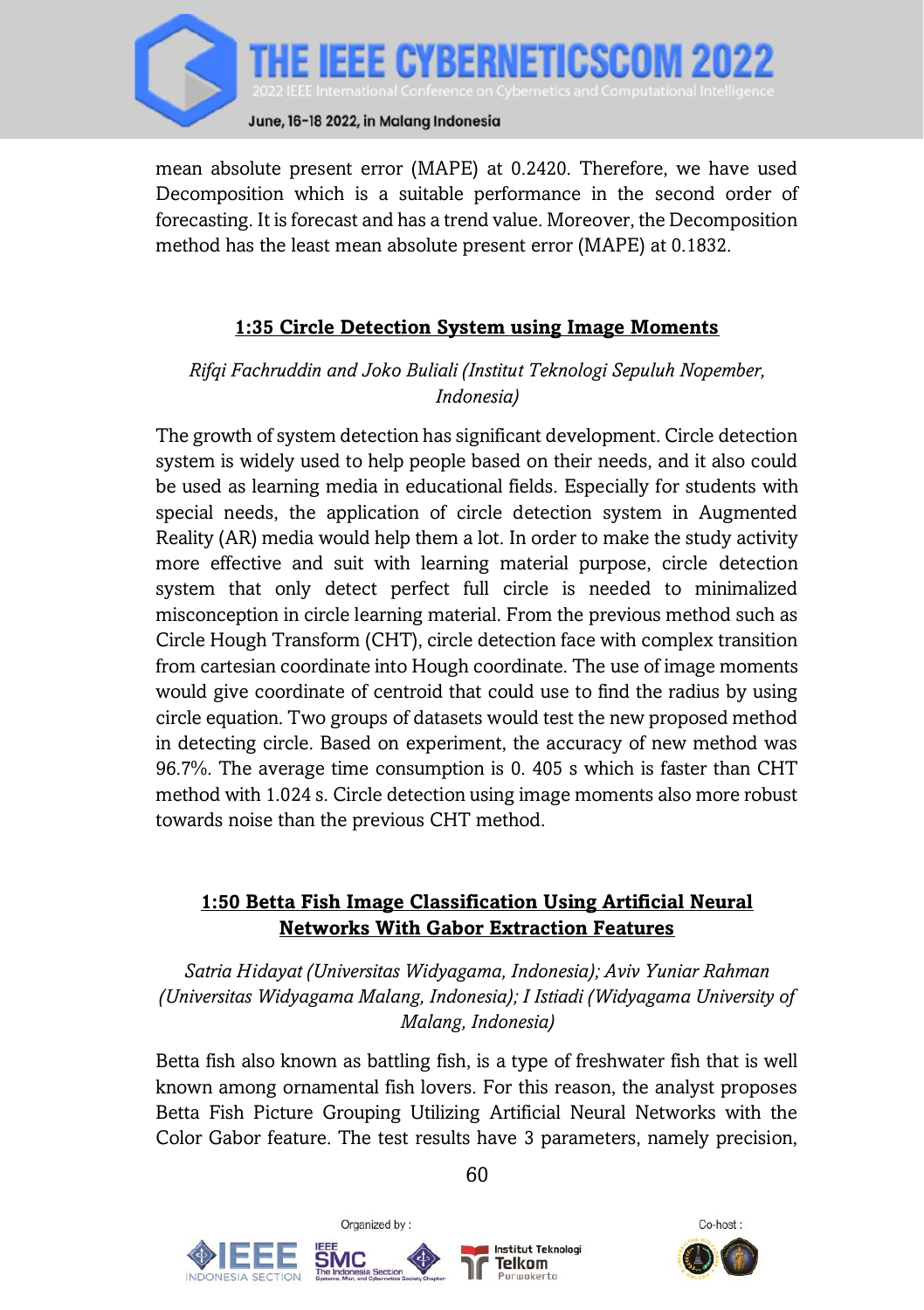

recall, and accuracy. The level in comparison using a comparator between 50:50. The results obtained starting from the Gabor feature with CMYK precision color have test results reaching 37.94%. Then the recall has a value of 30.40% and accuracy in the existing accuracy reaches 56.71%. From the results of testing the Gabor feature with HSV precision color, reached 38.69%. Then the recall has value of 34.92% and accuracy in the existing accuracy reaches 54.69%. The Gabor feature with RGB precision reaching 39.40% at a 50:50. Then the recall has a value of 32.28% at a 50:50. The level of accuracy in the existing accuracy reaches 58.85% with a ratio of 50:50. From this it can be concluded that the Gabor feature with GRB color has the best accuracy value at a ratio of 50:50. The Gabor feature with RGB color is the best result in betta fish classification using Artificial Neural Networks.

### **2:05 Design and Development of Maturity Identifier of Sugarcane thru Phenomics via Image Processing**

*Alnie Aderes, Harold Combalicer, Jose Rico Garcia, Alyssa Miranda, Hannah Nicole Pedrosa, Arjay Yabut, Rommel Anacan and Josephine Bagay (Technological Institute of the Philippines-Manila, Philippines)*

Sugarcane is a crop of major importance providing about 65% of the world's sugar. The production of sugarcane dropped by 26.2 percent, but the demand for sugar increased due to a rapidly developing food processing industry and a growing population. Thus, many sugarcane mills needed to produce a maximum weight of the millable canes (thus sugar) with the least possible field losses under the given growing environment. One way to identify the maturity of sugarcane is through its physical characteristics such as its stalk color and node length. The most appropriate method for this approach is image processing. This process has been widely used for identification, classification, grading, and quality evaluation in the agriculture area. The objective of this work is to develop an automated system, which can be capable of detecting the maturity of sugarcanes based on their stalk color by digital image analysis. The prototype is composed of two transceivers communicating with one another. A camera is used to capture sugarcane images and is connected to a microcontroller which processes and sends all the data to the main station. Python is used as the programming language for identification and classification using object detection algorithms, specifically, convolutional neural networks, and pre-trained models in





Organized by:



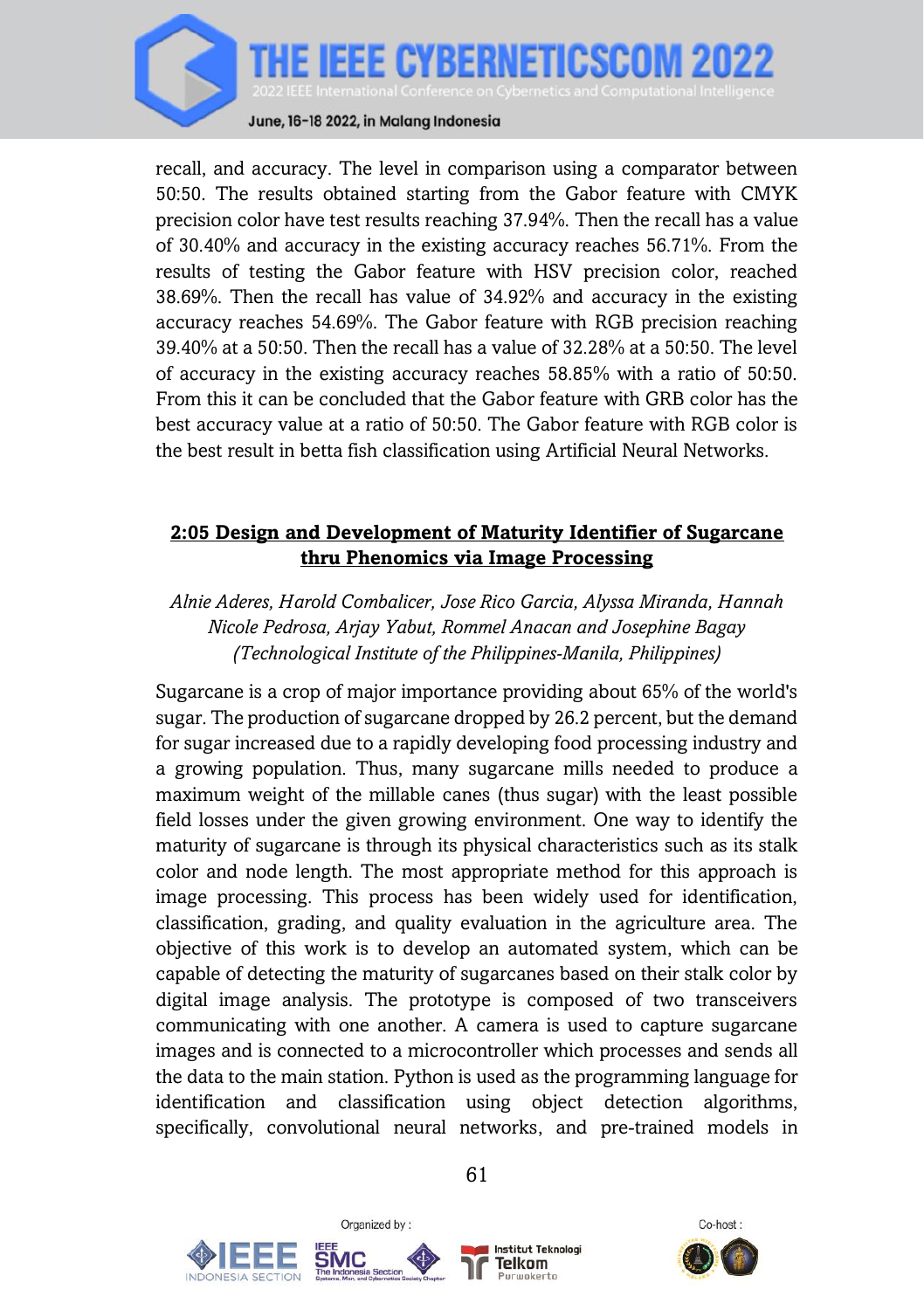

TensorFlow, which is an open-source artificial intelligence library, uses data flow graphs to build models. The proposed method can be used in maximizing the sugar yield from the sugarcane by identifying if it's matured enough to be harvested since maturity is directly proportional to sugar extracted.

### **2:20 Estimating Rice Production using Machine Learning Models on Multitemporal Landsat-8 Satellite Images**

#### *Arie Wahyu Wijayanto and Salwa Rizqina Putri (Politeknik Statistika STIS, Indonesia)*

To enhance sustainable food security, the cost-efficient data collection technology for estimating rice production in a major agriculture nation such as Indonesia is undoubtedly vital to support the existing official data collection. The current official data collection is still facing great challenges in terms of its high cost and laborious nature. This study aims to build machine learning-based models for rice production estimation by utilizing multitemporal Normalized Difference Vegetation Index (NDVI) data obtained from Landsat-8 remote sensing satellite imagery focusing on Ngawi Regency, East Java, Indonesia as a case study are. Our investigation reveals the quarterly changes in vegetation conditions of the rice fields can be captured through the NDVI value. Four different machine learning models are constructed and evaluated to process the satellite data. Support vector regression (SVR) was shown to obtain the best performance from 10-fold cross-validation with the average root mean square error (RMSE) of 6952.89 tons and has a quite high coefficient of determination (R2) score which is up to 0.9. The current estimation results provide an incentive to use satellite imagery data and machine learning models to support agricultural monitoring and decision-making.

## **2:35 Image Classification of Starlings Using Artificial Neural Network and Decision Tree**

#### *Aviv Yuniar Rahman (Universitas Widyagama Malang, Indonesia)*

Starlings are well known creatures in Indonesia. Consequently, numerous in Indonesia keep up with and develop starlings. Pretty much every area





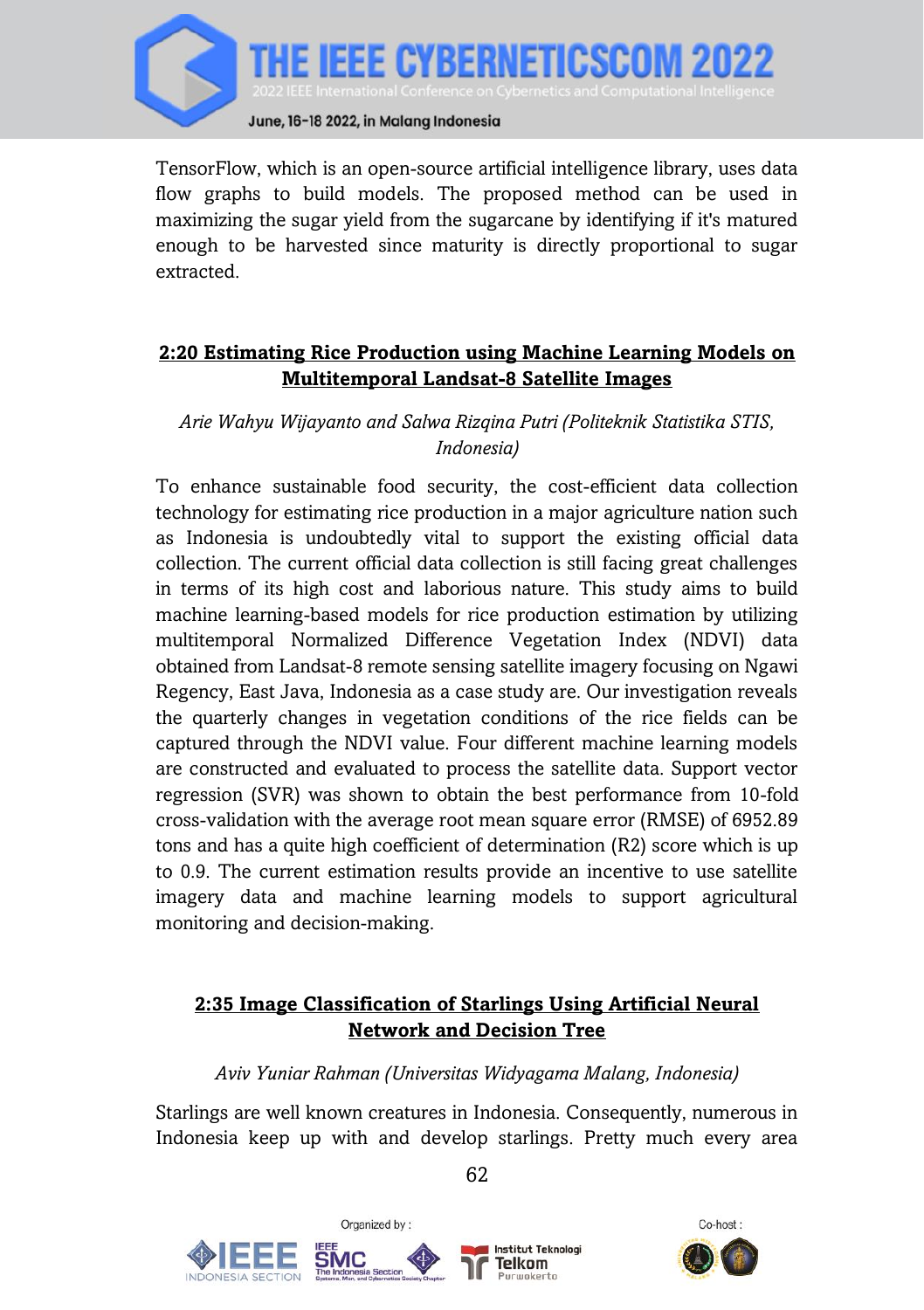

June, 16-18 2022, in Malang Indonesia

Indonesia has various kinds of starlings. The outcomes acquired this correlation from the Artificial Neural Network have brings about surface, shape and shading highlights with the most elevated esteem accuracy arriving at 0.870 few examinations. Then, the most elevated review esteem arrived at 0.600 split proportion 90:10. The most elevated esteem the fmeasure arrived 0.865 proportion 10:90. Besides, has the most elevated exactness esteem arriving at 93% correlation of 90:10. The Decision Tree has the most noteworthy worth accuracy arriving at 1,000 on split proportions. The most elevated outcomes on the review came to 1,000. The consequences the f-measure arrive 1,000 and precision esteem arrives 100 percent in proportion of 70:30 up to 90:10. The aftereffects of the tests that have been done show that the Decision Tree can order starling pictures light of 3 element levels. What's more this case can be demonstrated that the Decision Tree more exact during the time spent arranging starling pictures. The strategy this Decision Tree can make it simpler to observe the right precision esteem during the time spent arranging starling species.

#### **2:50 Correlation of Expansive Soil and Road Pavement Conditions Using Data Mining from GIS Portal**

*Aji Suraji (University of Widyagama Malang, Indonesia); Faqih Rofii (Universitas Widyagama Malang, Indonesia); Fitri Marisa (Widyagama University of Malang, Indonesia); Agus Tugas Sudjianto (University of Widyagama, Indonesia); Candra Aditya (Universitas Widyagama Malang, Indonesia); Riman Riman (University of Widyagama, Indonesia)*

Expansive soil has a fairly high shrinkage rate and will affect the strength of the road pavement structure. This paper aims to analyze the condition of expansive soil associated with road pavement damage. The method of collecting road damage data is done by data mining from the GIS portal database owned by Bina Marga. Meanwhile, data on soil conditions was taken from the portal belonging to the Geological Agency. The analytical method used is the statistical approach t-Test - Paired Two Sample for Means. The results of the study show that there is a correlation between expansive soil conditions and road damage. Expansive soil has a significant effect on road damage





Organized by:



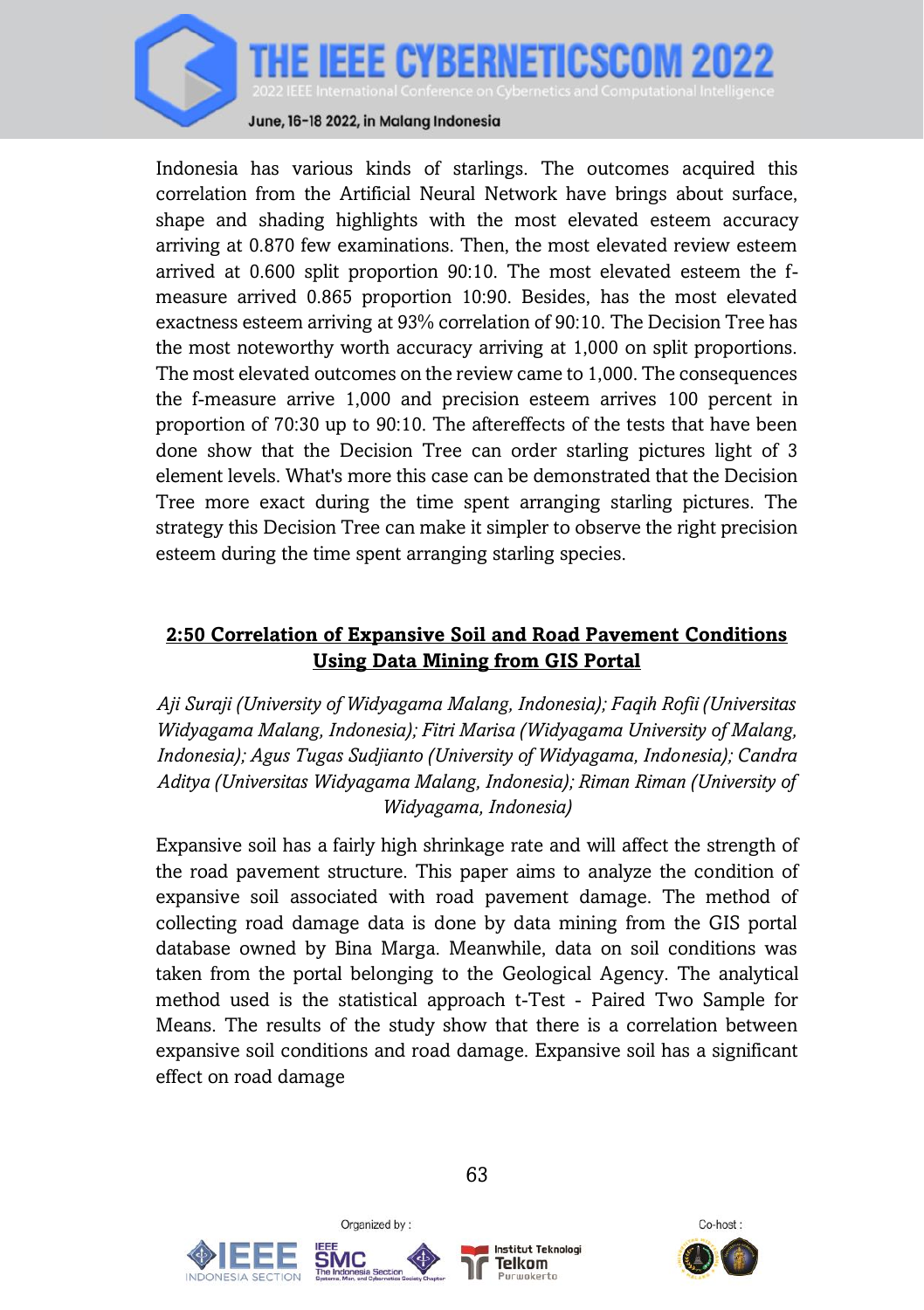

## **3:05 Investigating the Key Factors on XYZ Generations' Higher-Order Thinking Skills in ELearning**

*Erwin Halim (Bina Nusantara University & School of Information Systems, Indonesia); Kevin Kevin (Bina Nusantara University, Indonesia); Marylise Hebrard (Institut Des Usages, France)*

Education development continues to proliferate in Indonesia, so many learning methods are applied, but the number of students with HOTS abilities in Indonesia is minimal. The issues affecting HOTS in Indonesia are (1) Not yet able to adapt, (2) Lack of basic knowledge early on, and (3) Few apply HOTS. The research goals were to examine XYZ generations' HOTS variables in the e-learning concept. This research used Structural Equation Model (SEM) and SmartPLS as statistical tools. With the Purposive sampling method, data was gathered via an online questionnaire from 184 respondents from April 21-28, 2022, consisting of students and lecturers at 20 universities in Indonesia who also came from various regions in Indonesia. The proposed model has six variables: Learning Environment, Learning Motivation, Peer Interaction, Learning Strategy, Learning Style, HOTS in elearning concept, and eight hypotheses. All hypotheses have a significant influence.





Organized by:



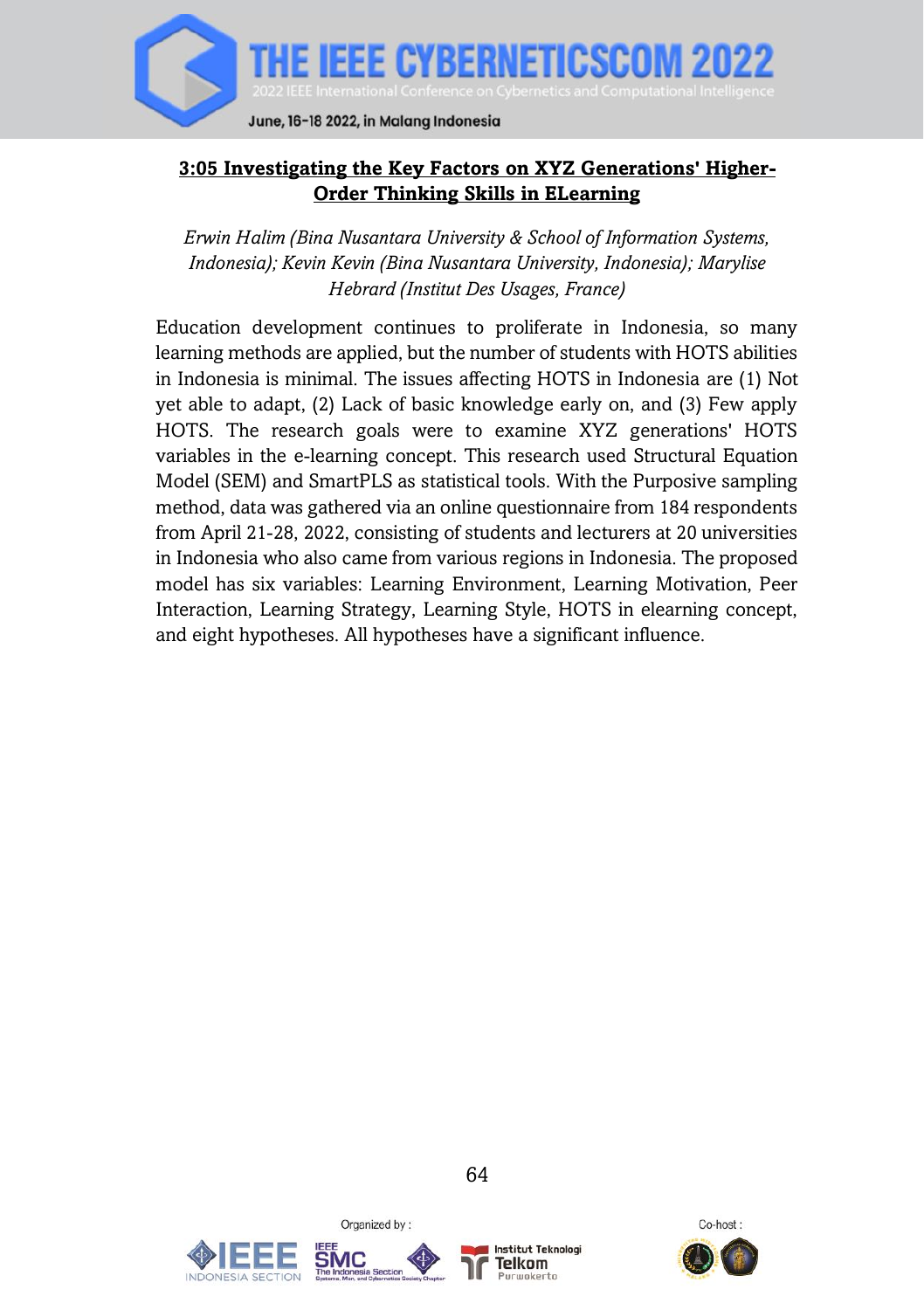

## **AIT-0612: Technical Session Artificial Intelligence Parallel Session 2 (Room 5) Thursday, June 16th 2022 (13:05 – 15:20)**

### **Code Session : AIT-0612 Title Session : Artificial Intelligence**

| <b>Start</b> | <b>Finish</b> | <b>Papers</b>                                                                                               | <b>Authors</b>                                                                                                                                                                                                                          |
|--------------|---------------|-------------------------------------------------------------------------------------------------------------|-----------------------------------------------------------------------------------------------------------------------------------------------------------------------------------------------------------------------------------------|
| 13:20        | 13:35         | Design and Implementation of<br>IoT-Based Aeroponic Farming<br>System                                       | Riswandi Riswandi (Hasanuddin<br>University, Indonesia);<br>Muhammad Niswar (Universitas<br>Hasanuddin, Indonesia); Zulkifli<br>Tahir (Hasanuddin University,<br>Indonesia); Yung-Wey<br>Chong (Universiti Sains<br>Malaysia, Malaysia) |
| 13:35        | 13:50         | 1D-Convnet Model for<br>Detection of Antidepressant<br>Drugs                                                | Gracia Rizka Pasfica, Nur<br>Ghaniaviyanto Ramadhan and<br>Faisal Dharma Adhinata<br>(Institut<br>Teknologi Telkom Purwokerto,<br>Indonesia)                                                                                            |
| 13:50        | 14:05         | Hybrid Whale Optimization<br>Algorithm for Solving<br>Timetabling Problems of ITC<br>2019                   | I Gusti Agung Premananda<br>(Institut Teknologi Sepuluh<br>Nopember, Indonesia); Aris<br>Tjahyanto (Sepuluh Nopember<br>Institute of Technology,<br>Indonesia); Ahmad Muklason<br>(Institut Teknologi Sepuluh<br>Nopember, Indonesia)   |
| 14:05        | 14:20         | Performance of Information<br>Gain and PCA Feature<br>Selection for Determining<br>Ripen Susu Banana Fruits | Candra Dewi, Endang<br>Arisoesilaningsih, Wayan<br>Firdaus Mahmudy and Solimun<br>Solimun (Universitas Brawijaya,<br>Indonesia)                                                                                                         |
| 14:20        | 14:35         | Detector Face Mask using<br><b>UAV-based CNN Transfer</b><br>Learning of YOLOv <sub>5</sub>                 | Rizqi Alinra, Satryo Utomo,<br>Khairul Anam and Gamma<br>Aditya Rahardi (University of<br>Jember, Indonesia)                                                                                                                            |



IND

ONESIA SECTION





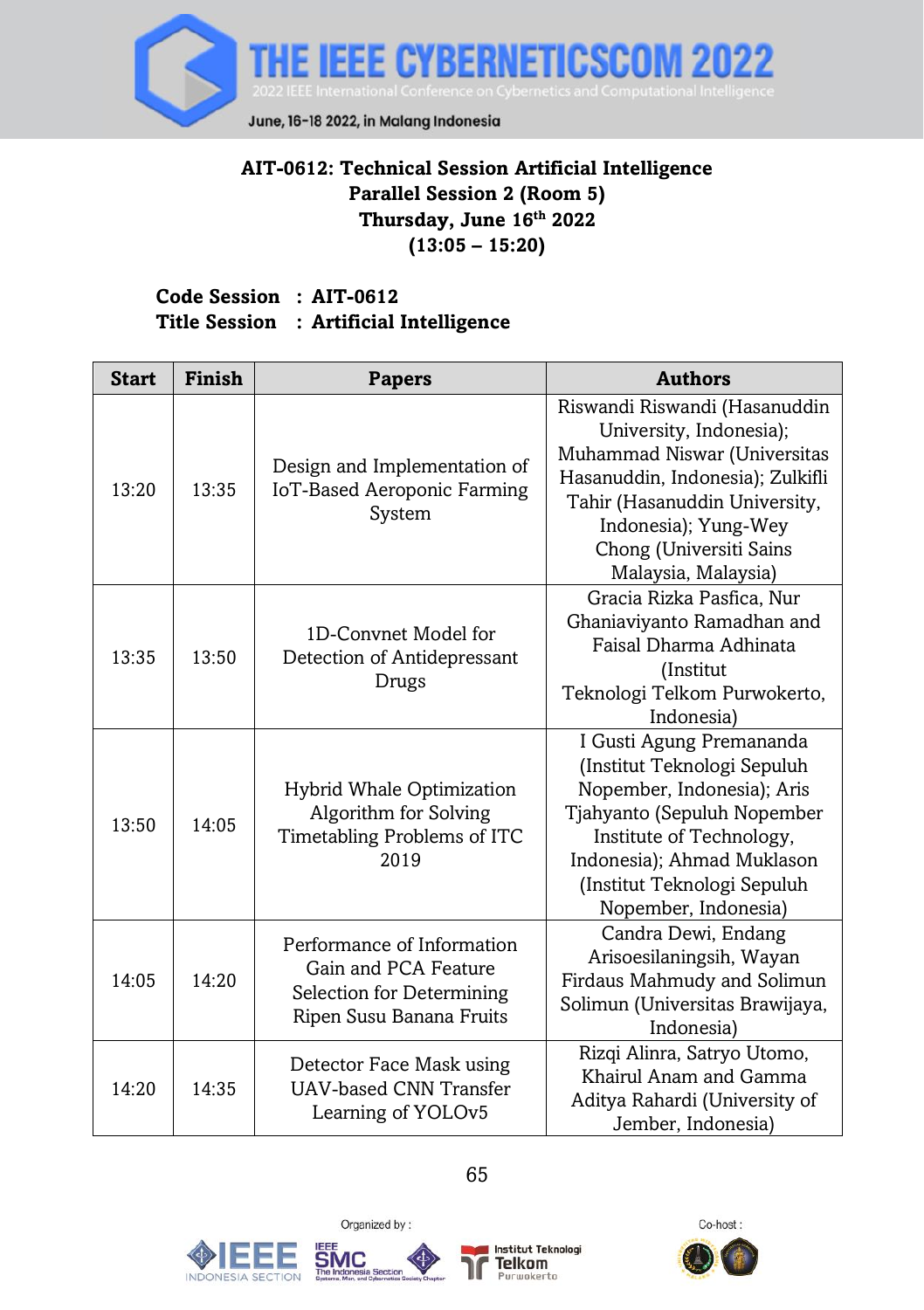

| 14:35 | 14:50 | Machine Learning Algorithms<br>and Datasets for Modern IDS<br>Design                                         | Inam Abdullah Abdulmajeed<br>(University of Kirkuk & College<br>of Computer Science and<br>Information Technology, Iraq)                                                                                                                |
|-------|-------|--------------------------------------------------------------------------------------------------------------|-----------------------------------------------------------------------------------------------------------------------------------------------------------------------------------------------------------------------------------------|
| 14:50 | 15:05 | A Hybrid DEMATEL-EDAS<br>Based on Multi-Criteria<br>Decision-Making for A Social<br>Aid Distribution Problem | Irvanizam Irvanizam, Mega<br>Siraturahmi, Aisyah Irwansyah<br>and Puti Nasir (Universitas<br>Syiah<br>Kuala, Indonesia); Zulfan Zulfan<br>(Syiah Kuala University,<br>Indonesia); Nany Salwa<br>(Universitas Syiah Kuala,<br>Indonesia) |
| 15:05 | 15:20 |                                                                                                              |                                                                                                                                                                                                                                         |

# **1:20 Design and Implementation of IoT-Based Aeroponic Farming System**

## *Riswandi Riswandi (Hasanuddin University, Indonesia); Muhammad Niswar (Universitas Hasanuddin, Indonesia); Zulkifli Tahir (Hasanuddin University, Indonesia); Yung-Wey Chong (Universiti Sains Malaysia, Malaysia)*

Urban farming becomes popular and enhanced food security in urban areas. Aeroponic is one of the urban farming methods where plant roots are suspended in the air and are supplied with nutrients by mist spraying. This paper describes an IoT system for monitoring and controlling evapotranspiration in aeroponic environment. The system consists of a microcontroller, single-board computer, sensors, and actuators. The sensors in system collect the data of plant environment parameters including air temperature, humidity, total dissolved solids (TDS), pH, and water temperature. Then, the system calculates the level of evapotranspiration using the BlaneyCriddle method to determine the appropriate actuator action to reduce the level of evapotranspiration in aeroponic using a fuzzy algorithm. The experimental result shows that our IoT system can reduce evapotranspiration, hence, it can improve the plant quality.





Organized by:



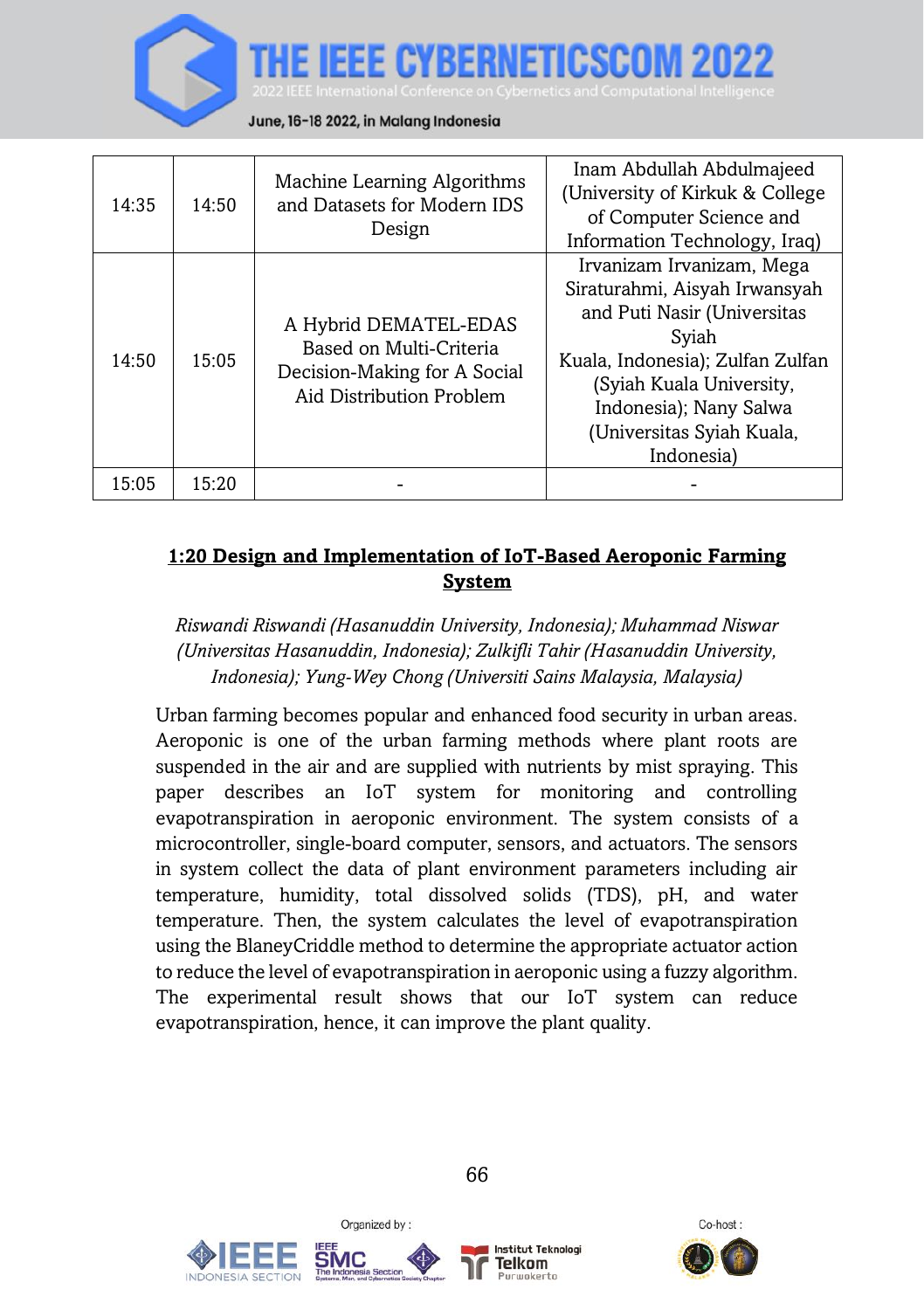

#### **1:35 1D-Convnet Model for Detection of Antidepressant Drugs**

*Gracia Rizka Pasfica, Nur Ghaniaviyanto Ramadhan and Faisal Dharma Adhinata (Institut Teknologi Telkom Purwokerto, Indonesia)*

A drug is a substance or mixture of materials to be used in determining the diagnosis, preventing, reducing, eliminating, curing disease or symptoms of disease, bodily or spiritual injury or disorder in humans or animals, including to beautify the body or parts of the human body. Problems begin to arise when a patient is wrong in consuming the target drug used, which is not by the type of disease suffered. For example, suppose a person suffers from a psychological disorder that requires taking different types of drugs, if it turns out that the type of drug consumed is not by the disease, it is very dangerous. This problem is certainly very dangerous because it can cause death for those who consume it. So, the purpose of this study was to detect the classification of Aptical antidepressants and SSRIs antidepressants using a deep learning model of the 1D-Convolutional Network (1D-Convnet) type. The results obtained using this model are 98.3% with the most influential parameter, namely dropout. The proposed research model also produces higher accuracy than the Naive Bayes supervised learning model.

### **1:50 Hybrid Whale Optimization Algorithm for Solving Timetabling Problems of ITC 2019**

*I Gusti Agung Premananda (Institut Teknologi Sepuluh Nopember, Indonesia); Aris Tjahyanto (Sepuluh Nopember Institute of Technology, Indonesia); Ahmad Muklason (Institut Teknologi Sepuluh Nopember, Indonesia)*

Timetabling problem at universities is one of the problems that require more attention in operations research. This problem is known as NP-Hard problem, therefore non-deterministic exact algorithm could solve problems within this category within polynomial time. The heuristic approach can produce a fairly good solution within polynomial time but does not guarantee that the solution is optimal. So, there is always a gap in a heuristic algorithm that can be studied to result enhanced algorithm with better performance. There are a lot of timetabling problem domains in the literature that have been well studied in the scientific literature especially in the field of operational research and artificial intelligence. However, there are still few prior studies reported in the literature that focus on solving relatively new timetabling



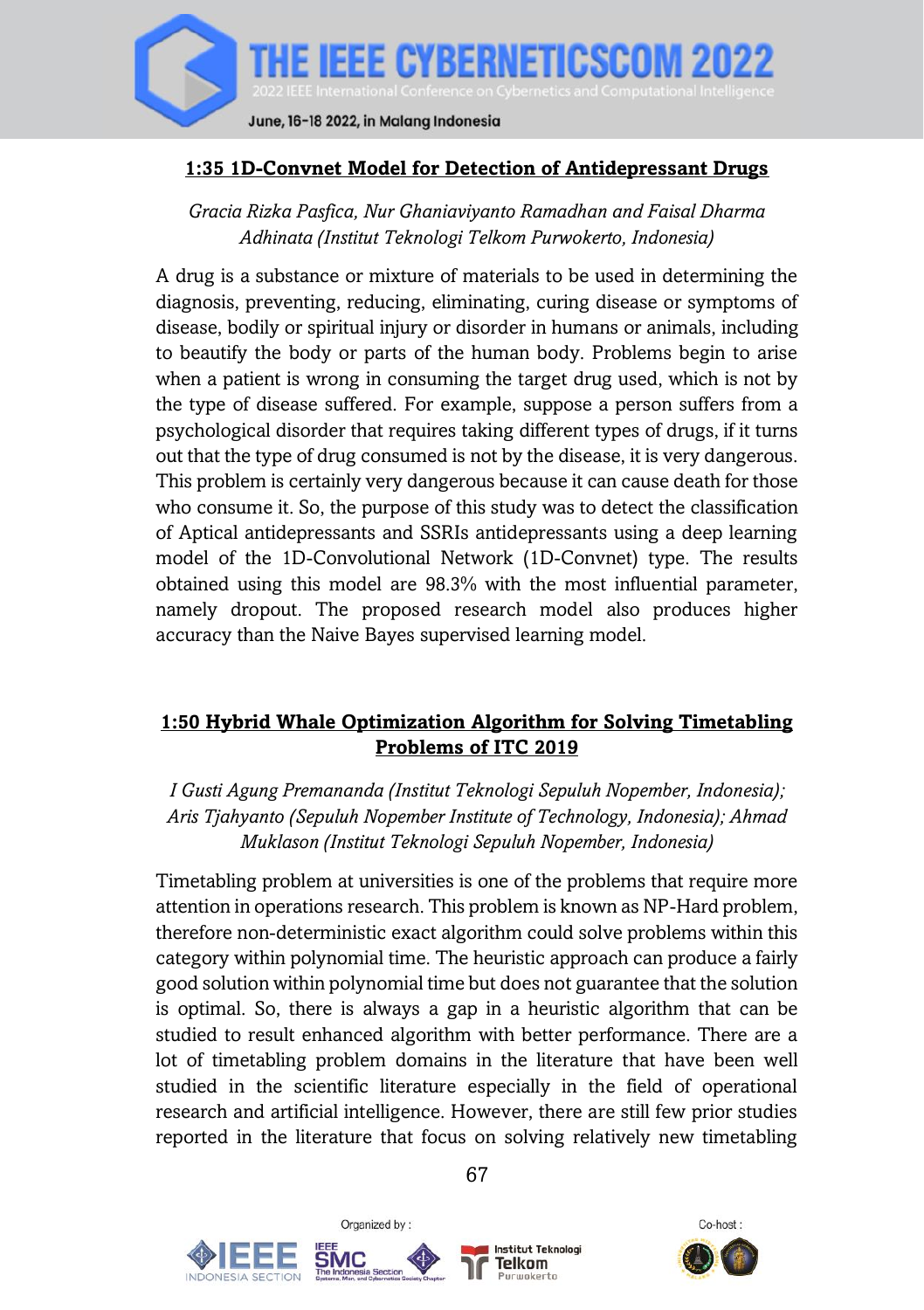

problem domain of International Timetabling Competition 2019 (ITC 2019). The competition presents real-world datasets with high complexity and large problem sizes. This paper reports our study of developing a novel algorithm called the Hybrid Whale Optimization Algorithm to solve the ITC 2019 problem. The algorithm combines the adapted whale optimization algorithm (WOA) and Late Acceptance Hill Climbing (LAHC) algorithm. The experimental results show that The WOA algorithm successfully improved the average penalty value by 65%. Furthermore, the hybrid WOA improves the WOA algorithm even better, especially on four datasets by 16-43%. Compared to other algorithms reported in the competition, the Hybrid WOA algorithm is ranked 7 out of 13.

### **2:05 Performance of Information Gain and PCA Feature Selection for Determining Ripen Susu Banana Fruits**

#### *Candra Dewi, Endang Arisoesilaningsih, Wayan Firdaus Mahmudy and Solimun Solimun (Universitas Brawijaya, Indonesia)*

Susu banana fruits has a uniqueness, where is the difference of slightly ripe and ripe susu banana at the ripen stage is perfectly difficult to distinguish visually because both have almost the same yellow color. Therefore, this study performed identification using a fruit image-based computer vision to replace the human visual. The almost similar characteristics of susu banana at slightly ripe, ripe and riper stage were selected to get a dominant character that has a high influence. The ability of information gain (IG) and principal component analysis (PCA) and combined IG-PCA features selection was evaluated to determine the influence of correlation and probability of each feature on each class. Tests were conducted on clean-peeled and spotted peel susu banana with 3 levels of ripeness at the ripen stage to determine the impact of IG, PCA and combined IG-PCA on classification using extreme learning machines. The test results showed that the use of PCA in the cleanpeeled with natural curing (group1) and spotted peel with chemistry curing (group3) was better than IG. In the group1, PCA also outperformed combined IG-PCA, but in the group3 the combined use of IG-PCA was better than IG and PCA. Although the use of feature selection at spotted peel with natural curing (group2) was resulted the lower accuracy, overall, the tests showed that the selected of dominant features in the classification could increase the





Organized by:



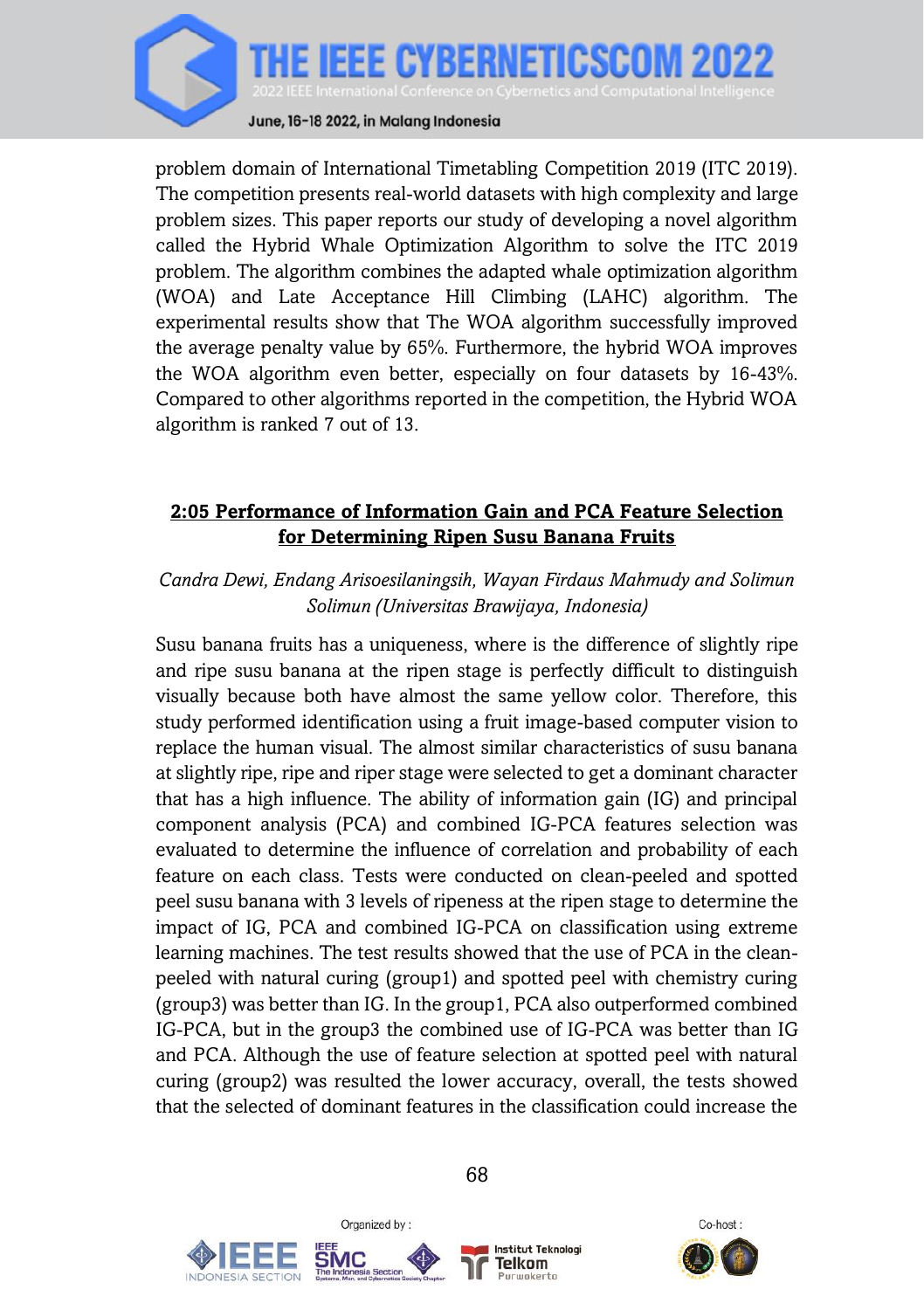

recognition accuracy. The proposed method also proved could be used as an alternative in determining the ripen of susu bananas.

## **2:20 Detector Face Mask using UAV-based CNN Transfer Learning of YOLOv5**

*Rizqi Alinra, Satryo Utomo, Khairul Anam and Gamma Aditya Rahardi (University of Jember, Indonesia)*

Detection of the use of masks on someone is helpful in health protocols during the covid-19 pandemic. All public services or places require people to wear masks during the pandemic. There are about three types of masks commonly used by the public today: surgical/medical masks, cloth masks, and scuba masks. This research aims to detect masks by monitoring a user using a mask through a camera. also detects the type of mask used by the community. So that it can provide convenience in implementing discipline in carrying out the COVID-19 health protocol using masks. In addition, this research proposes the detection of masks on the face by monitoring using a drone. The detection method used in this research is Transfer Learning CNN. This algorithm is a deep learning method that can classify and detect in digital image processing. The initial step of the research is to collect the types of masks on the market in the form of digital images, followed by the application before being modeled into mathematical calculations, which will later be processed using the Convolutional Neural Network method. This research compares two architectural transfer learning methods in deep learning, namely mobile net V2 with YOLOv5. The system testing process will be carried out by analyzing the recall value, precision, and accuracy. The testing process on drone camera-based devices uses the python programming language. Based on the results of the transfer learning method using YOLOv5, the results of the data training accuracy are 97% in detecting masks.





Organized by:



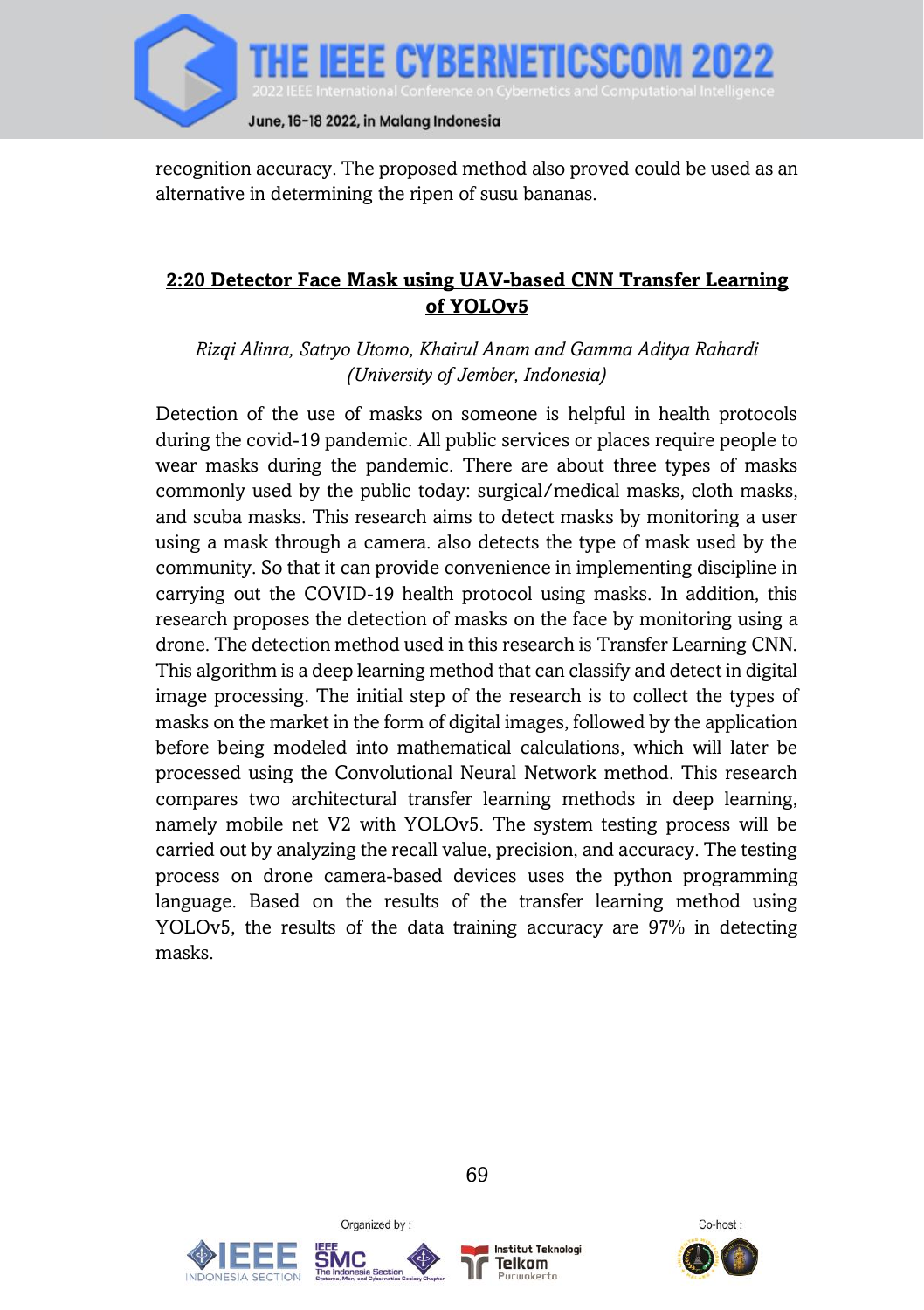

## **2:35 Machine Learning Algorithms and Datasets for Modern IDS Design**

*Inam Abdullah Abdulmajeed (University of Kirkuk & College of Computer Science and Information Technology, Iraq)*

Intrusion Detection System (IDS) is a critical component in cyber security to capture and analyze the traffic and then differentiate between benignant and malicious traffic indicating the attack type. This review is aimed to investigate various Machine Learning (ML) algorithms utilized in IDS design; with particular focus on dataset used. The parameters used to compare the performance of each algorithm have been studied also. Dataset choice is exceptionally critical to guarantee that it is matching the IDS requirements. The dataset structure can influence in a great manner the selection of the of ML algorithm. Hence, metric will provide a numerical relation between ML algorithm against specific dataset. This review concluded that researches are liberating themselves from Supervised Learning and moving toward Clustering and other algorithms, which gives the hope that IDS in the future will be able to detect more unknown and zero-day attacks, also the percentage of utilizing hybrid algorithms has increased dramatically. On the other hand, recent ML researchers are depending more and more on modern datasets which contributes as a significant consideration in IDS design although some research articles are still seeing the KDDCup99 and its reduced variant as principal training dataset of IDSs, despite the fact that it is more than 20 years old, while cyber-threats keep rising together with adapting new technologies in the cyber world like cloud computing, IoT, and IPv6.

### **2:50 A Hybrid DEMATEL-EDAS Based on Multi-Criteria Decision-Making for A Social Aid Distribution Problem**

*Irvanizam Irvanizam, Mega Siraturahmi, Aisyah Irwansyah and Puti Nasir (Universitas Syiah Kuala, Indonesia); Zulfan Zulfan (Syiah Kuala University, Indonesia); Nany Salwa (Universitas Syiah Kuala, Indonesia)*

The office of social affairs has been helping poor or marginalized families through social aid in dealing with poverty. This social aid emphasizes decreasing the poverty rate and economic recovery affected by the COVID19 pandemic. However, the selection process in the previous year evaluated







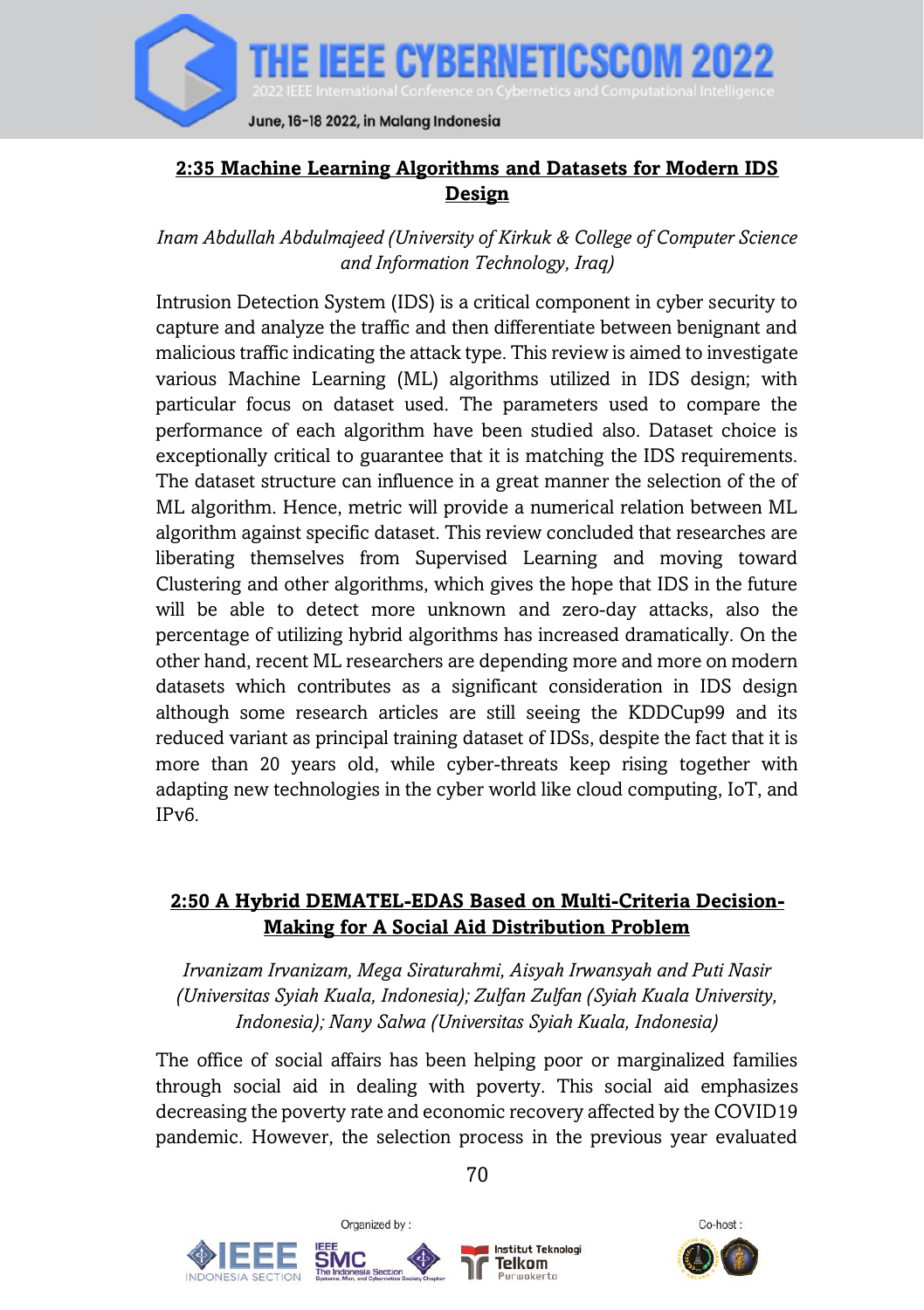

June, 16-18 2022, in Malang Indonesia

many families as aid recipient candidates through a conventional process selected by an officer. It would be vulnerable to subjectivity in assessment. Therefore, we attempted to develop a hybrid Multiple Criteria Decision-Making (MCDM) methodology to apply it to this particular decision-making process. This methodology amalgamated the DEMATEL method and the EDAS method with different tasks. Firstly, the DEMATEL method decided the feasible criteria weights automatically based on the proficient decisionmaker assessment in estimating a pairwise criteria comparison. Secondly, the EDAS applied the criteria weight values to determine alternatives rank order based on the value of the appraisal score. After comparing with the VIKOR method, the hybrid DEMATEL-EDAS method demonstrated the stability and capability in dealing with the different influence parameters on the final results.





Organized by:



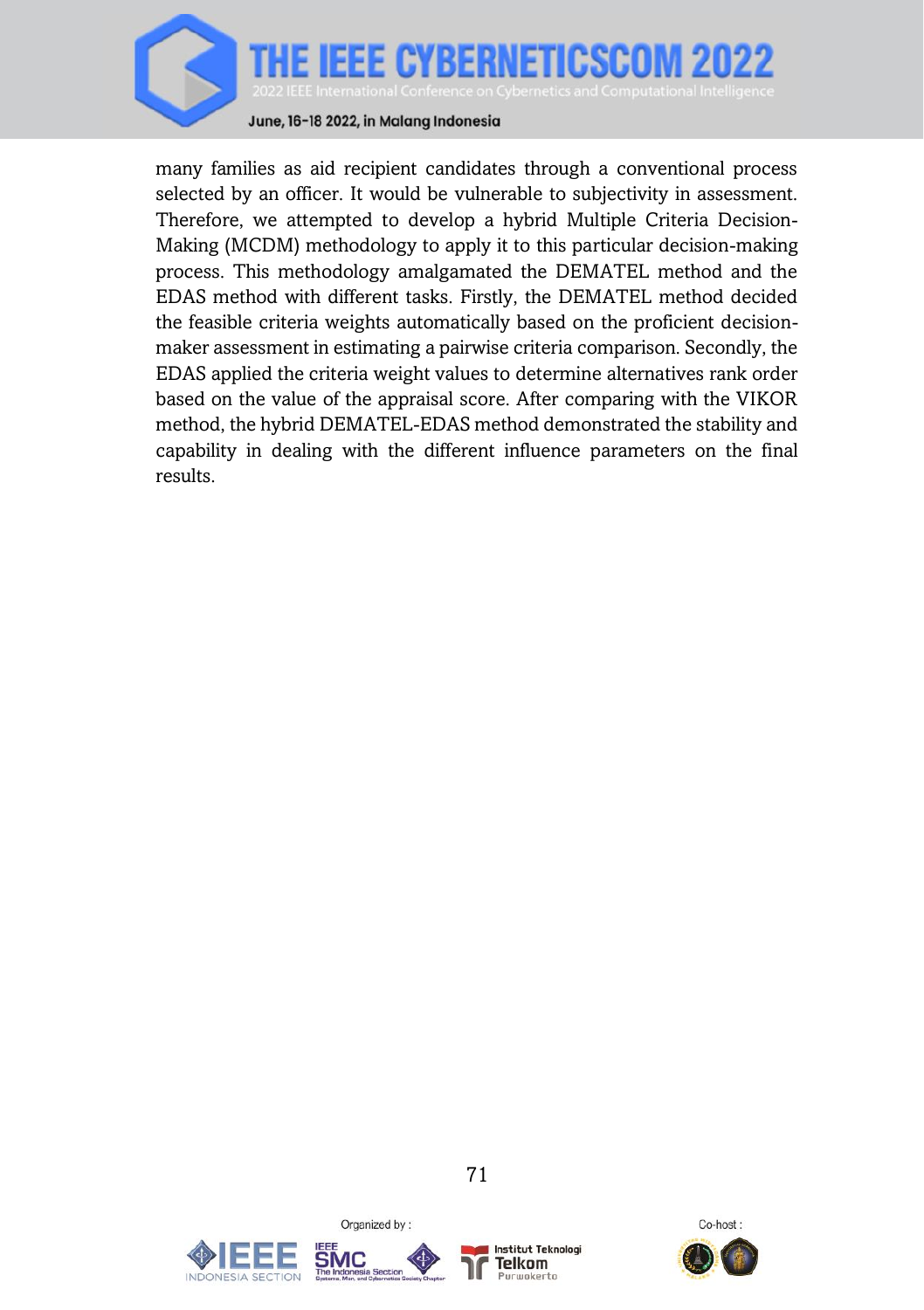

## **AIT-1319: Technical Session Artificial Intelligence Parallel Session 3 (Room 1) Friday, June 17 th 2022 (08:45 – 10:45)**

#### **Code Session : AIT-1319 Title Session : Artificial Intelligence**

| <b>Start</b> | Finish | <b>Papers</b>                                                                                                  | <b>Authors</b>                                                                                                                                                                                                                         |  |
|--------------|--------|----------------------------------------------------------------------------------------------------------------|----------------------------------------------------------------------------------------------------------------------------------------------------------------------------------------------------------------------------------------|--|
| 9:00         | 9:15   | Power Allocation Based LSTM-<br>FCN in D2D Underlaying with<br>Multi-Cell Cellular<br>Network                  | Astri Wulandari and Arfianto<br>Fahmi (Telkom University,<br>Indonesia); Nachwan Mufti<br>Adriansyah (Universitas<br>Telkom, Indonesia)                                                                                                |  |
| 9:15         | 9:30   | Modified CNN to Maximize<br>Energy Efficiency in D2D<br>Underlying with Multi-Cell<br>Cellular Network         | Bayu Setho KusumaSakti and<br>Arfianto Fahmi (Telkom<br>University, Indonesia);<br>Nachwan<br>Mufti Adriansyah (Universitas<br>Telkom, Indonesia); Vinsensius<br>Sigit Widhi Prabowo (Telkom<br>University, Indonesia)                 |  |
| 9:30         | 9:45   | Skeletal-based Classification<br>for Human Activity<br>Recognition                                             | Agung Suhendar and Tri<br>Ayuningsih (Telkom Indonesia,<br>Indonesia); Suyanto Suyanto<br>Telkom University, Indonesia)                                                                                                                |  |
| 9:45         | 10:00  | Voice-Zikr: A Speech<br>Recognition System<br>Implementation for Hands-<br>Free Zikr Based on Deep<br>Learning | Alim Misbullah, Laina Farsiah,<br>Nazaruddin Nazaruddin and<br>Furqan Hermawan (Universitas<br>Syiah Kuala, Indonesia)                                                                                                                 |  |
| 10:00        | 10:15  | A study of machine translation<br>for Vietnamese and Korean on<br>the TED Talks 2020 corpus                    | Binh Van Duong, Kim Chi T.<br>Phan, Chien Nhu Ha and Phat<br>Cao Tran (University of<br>Information Technology, Ho<br>Chi Minh City, Vietnam);<br>Trong-Hop Do (University of<br>Information Technology, Ho<br>Chi Minh City & Vietnam |  |







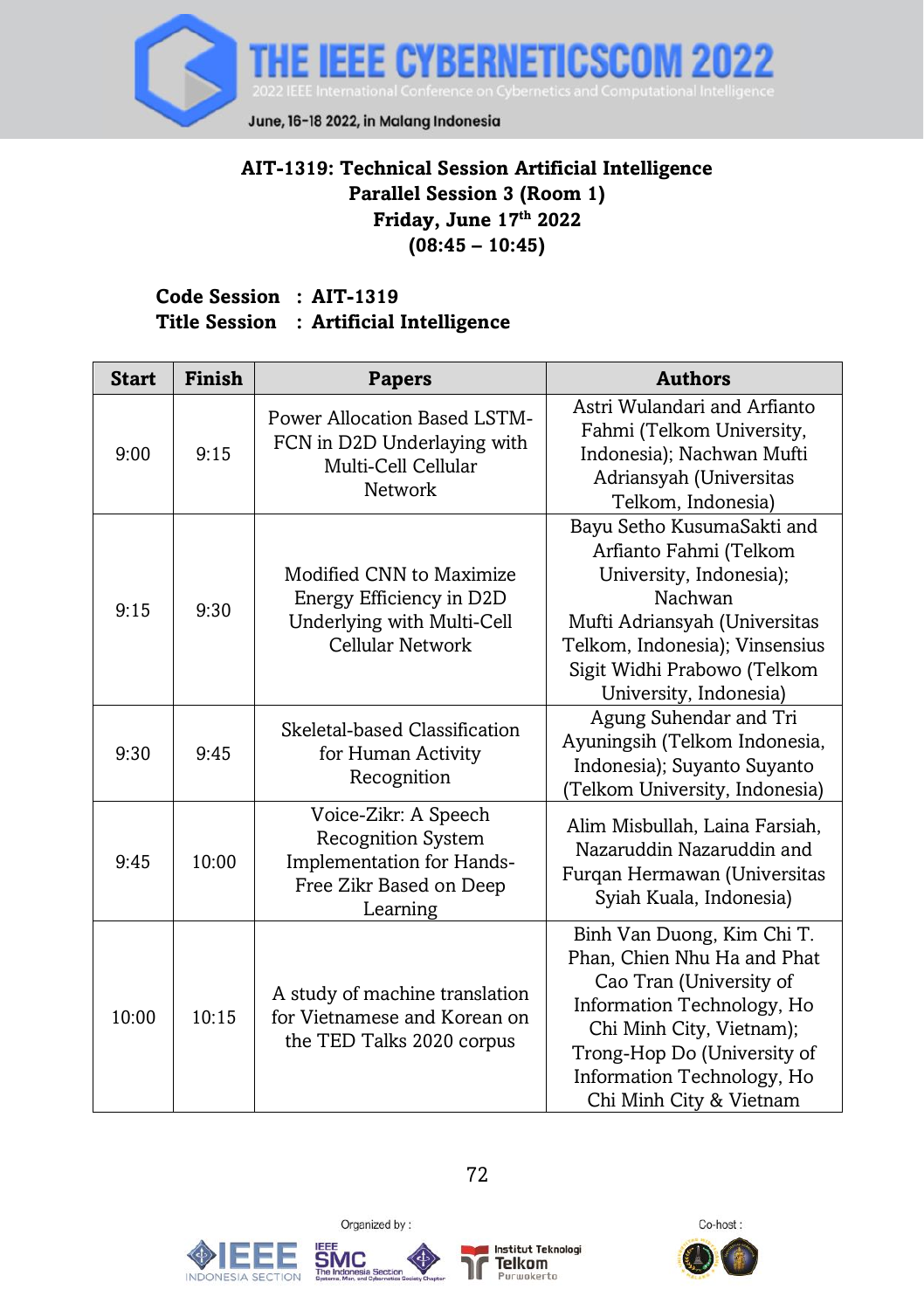#### June, 16-18 2022, in Malang Indonesia

|       |       |                                                                                                            | National University, Ho Chi<br>Minh City, Vietnam)                                                                                                     |
|-------|-------|------------------------------------------------------------------------------------------------------------|--------------------------------------------------------------------------------------------------------------------------------------------------------|
| 10:15 | 10:30 | Traditional Javanese<br>Membranophone Percussion<br>Play Formalization for Virtual<br>Orchestra Automation | Arry Maulana Syarif and<br>Khafiizh Hastuti (Universitas<br>Dian Nuswantoro, Indonesia);<br>Pulung<br>Nurtantio Andono (Dian<br>Nuswantoro, Indonesia) |
| 10:30 | 10:45 | Hybrid SVD-ARIMA Method<br>for Sales Forecasting with<br>Sparse Data on E-Commerce<br>Products             | Vania Putri Minarso (Gadjah<br>Mada University, Indonesia);<br>Teguh Bharata Adji and Noor<br>Akhmad Setiawan (Universitas<br>Gadjah Mada, Indonesia)  |

#### **9:00 Power Allocation Based LSTM-FCN in D2D Underlaying with Multi-Cell Cellular Network**

## *Astri Wulandari and Arfianto Fahmi (Telkom University, Indonesia); Nachwan Mufti Adriansyah (Universitas Telkom, Indonesia)*

Device-to-Device (D2D) communication is one of the key technologies to achieving higher speeds, lower latency, and less energy. It is considered important in 5G. D2D communication refers to direct link communication between two communication devices, meaning that communication can occur without going through the base station. The traditional D2D communication technology still have problems related to the efficiency of the allocation, coordination of interference, and limitations for operating in realtime systems. Power allocation needs to maximize the sum rate and energy efficiency to overcome this problem. This work focuses on designing the Long Short Term Memory with Fully Convolutional Network (LSTM-FCN) algorithm suitable for the power control problem on an D2D underlay communication system with an uplink-side multi-cell scheme. The simulation results show that enhancement of CUE can increase the system's sum rate and energy efficiency, while enhancement of the D2D pair can also increase the sum rate but decrease energy efficiency. Both LSTMFCN, LSTM, and FCN can approximate the performance of the conventional scheme (CAbased algorithm). Besides that, LSTM-FCN get the closest performance to CA in both scenarios above 97% accuracy.







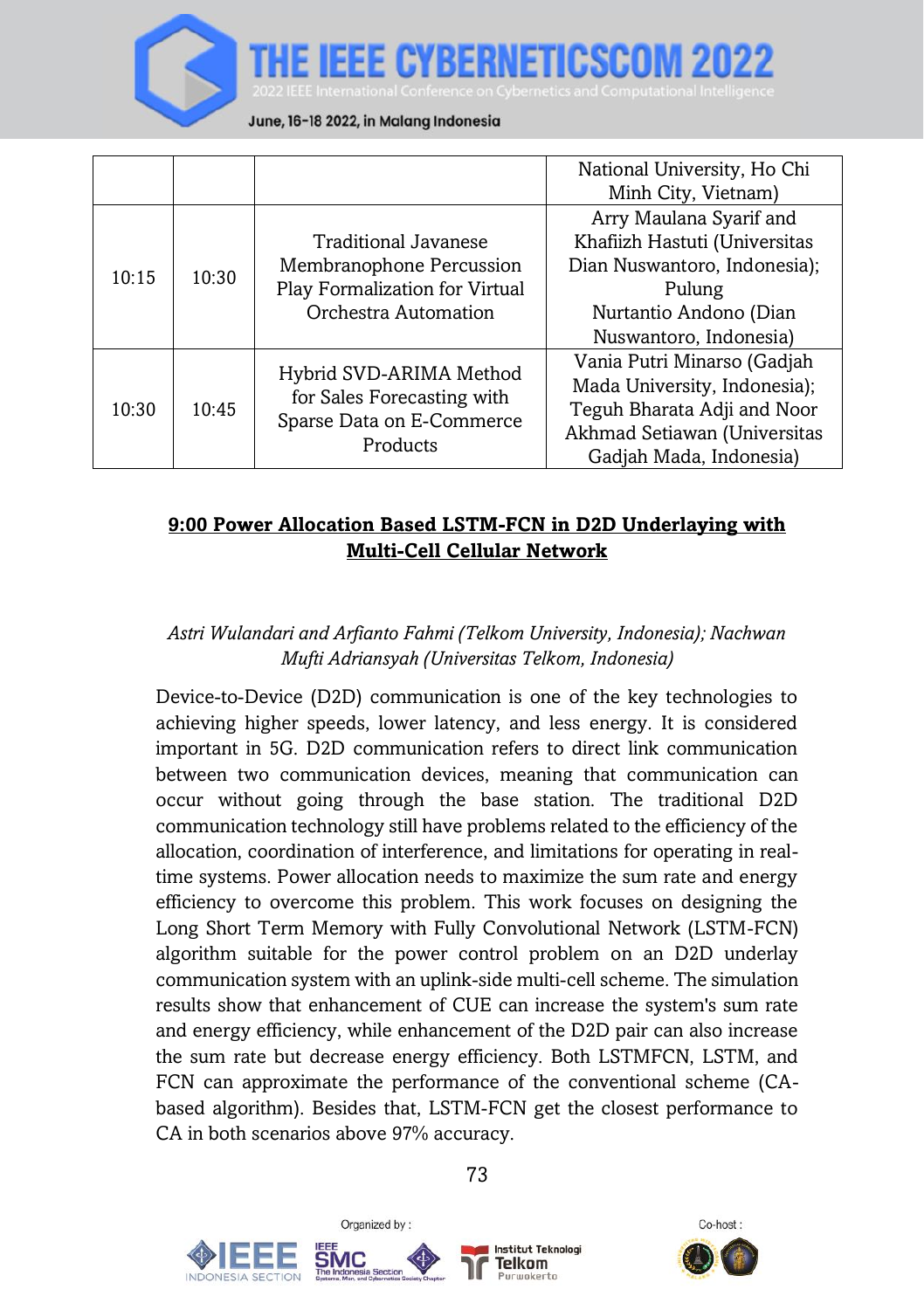

### **9:15 Modified CNN to Maximize Energy Efficiency in D2D Underlying with Multi-Cell Cellular Network**

*Bayu Setho KusumaSakti and Arfianto Fahmi (Telkom University, Indonesia); Nachwan Mufti Adriansyah (Universitas Telkom, Indonesia); Vinsensius Sigit Widhi Prabowo (Telkom University, Indonesia)*

The usage of Device-to-Device (D2D) underlaying to reuse spectrum has a substantial influence on spectrum efficiency. On the other side, interference issues arise as a result of frequency reused by D2D users. Furthermore, wearable devices or communication devices have limited power sources, such as batteries. As a result, the fundamental problem formulation that must be solved is power allocation, with the goal function being to maximize the energy efficiency of the system. In order to provide optimum power allocation, conventional methods such as Convex Approximation (CA)-based algorithm need to run multiple iterations to solve the nonconvex problem formulation. Therefore, Conventional Neural Network (CNN) as part of Deep Learning (DL) is utilized to approach (CA)-based algorithm for generating power allocation policies to maximize the system's energy efficiency. However, the conventional method of CNN has limitations in accepting arbitrary input size. Accordingly, to the limitation of CNN, this research proposed the combination of CNN with Spatial Pyramid Pooling (SPP) to overcome the limitation on the input size of conventional CNN. Specifically, the inputs of the model are the user's channel state information, and its outputs are power control policies. The simulation results show that both CNN-SPP and CNN can achieve similar performance to the traditional method up to 95% with ultra-low time consumption.

#### **9:30 Skeletal-based Classification for Human Activity Recognition**

*Agung Suhendar and Tri Ayuningsih (Telkom Indonesia, Indonesia); Suyanto Suyanto (Telkom University, Indonesia)*

Human activity recognition (HAR) is critical for determining human interactions and interpersonal relationships. Among the various classification techniques, two things become the main focus of HAR, namely the type of activity and its localization. Most of the tasks in HAR involve identifying a







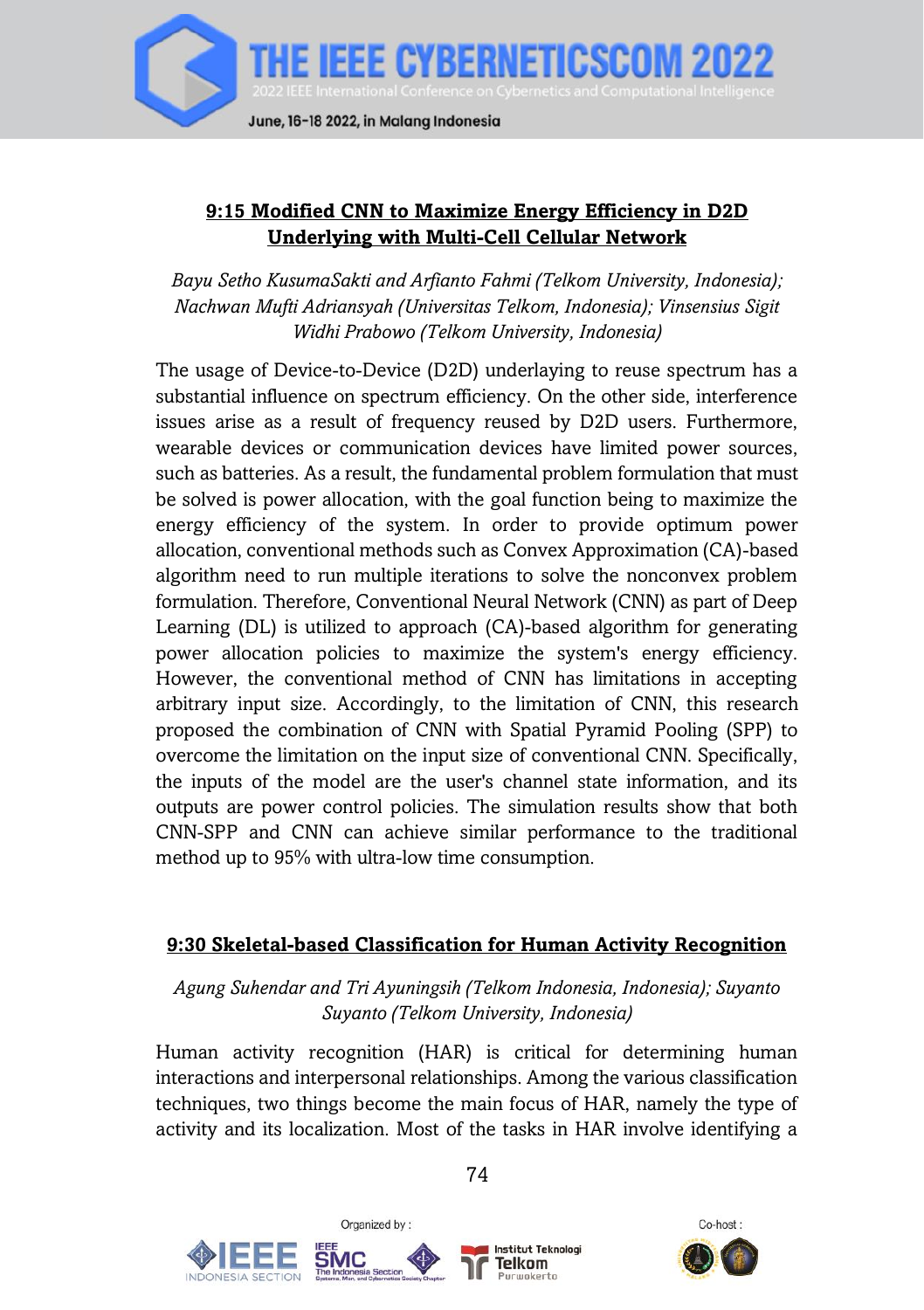

human scene from a series of frames in a video, where the subject being monitored is free to perform an activity. For some of the current HAR approaches, 3D sensors are used as input extractors for the skeleton/body pose of the subject being monitored. It is much more precise than using only 2D information obtained from conventional cameras. Of course, the use of 3D sensors is a significant limitation for implementing video-based surveillance systems. In this research, we use the Deep learning OpenPose 3D method as a substitute for 3D sensors that can estimate the 3D frame/pose of the subject's body identified from conventional camera 2D input sources. It is then combined with other machine learning methods for the activity classification process from the obtained 3D framework. Classifiers that can be used include Support Vector Machine (SVM), Neural Network (NN), Long short-term memory (LSTM), and Transformer. Thus, HAR can be applied flexibly in various scopes of supervision without the help of 3D sensors. The experiment results inform that Transformer is the best in accuracy while SVM is in speed.

### **9:45 Voice-Zikr: A Speech Recognition System Implementation for Hands-Free Zikr Based on Deep Learning**

#### *Alim Misbullah, Laina Farsiah, Nazaruddin Nazaruddin and Furqan Hermawan (Universitas Syiah Kuala, Indonesia)*

Speech recognition is a branch of pattern recognition that has been widely implemented in products. Some wellknown products that used speech recognition systems include Google Assistant, Apple Siri, and Alexa which have high accuracy to produce output with user expectations. Recently, deep learning is one of the techniques that is often used to build models in speech recognition systems. The technique works to keep information in its hidden layers from audio frames as input features and phones as output labels respectively. Zikr is one of the Muslim worship activities that can be done at any time. Several tools and applications have been created to count the zikr words while repeatedly speaking them. In this research, the speech recognition system is implemented to create an application called voice-zikr that is used to count the zikr words spoken by Muslim people. The speech recognition model is trained using time delay neural networks with 5 hidden layers. The dataset was collected from different ages of speakers who read "Subhanallah", "Alhamdulillah", "Lailahaillallah", and "Allahuakbar". The





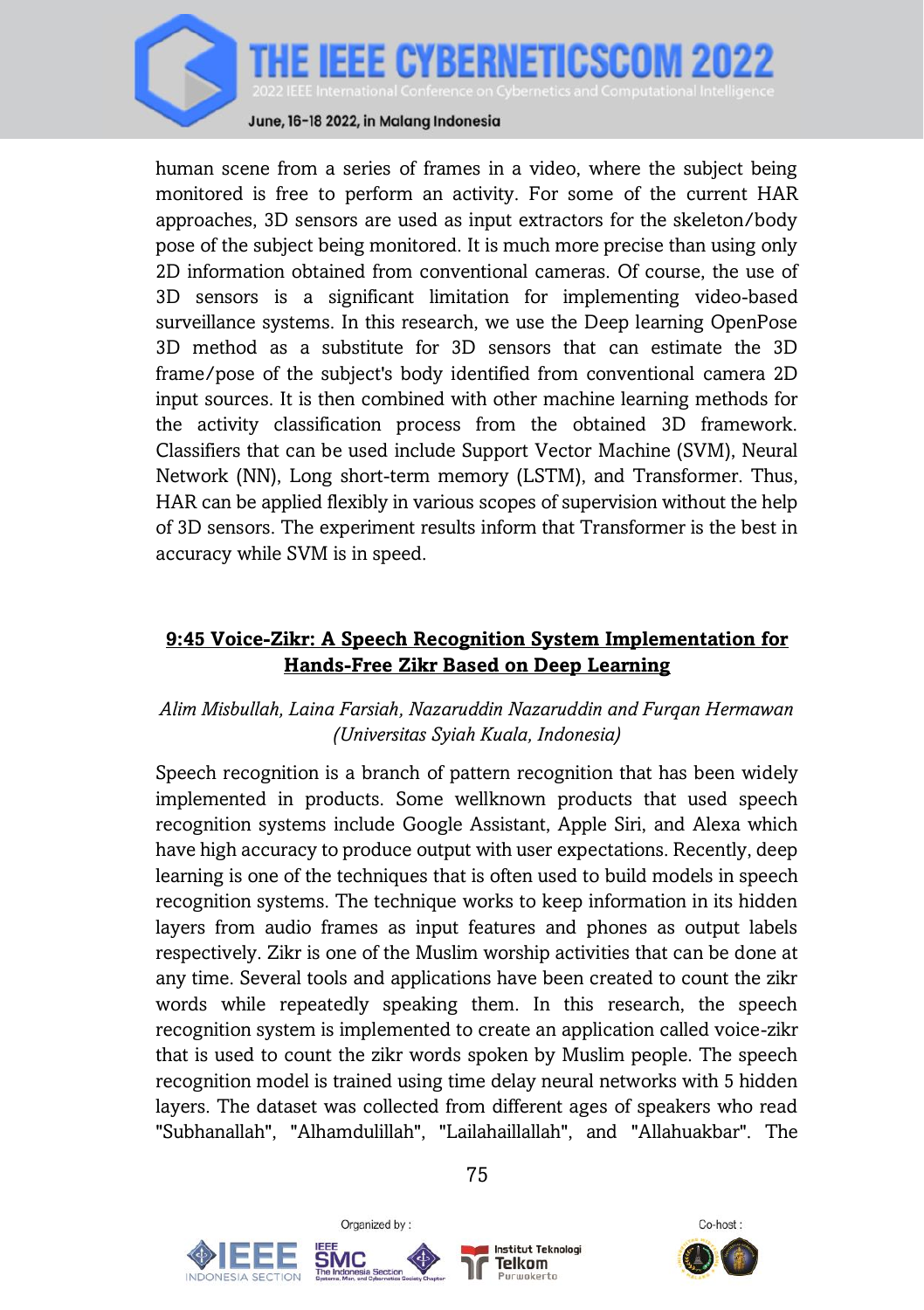

model performance can reach 1.04 %WER on recorded audio testing and work perfectly on microphone testing.

## **10:00 A study of machine translation for Vietnamese and Korean on the TED Talks 2020 corpus**

*Binh Van Duong, Kim Chi T. Phan, Chien Nhu Ha and Phat Cao Tran (University of Information Technology, Ho Chi Minh City, Vietnam); Trong-Hop Do (University of Information Technology, Ho Chi Minh City & Vietnam National University, Ho Chi Minh City, Vietnam)*

Vietnam has achieved impressive economic growth in the last two decades [1]. It becomes a worth investing country in the area. Consequently, the need of understanding foreign investors from different countries (S. Korea in specific) is an essential issue. Therefore, building an automatic machine translation system with high precision is a necessary solution, especially during the COVID-19 pandemic, where keeping distance is the best way to avoid spreading the virus. As a result, this research presents some experimental results on the TED Talks 2020 dataset for the task Korean - Vietnamese and Vietnamese - Korean machine translation with the purpose of providing an overview of the dataset and a deep learning machine translation model for the problem.

## **10:15 Traditional Javanese Membranophone Percussion Play Formalization for Virtual Orchestra Automation**

*Arry Maulana Syarif and Khafiizh Hastuti (Universitas Dian Nuswantoro, Indonesia); Pulung Nurtantio Andono (Dian Nuswantoro, Indonesia)*

This research aims to formalize kendhangs play, an instrument that is part of traditional music orchestra from Java called Gamelan. Kendhang play patterns was acquired from experts, and the patterns were used to set rules and implemented into a kendhang play automation system. Considering kendhang is a membranophone and an unpitched instrument, note sequences data from the composition, including the sound of each note from several pitched metallophone instruments, are collected as well to support the evaluation of the play in virtual orchestra mode. The Gamelan virtual





Organized by:



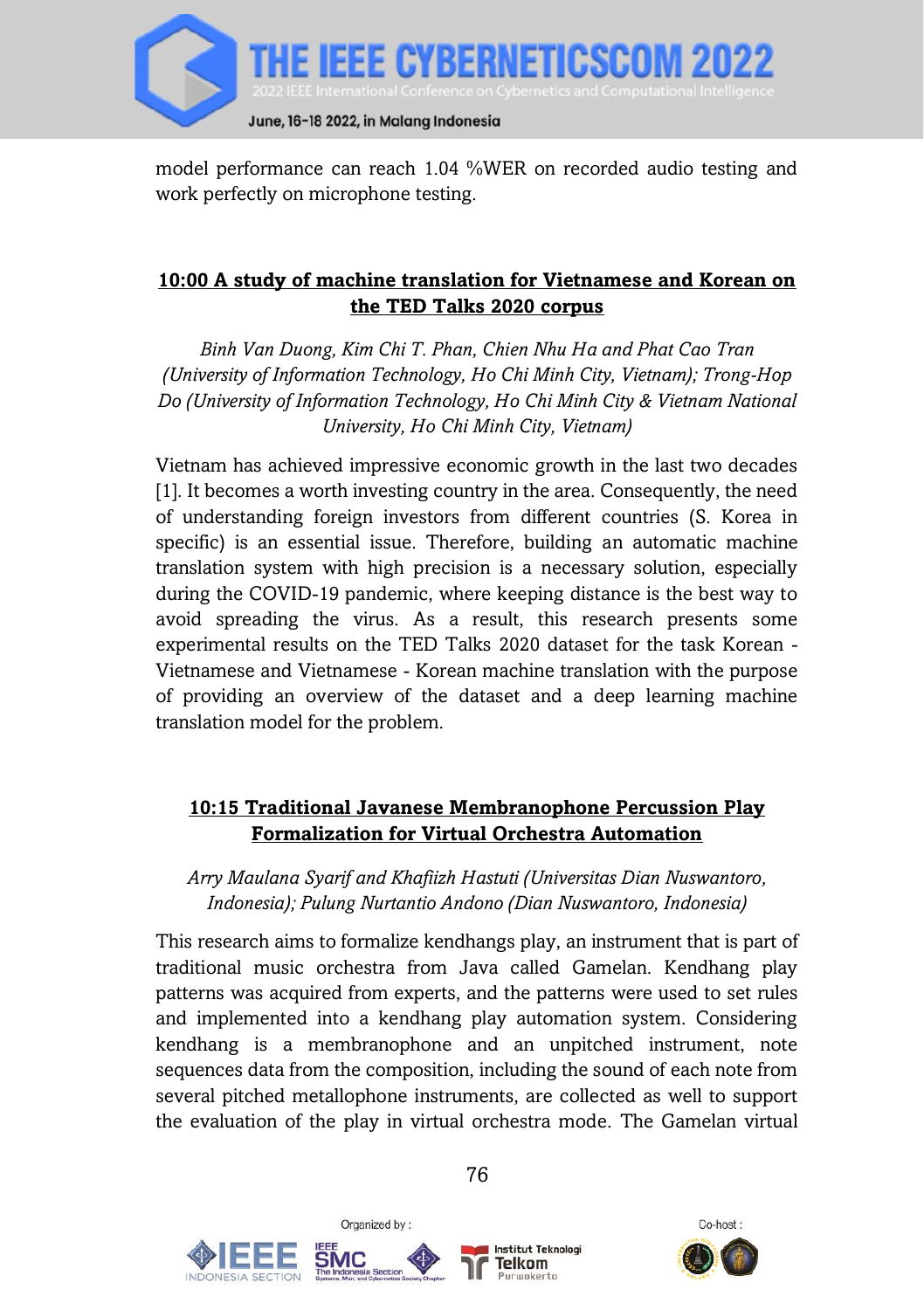

orchestra automation system is designed based on the symbolic representation. The input is a collection of compositions in the form of note sequence data. The system reads beat-by-beat data and calls out sounds. The evaluation was carried out by asking musicians as experts to choose the automation of kendhang play patterns which they thought are correct and comply to the type of accompaniment composition. The results of the evaluation showed that the proposed system could play kendhangs correctly. All compositions selected by experts based on the accuracy of kendhangs play are compositions accompanied by the correct kendhangs pattern.

### **10:30 Hybrid SVD-ARIMA Method for Sales Forecasting with Sparse Data on E-Commerce Products**

#### *Vania Putri Minarso (Gadjah Mada University, Indonesia); Teguh Bharata Adji and Noor Akhmad Setiawan (Universitas Gadjah Mada, Indonesia)*

In online business, predictive analytics or forecasting is often used to improve performance effectiveness. One of the forecastings that play an important role in most businesses is sales forecasting. The results of sales forecasting are used to make stock planning and the right decisions for the future. Several previous studies on forecasting preferred to use available methods. Besides, there were also some studies that combined or compared several forecasting methods to produce higher accuracy. However, in the testing process, those studies were still carried out with non-sparse data. Therefore, the Hybrid method between Singular Value Decomposition (SVD) and Autoregressive Integrative Moving Average (ARIMA) is used to do sales forecasting in this study. SVD method is used to predict sparse data. The ARIMA method is then used to forecast sales based on data from the SVD method. The research results on monthly forecasting using sparse data of 40% have an average RMSE and MAE values improvement of 0.308 and 0.352, respectively. For monthly forecasts that use 50% sparse data, the average RMSE and MAE values improvement are 0.279 and 0.28, respectively. For daily forecasting using sparse data of 40%, the average RMSE and MAE values improvement are 0.021 and 0.014, respectively. For daily forecasting using 50% sparse data, the average RMSE and MAE values improvement are 0.017 and 0.009, respectively. The accuracy results show that the Hybrid SVD-ARIMA method can perform forecasts better than the ARIMA method. However, in daily forecasting, the Hybrid SVD-ARIMA method still has a high forecasting error.







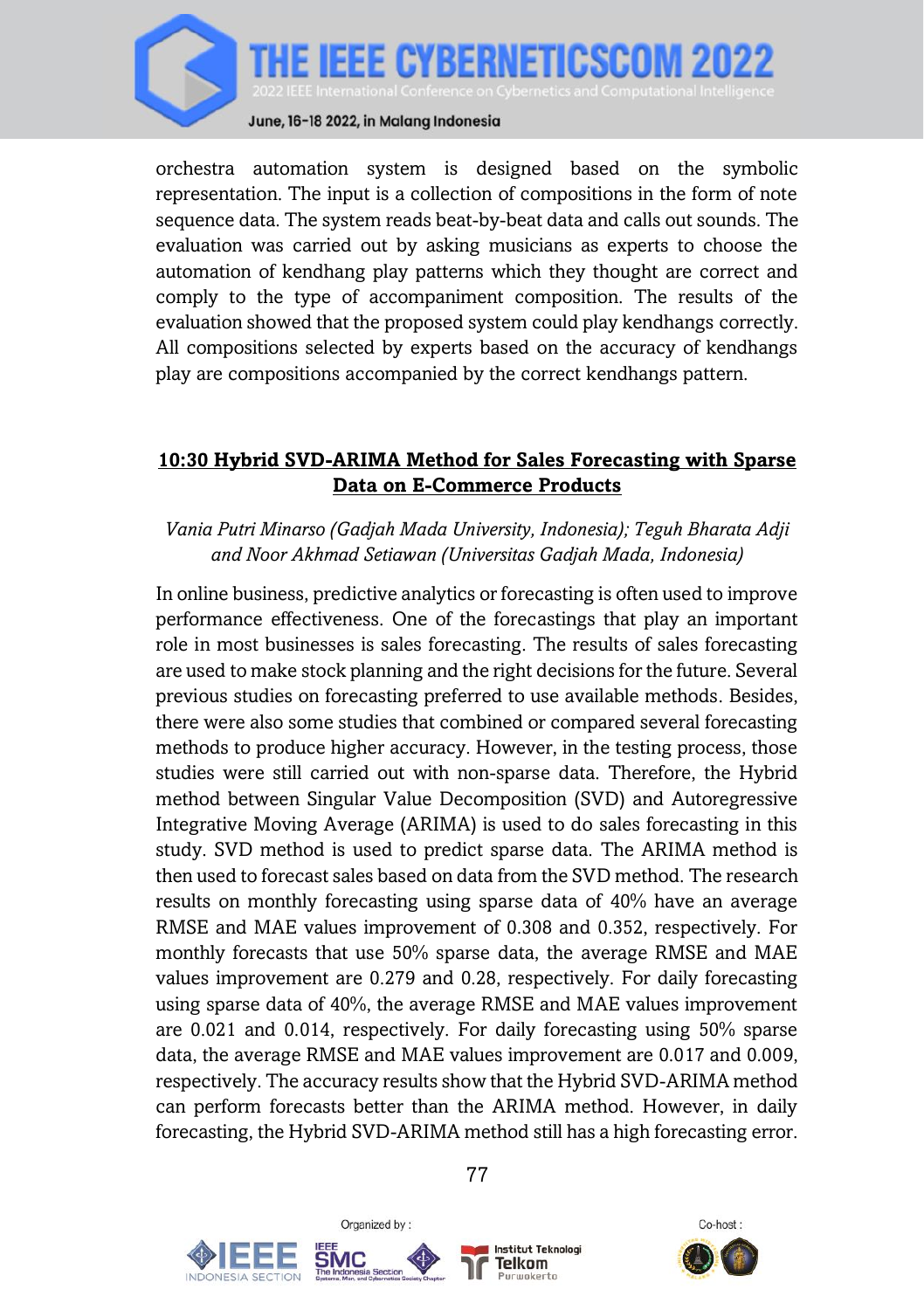

## **AIT-2026: Technical Session Artificial Intelligence Parallel Session 3 (Room 2) Friday, June 17 th 2022 (08:45 – 10:45)**

#### **Code Session : AIT-2026 Title Session : Artificial Intelligence**

| <b>Start</b> | Finish                                                                                          | <b>Papers</b>                                                                                                    | <b>Authors</b>                                                                                                                                                                                                                                                                                                                  |
|--------------|-------------------------------------------------------------------------------------------------|------------------------------------------------------------------------------------------------------------------|---------------------------------------------------------------------------------------------------------------------------------------------------------------------------------------------------------------------------------------------------------------------------------------------------------------------------------|
| 9:00         | 9:15                                                                                            | <b>Comparison Of Texture</b><br><b>Feature Extraction Method For</b><br>Covid-19 Detection With Deep<br>Learning | Dionisius Adianto Tirta<br>Nugraha (Institut Teknologi<br>Sepuluh Nopember Surabaya,<br>Indonesia)                                                                                                                                                                                                                              |
| 9:15         | 9:30                                                                                            | Capitalization Feature and<br>Learning Rate for Improving<br>NER Based on RNN<br><b>BILSTMCRF</b>                | Warto Warto (Universitas Islam<br>Negeri Profesor Kiai Haji<br>Saifuddin Zuhri, Indonesia);<br>Muljono Muljono (Dian<br>Nuswantoro University,<br>Indonesia); Purwanto Purwanto<br>(Universitas Dian Nuswantoro,<br>Indonesia); Edi Noersasongko<br>(Faculty of Computer<br>Science, Universitas Dian<br>Nuswantoro, Indonesia) |
| 9:30         | 9:45                                                                                            | Multi-task Solution for Aspect<br><b>Category Sentiment Analysis</b><br>on Vietnamese Datasets                   | Hoang-Quan Dang and Duc-<br>Duy-Anh Nguyen (University of<br>Information Technology, Ho<br>Chi Minh City, Vietnam);<br>Trong-Hop Do (University of<br>Information Technology, Ho<br>Chi<br>Minh City & Vietnam National<br>University, Ho Chi Minh City,<br>Vietnam)                                                            |
| 9:45         | Indonesian Automatic Speech<br>Recognition Based on End-to-<br>10:00<br>end Deep Learning Model |                                                                                                                  | Anis Sirwan (Telkom Corporate<br>University, Telkom Indonesia,<br>Indonesia); Kurniawan Thama<br>(PT Telkom Indonesia,<br>Indonesia); Suyanto Suyanto<br>(Telkom University, Indonesia)                                                                                                                                         |







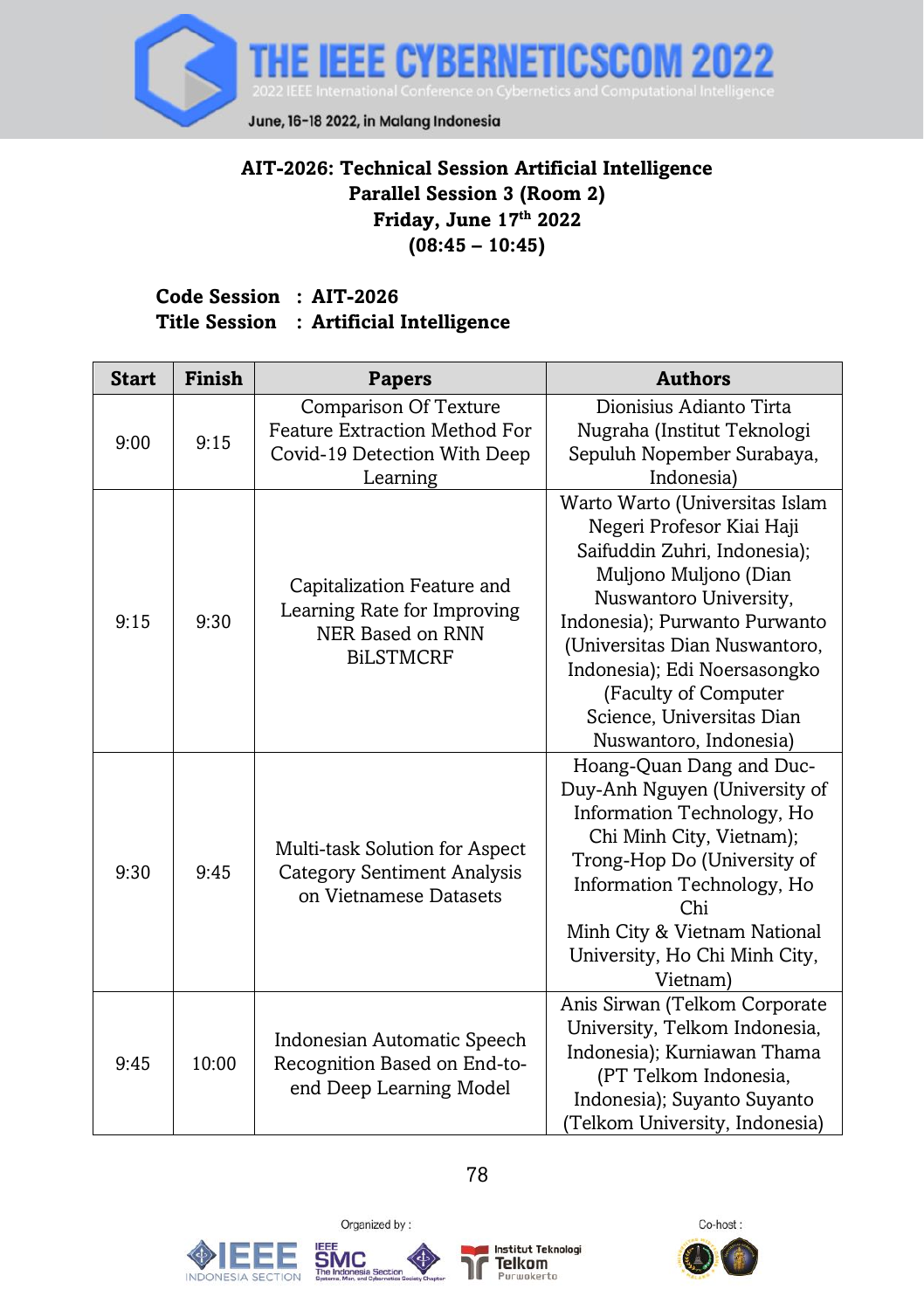RERNETICSCI June, 16-18 2022, in Malang Indonesia

| 10:00 | 10:15 | Review of Feature Extraction<br>on Video-Oculography (VOG)<br>and Electro-Oculography<br>(EOG) Signals     | Iqbal Kurniawan Asmar Putra<br>(Gadjah Mada University,<br>Indonesia); Sunu Wibirama and<br>Syukron Abu Ishaq Alfarozi<br>(Universitas Gadjah Mada,<br>Indonesia); Muhammad Ainul<br>Fikri<br>(Gadjah Mada University,<br>Indonesia) |
|-------|-------|------------------------------------------------------------------------------------------------------------|--------------------------------------------------------------------------------------------------------------------------------------------------------------------------------------------------------------------------------------|
| 10:15 | 10:30 | Comparison of Support Vector<br>Machine and Neural Network<br>Algorithm in Drone Detection<br>System       | Risa Farrid Christianti, Hanin<br>Fuadi and Mas Aly Afandi<br>(Institut Teknologi Telkom<br>Purwokerto, Indonesia); Azhari<br>Azhari (UGM, Indonesia); Andi<br>Dharmawan (Universitas<br>Gadjah Mada, Indonesia)                     |
| 10:30 | 10:45 | Analysis of DNA Sequence<br>Classification Using SVM<br>Model with Hyperparameter<br>Tuning Grid Search CV | Iis Setiawan Mangkunegara and<br>Purwono Purwono (Universitas<br>Harapan Bangsa, Indonesia)                                                                                                                                          |

## **9:00 Comparison Of Texture Feature Extraction Method For Covid-19 Detection With Deep Learning**

*Dionisius Adianto Tirta Nugraha (Institut Teknologi Sepuluh Nopember Surabaya, Indonesia)*

This paper describes research on texture feature extraction for COVID-19 detection. Fractal Dimension Texture Analysis (FDTA) and Gray Level Cooccurrence Matrix (GLCM) were used for feature extraction. A dense neural network is used for classification. Three classes were used for classification to classify Normal, COVID-19, and Other pneumonia. The data entered in the texture feature extraction is a chest x-ray (CXR) image that is grayscaled and resized into 400×400 pixels. Performance analysis of the model uses a confusion matrix. The best performance feature extraction method for detecting COVID-19 is FDTA with an accuracy testing of 62.5%.





Organized by:



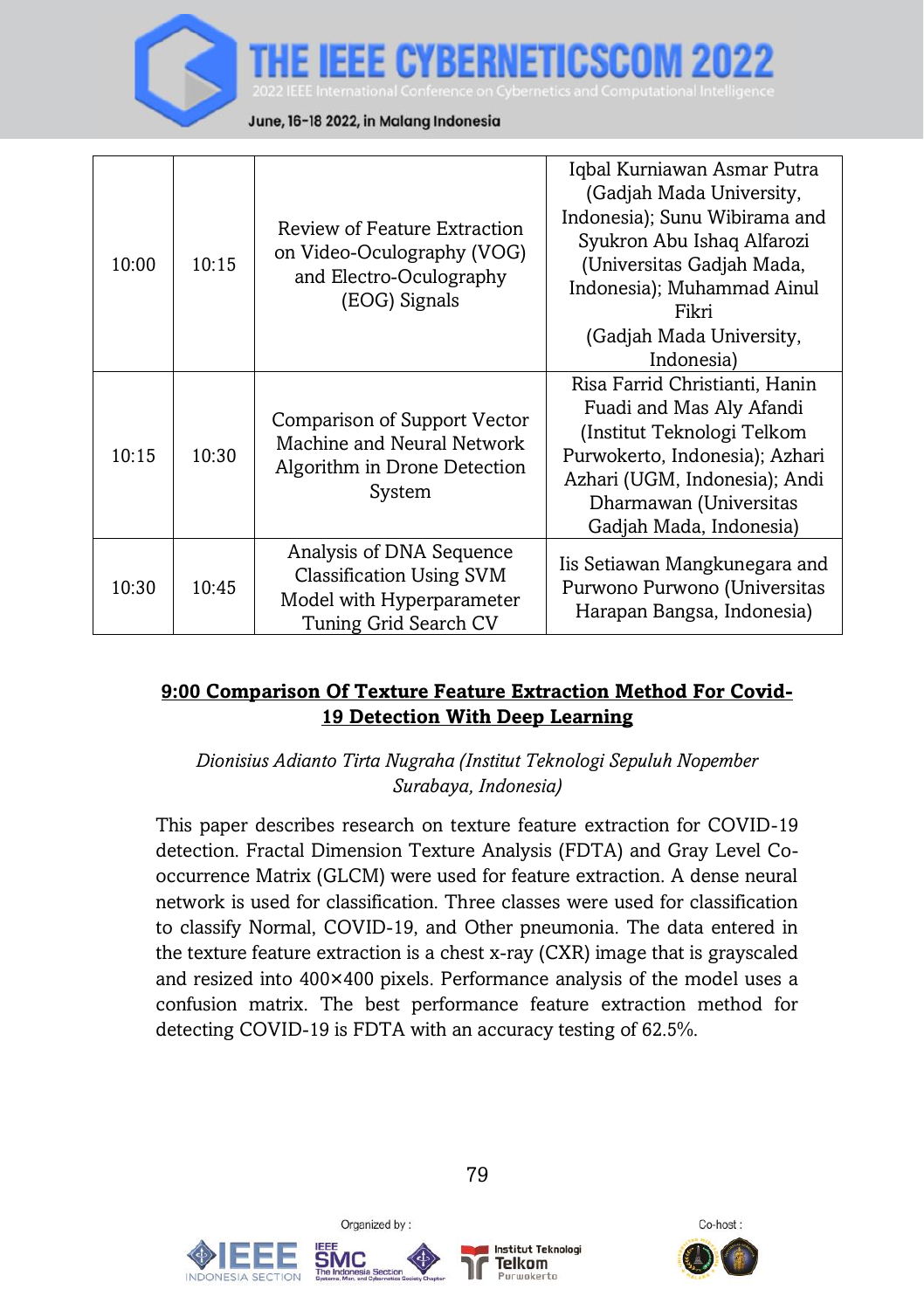

## **9:15 Capitalization Feature and Learning Rate for Improving NER Based on RNN BiLSTMCRF**

*Warto Warto (Universitas Islam Negeri Profesor Kiai Haji Saifuddin Zuhri, Indonesia); Muljono Muljono (Dian Nuswantoro University, Indonesia); Purwanto Purwanto (Universitas Dian Nuswantoro, Indonesia); Edi Noersasongko (Faculty of Computer Science, Universitas Dian Nuswantoro, Indonesia)*

Entity extraction in the natural language processing research field is still a widely researched topic. It can be a data source for the next NLP stage, such as text summarization, sentiment analysis, chatbot, machine translation, information retrieval, opinion mining, speech recognition, etc. Named Entity Recognition (NER) is the task of detecting named entities on the corpus. The detection process of entities can use various features, one of which is capital letters. Capital letters that appear at the beginning of a sentence indicate the name of a person, place, organization, geolocation, etc. The experiment uses the deep learning approach with Recurrent Neural Network Bidirectional Long Short Term Conditional Random Field (RNN-BiLSTM-CRF). Our comparing three optimization algorithms: Stochastic Gradient Descent (SGD), Adaptive Moment Estimation (Adam), and Adadelta, with the CoNLL2003 dataset. The experiment results using capital letter features showed an increase in the value of F1-Score by 2.9 higher compared to test results that did not use capital letter features. The highest F1-score score was 92.82 in testing using Adam's algorithm, with a 0.001 learning rate.

#### **9:30 Multi-task Solution for Aspect Category Sentiment Analysis on Vietnamese Datasets**

*Hoang-Quan Dang and Duc-Duy-Anh Nguyen (University of Information Technology, Ho Chi Minh City, Vietnam); Trong-Hop Do (University of Information Technology, Ho Chi Minh City & Vietnam National University, Ho Chi Minh City, Vietnam)*

In this article, we solved two tasks in the Vietnamese Aspect-based Sentiment Analysis problem: Aspect Category Detection (ACD) and Sentiment Polarity Classification (SPC). Besides, we proposed end-to-end models to handle the above tasks simultaneously for two domains (Restaurant and Hotel) in the VLSP 2018 Aspect-based Sentiment Analysis dataset using PhoBERT as Pre-





 $80$ 

Institut Teknolog Telkom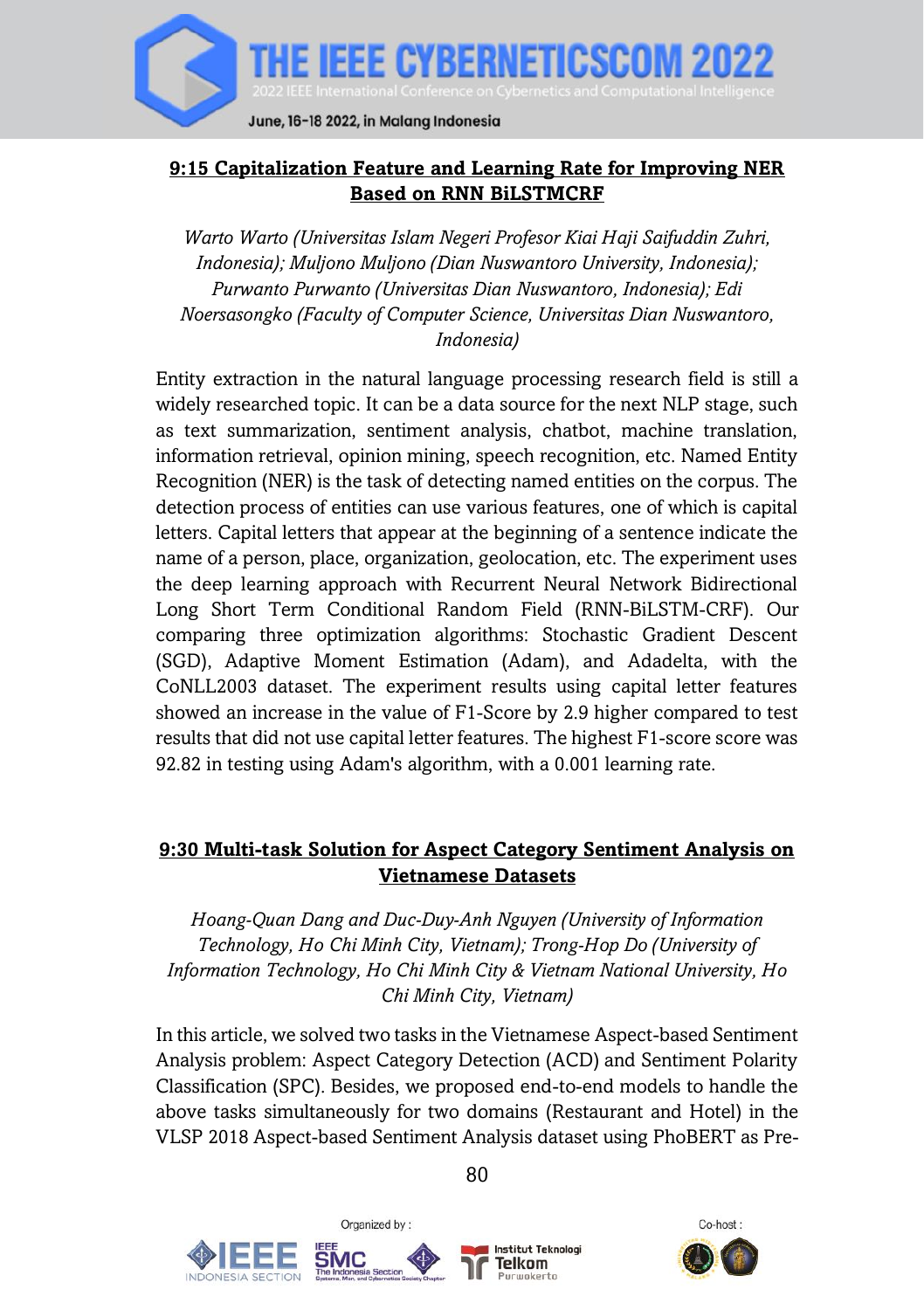

trained language models for Vietnamese in two ways: Multitask and Multitask with Multi-branch approach. Both models give very good results when applied preprocessing. Specifically, the Multi-task model achieves state-ofthe-art (SOTA) results in the Hotel domain of the VLSP 2018 ABSA dataset, with the F1-score being 82.55% for ACD and 77.32% for ACD with SPC. For the Restaurant domain, our Multi-task model also achieved SOTA in the ACD with SPC task by an F1-score of 71.55% and 83.29% for the ACD.

### **9:45 Indonesian Automatic Speech Recognition Based on End-toend Deep Learning Model**

## *Anis Sirwan (Telkom Corporate University, Telkom Indonesia, Indonesia); Kurniawan Thama (PT Telkom Indonesia, Indonesia); Suyanto Suyanto (Telkom University, Indonesia)*

The Indonesian language is different from English in phonetics. It is challenging to develop AI technology, machine learning, and deep learning with various algorithms to select the appropriate methods and algorithms for Indonesian speech recognition needs. Much research on speech recognition has been performed for highresource languages, such as English. Unfortunately, those models cannot be directly used for the Indonesian language. To create an excellent speech recognition model, we need a highquality and quantity dataset of the Indonesian language. But, such a dataset is not available at the moment. Hence, in this research, we start collecting such a dataset. Next, the developed dataset is used to train an end-to-end deep learning-based speech recognition model. The evaluation shows that the developed model achieves a word error rate of 14.172%, better than two previous models: Mozilla DeepSpeech (23.10%) and Kaituoxu Speech-Transformer (22.00%).





Organized by:



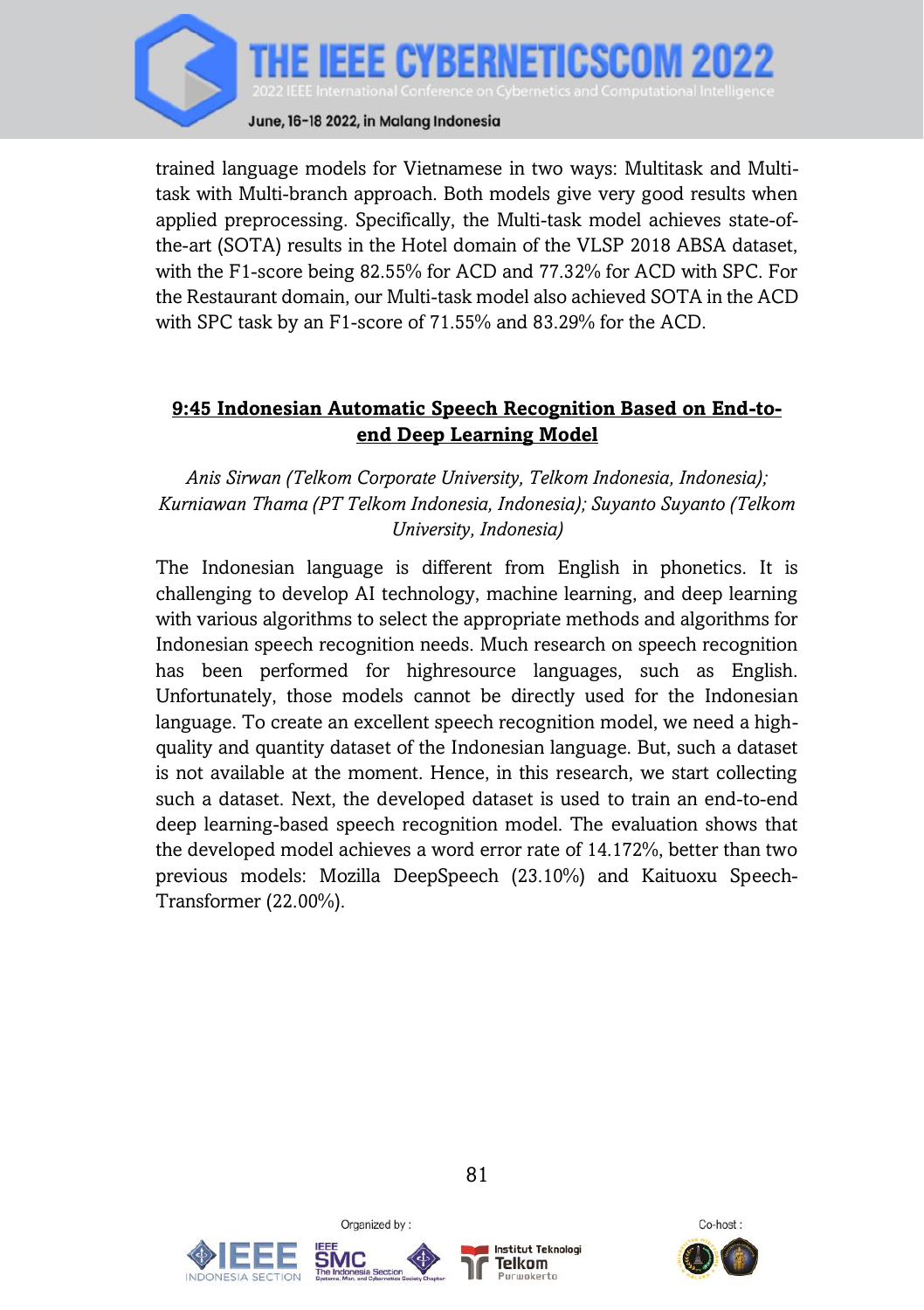

## **10:00 Review of Feature Extraction on Video-Oculography (VOG) and Electro-Oculography (EOG) Signals**

*Iqbal Kurniawan Asmar Putra (Gadjah Mada University, Indonesia); Sunu Wibirama and Syukron Abu Ishaq Alfarozi (Universitas Gadjah Mada, Indonesia); Muhammad Ainul Fikri (Gadjah Mada University, Indonesia)*

Eye tracking is used to observe where users are looking, how long they are looking, and what order they are looking. Eye tracking has been widely used in various fields such as helping people with disabilities by using Electro-Oculography (EOG) and analyzing eye movements signal in vestibular patients by using VideoOculography (VOG). The human eye has a cornea and retina that are located between the front and back of the human eye. Eye movement signal analysis is a necessary step prior to eye movement classification. Selecting a model and tuning the feature extraction algorithm on eye movements are tasks that researchers continue to optimize. However, there are very few studies investigating various feature extraction methods in VOG and EOG signals. To solve this research gap, this paper systematically describes feature extraction that is suitable for use in VOG and EOG signal analysis. Three main factors are important to be considered when choosing a feature extraction method: (1) classification, (2) filters and amplifiers, and (3) dataset characteristics. The results of this literature review can be used as a reference for developing feature extraction algorithms for EOG and VOG applications.

## **10:15 Comparison of Support Vector Machine and Neural Network Algorithm in Drone Detection System**

*Risa Farrid Christianti, Hanin Fuadi and Mas Aly Afandi (Institut Teknologi Telkom Purwokerto, Indonesia); Azhari Azhari (UGM, Indonesia); Andi Dharmawan (Universitas Gadjah Mada, Indonesia)*

With the increase in the number of drones, it is possible to have the danger of using drones illegally. It is crucial to detect adverse events or conditions so that security operators can obtain that information and situational identification of drones. This paper proposes two methods of classifying acoustic sensor data in a UAV detection system, using Support Vector Machine and Neural Network, that will be compared. This research shows that the accuracy achieved in predicting acoustic sensor data is 82.27% in the



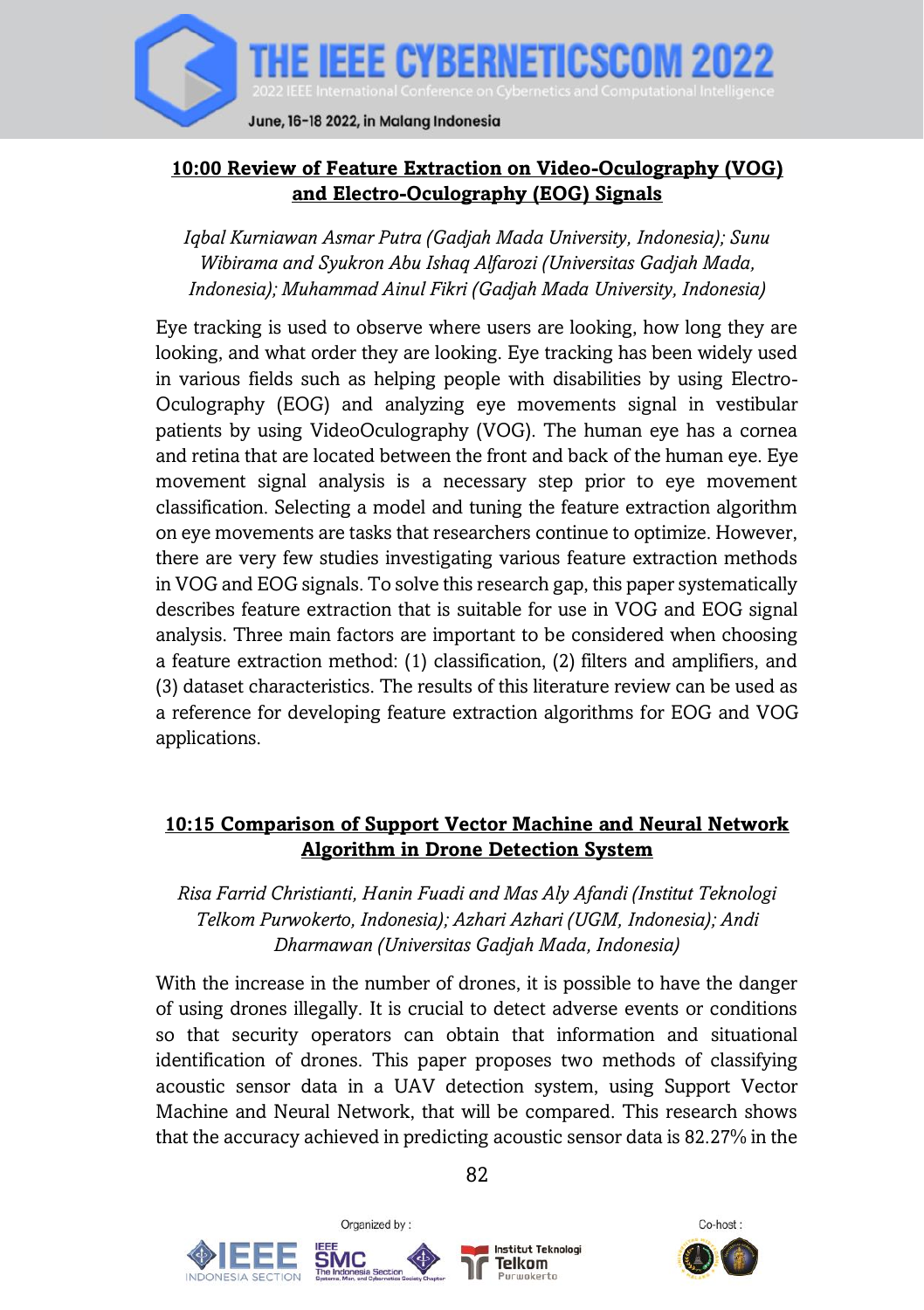

SVM method. The accuracy achieved is 90.58% for the NN method under the same input conditions and amount of training data. This comparation needs to do to choose the best accuracy in a public safety environment

## **10:30 Analysis of DNA Sequence Classification Using SVM Model with Hyperparameter Tuning Grid Search CV**

*Iis Setiawan Mangkunegara and Purwono Purwono (Universitas Harapan Bangsa, Indonesia)*

Viruses and bacteria are constantly evolving in the world. Early identification of pathogens is one way that can be used to spread the spread of disease to drug design. DNA sequence classification is an essential aspect of computational biology. Pathogen identification was carried out by comparing data between sequenced genomes with NCBI data. Machine learning technology can classify DNA whose nature is unclear, and the sequence is considered long and challenging to find. The SVM classification model is proposed in this study. The resulting accuracy is still considered not optimal, so optimization is needed. In contrast to previous studies, we used the grid search cv optimization technique on the SVM classification model. Kernel polynomial with 2 degrees is the best parameter recommendation from the grid search cv technique. The accuracy before the optimization is 77%, while after optimization, it is 90%. This shows an increase in accuracy of 14% after applying the grid search cv method to DNA sequence classification using the SVM model





Organized by:



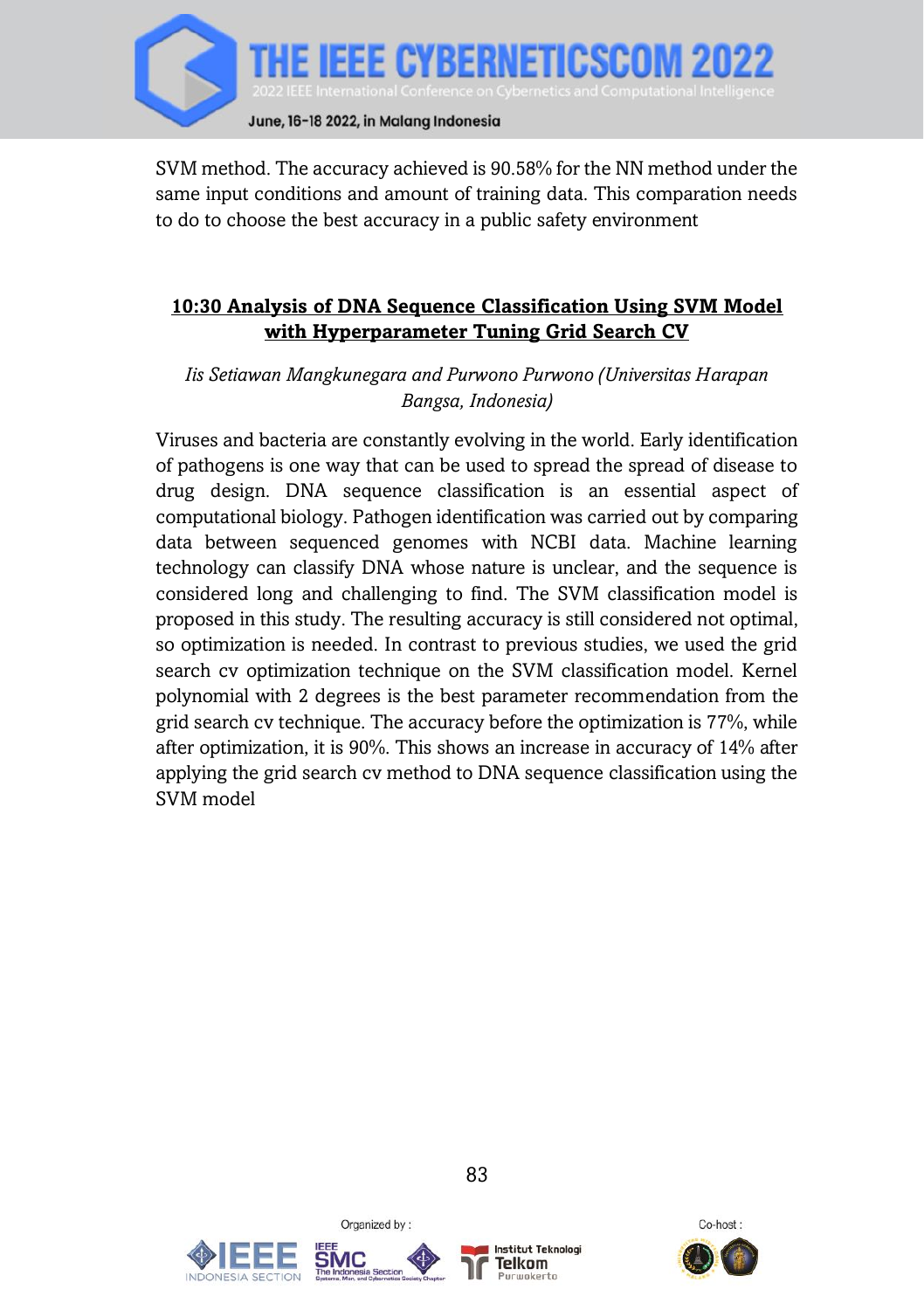

## **AIT-2733: Technical Session Artificial Intelligence Parallel Session 3 (Room 3) Friday, June 17 th 2022 (08:45 – 10:45)**

#### **Code Session : AIT-2733 Title Session : Artificial Intelligence**

| <b>Start</b> | Finish | <b>Papers</b>                                                                                                          | <b>Authors</b>                                                                                                                                                                                                                                                                                       |
|--------------|--------|------------------------------------------------------------------------------------------------------------------------|------------------------------------------------------------------------------------------------------------------------------------------------------------------------------------------------------------------------------------------------------------------------------------------------------|
| 9:00         | 9:15   | Design Science Research<br>Methodology and Its<br>Application to Developing a<br><b>New</b><br>Timetabling Algorithm   | I Gusti Agung Premananda<br>(Institut Teknologi Sepuluh<br>Nopember, Indonesia); Aris<br>Tjahyanto (Sepuluh Nopember<br>Institute of Technology,<br>Indonesia); Ahmad Muklason<br>(Institut Teknologi Sepuluh<br>Nopember, Indonesia)                                                                |
| 9:15         | 9:30   | <b>Fuzzy Logic Control Strategy</b><br>for Axial Flux Permanent<br><b>Magnet Synchronous</b><br>Generator in WHM 1.5KW | Demas Yangindrajat (Institut<br>Teknologi Sepuluh Nopember &<br>ITS, Indonesia); Harus Guntur<br>(ITS, Indonesia)                                                                                                                                                                                    |
| 9:30         | 9:45   | An Ensemble Voting Method of<br>Pre-Trained Deep Learning<br>Models for Skin Disease<br>Identification                 | Kien Trang and An Hoang<br>Nguyen (International<br>University, Vietnam); Long<br>TonThat<br>(International University)<br>HCMC, Vietnam); Hung Ngoc<br>Do (International University,<br>Vietnam); Bao Quoc Vuong<br>(University of Brest, France &<br>International University,<br>VNUHCM, Vietnam) |
| 9:45         | 10:00  | Expert System Integrated with<br>Medical Record for Infectious<br>Diseases using Certainty Factor                      | I Istiadi and Emma Sulistiarini<br>(Widyagama University of<br>Malang, Indonesia); Rudy<br>Joegijantoro (Widyagama<br>Husada School of Health,<br>Indonesia); Kuncahyo Setyo<br>Nugroho                                                                                                              |







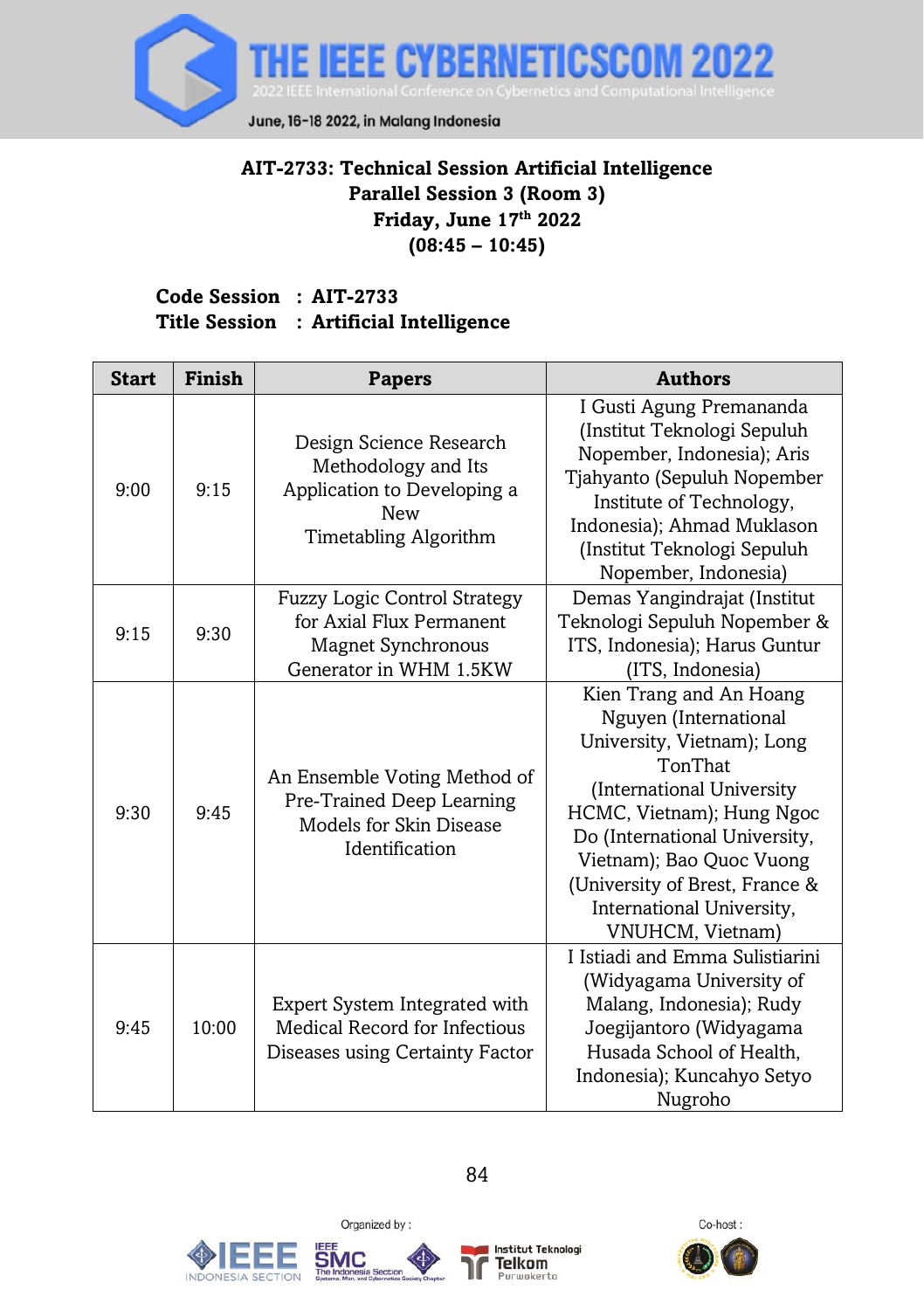

June, 16-18 2022, in Malang Indonesia

|       |       |                                                                                                | (Brawijaya University,<br>Indonesia); Ismail Akbar (State<br>Islamic University Maulana<br>Malik<br>Ibrahim, Indonesia); Affi Nizar<br>Suksmawati (Gadjah Mada<br>University, Indonesia)                                                                                                             |
|-------|-------|------------------------------------------------------------------------------------------------|------------------------------------------------------------------------------------------------------------------------------------------------------------------------------------------------------------------------------------------------------------------------------------------------------|
| 10:00 | 10:15 | COVID-19 Disease<br>Classification by Cough<br>Records Analysis using<br>Machine Learning      | Kien Trang and An Hoang<br>Nguyen (International<br>University, Vietnam); Long<br>TonThat<br>(International University)<br>HCMC, Vietnam); Hung Ngoc<br>Do (International University,<br>Vietnam); Bao Quoc Vuong<br>(University of Brest, France &<br>International University,<br>VNUHCM, Vietnam) |
| 10:15 | 10:30 | Epileptic Seizure Detection<br>Using Machine Learning and<br>Deep Learning Method              | Ade Eviyanti (Institut Teknologi<br>Sepuluh Nopember Surabaya,<br>Indonesia); Ahmad Saikhu and<br>Chastine Fatichah (Institut<br>Teknologi Sepuluh Nopember,<br>Indonesia)                                                                                                                           |
| 10:30 | 10:45 | USK-COFFEE Dataset: A<br>Multi-class Green Arabica<br>Coffee Bean Dataset for Deep<br>Learning | Alifya Febriana (University of<br>Syiah Kuala, Indonesia); Kahlil<br>Muchtar and Rahmad Dawood<br>(Universitas Syiah Kuala,<br>Indonesia); Chih-Yang Lin<br>(Yuan Ze University, Taiwan)                                                                                                             |

BERNETICSC

# **9:00 Design Science Research Methodology and Its Application to Developing a New Timetabling Algorithm**

*I Gusti Agung Premananda (Institut Teknologi Sepuluh Nopember, Indonesia); Aris Tjahyanto (Sepuluh Nopember Institute of Technology, Indonesia); Ahmad Muklason (Institut Teknologi Sepuluh Nopember, Indonesia)*

Natural science research is the most common and widely used research methodology. Various fields such as physics, biology, social and behavioral







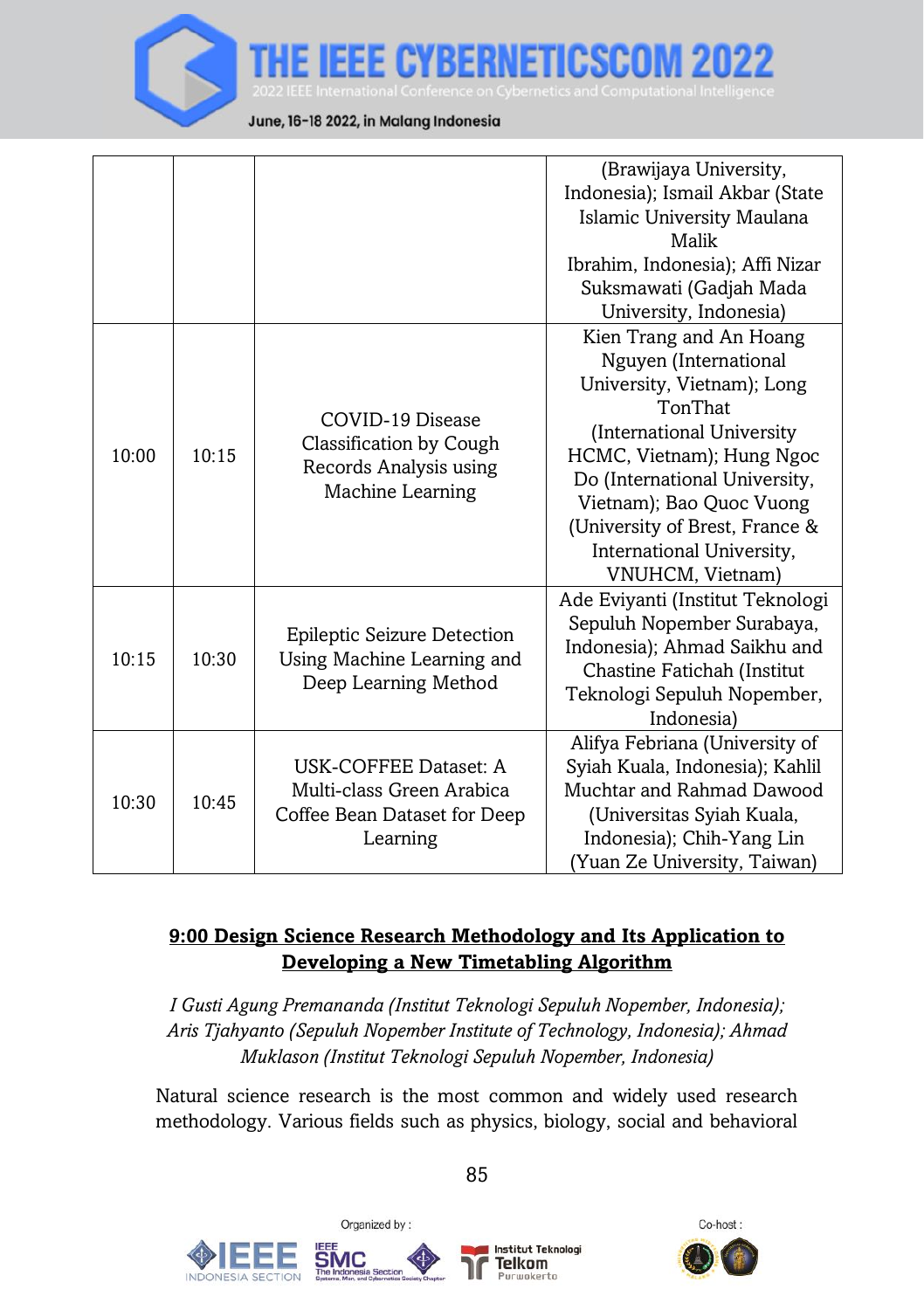

apply this research methodology. However, not all research is suitable for using the natural science research methodology in computer fields such as information technology, computer science, and information systems. Research that aims to solve problems by developing an artefact is more suitable for using the design science research methodology. Unfortunately, there are still many researchers who do not understand or even do not know this methodology. In this paper, we discuss the design science research methodology framework to reintroduce this methodology. In addition, this paper will also illustrate how to apply the design science research methodology to develop algorithms for timetabling problems.

# **9:15 Fuzzy Logic Control Strategy for Axial Flux Permanent Magnet Synchronous Generator in WHM 1.5KW**

### *Demas Yangindrajat (Institut Teknologi Sepuluh Nopember & ITS, Indonesia); Harus Guntur (ITS, Indonesia)*

This study presents the uses of fuzzy control for AFPMSG which is implemented on a Wheel Hub Motor. The use of Fuzzy aims to stabilize the voltage used for charging batteries in electric vehicles. Electric vehicles today have a shortage in mileage. This research optimizes the WHM function for driving and also to charging with AFPMSG Fuzzy control. AFPMSG was made on the WHM stator and magnets on the WHM cover. The type of generator used is without a core on the coil. The generator has been simulated using MATLAB and FEM. The simulation results show a maximum voltage of 24 Volts at a speed of 1000 RPM. The system used for fuzzy input is the speed and distance of the motor. The resulting output is a voltage. Fuzzy control is used for the stability of the charging system in electric vehicles. The research is presented in the form of simulations and field tests.

#### **9:30 An Ensemble Voting Method of Pre-Trained Deep Learning Models for Skin Disease Identification**

*Kien Trang and An Hoang Nguyen (International University, Vietnam); Long TonThat (International University HCMC, Vietnam); Hung Ngoc Do (International University, Vietnam); Bao Quoc Vuong (University of Brest, France & International University, VNUHCM, Vietnam)*

Millions of confirmed cancer cases have been reported worldwide as a result of the development of skin disease. One of the most essential stages in preventing disease development is early diagnosis and treatment.







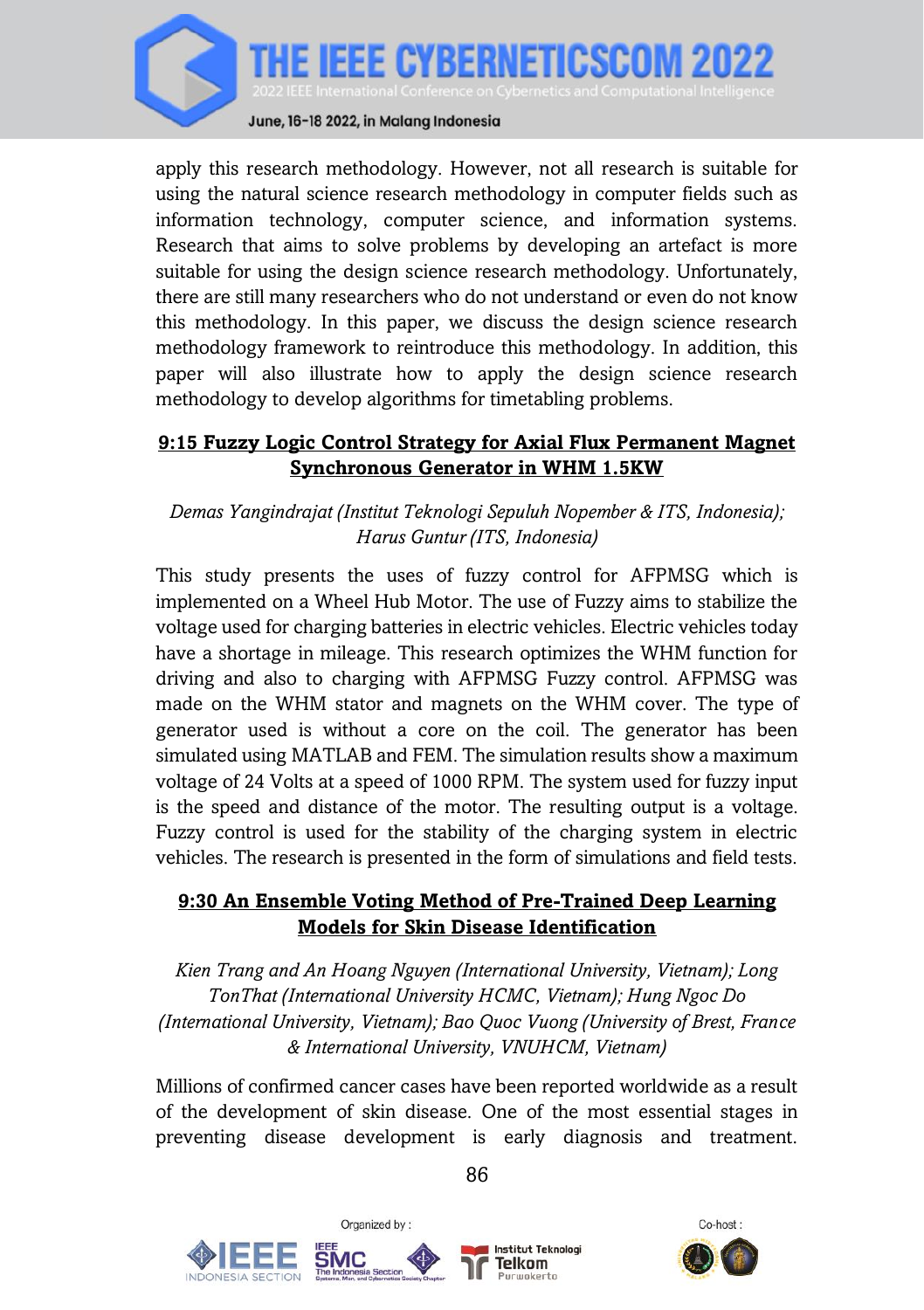

June, 16-18 2022, in Malang Indonesia

Nevertheless, due to similarities in appearance, location, color, and size, diagnosing skin lesions is a challenging feat which requires high standard human resources in the medical system. To address this problem, a machinebased skin disease diagnosis is introduced as a first step to aid in patient classification. Recently, deep learning in medical imaging is becoming a cutting-edge research trend in a variety of applications. In this research, an ensemble network from the pre-trained models ResNet50, MobileNetV3, and EfficientNet is proposed to classify skin diseases. Thanks to the major voting step, the advantages of distinct models are combined to improve the diagnosis of the classification process. The observations and results are based on the experiments performed with the HAM10000 dataset, which includes 7 different forms of skin disease. In comparison to the initial pretrained models, the proposed model has a 98.3% average accuracy and other assessment metrics indicate improved results.

## **9:45 Expert System Integrated with Medical Record for Infectious Diseases using Certainty Factor**

*I Istiadi and Emma Sulistiarini (Widyagama University of Malang, Indonesia); Rudy Joegijantoro (Widyagama Husada School of Health, Indonesia); Kuncahyo Setyo Nugroho (Brawijaya University, Indonesia); Ismail Akbar (State Islamic University Maulana Malik Ibrahim, Indonesia); Affi Nizar Suksmawati (Gadjah Mada University, Indonesia)*

Humans with weak immune systems are very susceptible to infectious diseases. So that humans who have been infected with infectious diseases are very likely to have the risk of early mortality if not appropriately handled. The diagnosis and treatment of infectious diseases also consider the patient's disease history data. This study tries to integrate the expert system with the health care system. System integration is carried out to optimize the database of disease examination history. So that physicians can use the examination history data as consideration for disease diagnosis and expert systems can be used to acquire new knowledge. Disease diagnosis in expert systems is carried out using the Certainty Factor (CF) method. Testing on 35 patient medical record data obtained a system accuracy value of 80%.





Organized by:



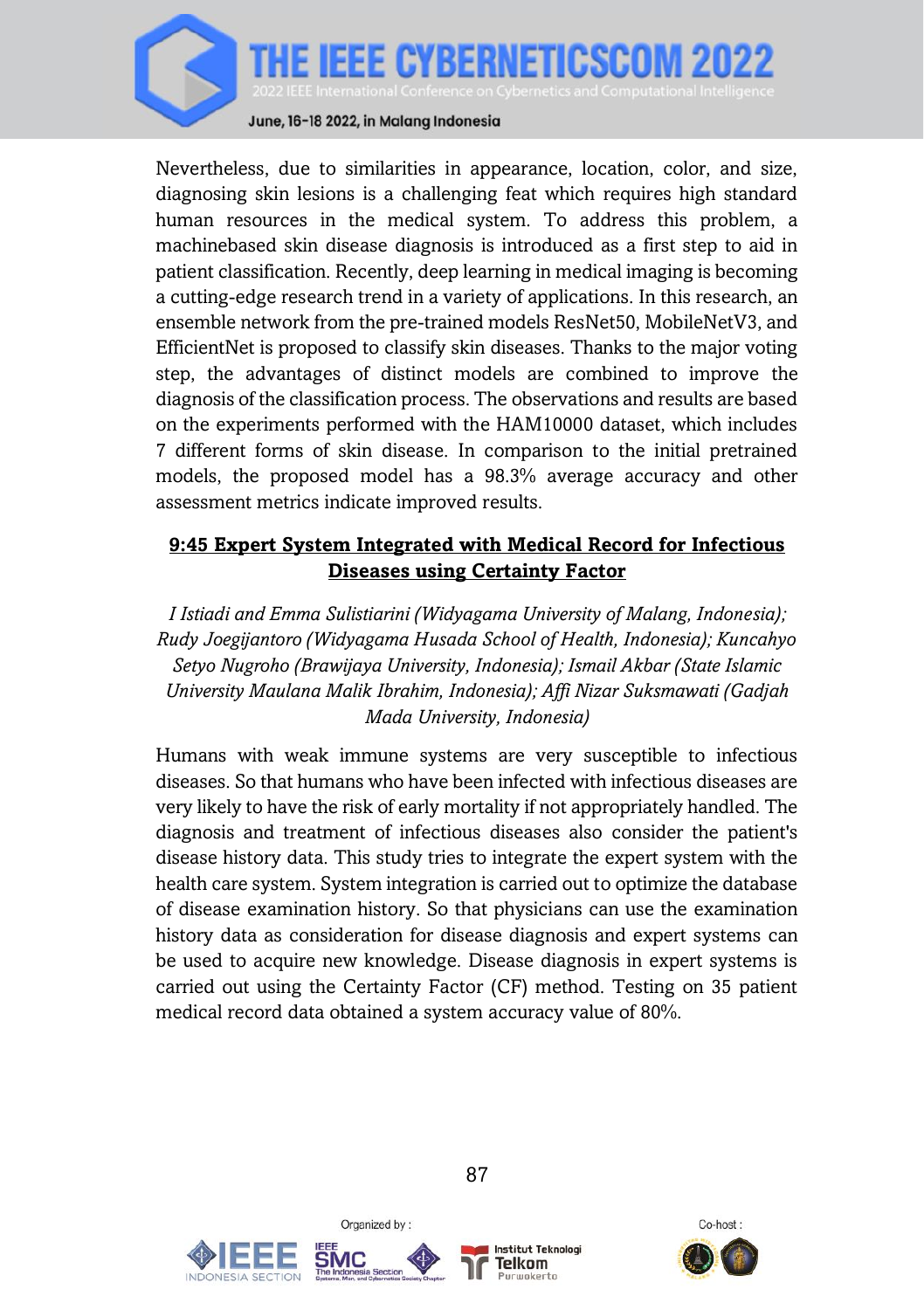

## **10:00 COVID-19 Disease Classification by Cough Records Analysis using Machine Learning**

*Kien Trang and An Hoang Nguyen (International University, Vietnam); Long TonThat (International University HCMC, Vietnam); Hung Ngoc Do (International University, Vietnam); Bao Quoc Vuong (University of Brest, France & International University, VNUHCM, Vietnam)*

The rapid spreading rate of the Coronavirus disease 2019 (COVID-19) has resulted in more than 6.2 million deceased cases. Furthermore, the patients of the latest Omicron variation carry light to almost no symptoms of the disease themselves. Thus, the requirement for a new diagnosis method besides Reverse TranscriptionPolymerase Chain Reaction (RT-PCR) becomes the most important step to successfully detect infected cases. In this research, the application of the KNN, Ensemble and SincNet models are implemented as the main models for classification diagnosis based on cough sound records of infected patients. After pre-processing steps for removing silence ranges in the audio scripts, the cough sounds are augmented, subsequently separated into single cough samples, then generated 3 testing scenarios for dealing with the imbalanced problem between the sample classes. Afterward, MelFrequency information and MelSprectrogram are extracted as main features for analysis in order to distinguish patients with COVID-19 disease and healthy cases. The AICV115M dataset consisting of two classes COVID-19 and NonCOVID-19 is implemented for performance evaluation. The recorded highest accuracy on the models KNN, Ensemble and SincNet are  $92.49\%$ ,  $90.1\%$  and  $85.15\%$ , respectively

#### **10:15 Epileptic Seizure Detection Using Machine Learning and Deep Learning Method**

*Ade Eviyanti (Institut Teknologi Sepuluh Nopember Surabaya, Indonesia); Ahmad Saikhu and Chastine Fatichah (Institut Teknologi Sepuluh Nopember, Indonesia)*

Seizures are a common symptom of epilepsy, a nervous system disease. Epilepsy can be detected with an Electroencephalogram (EEG) signal that records brain nerve activity. Visual observations cannot be done on a routine basis because the EEG signal has a large volume and high dimensions, so a method for dimension reduction is needed to maintain signal information.







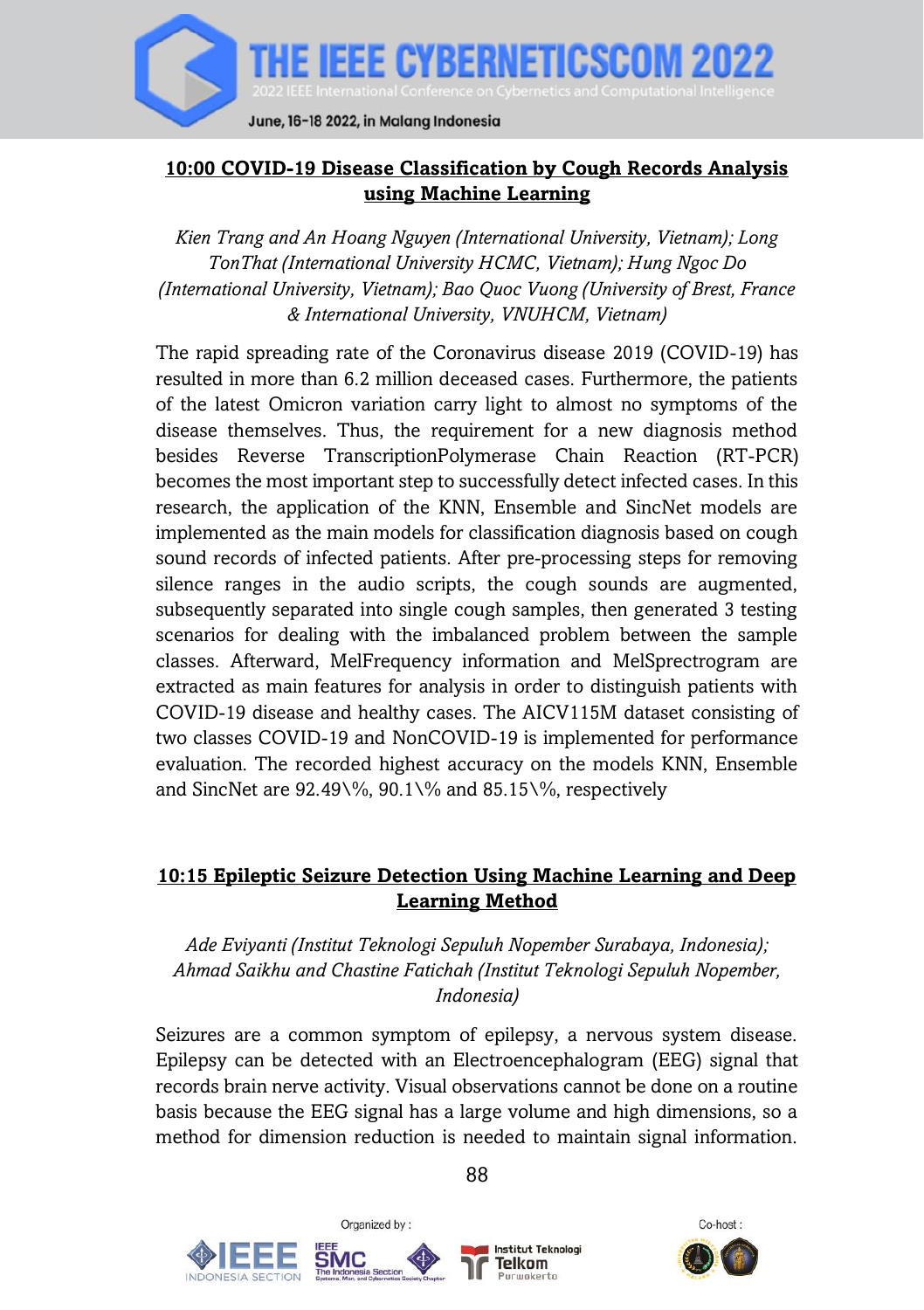

June, 16-18 2022, in Malang Indonesia

This study compares the performance of Machine Learning and Deep Learning models to detect epileptic seizures to get the best performing model. The feature extraction process using Discrete Wavelet Transform (DWT) is implemented through two complementary filters, namely Low-Pass Filter and High-Pass Filter, taking feature values, namely maximum, minimum, standard deviation, mean, median, and energy. Furthermore, feature selection uses correlation variables, namely removing uncorrelated variables using threshold variations. The improvement of this study is to use six features, namely the maximum, minimum, standard deviation, mean, median, and energy values, as input values in the classification process. Nonseizure signals and epileptic seizures were classified using Machine Learning: Support Vector Machine (SVM), K-Nearest Neighbor (K-NN), Random Forest (RF), Decision Tree (DT), and Deep Learning: Long Short-Term Memory (LSTM). The trials used three variations of datasets, namely dataset 1: 96 signals, dataset 2: 134 signals, and dataset 3: 182 signals. Nine different classification experiments were conducted using four performance evaluation indicator. Based on the test results, the model with the best performance is the SVM method with 100% accuracy, 100% precision, 100% recall, and 100% f1-

#### **10:30 USK-COFFEE Dataset: A Multi-class Green Arabica Coffee Bean Dataset for Deep Learning**

*Alifya Febriana (University of Syiah Kuala, Indonesia); Kahlil Muchtar and Rahmad Dawood (Universitas Syiah Kuala, Indonesia); Chih-Yang Lin (Yuan Ze University, Taiwan)*

Coffee is one of the plantation commodities that plays a big role in the world economy. According to the classification of coffee, each type of coffee has various shapes and textures. Traditional human visual sorting of coffee beans is time-consuming, labor-intensive, and may result in low-quality coffee due to work stress and exhaustion. The contribution of this paper is twofold. First, a new dataset, called USK-Coffee, which contains a total of 8.000 images and is divided into 4 classes, is created and made publicly available. To the best of our knowledge, the USK-Coffee dataset is currently the most comprehensive green coffee bean dataset. Second, this study aims to offer a lightweight and understandable intelligent coffee bean sort accurately system that uses deep learning (DL) to assist farmers in sorting green bean arabica by variety. To be specific, this paper presents a baseline for classification performance on the dataset using the benchmark deep learning models,



Organized by:



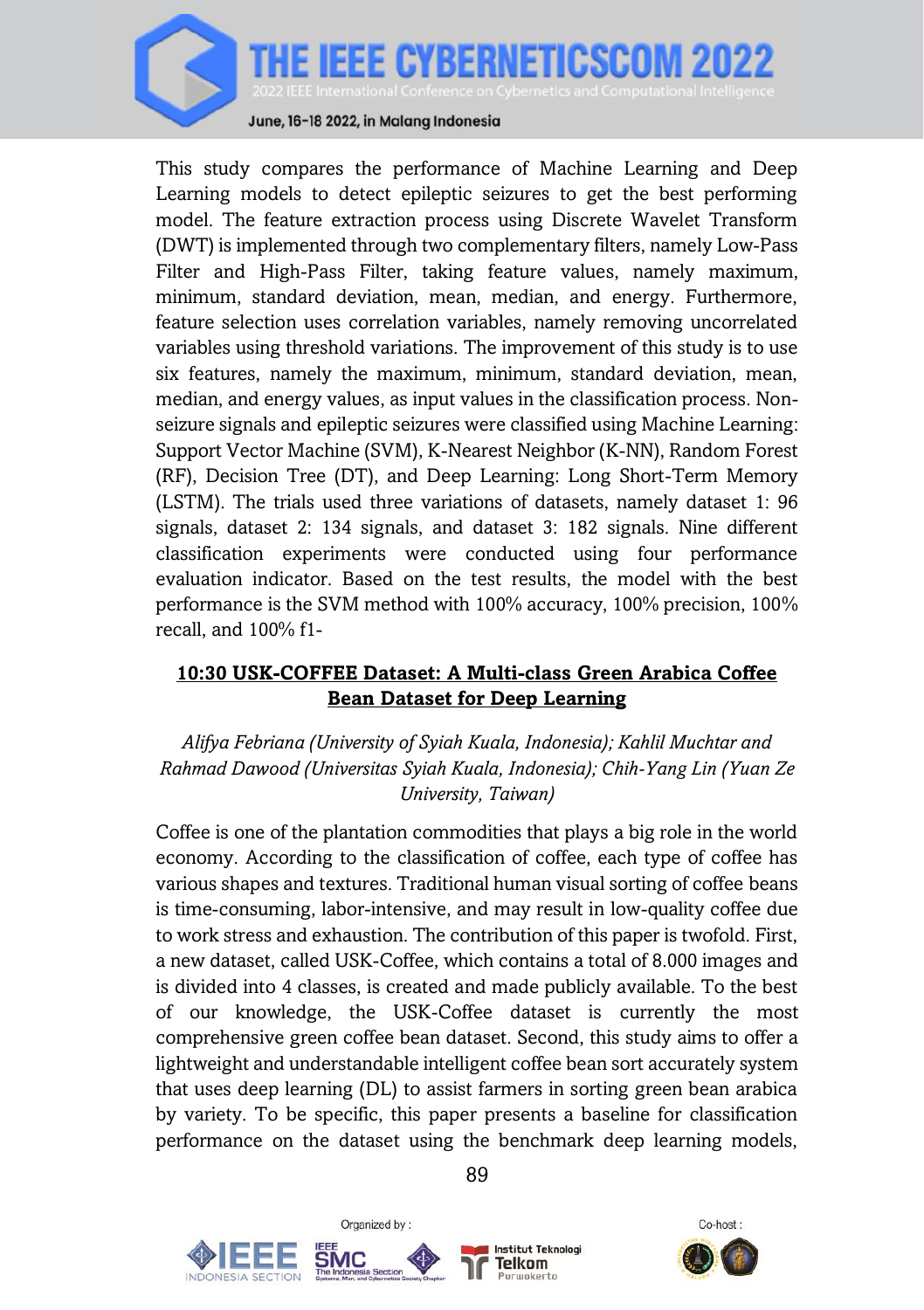

MobileNetV2, and ResNet-18. These models achieved an average classification accuracy of 81.31% and 81.12%, respectively. The dataset is available at: http://comvis.unsyiah.ac.id/usk-coffee/

90







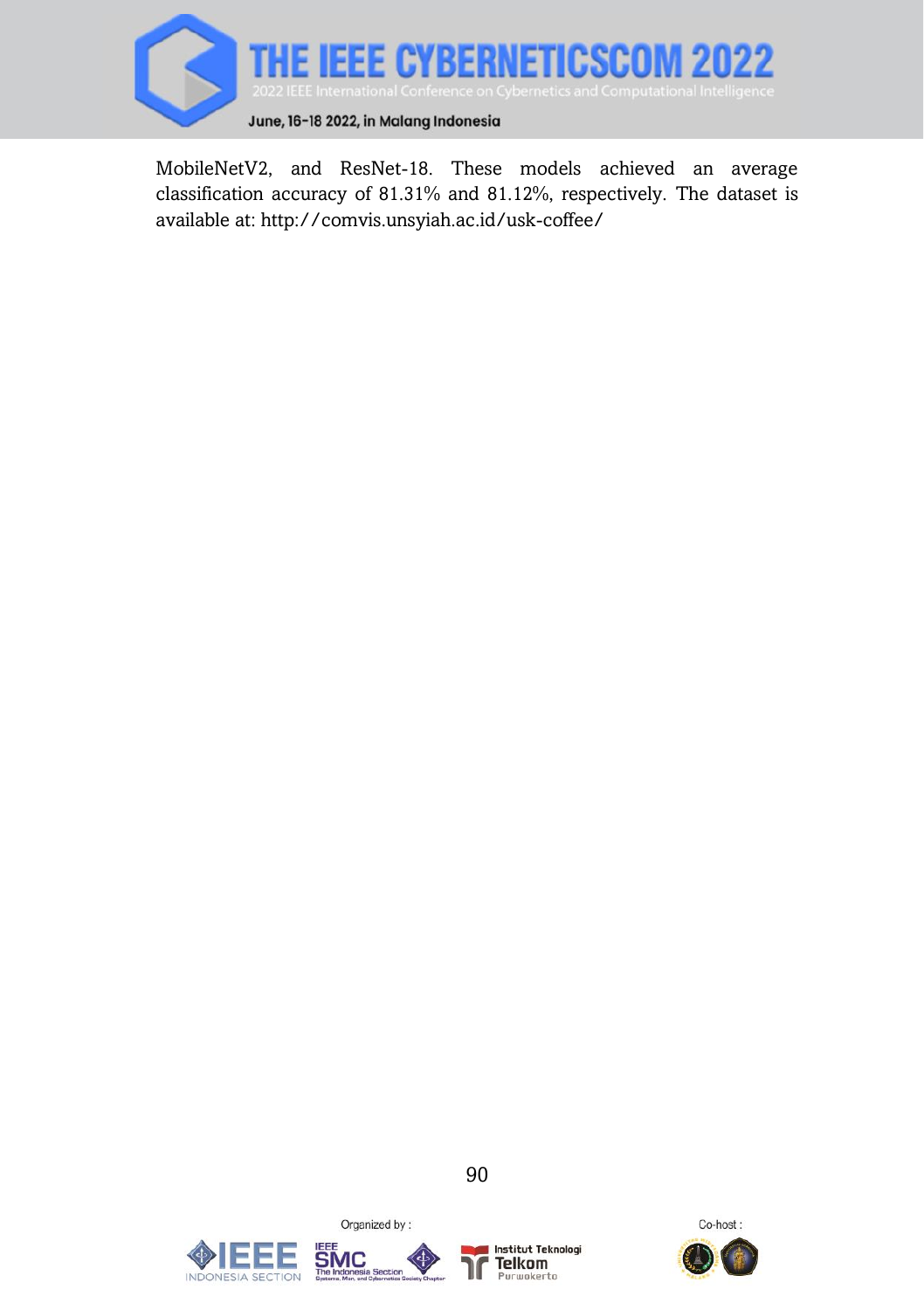

## **AIT-3444: Technical Session Artificial Intelligence Parallel Session 3 (Room 4) Friday, June 17 th 2022 (08:45 – 10:45)**

#### **Code Session : AIT-3444 Title Session : Artificial Intelligence**

| <b>Start</b> | Finish | <b>Papers</b>                                                                                              | <b>Authors</b>                                                                                                                                                   |
|--------------|--------|------------------------------------------------------------------------------------------------------------|------------------------------------------------------------------------------------------------------------------------------------------------------------------|
| 9:00         | 9:15   | Classifying The Swallow Nest<br><b>Quality Using Support Vector</b><br>Machine Based on Computer<br>Vision | Anindita Septiarini and<br>Hamdani Hamdani (Universitas<br>Mulawarman, Indonesia); Tenia<br>Wahyuningrum (Institut<br>Teknologi Telkom Purwokerto,<br>Indonesia) |
| 9:15         | 9:30   | Hyperparameter Optimization<br>on CNN Using Hyperband on<br>Tomato Leaf Disease<br>Classification          | Ardiansyah K Alkaff and Budi<br>Prasetiyo (Universitas Negeri<br>Semarang, Indonesia)                                                                            |
| 9:30         | 9:45   | Intrusion Detection using<br>Dense Neural Network in<br>Network System                                     | Aman Doherey and Akansha<br>Singh (Centre for Advanced<br>Studies, Lucknow, India); Arun<br>Kumar (Centre for Advanced<br>Studies Lucknow, India)                |
| 9:45         | 10:00  | Cataract Detection using Deep<br>Learning Model on Digital<br>Camera Images                                | Raghavendra Ramkewal<br>Chaudhary (Centre for<br>Advanced Studies, Lucknow,<br>India); Arun<br>Kumar (Centre for Advanced<br>Studies Lucknow, India)             |
| 10:00        | 10:15  | On-tree Mature Coconut Fruit<br>Detection based on Deep<br>Learning using UAV images                       | Jilbert M Novelero and Jennifer<br>C. Dela Cruz (Mapua<br>University, Philippines)                                                                               |
| 10:15        | 10:30  | Credit card fraud detection<br>system using machine learning<br>technique                                  | Ayushi Maurya (CENTRE FOR<br>ADVANCED STUDIES,<br>Lucknow, India); Arun Kumar<br>(Centre for Advanced Studies<br>Lucknow, India)                                 |







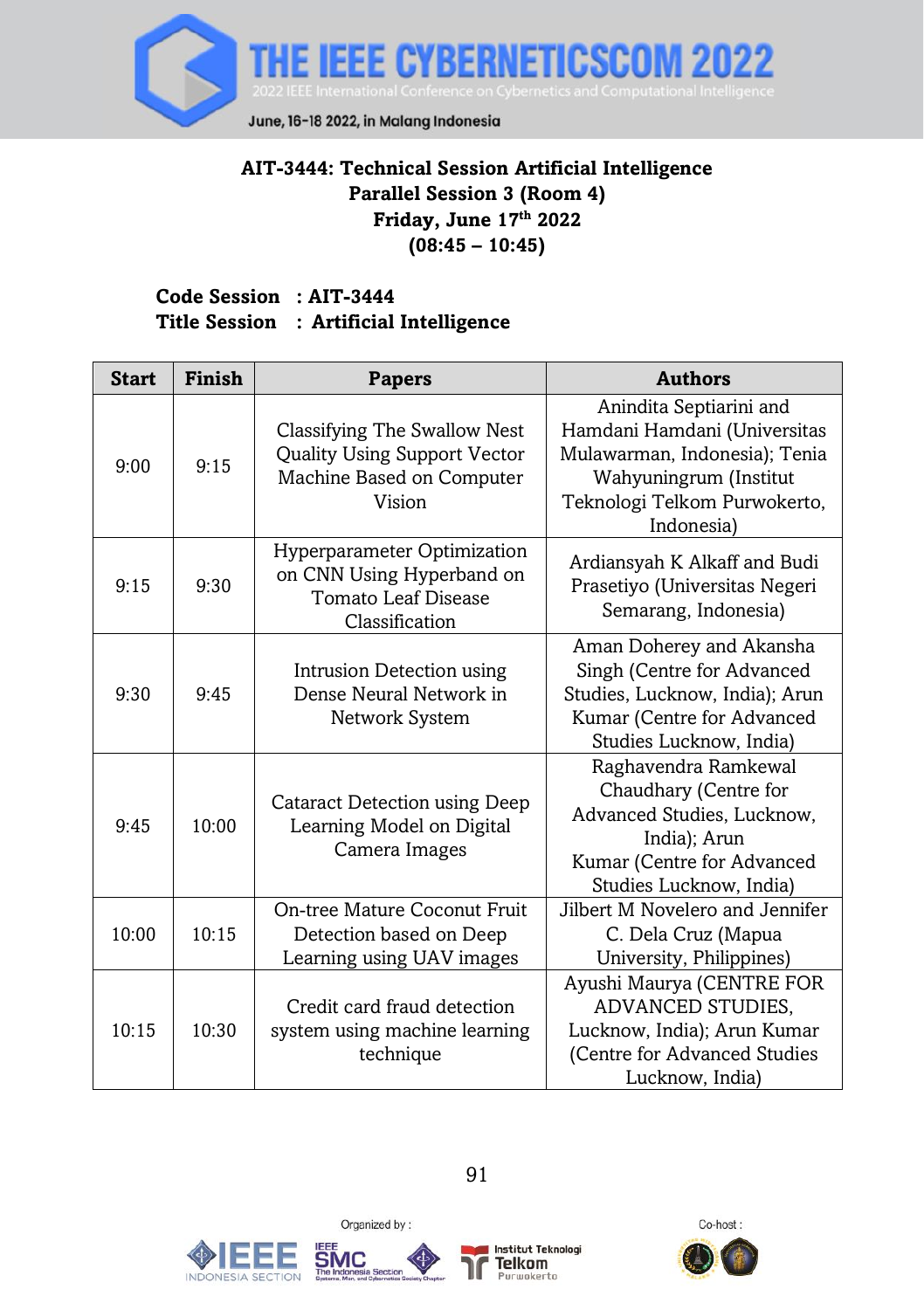

|       |       |                               | Yaya Heryadi, Bambang           |
|-------|-------|-------------------------------|---------------------------------|
| 10:30 | 10:45 |                               | Wijanarko and Dina Fitria       |
|       |       | Aspect-based Sentiment        | Murad, Dfm (Bina Nusantara      |
|       |       | Analysis for Improving Online | University,                     |
|       |       | Learning Program based on     | Indonesia); Cuk Tho (University |
|       |       | <b>Student Feedback</b>       | of Bina Nusantara, Indonesia);  |
|       |       |                               | Kiyota Hashimoto (Prince of     |
|       |       |                               | Songkhla University, Thailand)  |

#### **9:00 Classifying The Swallow Nest Quality Using Support Vector Machine Based on Computer Vision**

*Anindita Septiarini and Hamdani Hamdani (Universitas Mulawarman, Indonesia); Tenia Wahyuningrum (Institut Teknologi Telkom Purwokerto, Indonesia)*

Swallow Nest is a valuable export commodity, particularly in Indonesia. It is produced when a swallow's saliva hardens and is frequently encountered in high-rise buildings. Swallow nests can be utilized to treat various ailments in the medical sector. The price of a swallow nest varies according to its quality, which is commonly classified into three grades: quality  $1 (O1)$ , quality  $2 (O2)$ , and quality 3. (Q3). Q1 is of the highest quality, while Q3 is of the lowest. Each grade has a different physical appearance. Currently, many people lack knowledge regarding the grade of a swallow nest. Therefore, a method is needed to automatically classify the quality of swallow nests based on computer vision. The proposed method consists of several main processes, including image acquisition, ROI detection, pre-processing, segmentation, feature extraction, and classification. The feature extraction was applied based on shapes, followed by the Support Vector Machine (SVM) implementation in the classification process. This process was performed with cross-validation using the k-fold values of 5. The performance evaluation was done using three parameters: precision, recall, and accuracy, by achieving the value of 90.6%, 89.3%, and 89.3%, respectively.





Organized by:



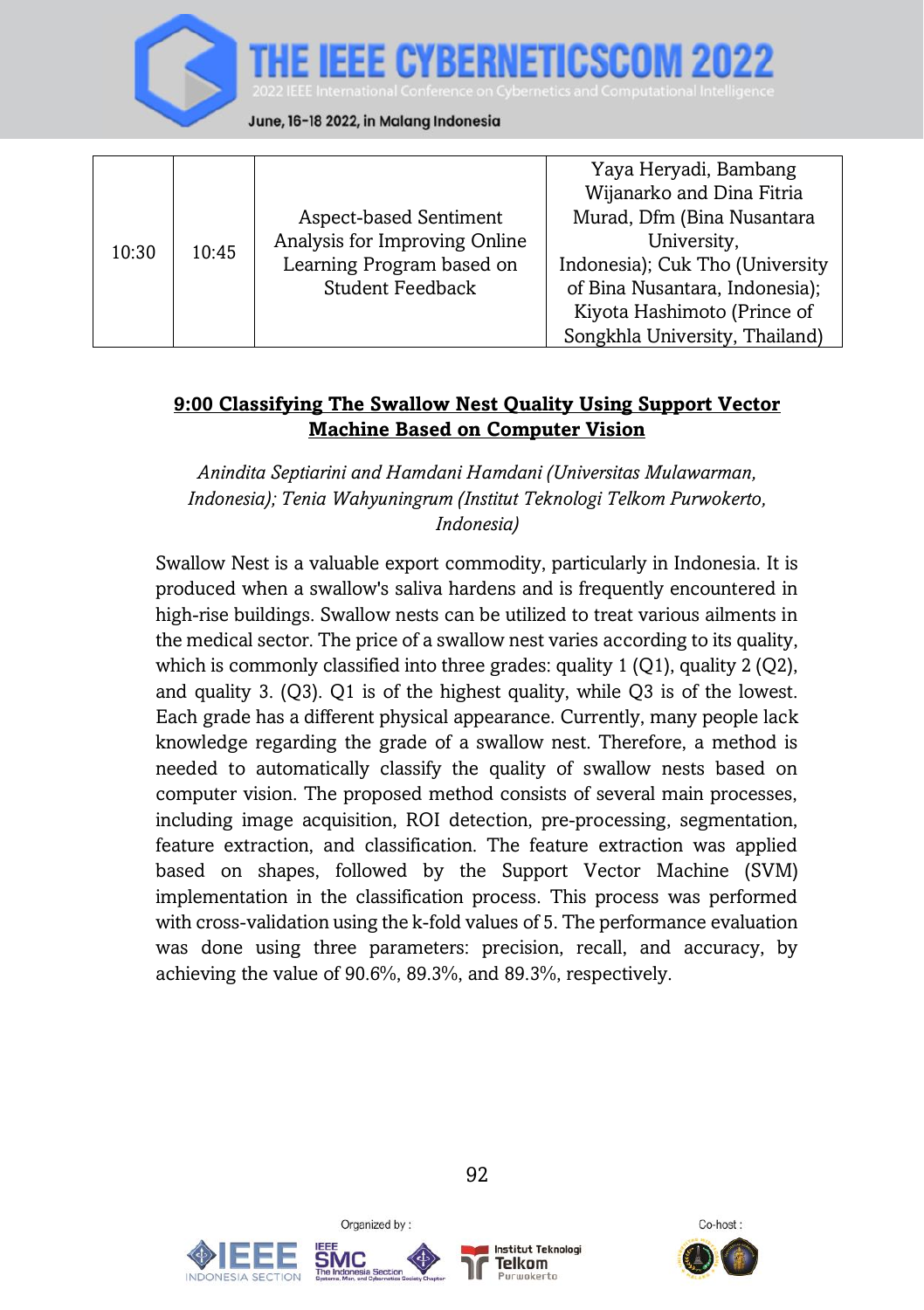

#### **9:15 Hyperparameter Optimization on CNN Using Hyperband on Tomato Leaf Disease Classification**

*Ardiansyah K Alkaff and Budi Prasetiyo (Universitas Negeri Semarang, Indonesia)*

Convolutional Neural Network (CNN) has been successfully applied to image classification, one of which is plant or leaf disease. However, choosing the optimal architecture and hyperparameters is a challenge in its implementation. The purpose of this study was to optimize the Convolutional Neural Network (CNN) hyperparameter on the classification of tomato leaf diseases. In this research, optimization of hyperparameter Convolutional Neural Network (CNN) using Hyperband on Tomato Leaf Disease Detection dataset. The dataset consists of 10,000 training data and 1,000 testing data with 10 classes. In the training data, the distribution of the dataset is 80% for training data and 20% for data validation. This study uses the Keras-Tuner library which aims to optimize two hyperparameters, namely the number of dense neurons and the learning rate. The best hyperparameter value resulting from hyperparameter optimization is 128 for the number of dense neurons and 0.001 for the learning rate. The proposed method succeeded in achieving an accuracy value of 95.69% in the training phase and 88.50% in the validation phase. These results were obtained from model training of 50 epochs. In addition, the model testing obtained an accuracy value of 88.60%. Previous research focused on the application and development of algorithms for the classification of tomato leaf diseases. Therefore, hyperparameter optimization on Convolutional Neural Network (CNN) using Hyperband can be an alternative in choosing the optimal architecture and hyperparameters.

## **9:30 Intrusion Detection using Dense Neural Network in Network System**

#### *Aman Doherey and Akansha Singh (Centre for Advanced Studies, Lucknow, India); Arun Kumar (Centre for Advanced Studies Lucknow, India)*

An Network Intrusion Detection System can be perceived as a device, either software or hardware which is utilized to screen the organization for suspicious action or policy violation. In this era of digitization where everyone is using computers for all types of communications- personal, political, financial, etc., it becomes necessary to ensure that the medium of the







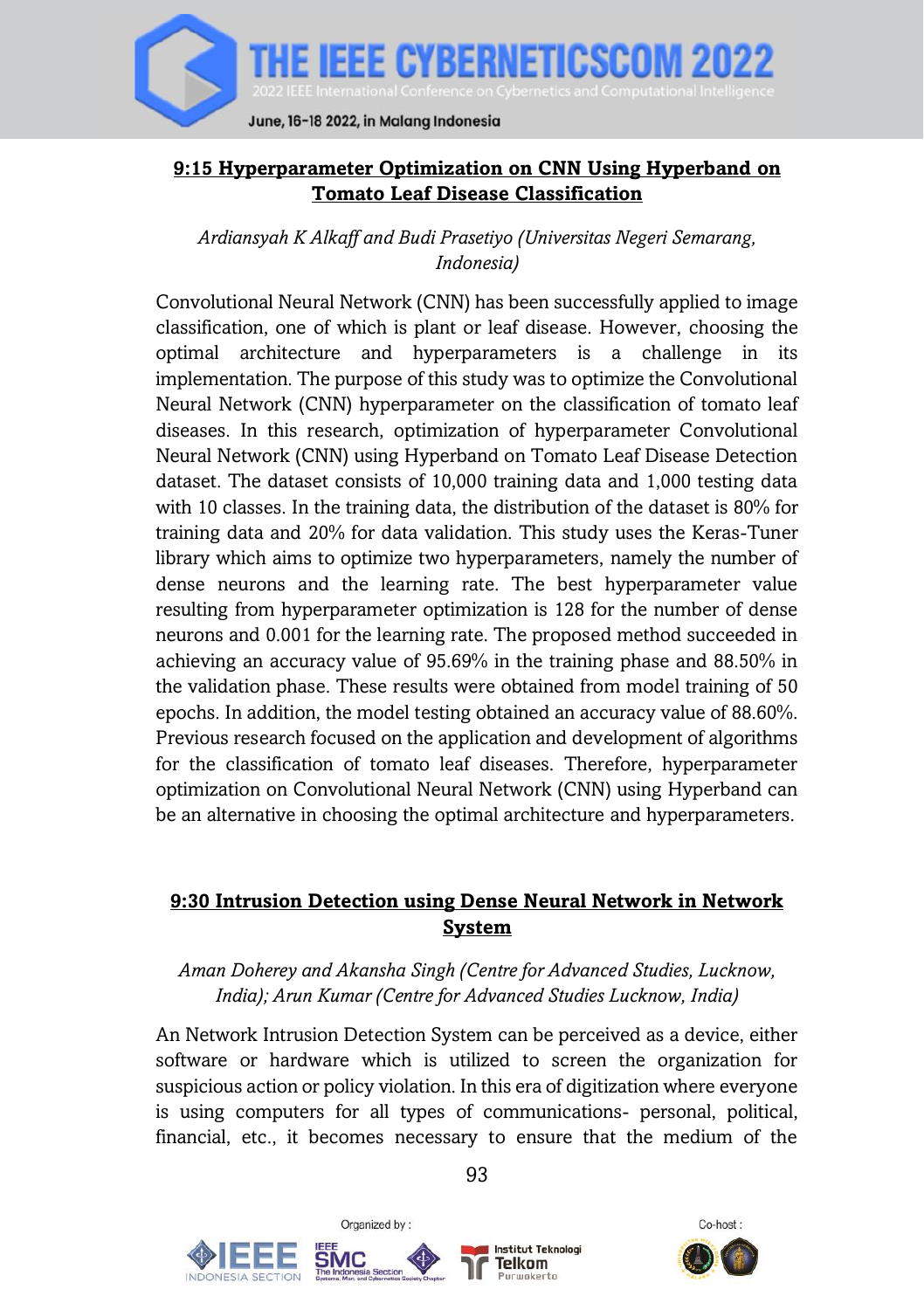

communication is secure or not. Because nowadays every small scale enterprise, big companies, even personal households are having their own server. The new technologies are based on the concept of networking. So, an intrusion in such networks can cause bid risks like data breach financial risk or malfunctioning of the devices connected in that network. It might be possible for small networks to be checked manually because the total connection in such networks is less, but when it comes to the big networks where a lot of connections are sending and receiving requests, it is near to impossible for someone to check all the connections manually. In this paper dense neural network are used for detecting the network intrusion and NSL-KDD dataset are used to test the model. The proposed model achieved 98.29% accuracy.

# **9:45 Cataract Detection using Deep Learning Model on Digital Camera Images**

## *Raghavendra Ramkewal Chaudhary (Centre for Advanced Studies, Lucknow, India); Arun Kumar (Centre for Advanced Studies Lucknow, India)*

Cataracts are one of the most prevalent visual diseases that people get as they gets older. A cataract is a fog that forms on the lenses of our eyes. The main symptoms of this illness include dim view, colorless, and difficulties in watching a daylight. Slit lamps and fundus cameras are routinely used to detect cataracts, although they are both expensive and require domain knowledge. As a result, the shortage of skilled ophthalmologists may cause cataract identification to be delayed, necessitating medical treatment. Consequently, early detection and prohibition of cataracts might assist to reduce the frequency of occurrence of blindness. Hence the goal of this study is to utilize Convolutional Neural Networks (CNN) to diagnose cataract pathology using a publicly available Digital Camera Image dataset. The CNN cycle takes a considerable amount of time and expense. As a result, optimization will take place. It can increase accuracy while also reducing processing time. In this study the proposed model consist of three Convolution layers, three pooling layers, one flatten layer, and two dense layers with an ADAM optimizer. The proposed CNN model can detect cataracts with a testing accuracy of 0.9925 with a loss of 0.0475, and a training accuracy of 0.9980 with loss of 0.0038, for the selected Digital Camera Images Dataset.







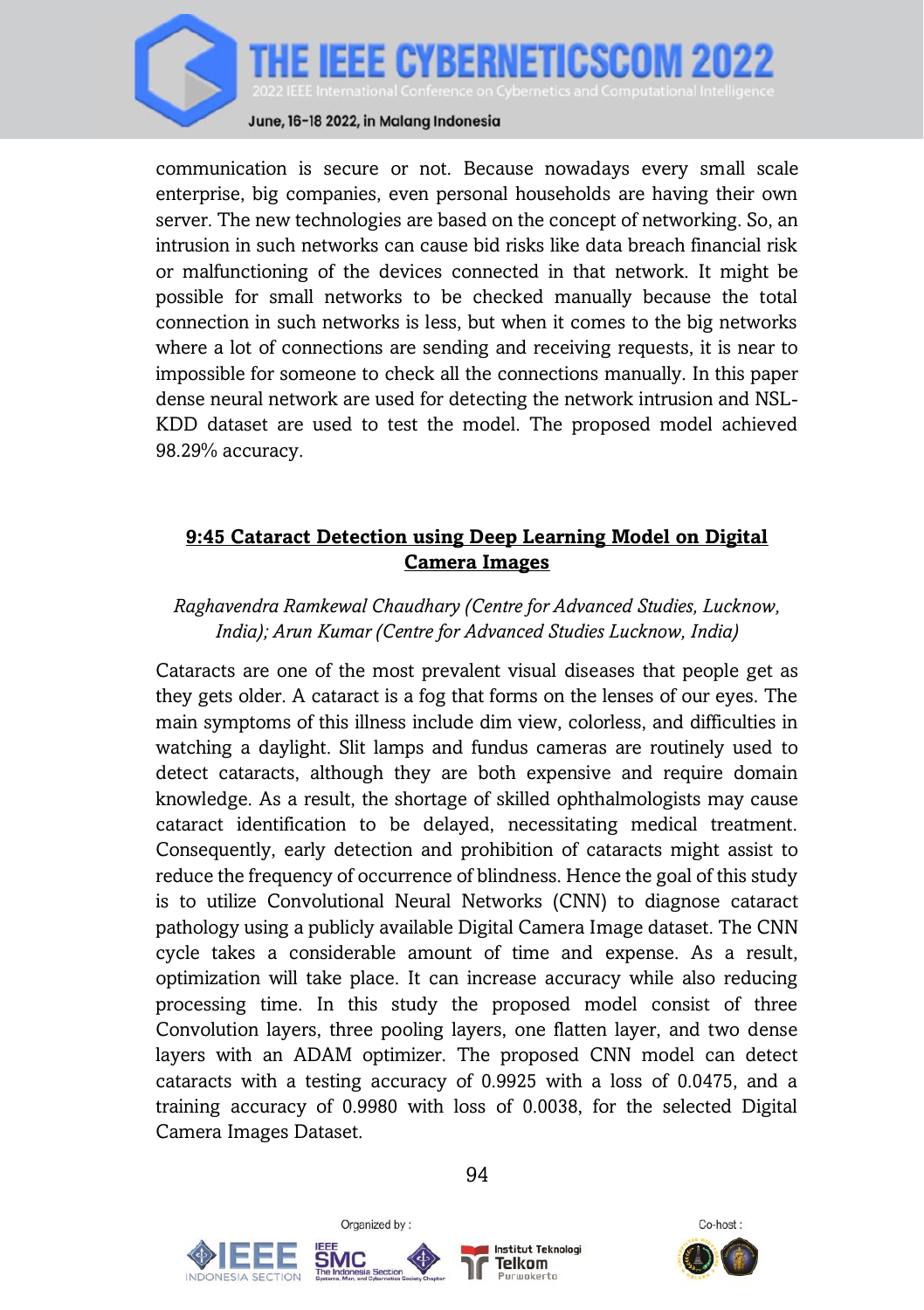

## **10:00 On-tree Mature Coconut Fruit Detection based on Deep Learning using UAV images**

#### *Jilbert M Novelero and Jennifer C. Dela Cruz (Mapua University, Philippines)*

Coconut harvesting in the Philippines is considered one of the most dangerous agricultural jobs because it is typically done by climbing the tree. Due to the height and structure of the tree, harvesting the so-called tree of life may pose fatal injuries or even death to the pickers. This paper presents an approach to leveraging Unmanned Aerial Vehicles (UAVs) to detect the mature on-tree coconut fruits. The proposed method would help set up the vision of the autonomous robots to be employed for coconut harvesting. The model used a Deep Learning algorithm, specifically the YOLOv5 Neural Network, to train, validate and test the custom dataset for coconut fruits and finally detect on-tree coconut fruits in real-time. The dataset was composed of 840 images, where a DJI Mini SE drone captured all images and real-time detection scenarios. On the other hand, Python 3 Google Compute Engine backend (Tesla K80 GPU) in Google Collab was used to process the images and implement the algorithm. The investigation confirmed that the YOLOv5 model could instantaneously detect the on-tree mature coconut fruits. With an accuracy of 88.4%, the proposed approach will be of great value in eliminating the risks of harvesting coconuts in the future. The model can also be used for coconut crop yield estimation as the system mainly detects the visible mature fruits on the coconut tree.

#### **10:15 Credit card fraud detection system using machine learning technique**

## *Ayushi Maurya (CENTRE FOR ADVANCED STUDIES, Lucknow, India); Arun Kumar (Centre for Advanced Studies Lucknow, India)*

Over the years, with the development of e-commerce, people are mostly making online transactions, and the risk of getting scammed has also increased. This in turn forces the financial institutions to improve continuously and upgrade their model. Machine Learning techniques were used to detect fraud in credit card transactions, but working with real-time data can be tough for machine learning to handle. Thus, we implement blockchain techniques with machine learning to improve the efficiency and accuracy of the model. In the proposed model, Ethereum dataset has been





95

**Institut Teknologi** Telkom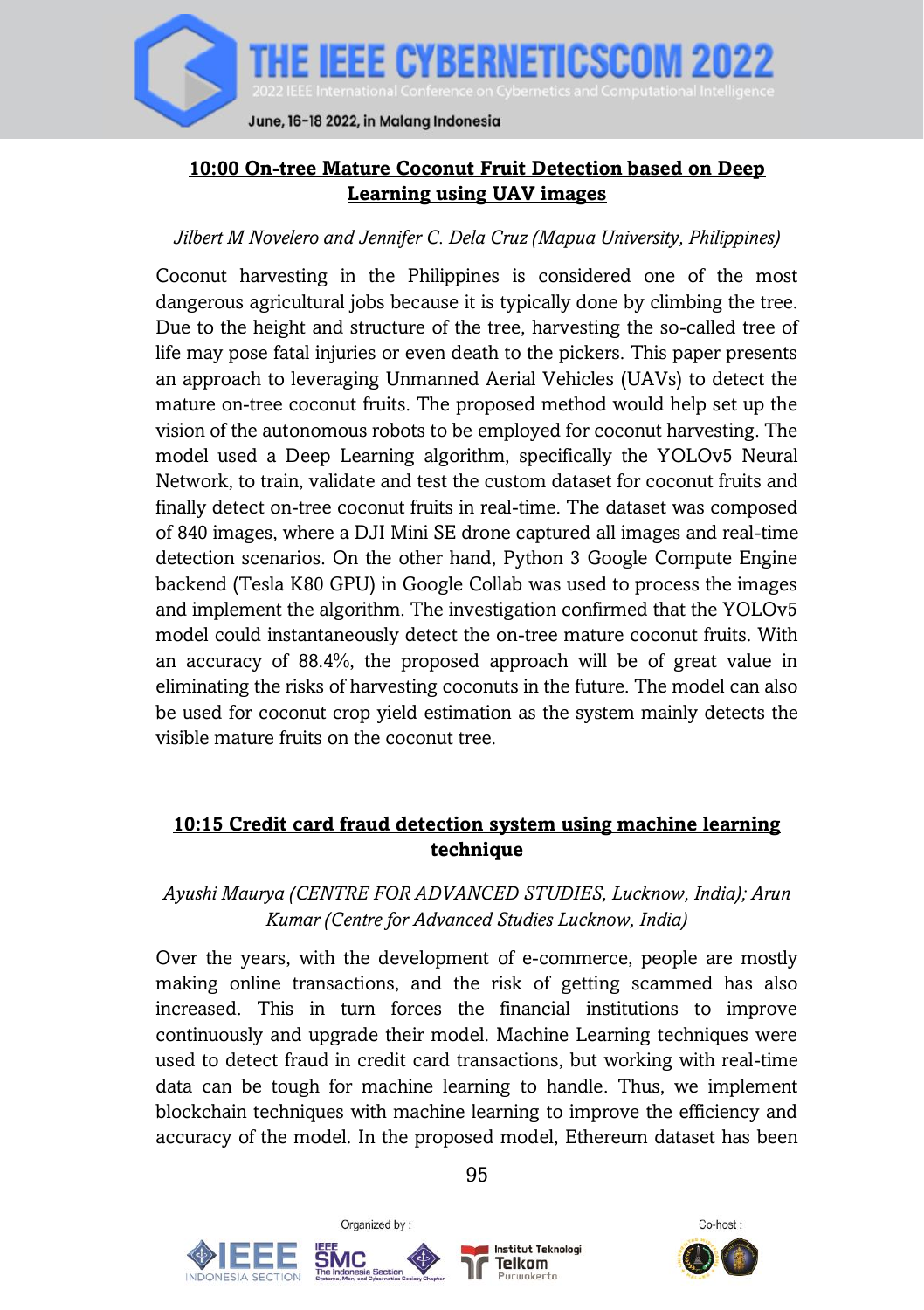

used to check the fraudulent transaction and secure it with the help of machine learning algorithms. Out of all the classifiers XGBoost has attained the highest accuracy of 99.21% for the stated dataset.

#### **10:30 Aspect-based Sentiment Analysis for Improving Online Learning Program based on Student Feedback**

*Yaya Heryadi, Bambang Wijanarko and Dina Fitria Murad, Dfm (Bina Nusantara University, Indonesia); Cuk Tho (University of Bina Nusantara, Indonesia); Kiyota Hashimoto (Prince of Songkhla University, Thailand)*

This paper presents an empiric results of aspect-based sentiment analysis in education to extract and classify opinions, sentiments, evaluations, attitudes, and emotions from newly graduates of an online learning program. As part of continuous education monitoring system, the sentiment analysis process produces valuable input to leverage service quality of online learning program. In this study, the aspect-based sentiment analysis is implemented to analyze a set of feedbacks from 162 newly graduate from Binus Online Program majoring in Accounting, Management, Information System, and Computer Science. The important qualitative results of this study are confirmation that the main benefits of online learning from student perspective are mainly: the knowledge they gained from the program, learning guidance, reliable student team to work on thesis, quality of education support system, and learning happiness.





Organized by:



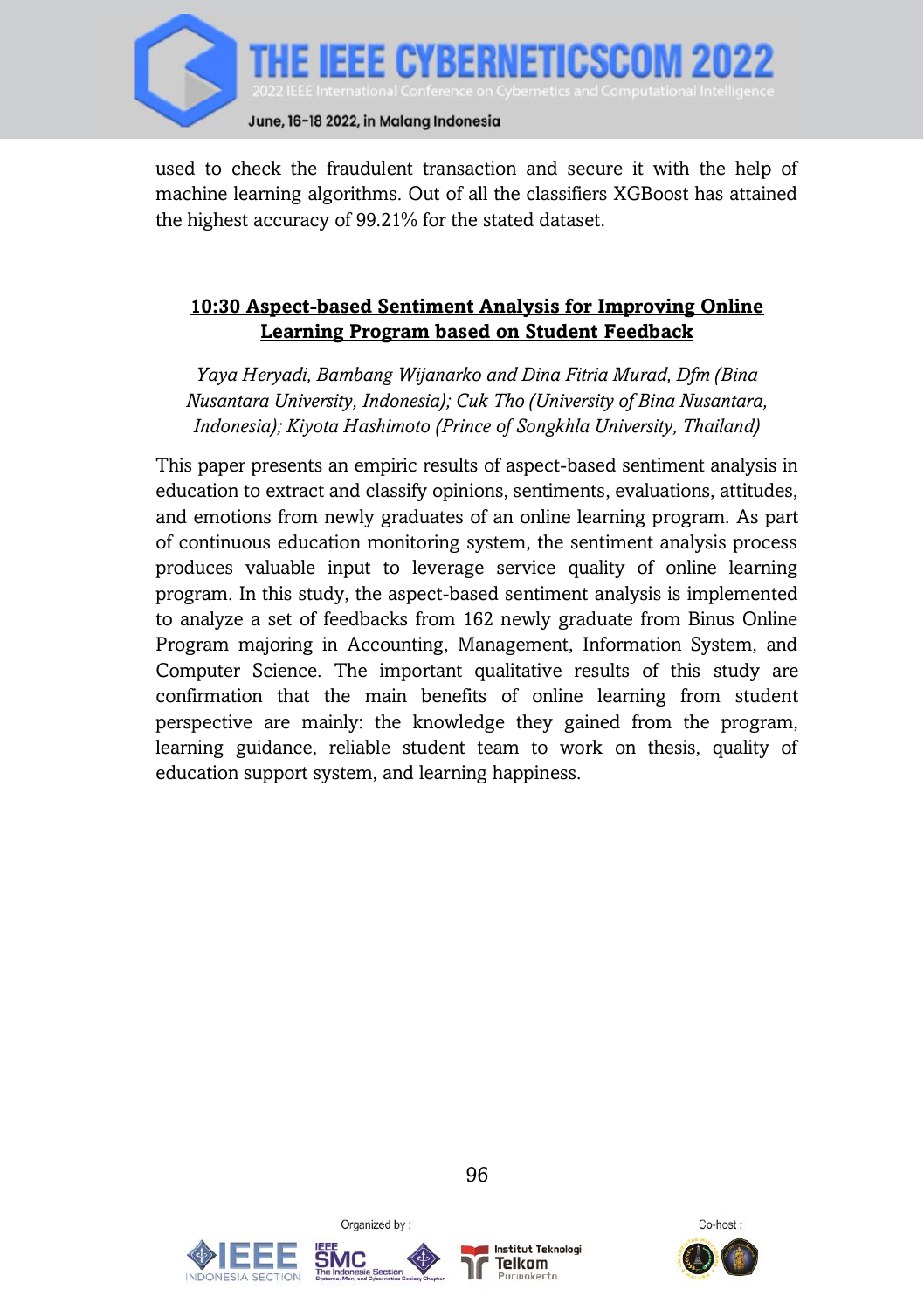

# **COMMITTEES**

# **General Chair :**

Dr. Arfianto Fahmi, M.T

#### **General Co-chair:**

Dr. Tenia Wahyuningrum, M.T

#### **Advisory Board:**

Dr-Ing Wahyudi Hasbi, M.Kom

Prof. Dr. Ir. Gamantyo Hendrantoro, Ph.D.

Dr.Eng. Sunu Wibirama, ST, M.Eng.

- Dr. Kurnianingsih
- Dr. Noor Akhmad Setiawan
- Dr. Adi Wibowo
- Dr. Ramzi Adriman

## **Technical Program Committee (TPC) Chair:**

Dr. Ridwan Pandiya, M.Sc.

## **Technical Program Committee (TPC) Member:**

| <b>Title</b> | <b>Full name</b>        | <b>Affiliation</b>                      | Country<br>name  |
|--------------|-------------------------|-----------------------------------------|------------------|
| Prof.        | Abdallah Makhoul        | University of Franche-Comté             | France           |
| Prof.        | António Rodrigues       | IT / Instituto Superior Técnico         | Portugal         |
| Prof.        | Bong Jun Choi           | Soongsil University                     | Korea<br>(South) |
| Prof.        | Carl Debono             | University of Malta                     | Malta            |
| Prof.        | Carlos Becker Westphall | Federal University of Santa<br>Catarina | Brazil           |









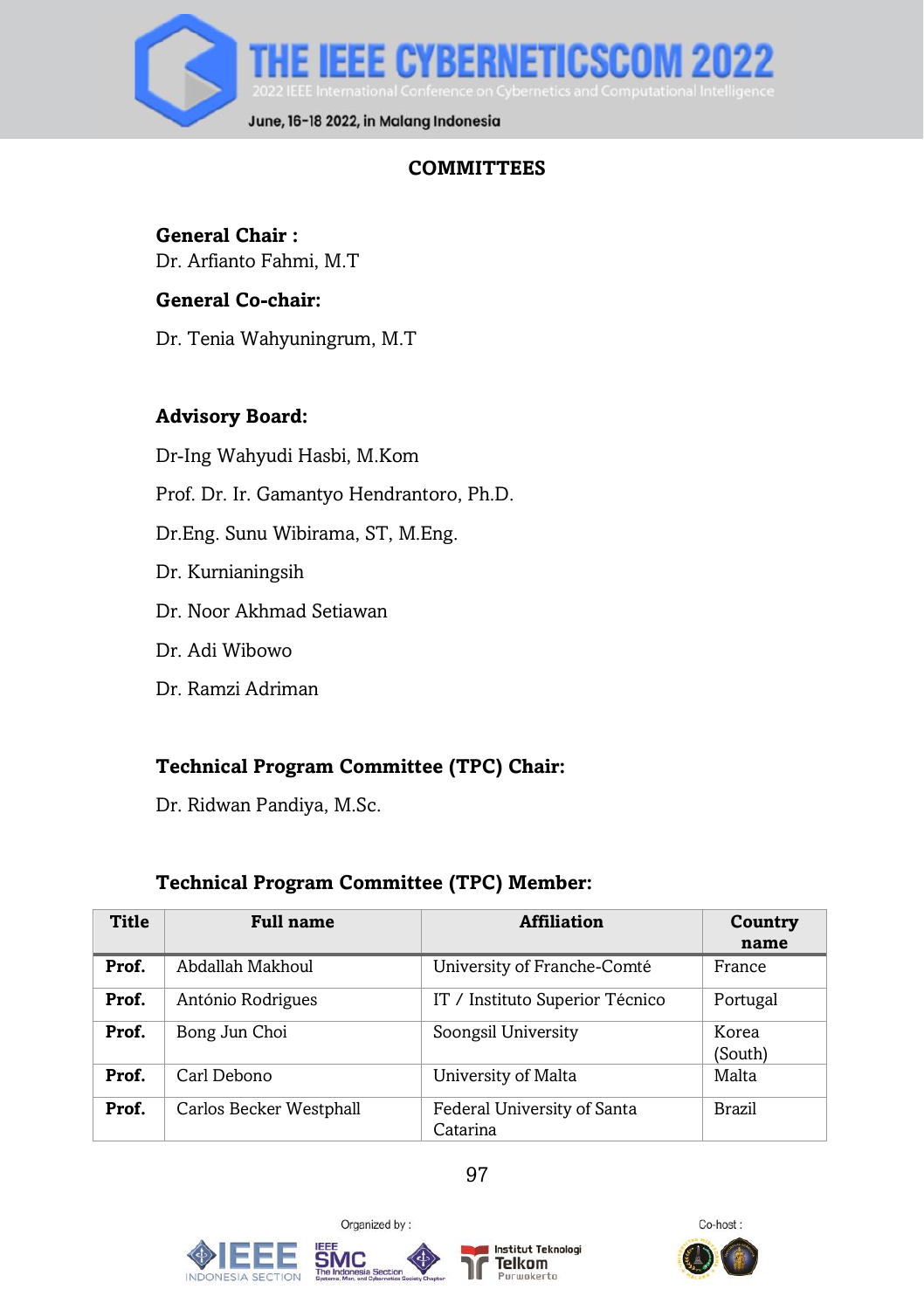

| <b>Title</b> | <b>Full name</b>            | <b>Affiliation</b>                                      | Country<br>name                         |
|--------------|-----------------------------|---------------------------------------------------------|-----------------------------------------|
| Prof.        | Chao Fang                   | Beijing University of Technology                        | China                                   |
| Prof.        | Chia-Ho Ou                  | National Pingtung University                            | Taiwan                                  |
| Prof.        | Chien-Fu Cheng              | National Taiwan Ocean<br>University                     | Taiwan                                  |
| Prof.        | Chun-I Fan                  | National Sun Yat-sen University                         | Taiwan                                  |
| Prof.        | Costas Vassilakis           | University of the Peloponnese                           | Greece                                  |
| Prof.        | Dennis Pfisterer            | University of Luebeck                                   | Germany                                 |
| Prof.        | Domenico Ciuonzo            | University of Naples Federico II                        | Italy                                   |
| Prof.        | Dushantha Nalin K. Jayakody | Universidade Autónoma de<br>Lisboa                      | Portugal                                |
| Prof.        | <b>Eduard Babulak</b>       | Liberty University                                      | <b>USA</b>                              |
| Prof.        | Eirini Eleni Tsiropoulou    | University of New Mexico                                | USA                                     |
| Prof.        | Fuhua Lin                   | Athabasca University                                    | Canada                                  |
| Prof.        | Fuhui Zhou                  | Nanjing University of Aeronautics<br>and Astronautics   | China                                   |
| Prof.        | Giancarlo Fortino           | University of Calabria                                  | Italy                                   |
| Prof.        | Gyu Myoung Lee              | Liverpool John Moores University                        | United<br>Kingdom<br>(Great<br>Britain) |
| Prof.        | Homayoun Nikookar           | Netherlands Defence Academy                             | The<br>Netherlands                      |
| Prof.        | Honghao Gao                 | Shanghai University                                     | China                                   |
| Prof.        | lickho Song                 | Korea Advanced Institute of<br>Science and Technology   | Korea<br>(South)                        |
| Prof.        | Jae-Hyun Park               | Chung-Ang University                                    | Korea<br>(South)                        |
| Prof.        | Jiann-Liang Chen            | National Taiwan University of<br>Science and Technology | Taiwan                                  |
| Prof.        | Jianwei Liu                 | China University of Petroleum                           | China                                   |
| Prof.        | Ji-Hoon Yun                 | Seoul National University of<br>Science and Technology  | Korea<br>(South)                        |
| Prof.        | Junping Geng                | Shanghai Jiaotong University                            | China                                   |
| Prof.        | Kazuo Mori                  | Mie University                                          | Japan                                   |
| Prof.        | Kuo-Hui Yeh                 | National Dong Hwa University                            | Taiwan                                  |







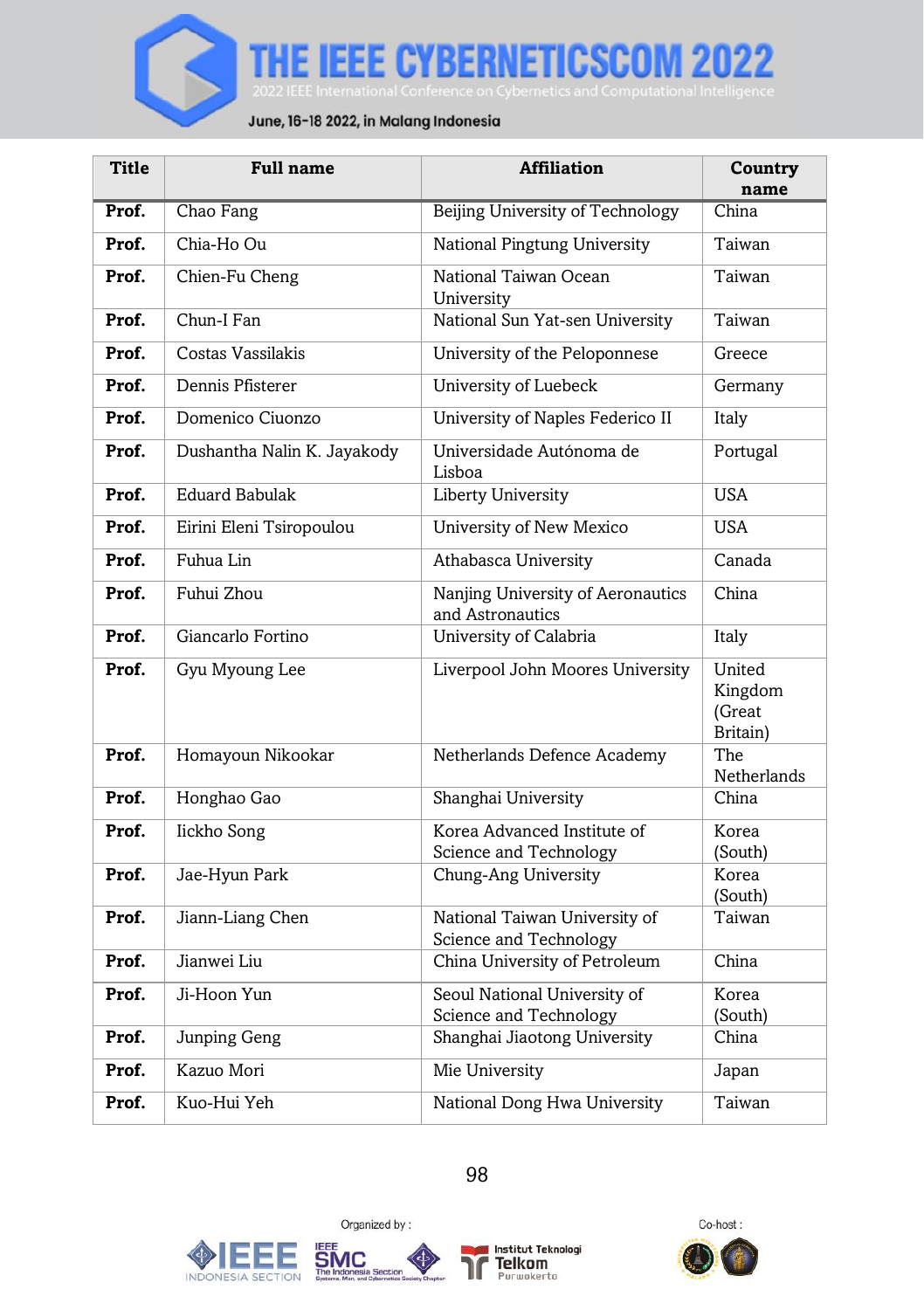

| Title | <b>Full name</b>          | <b>Affiliation</b>                       | Country<br>name  |
|-------|---------------------------|------------------------------------------|------------------|
| Prof. | Lahcène Mitiche           | University of Djelfa                     | Algeria          |
| Prof. | Li Xu                     | Chinese Academy of Sciences              | China            |
| Prof. | Li Xu                     | Fujian Normal University                 | China            |
| Prof. | Ljiljana Trajković        | Simon Fraser University                  | Canada           |
| Prof. | Lyes Khoukhi              | <b>ENSICAEN.</b> Normandie<br>University | France           |
| Prof. | Mamoun Alazab             | <b>Charles Darwin University</b>         | Australia        |
| Prof. | Mario Tanda               | Università di Napoli Federico II         | Italy            |
| Prof. | Mariusz Glabowski         | Poznan University of Technology          | Poland           |
| Prof. | Michele Ruta              | Politecnico di Bari                      | Italy            |
| Prof. | Miguel Franklin de Castro | Federal University of Ceará              | <b>Brazil</b>    |
| Prof. | Miodrag Potkonjak         | <b>UCLA</b>                              | <b>USA</b>       |
| Prof. | Mohamad Yusoff Alias      | Multimedia University                    | Malaysia         |
| Prof. | Nasaruddin Nasaruddin     | Syiah Kuala University                   | Indonesia        |
| Prof. | Nhu-Ngoc Dao              | Sejong University                        | Korea<br>(South) |
| Prof. | Paolo Crippa              | Marche Polytechnic University            | Italy            |
| Prof. | Pascal Lorenz             | University of Haute Alsace               | France           |
| Prof. | Pravati Swain             | National Institute of Technology,<br>Goa | India            |
| Prof. | Rafael Caldeirinha        | Polytechnic Institute of Leiria          | Portugal         |
| Prof. | Richard Lin               | National Sun Yat-sen University          | Taiwan           |
| Prof. | Sabrina Sicari            | University of Insubria                   | Italy            |
| Prof. | Taufik Abidin             | Universitas Syiah Kuala                  | Indonesia        |
| Prof. | Theo Swart                | University of Johannesburg               | South Africa     |
| Prof. | Tzung-Pei Hong            | National University of Kaohsiung         | Taiwan           |
| Prof. | Xiaochuan Sun             | <b>NCST</b>                              | China            |
| Prof. | Xun Shao                  | Kitami Institute of Technology           | Japan            |
| Prof. | Yaokai Feng               | Kyushu University                        | Japan            |
| Prof. | Yiu-Wing Leung            | Hong Kong Baptist University             | Hong Kong        |
| Prof. | You-Chiun Wang            | National Sun Yat-Sen University          | Taiwan           |









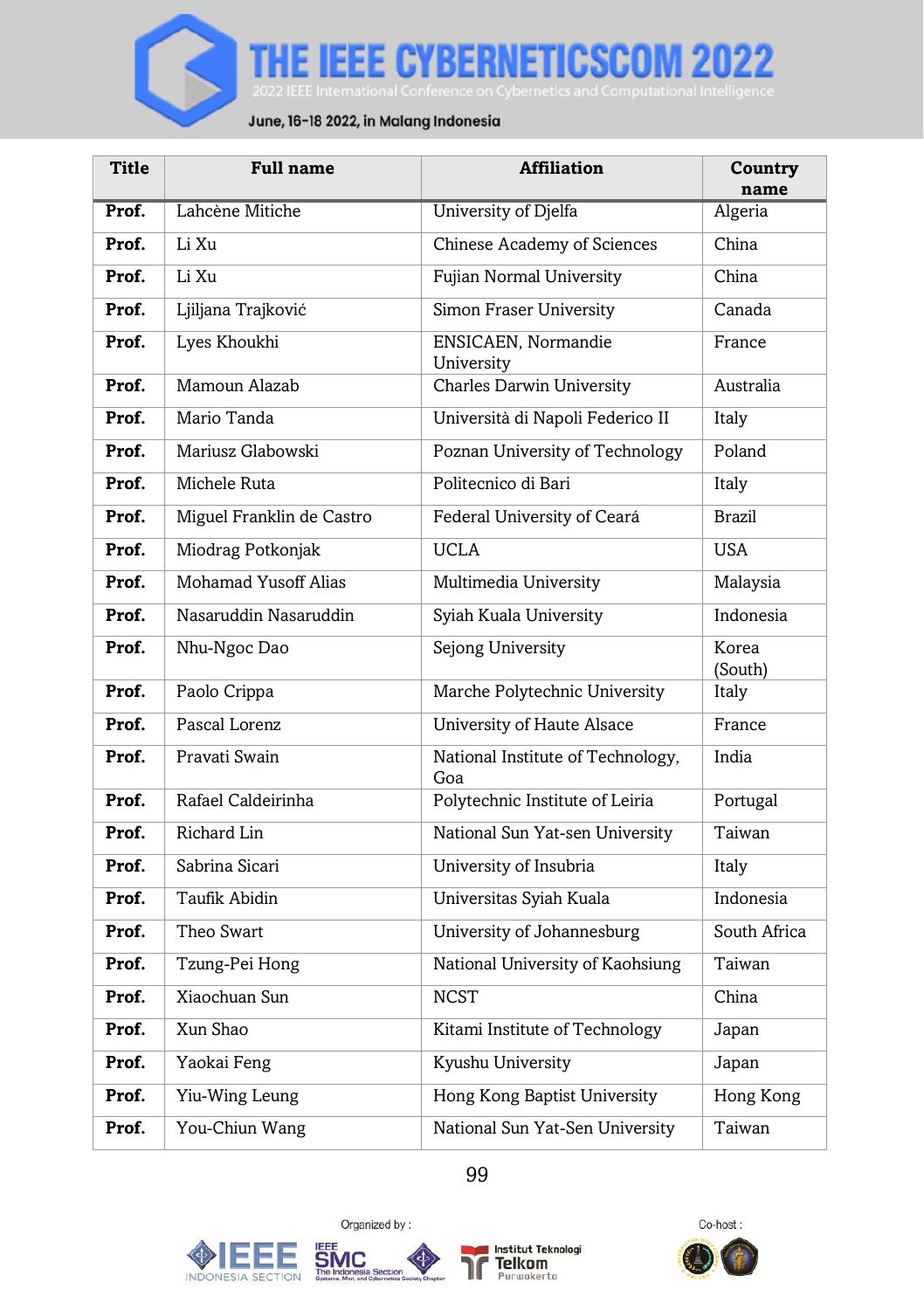

| <b>Title</b> | <b>Full name</b>          | <b>Affiliation</b>                            | Country<br>name                         |
|--------------|---------------------------|-----------------------------------------------|-----------------------------------------|
| Prof.        | Yousaf Bin Zikria         | Yeungnam University                           | Korea<br>(South)                        |
| Dr.          | Adriaan van Wijngaarden   | Bell Laboratories, Nokia                      | <b>USA</b>                              |
| Dr.          | <b>Adrian Kliks</b>       | Poznan University of Technology               | Poland                                  |
| Dr.          | Ajay Singh                | Indian Institute of Technology<br>Jammu       | India                                   |
| Dr.          | Alberto Gotta             | <b>ISTI-CNR</b>                               | Italy                                   |
| Dr.          | Alessandro Carrega        | <b>UNIGE</b>                                  | Italy                                   |
| Dr.          | Alexandru Vulpe           | University Politehnica of<br><b>Bucharest</b> | Romania                                 |
| Dr.          | Anjar Hidayat             | Institut Teknologi Telkom<br>Purwokerto       | Indonesia                               |
| Dr.          | Ao Guo                    | Nagoya University                             | Japan                                   |
| Dr.          | Arianna D'Ulizia          | <b>CNR</b>                                    | Italy                                   |
| Dr.          | Atef Abdrabou             | <b>UAE University</b>                         | <b>United Arab</b><br>Emirates          |
| Dr.          | Aveek Das                 | Palo Alto Networks                            | <b>USA</b>                              |
| Dr.          | Aws Yonis                 | Ninevah University                            | Iraq                                    |
| Dr.          | Bernardi Pranggono        | Sheffield Hallam University                   | United<br>Kingdom<br>(Great<br>Britain) |
| Dr.          | Bo Wu                     | Tokyo University of Technology                | Japan                                   |
| Dr.          | Bramah Hazela             | Amity University Uttar Pradesh<br>India       | India                                   |
| Dr.          | Chaker Abdelaziz Kerrache | University of Laghouat                        | Algeria                                 |
| Dr.          | Chayan Bhar               | National Institute of Technology<br>Warangal  | India                                   |
| Dr.          | Chi-Fu Huang              | National Chung Cheng University               | Taiwan                                  |
| Dr.          | Chunhua Chen              | South China University of<br>Technology       | China                                   |
| Dr.          | De Mi                     | University of Surrey                          | United<br>Kingdom<br>(Great<br>Britain) |
| Dr.          | Deepak Mishra             | <b>IIST</b>                                   | India                                   |
| Dr.          | Dimitri Papadimitriou     | University of Antwerp - imec                  | Belgium                                 |

100







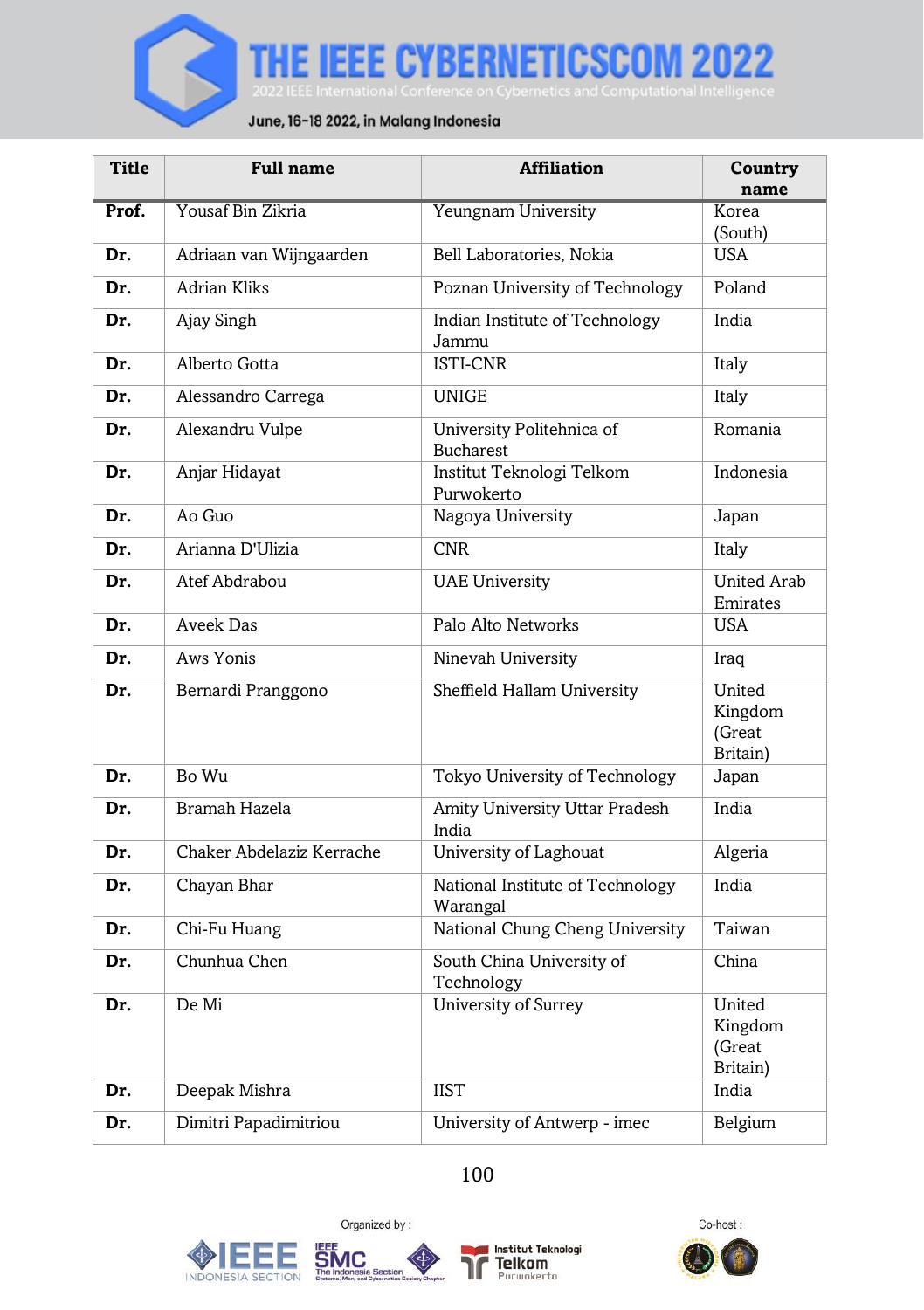

| <b>Title</b> | <b>Full name</b>                      | <b>Affiliation</b>                                    | Country<br>name                         |
|--------------|---------------------------------------|-------------------------------------------------------|-----------------------------------------|
| Dr.          | Dimitris Chatzopoulos                 | <b>University College Dublin</b>                      | Ireland                                 |
| Dr.          | Dwi Pebrianti                         | Universitas Budi Luhur                                | Indonesia                               |
| Dr.          | Ekasit Nugoolcharoenlap               | Rajamangala University of<br>Technology Rattanakosin  | Thailand                                |
| Dr.          | Eko Fajar Cahyadi                     | Institut Teknologi Telkom<br>Purwokerto               | Indonesia                               |
| Dr.          | Elyas Rakhshani                       | Delft University of Technology,<br>TU Delft           | The<br>Netherlands                      |
| Dr.          | Feng Wang                             | Guangdong University of<br>Technology                 | China                                   |
| Dr.          | Fernando Guiomar                      | Instituto de Telecomunicações                         | Portugal                                |
| Dr.          | Giuseppe Ruggeri                      | University of Reggio Calabria                         | Italy                                   |
| Dr.          | Gustavo Marfia                        | Università di Bologna                                 | Italy                                   |
| Dr.          | Haibo Dai                             | Nanjing University of Posts and<br>Telecommunications | China                                   |
| Dr.          | Hang Li                               | University of Technology Sydney                       | Australia                               |
| Dr.          | Harald Øverby                         | BI Norwegian Business School                          | Norway                                  |
| Dr.          | Harco Leslie Hendric Spits<br>Warnars | Bina Nusantara University                             | Indonesia                               |
| Dr.          | He Li                                 | Muroran Institute of Technology                       | Japan                                   |
| Dr.          | Hemant Purohit                        | Florida Institute of Technology                       | India                                   |
| Dr.          | Ilija Basicevic                       | University of Novi Sad                                | Serbia                                  |
| Dr.          | <b>Ioakeim Samaras</b>                | Intracom Telecom                                      | Greece                                  |
| Dr.          | Javier Gozalvez                       | Universidad Miguel Hernandez<br>de Elche              | Spain                                   |
| Dr.          | Jean-Marc Kelif                       | Orange Labs                                           | France                                  |
| Dr.          | Jianjia Wang                          | Shanghai University                                   | China                                   |
| Dr.          | Jing Chen                             | <b>Wuhan University</b>                               | China                                   |
| Dr.          | Jingjing Cui                          | University of Southampton                             | United<br>Kingdom<br>(Great<br>Britain) |
| Dr.          | John Vardakas                         | Iquadrat Informatica                                  | Spain                                   |
| Dr.          | Joong-Lyul Lee                        | University of North Carolina at<br>Pembroke           | <b>USA</b>                              |

# 101







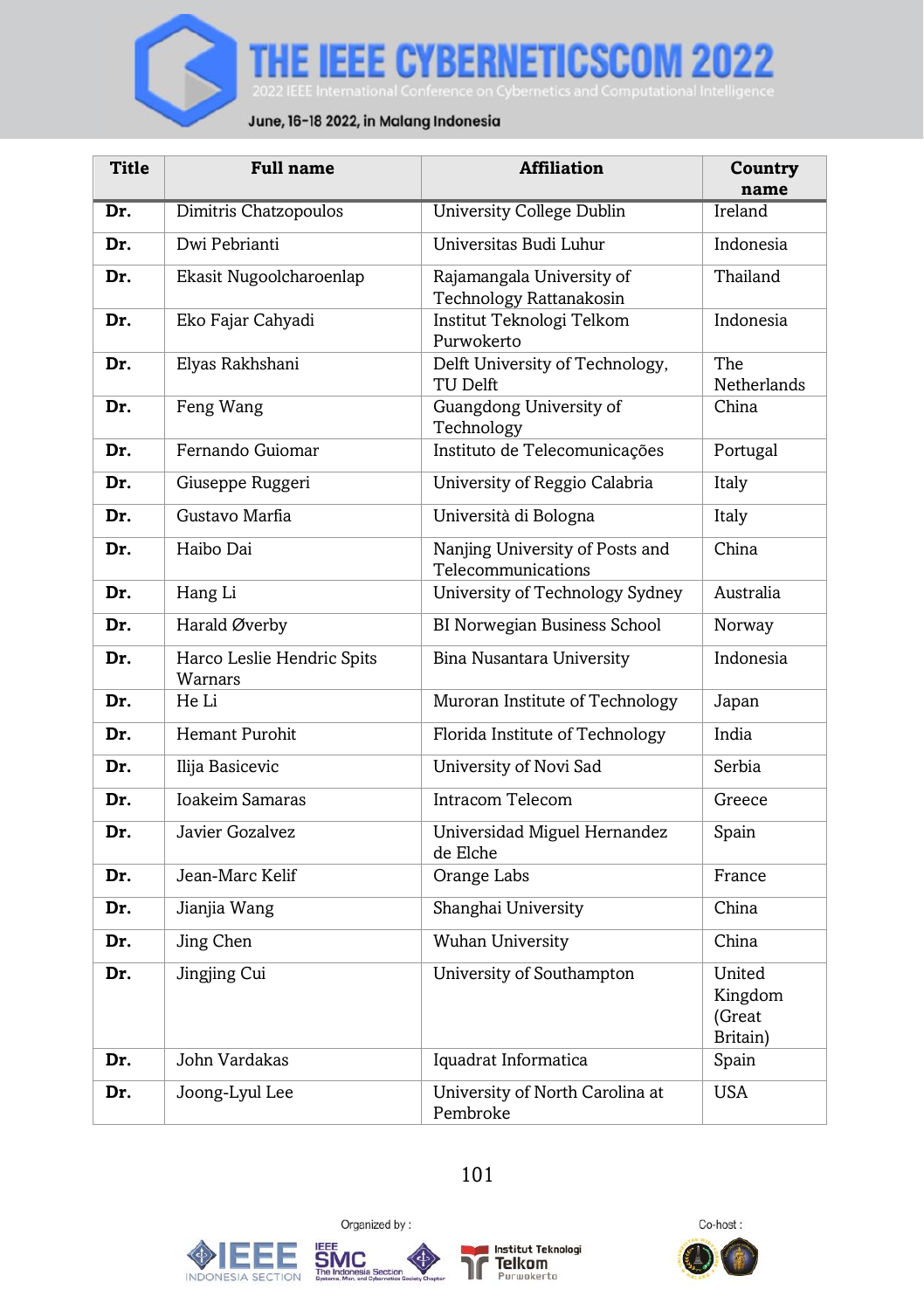

| <b>Title</b> | <b>Full name</b>          | <b>Affiliation</b>                                   | Country<br>name                         |
|--------------|---------------------------|------------------------------------------------------|-----------------------------------------|
| Dr.          | José Luis Hernandez Ramos | European Commission - Joint<br>Research Centre (JRC) | Belgium                                 |
| Dr.          | Jose Santa                | Technical University of Cartagena                    | Spain                                   |
| Dr.          | Jun Kanai                 | Toshiba Corporation                                  | Japan                                   |
| Dr.          | Ke Yan                    | China Jiliang University                             | China                                   |
| Dr.          | Kevin (Qixiang) Pang      | Lakehead University                                  | Canada                                  |
| Dr.          | Khairun Saddami           | Universitas Syiah Kuala                              | Indonesia                               |
| Dr.          | Kiho Lim                  | William Paterson University of<br>New Jersey         | USA                                     |
| Dr.          | Lei Mo                    | <b>INRIA</b>                                         | France                                  |
| Dr.          | Lexi Xu                   | China Unicom Research Institute                      | China                                   |
| Dr.          | Linawati Linawati         | Universitas Udayana                                  | Indonesia                               |
| Dr.          | Maggie Mashaly            | German University in Cairo                           | Egypt                                   |
| Dr.          | Majed Haddad              | University of Avignon                                | France                                  |
| Dr.          | Marcin Piotr Pawlowski    | Polish Academy of Sciences                           | Poland                                  |
| Dr.          | Marco Baldi               | Università Politecnica delle<br>Marche               | Italy                                   |
| Dr.          | Mardeni Roslee            | <b>MMU</b>                                           | Malaysia                                |
| Dr.          | Marta Chinnici            | <b>ENEA</b>                                          | Italy                                   |
| Dr.          | Melinda Melinda           | Syiah Kuala University                               | Indonesia                               |
| Dr.          | Michele Albano            | Aalborg University                                   | Denmark                                 |
| Dr.          | Mustafa Akbas             | Embry-Riddle Aeronautical<br>University              | USA                                     |
| Dr.          | Natarajan Meghanathan     | Jackson State University                             | <b>USA</b>                              |
| Dr.          | Noor Akhmad Setiawan      | Universitas Gadjah Mada                              | Indonesia                               |
| Dr.          | Oluwakayode Onireti       | University of Glasgow                                | United<br>Kingdom<br>(Great<br>Britain) |
| Dr.          | Omar Al saif              | Northern Technical University                        | Iraq                                    |
| Dr.          | Pasquale Dottorato        | Lab ID                                               | Italy                                   |
| Dr.          | Paula Fraga-Lamas         | University of A Coruña                               | Spain                                   |
| Dr.          | Pavel Loskot              | Z.JU-UIUC Institute                                  | China                                   |

102







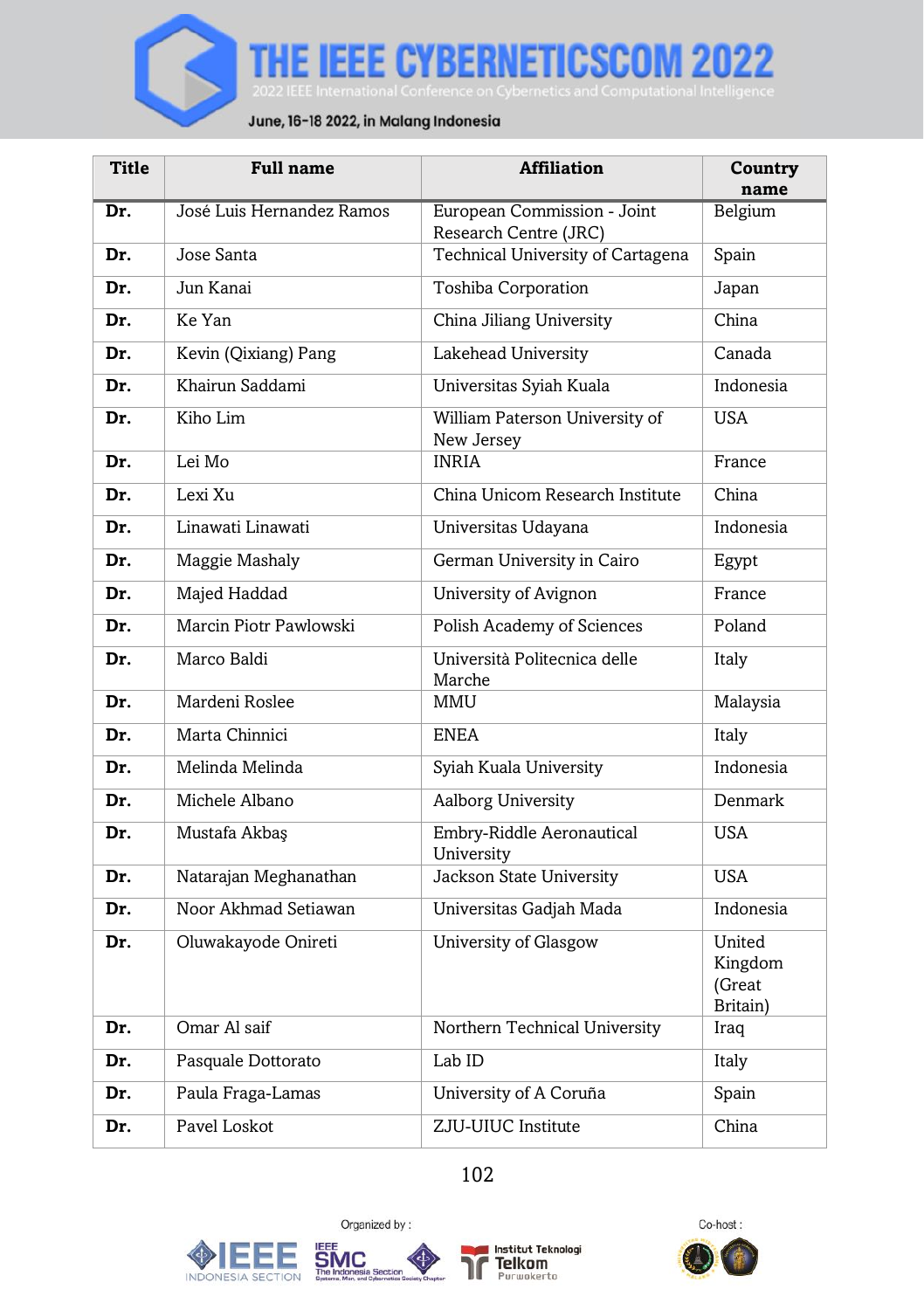

| <b>Title</b> | <b>Full name</b>          | <b>Affiliation</b>                                                                                                   | Country<br>name                         |
|--------------|---------------------------|----------------------------------------------------------------------------------------------------------------------|-----------------------------------------|
| Dr.          | Peiying Zhang             | China University of Petroleum<br>(East China)                                                                        | China                                   |
| Dr.          | Peng-Yong Kong            | Khalifa University                                                                                                   | <b>United Arab</b><br>Emirates          |
| Dr.          | Petros Bithas             | National and Kapodistrian<br>University of Athens                                                                    | Greece                                  |
| Dr.          | Pietro Cassarà            | National Research Council (CNR)<br>at Pisa                                                                           | Italy                                   |
| Dr.          | Ping Zhou                 | Apple                                                                                                                | <b>USA</b>                              |
| Dr.          | Pushpendu Kar             | University of Nottingham Ningbo<br>China                                                                             | China                                   |
| Dr.          | <b>Oasim Ahmed</b>        | University of Huddersfield                                                                                           | United<br>Kingdom<br>(Great<br>Britain) |
| Dr.          | Rakesh T                  | Monash University                                                                                                    | Australia                               |
| Dr.          | Rodrigo Campos Bortoletto | Instituto Federal de São Paulo                                                                                       | <b>Brazil</b>                           |
| Dr.          | Rudi Kurniawan            | Universitas Syiah Kuala                                                                                              | Indonesia                               |
| Dr.          | Sanjay Dhar Roy           | National Institute of Technology<br>Durgapur                                                                         | India                                   |
| Dr.          | Scahin Kumar              | Amity University Lucknow<br>Campus (UP) India                                                                        | India                                   |
| Dr.          | Seemanti Saha             | National Institute of Technology<br>Patna                                                                            | India                                   |
| Dr.          | Shashikant Patil          | Mumbai University                                                                                                    | India                                   |
| Dr.          | Shashikant Patil          | Vishwaniketan Institute of<br>Management Entrepreneurship<br><b>Engineering and Technology</b><br>Khalapur Raigad MS | India                                   |
| Dr.          | Shuai Zhao                | <b>INTEL</b>                                                                                                         | <b>USA</b>                              |
| Dr.          | Sirikan Chucherd          | Mae Fah Luang University                                                                                             | Thailand                                |
| Dr.          | Sumiko Miyata             | Shibaura Institute of Technology                                                                                     | Japan                                   |
| Dr.          | Suryadiputra Liawatimena  | Bina Nusantara University                                                                                            | Indonesia                               |
| Dr.          | Syarizal Fonna            | Universitas Syiah Kuala                                                                                              | Indonesia                               |
| Dr.          | <b>Tariq Umer</b>         | <b>COMSATS University Islamabad</b><br>Lahore Campus                                                                 | Pakistan                                |
| Dr.          | Tengku Adil Tengku Izhar  | Universiti Teknologi Mara                                                                                            | Malaysia                                |









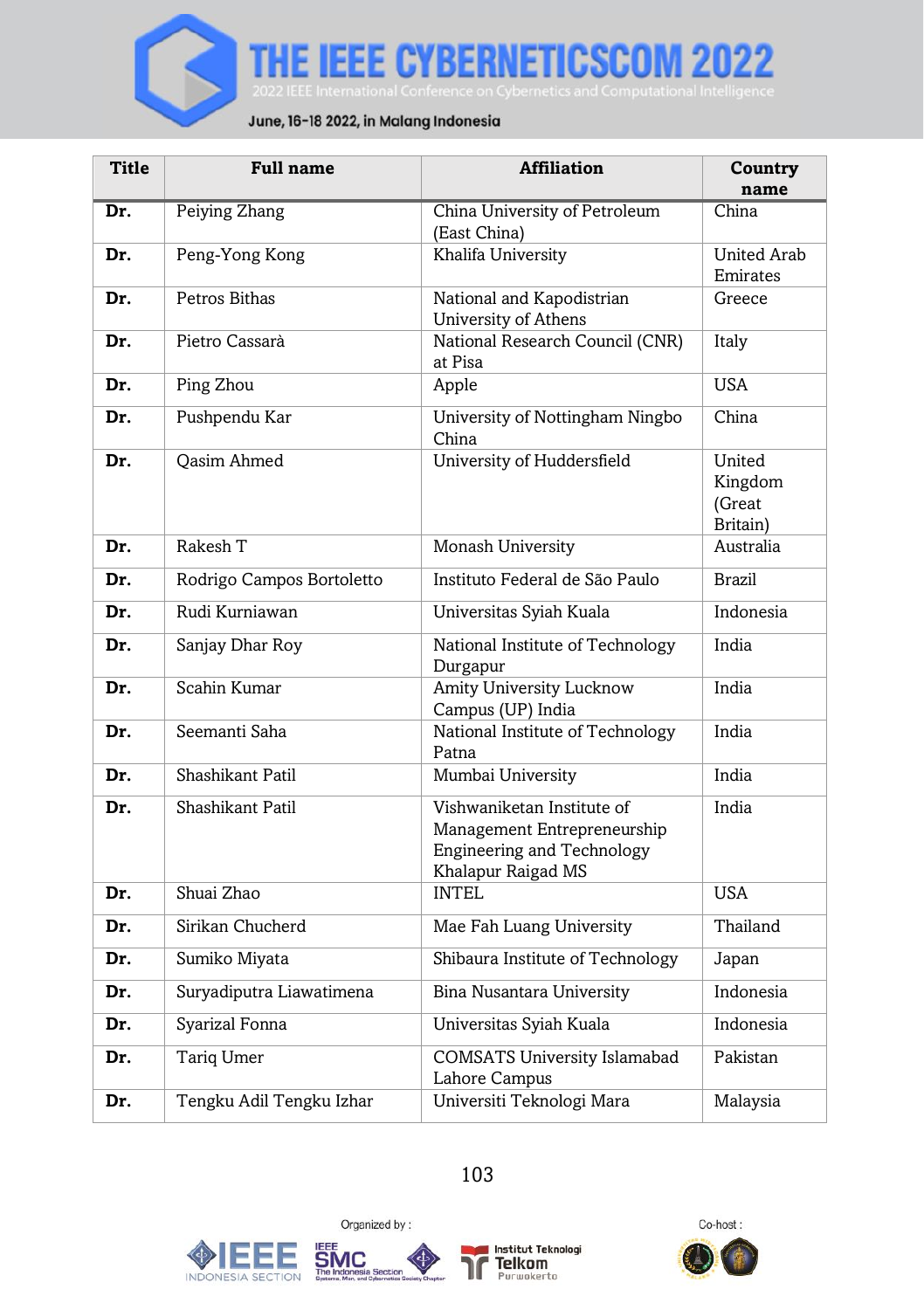

| Title | <b>Full name</b>    | <b>Affiliation</b>                                         | Country<br>name                         |
|-------|---------------------|------------------------------------------------------------|-----------------------------------------|
| Dr.   | Teuku Yuliar Arif   | Syiah Kuala University                                     | Indonesia                               |
| Dr.   | Theofilos Chrysikos | <b>University of Patras</b>                                | Greece                                  |
| Dr.   | Thomas Lagkas       | International Hellenic University,<br>Kavala Campus        | Greece                                  |
| Dr.   | Tianhua Xu          | University of Warwick                                      | United<br>Kingdom<br>(Great<br>Britain) |
| Dr.   | Vanlin Sathya       | University of Chicago                                      | <b>USA</b>                              |
| Dr.   | Vasileios Gkioulos  | Norwegian University of Science<br>and Technology          | Norway                                  |
| Dr.   | Vinod Kumar Verma   | SLIET, LONGOWAL                                            | India                                   |
| Dr.   | Vladimir Dyo        | University of Bedfordshire                                 | United<br>Kingdom<br>(Great<br>Britain) |
| Dr.   | Wael Jaafar         | Carleton University                                        | Canada                                  |
| Dr.   | Wahyu Pamungkas     | Institut Teknologi Telkom<br>Purwokerto                    | Indonesia                               |
| Dr.   | Wei Feng            | Tsinghua University                                        | China                                   |
| Dr.   | Weizhi Meng         | Technical University of Denmark                            | Denmark                                 |
| Dr.   | Wook Shin           | National Security Research<br>Institute                    | Korea<br>(South)                        |
| Dr.   | Xianliang Jiang     | Ningbo University                                          | China                                   |
| Dr.   | Xiao Zhang          | South-Central University for<br>Nationalities              | China                                   |
| Dr.   | Xiaohua Feng        | University of Bedforshire                                  | United<br>Kingdom<br>(Great<br>Britain) |
| Dr.   | Xiao-Yu Tang        | Zhejiang University                                        | China                                   |
| Dr.   | Yafei Hou           | Okayama University                                         | Japan                                   |
| Dr.   | Yan Yang            | Changchun Normal University                                | China                                   |
| Dr.   | Yang Wang           | La Salle University                                        | <b>USA</b>                              |
| Dr.   | Yangyang Li         | China Academy of Electronics<br>and Information Technology | China                                   |